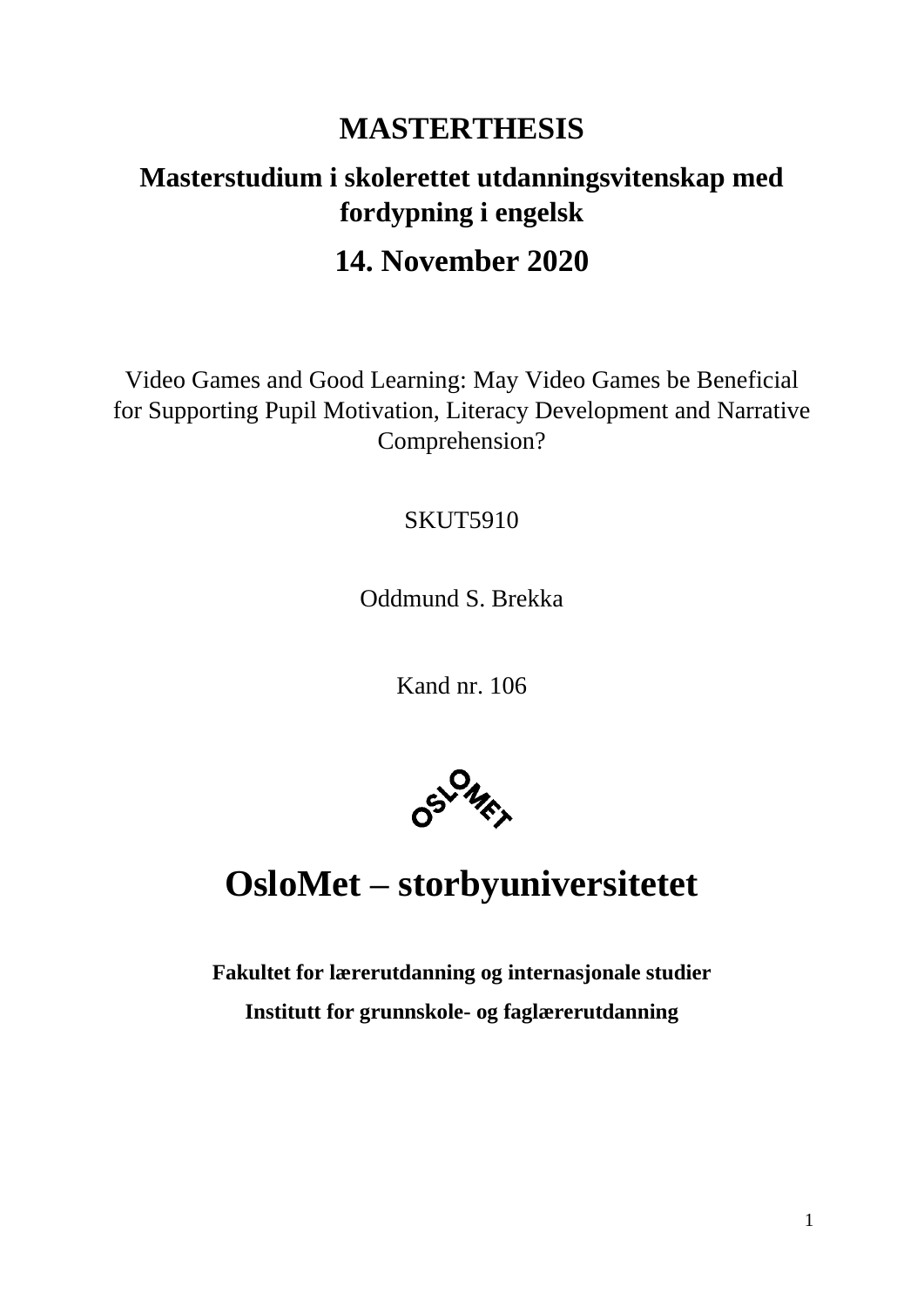# <span id="page-1-0"></span>**Acknowledgements**

After a long, arduous journey I can finally be happy with submitting the result of many hours of hard work and labour. Completing this thesis would not have been able without the encouragement and help of many awesome people.

A big thank you to my supervisor Colin Haines, who has been supportive and helpful throughout this whole process. I am deeply grateful for his goodwill and patience, and for reassuring me that everything will come together at the end. Thank you!

To my wonderful girlfriend Amra, who has been my rock from start to finish, I owe you everything! You have pushed me when I needed to get my act together and shown comfort and guidance when I have felt lost. I am forever grateful and would never have finished this thesis if it had not been for your support. I love you!

To my mom, my dad, and my sister Liva, I thank you for believing in me and listening to my frustrations. You, along with the rest of my fantastic family, are always so supportive.

To my friends, I thank all of you for sticking with me and for all the great times of fun and enjoyment through the years! Thanks for all the hours playing video games together and aiding in cultivating my love for these games.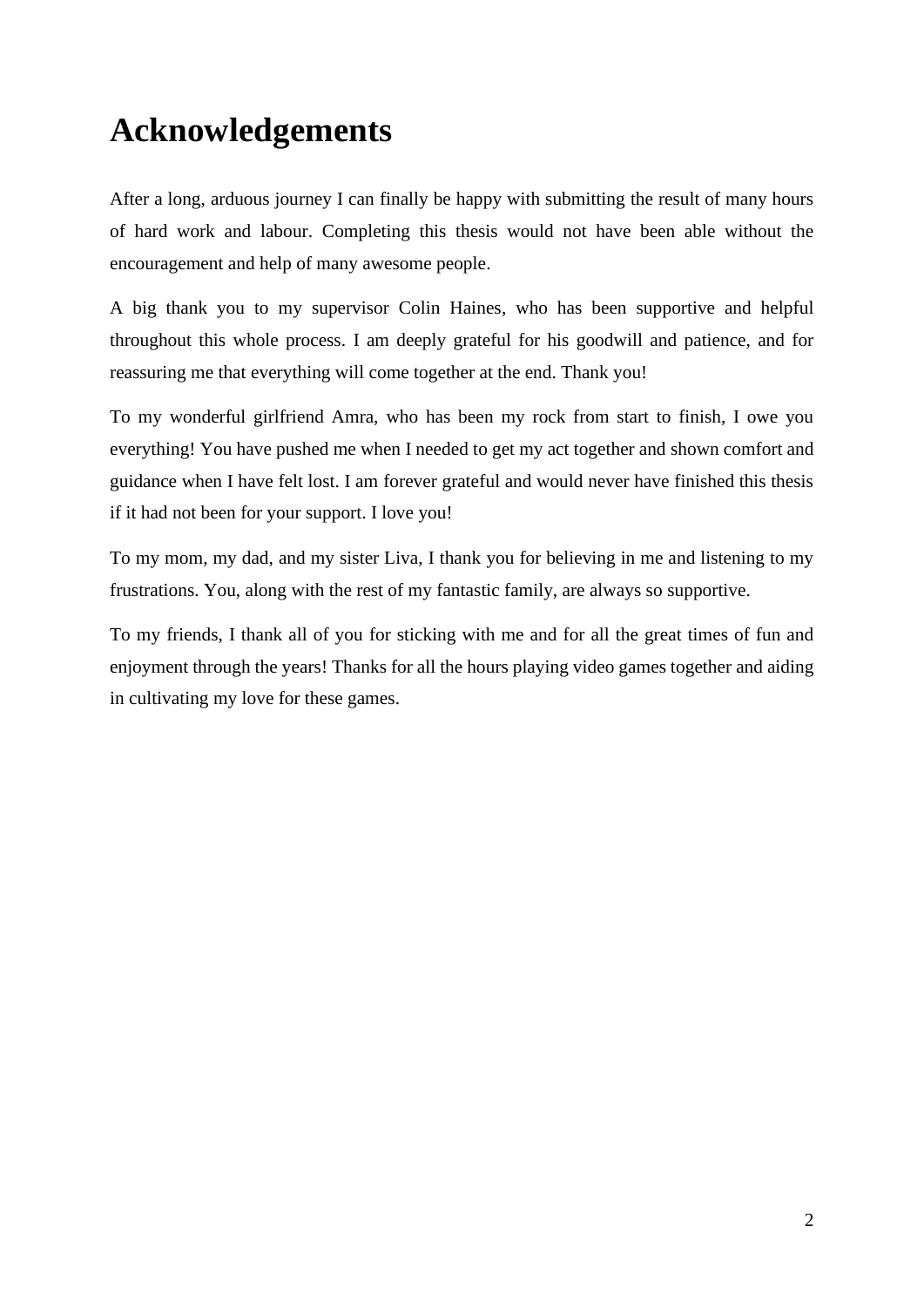# **Contents**

| Self-Determination Theory as a Theoretical Approach to Understanding Motivation  35 |
|-------------------------------------------------------------------------------------|
|                                                                                     |
|                                                                                     |
|                                                                                     |
|                                                                                     |
|                                                                                     |
|                                                                                     |
|                                                                                     |
|                                                                                     |
|                                                                                     |
|                                                                                     |
|                                                                                     |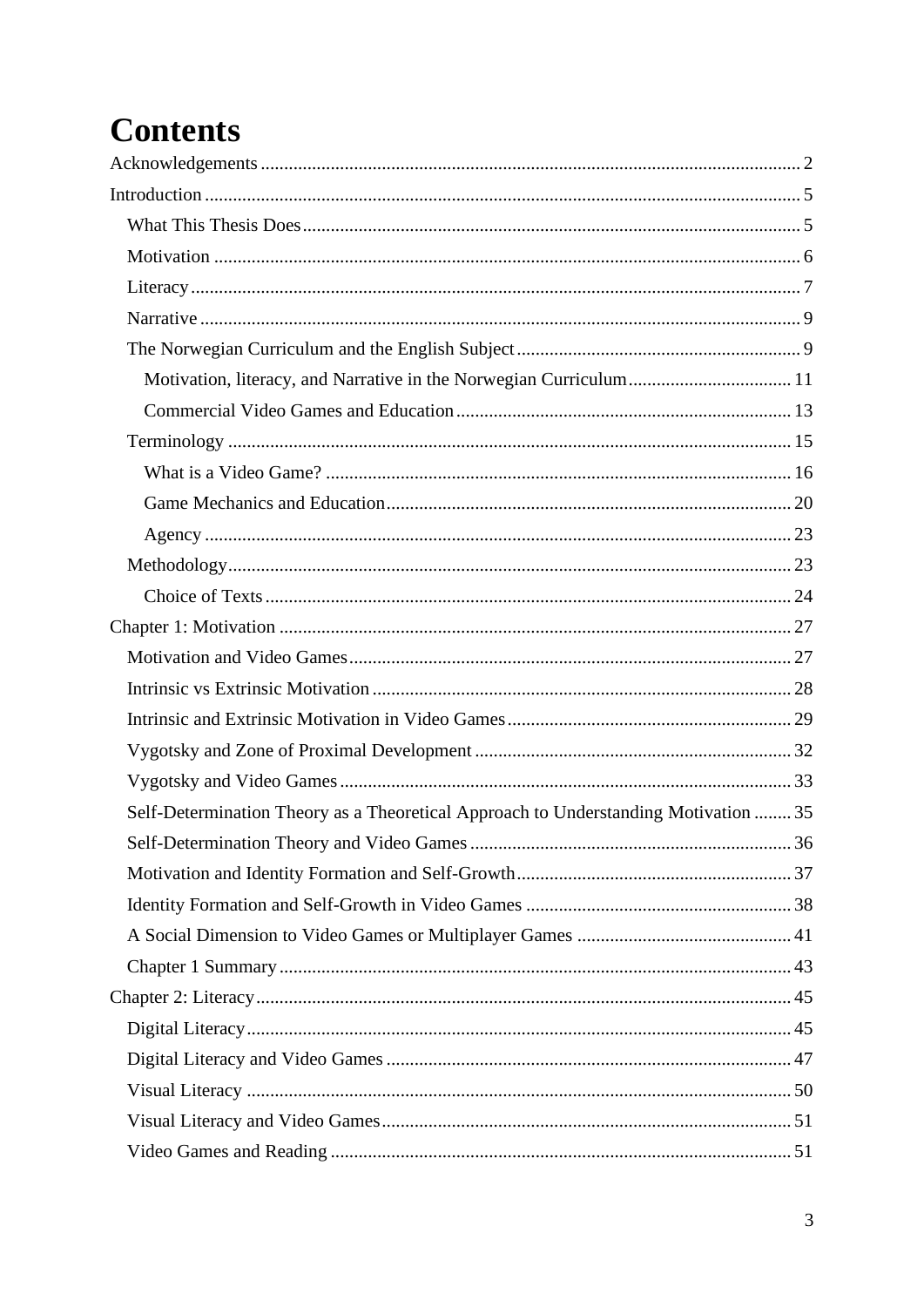| Video Games as Narratives and Facilitation of Literary Competence and Learning 62 |
|-----------------------------------------------------------------------------------|
|                                                                                   |
|                                                                                   |
|                                                                                   |
|                                                                                   |
|                                                                                   |
|                                                                                   |
|                                                                                   |
|                                                                                   |
|                                                                                   |
|                                                                                   |
|                                                                                   |
|                                                                                   |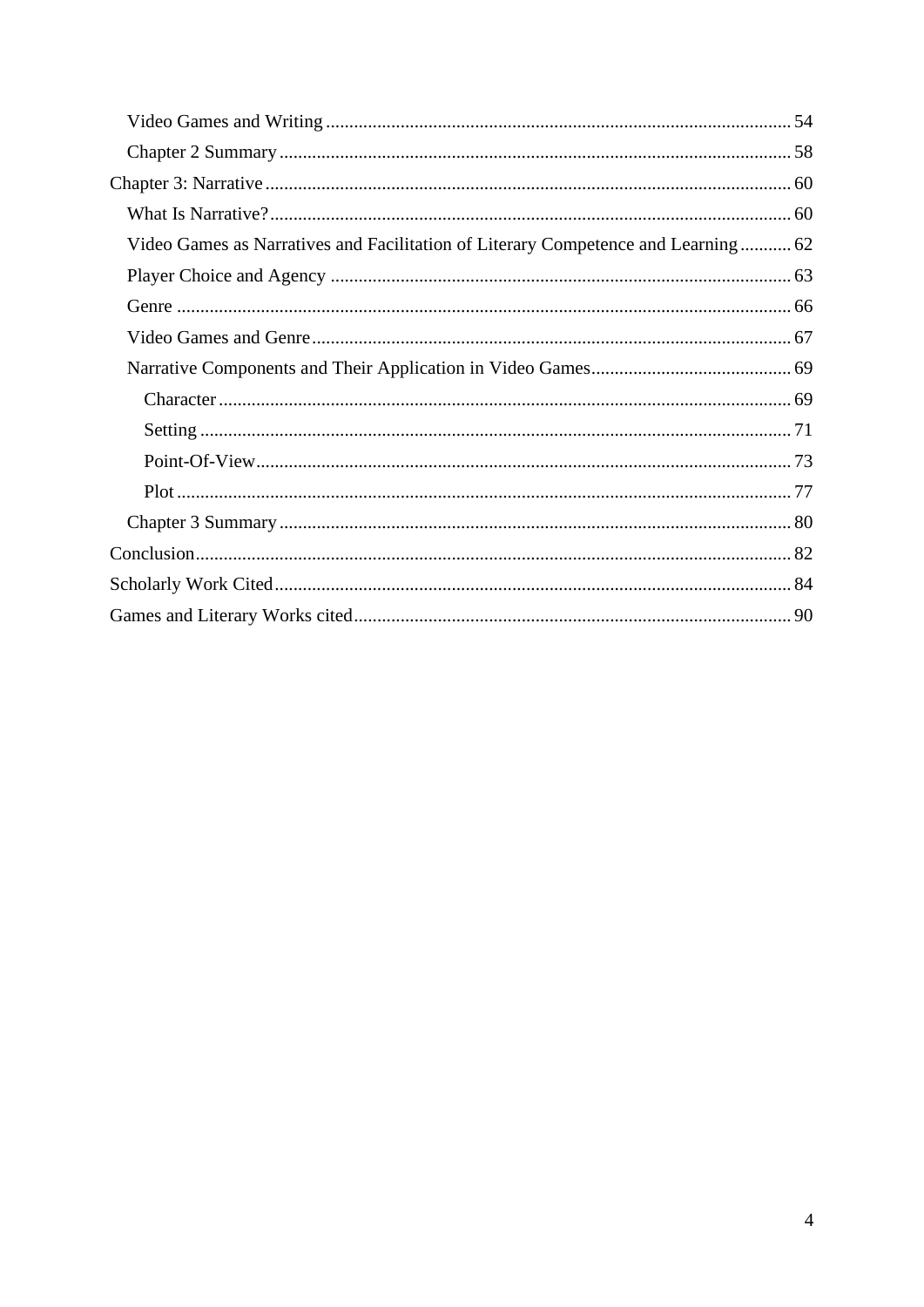# <span id="page-4-0"></span>**Introduction**

A central characteristic of a modern society is the emergence of new technologies and a further implementation of these technologies in our daily lives. Production and development of new electrical devices, a continuous expansion of the internet and accessibility to information, and a virtually globalized world of social media are a few examples of advancements made possible by new technology. Contemporary youth and adolescents in Norway experience this technological influence first-hand, as it is ingrained and made explicitly present in their upbringing. Most every facet of their lives are in some way affected by technology. Such is the case with video gaming, a popular recreational activity, which has been established as category of fun and entertainment with a primarily adolescent demographic (Durkin & Barber, 2002). The Norwegian MedieBarometer 2017 survey reported that 75% of adolescent aged 9-15, both men and women, plays video games daily in their spare time between 2013-2017 (Vaage, 2018). This corelates well with the expansive growth the video game industry has experienced as it has increased its value from 15 billion euros to 75 billion euros in only a 20 year span (Egenfeldt-Nielsen, Heide Smith, & Pajares Tosca, 2013). With video games being a product of the technologic society, and a large part of the daily lives of Norwegian adolescents, it is decisive to understand this in context of education. Traditionally, video games are considered hobbies and not something suited for education. However, if playing video games is as prevalent as an activity as statistics would suggest, and many adolescents spend significant time and effort into playing them, then this could surely be used as a foundation to bridge the gap between recreation activities and school content.

What can video games teach those who play them? How video games inspire and engage youth, how video games can enable development of skills in a contemporary society, and how playing video games can be meaningful and facilitate knowledge acquisition are issues that inspired the background for this study.

#### <span id="page-4-1"></span>What This Thesis Does

This thesis will explore the scholarly and educational relationship between video games and the facilitation of motivation, of literacy development and promotion of pupil's narrative understanding. Exploring of the medium of video games, and specifically commercial video games, can provide insight to additional or alternate methods of facilitating learning. Motivation, literacy, and narrative are important issues in the Norwegian curriculum and related to pupils' knowledge and skill development, and their learning. As such, this thesis will be exploring this relationship on the basis how these aspects are supported in the Norwegian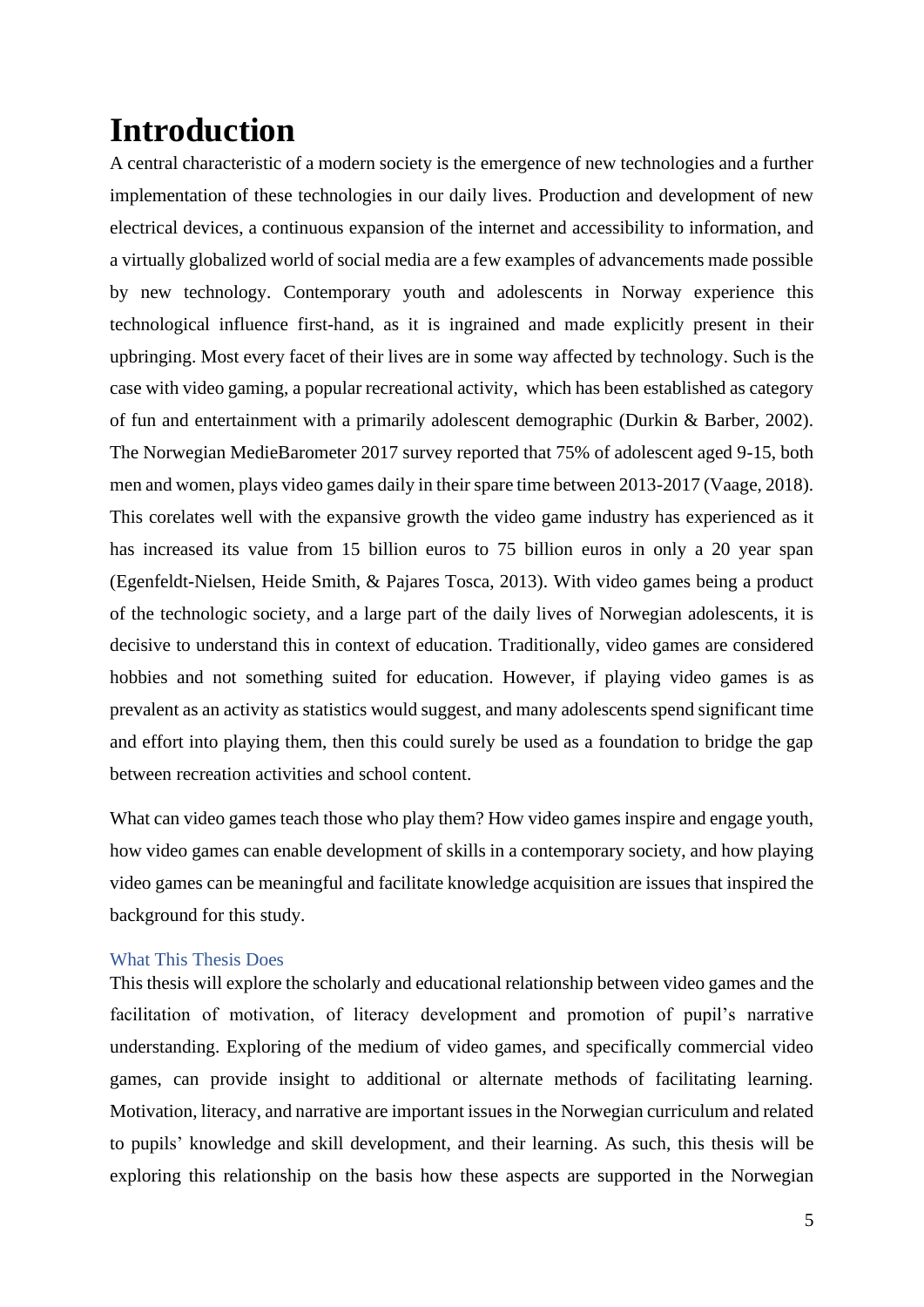curriculum and the English subject. The Norwegian curriculum is in a special stage in the writing of this thesis, as there is a revamp and development of the previous curriculum, *Kunnskapsløftet* (LK06), meaning changes to the subject are not yet ascertained for the new curriculum (Utdanningsdirektoratet, 2020). However, the thesis will take into the account the sections of the purpose of education, core values of the education and training, principles for education and all-round development, and principles for school's practice presented in the new curriculum in its discussion.

Text analysis is used as a method for exploring the issues in this thesis. This method is a qualitative approach and makes use of analysis as the primary means for arguing the use of video games in an educational context. This signifies using the Norwegian curriculum as a tool for analysis, but also incorporating contemporary and relevant scholarly research in this discussion to promote new perspectives and breadth. The intent of this study is to argue that commercial video games, usually a recreational activity, can be beneficial for supporting and developing pupil's learning. I will make the argument that video games may provide ways of engaging and motivating pupils to learn, that video games can teach skills and make pupils reflect on their own abilities, and finally, that video games can provide additional ways to experience and understand narrative compared to traditional literature. Hopefully, this study will help bridge the gap between extra-curricular activities and education, and to promote video games as a tool for supporting learning.

In the first chapter, I argue how the activity of playing video games can be motivational for the player. What does scholarly research tell us about video games and their possibilities for increasing pupil's learning motivation. In the second chapter, I argue how video games can promote development of literacy and related literacy skills. In the final chapter of this thesis, I will argue how narrative can be further understood by playing commercial video games. The thesis will conclude with a summary and highlight the main points.

#### <span id="page-5-0"></span>**Motivation**

As people, we commit to, and take, actions based on an attachment. Our behaviour is connected to our emotions and our expectations of committing to an action. How people are susceptible to making these actions, and how emotions, thoughts and reasons are all connected, is related to motivational theory (Imsen, 1998). Motivation is the driving force behind the actions people do, feeding them purpose and creating meaning. To be motivated means to be moved to do something (Ryan & Deci, 2000). Imsen (1998) points out that analysing this driving force,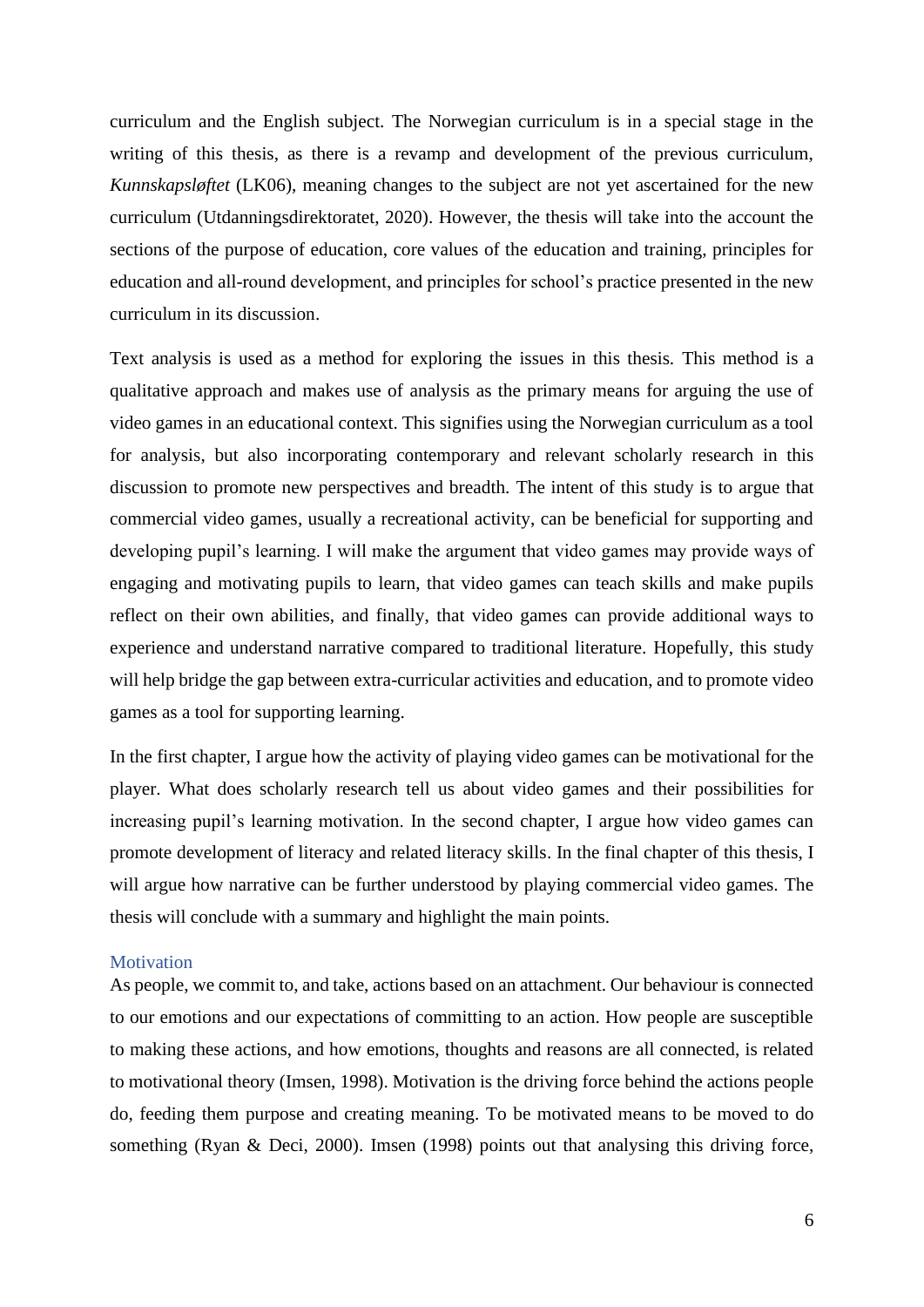understanding people's reasoning for what they do, is key when becoming knowledgeable about human behaviour. As motivation is deeply connected to our behaviour, our thoughts and our purpose, then it can be understood as a central aspect of successful learning.

Understanding motivation in an educational context is essential when trying to explain what fuels pupil's choices, interest, and desire to learn. Central motivational theories, such as The Zone of Proximal development created by Lev Vygotsky (1978) or the Self-Determination theory (Ryan, Rigby, & Przybylski, 2006), are well integrated in the history of education as a means to investigate how motivation is related to learning. In an ever-expanding, interconnected, and international world, coupled with rampant development of social, political, and economic changes, there is an increasing demand to engage and motivate pupils. These pupils might experience an irrelevance to the curriculum presented by schools to their own lives which is affecting their motivation.

This brief overview of motivation is a part of the larger scholarly paradigm of motivational theory, which investigates the motivation behind human behaviour. In chapter 1 of this thesis, motivational theory will be explored to clarify and makes sense of the concept of motivation. Furthermore, this thesis will argue how motivational theory can enable a better understanding of how we learn and why our actions are fuelled by motivation. The main focus of the discussion in chapter 1 is to investigate how video games is connected to facilitation of motivation and if the motivation garnered by players may benefit their learning.

#### <span id="page-6-0"></span>**Literacy**

The word literacy relates to the word literate, which translates to an individual's ability to read and write, which in turn cements that these skills are relevant for understanding the concept. However, literacy is a multifaceted concept which involves more than reading- and writing skills, such as transferring learnt skills to different situations and to continually expand knowledge. According to Gunther Kress, literacy is more than the acquisition of skills and technical competence, but is a set of practices, forms of knowledge, which forms deep-seated dispositions in the person who is literate (Kress, 1997). A further exploration of the literacy concept, and a broader definition, was proposed by The United Nations Educational, Scientific and Cultural Organization (UNESCO) during an expert meeting in 2004:

"Literacy is the ability to identify, understand, interpret, create, communicate and compute, using printed or written materials associated with varying contexts. Literacy involves a continuum of learning in enabling individuals to achieve their goals, to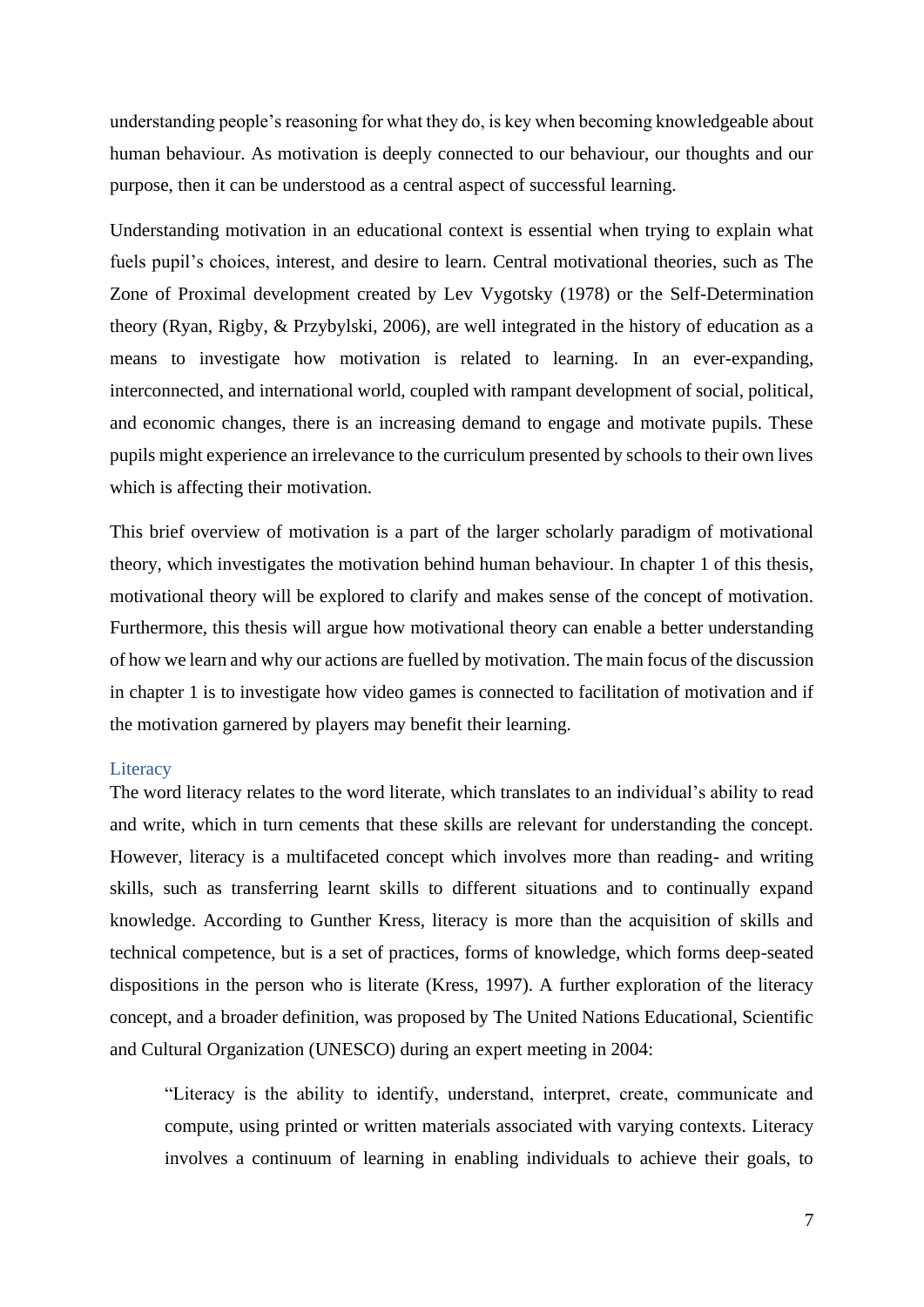develop their knowledge and potential, and to participate fully in their community and society" (United Nations Educational, Scientific and Cultural Organization , 2004)*.*

One important aspect of UNESCO's definition of literacy is how the culmination of different abilities or skills which can be developed or achieved by an individual through engaging with textual material. The ability to identify, understand, interpret, create, communicate and compute is something an individual can gain competence in, considered part of an ongoing learning process. The development of this ability is meant to be helpful and beneficial to the learner, both as individuals and part of society. There is an emphasis on the dynamic nature of literacy. Achieving goals and potential is individual, differing from person to person, which means that the skillset of a literate person needs to be diverse and adjustable to different contexts and situations. The process of understanding and adapting their competence to fulfil their goals and achieve deeper learning is essential to a literate individual. Constance Steinkuehler presents another, albeit still narrow, definition of literacy. Literacy is fundamentally about encoding and decoding meaning into quasi-persistent text plus images (Steinkuehler, 2010). The literate reader will be able to extract information, and in turn interpret that information, into meaning. Essentially, literacy is the individual's ability to engage with text and how successfully they can comprehend the meaning residing within that text. The definitions presented by Kress, UNESCO and Steinkuehler all provide general descriptions of the concept and what it represents, although for the purpose of using it in this thesis, literacy must be understood in a video game context. Applying the concept of literacy to the activity of video gaming can consequently lead to a change of the concept itself. This thesis will acknowledge the literacy related to video gaming as a type of "digital literacy". This digital literacy considers the total amount of human knowledge and skills which allow people to successfully and purposefully use digital tools (Zerkina, Lomakina, Kisel, & Lazarou, 2019). Concretely, this suggests a vital relationship between the individual and technology (Steinkuehler, 2010). Knowledge and use of digital tools can be considered necessary skills for a citizen living in contemporary society, and in a world where technology is all around us.

In terms of exploring issues related to video games, learning, and pupils' literacy development, this definition of a digital literacy will be used as a tool in this thesis. Video games and literacy will be addresses and explored further in chapter 2.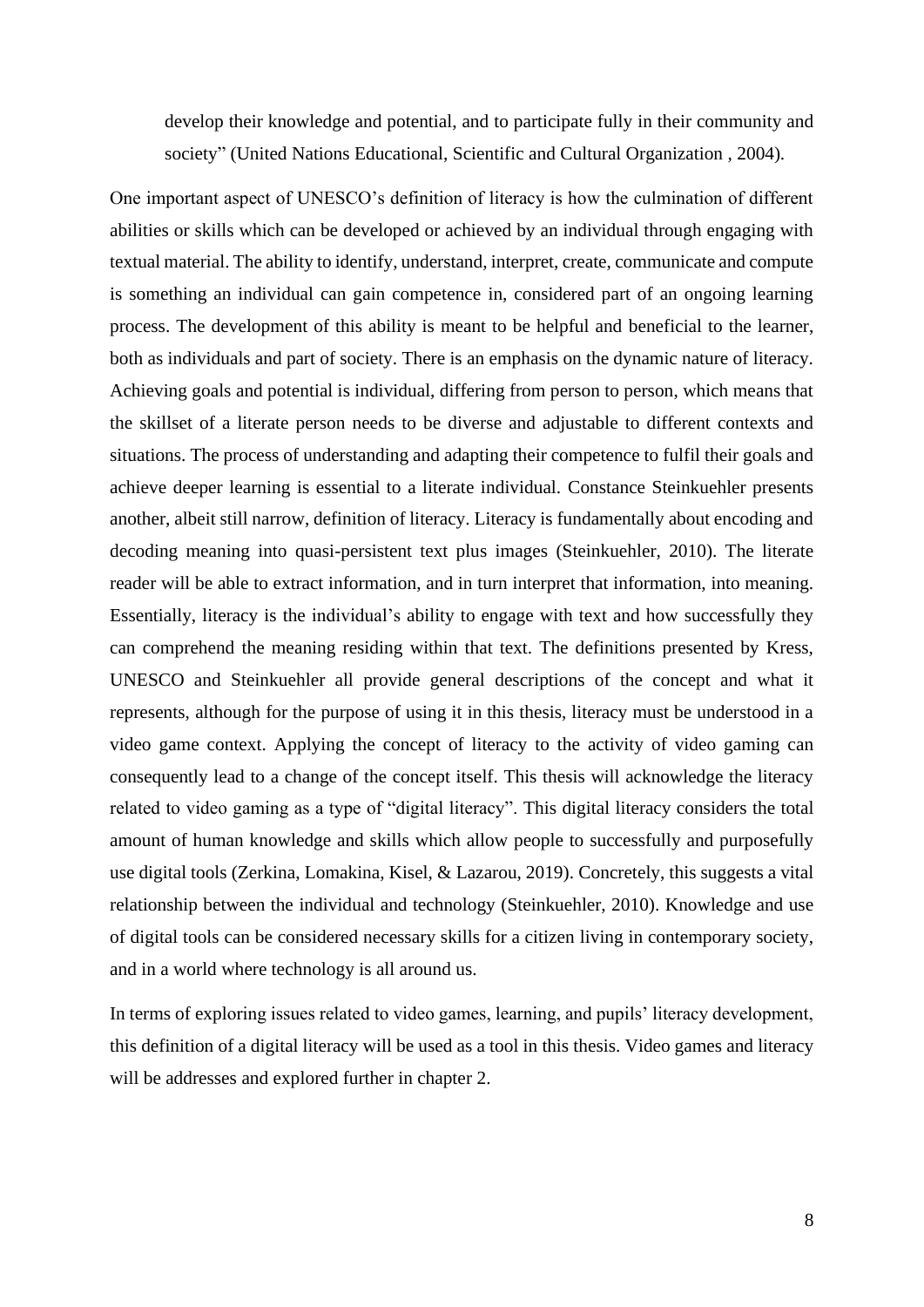#### <span id="page-8-0"></span>**Narrative**

Essentially, all narratives consist of a *story* and a *story-teller*, a teller and a tale (Phelan, Kellog, & Scholes, 2006). One could say that communication can be found in the intersection between these characteristics, in which narrative is purposeful communication. If we consider narrative as both communicative and purposeful one skeletal definition can be applied: "Narrative is somebody telling somebody else, on some occasion, that something happened to someone or something" (Phelan & Rabinowitz, 2012)*.*

There are many perspectives and definitions of narrative out there, and perhaps one of the most reoccurring obstacles in defining the concept is whether or not is it is necessary to define it at all (Talib, 2017). However, enabling a better understanding of how narrative can function in video games necessitates some form of clarification of what the concept entails. Therefore, this section provides a theoretical clarification of this concept which can be considered quite broad and useful for application in a variety of contexts. The rhetorical approach concerning narrative as a form of communication emphasises interaction between people, between people and things, and how meaning is made in the process. Although narrative in literature, and specifically in video games, certainly is rooted in a more linguistic fashion, a general understanding of the concept is helpful when discussing the subject matter.

Theory of and about narratives, how they function and what is meant by them, is relevant for exploring the research question in this thesis. Narrative theory discussed and reviewed by Talib, (2017), Egenfeldt-Nielsen, Heide Smith, & Pajares Tosca, (2016), Puckett, (2016), Phelan, Kellog, & Scholes, (2006), and Margolin (1983) is utilized to support and explore this concept.

Chapter 3 of this thesis will investigate the different components of narrative, with the intention of clarifying and broaden the understanding of the narrative concept. These components are genre, character, setting, point of view and plot. Furthermore, there will be a discussion on how narrative functions and is structured in the medium of video games. This is achieved by examining how the general definitions of narrative and its components can be applied to specific characteristics of video games, as well as investigating the narrative functions of video games themselves.

#### <span id="page-8-1"></span>The Norwegian Curriculum and the English Subject

The new curriculum is planned to be introduced to Norwegian schools and educational institutions at the beginning of the school year in 2020. Expanding on the previous LK06 curriculum, this newly revised curriculum aims to prepare students with the knowledge,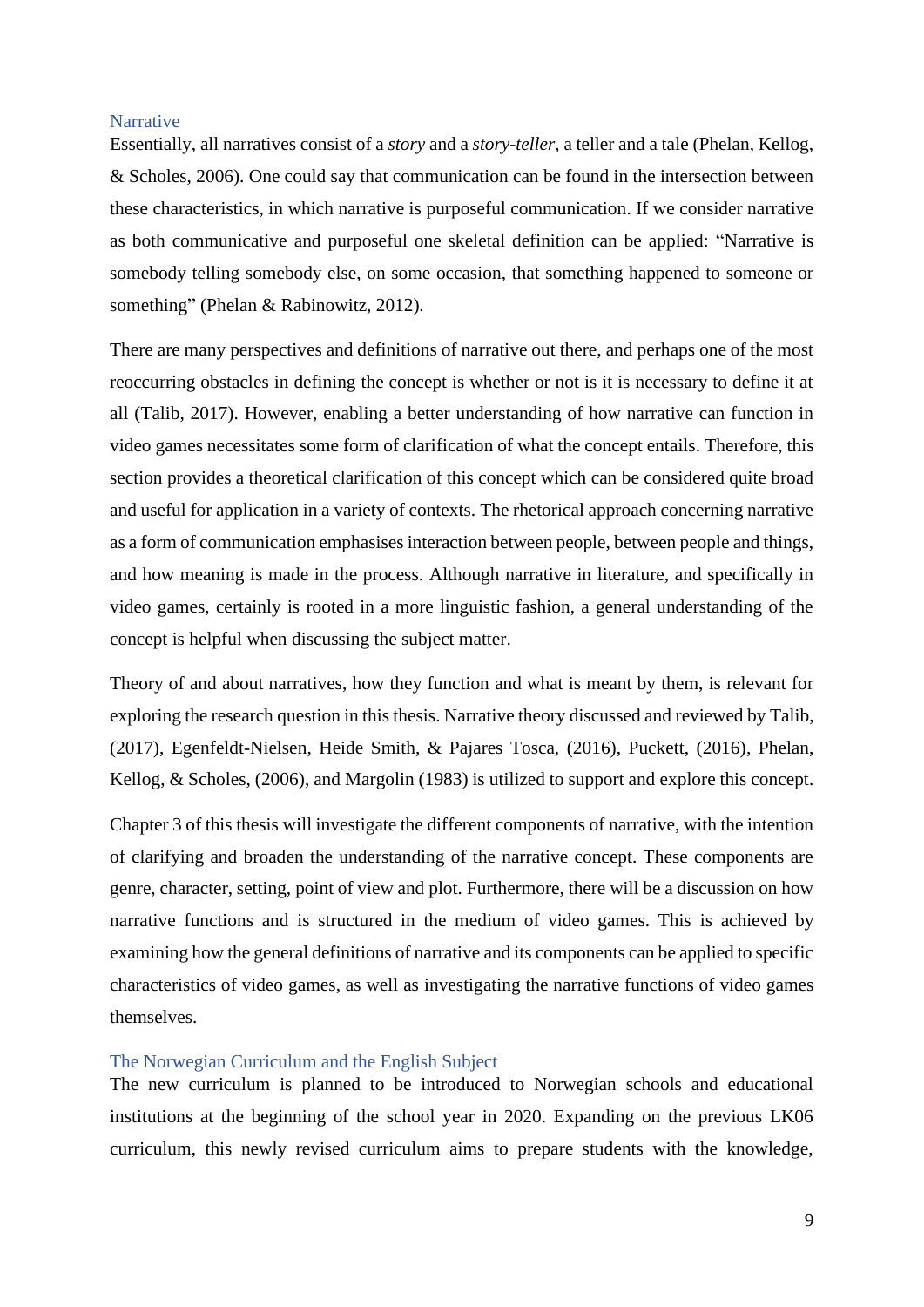competence, and skills necessary to face their future lives. This curriculum changes and modifies the content, goals, aims, core values and principles. Additionally, new areas of focus dealing with pupil's learning and growth are more prevalent as a focus of this curriculum. With this being clear core elements describing what the pupils need to learn to develop skills and competence in each subject. More emphasis on play and discovery, on the practical aspects of each subject, on digital literacy and assets which are helpful for the teacher in their evaluation and assessment of pupils (Valum, 2019). Importance of developing pupil's basic skills was a highlight in the LK06 to ensure development of competence, and with the emergence of a new curriculum this notion is still considered a main focal point. Teaching in school should develop the all-round pupil, which requires a process of acquiring knowledge about and insight into nature and the environment, language and history, society and the working life, art and culture, and religion and worldviews (Utdanningsdirektoratet, 2020). How this process is maintained is different from pupil to pupil, and schools need to be aware of this in teaching and provide ample opportunities for aided and self-growth.

The English subject is considered a core subject of the education plan and has been an obligatory subject for all Norwegian school children since the 1960's (Kunnskapsdepartementet, 2008). As such, English has been a prominent subject in Norwegian education history. In the new Norwegian curriculum, the English subject is structured through its relevance and central values, core elements, cross-curricular content and focus on basic skills (Utdanningsdirektoratet, 2020). English is a central subject regarding cultural understanding, communication, and identity formation. In the English subject it is vital that pupils learn to communicate in English locally and globally, obtain competence in reading and writing, and become culturally aware of different ways of living and thinking. The central value is for pupils to become proficient in English so that they can use English for further learning and to communicate and connect with others. Core elements in the curriculum are *communication, language learning,* and *exposure to English texts and culture* and are continually touched upon in pupil's education. Cross-curricular content is related to *Health and Life Skills* and *Democracy and Citizenship*, which are ideas central not only to the English subject specifically but is taught and made explicit in all subjects. The idea of developing pupil's basic skills was a prominent idea in the previous curriculum, the LK06, and is continues to be important in the new curriculum as well. The Norwegian Education Directorate (Utdanningsdirektoratet, 2020) clarifies the changes and content of the basic skills found in the English subject. *Oral communication* in English is related to listening, speaking and conversation, conveying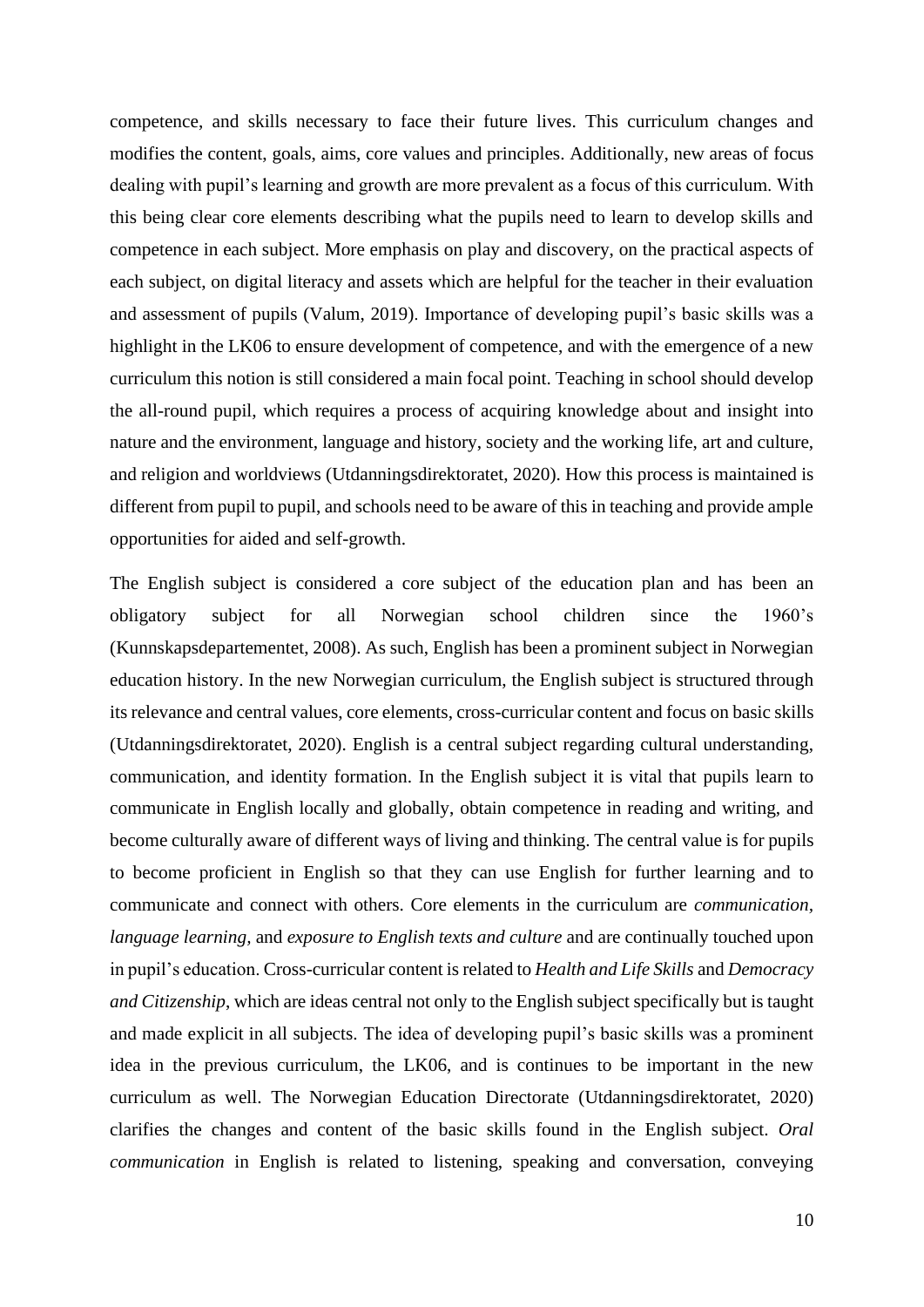information, adjusting language based on context, and developing communication strategies. *Writing* deals with pupil's ability to communicate ideas and opinions in a coherent and appropriate manner in different types texts, both on paper and digitally. Pupils develop their writing skills by planning and processing texts, adjust their language based on context and who they are writing to, explore different writing strategies, and by learning single words and phrases and using them to create coherent texts. Critical use of sources is also vital in learning about writing. *Reading* relates to pupil's understanding, analysis and reflection of content found in texts, both physical and digital, and should promote language acquisition. The activity of reading should be an enjoyable one for pupils, while promoting the use of reading strategies and critical thinking skills at the same time. The final basic skill in the English subject, *digital skills*, is related to using digital media to strengthen pupil's language learning, to encounter authentic language models and discourse opportunities and acquisition of relevant knowledge. In comparison to writing and reading skills, digital skills also necessitate pupils to think critically and reflectively as they encounter different representations of English.

This thesis relates discussion of video games, motivation, literacy and narrative to the descriptors, core values and central ideas of the English subject to contextualize it to education and learning.

#### <span id="page-10-0"></span>Motivation, literacy, and Narrative in the Norwegian Curriculum

In terms of education providing motivation, fun and engaging content for the pupils, there are certain core values in the new curriculum which offers this. Activities and tasks should be engaging for the individual pupil, meaning that the content should be differentiated based on their individual knowledge, skill, resources, and background. The curriculum takes precedence in pupils feeling that there is a substantial learning process which promotes mastery and engaging experiences. Schools must appreciate and stimulate the curiosity and creative effort of their pupils, effectively creating and engaging effort felt throughout their entire schooling (Utdanningsdirektoratet, 2020). Part of the pupil's democracy education is about how they are entitled to be heard in their day-to-day affairs, that their voices and feelings are being recognized, while at the same time given an understanding of how they have genuine influence and impact to matters they care about. Education should motivate these pupils to understand the importance of participation and becoming well-functioning members of our society and world we live in. This means that pupils need to come to terms of their identity in life, which makes education and schools responsible for giving them the correct tools to do so.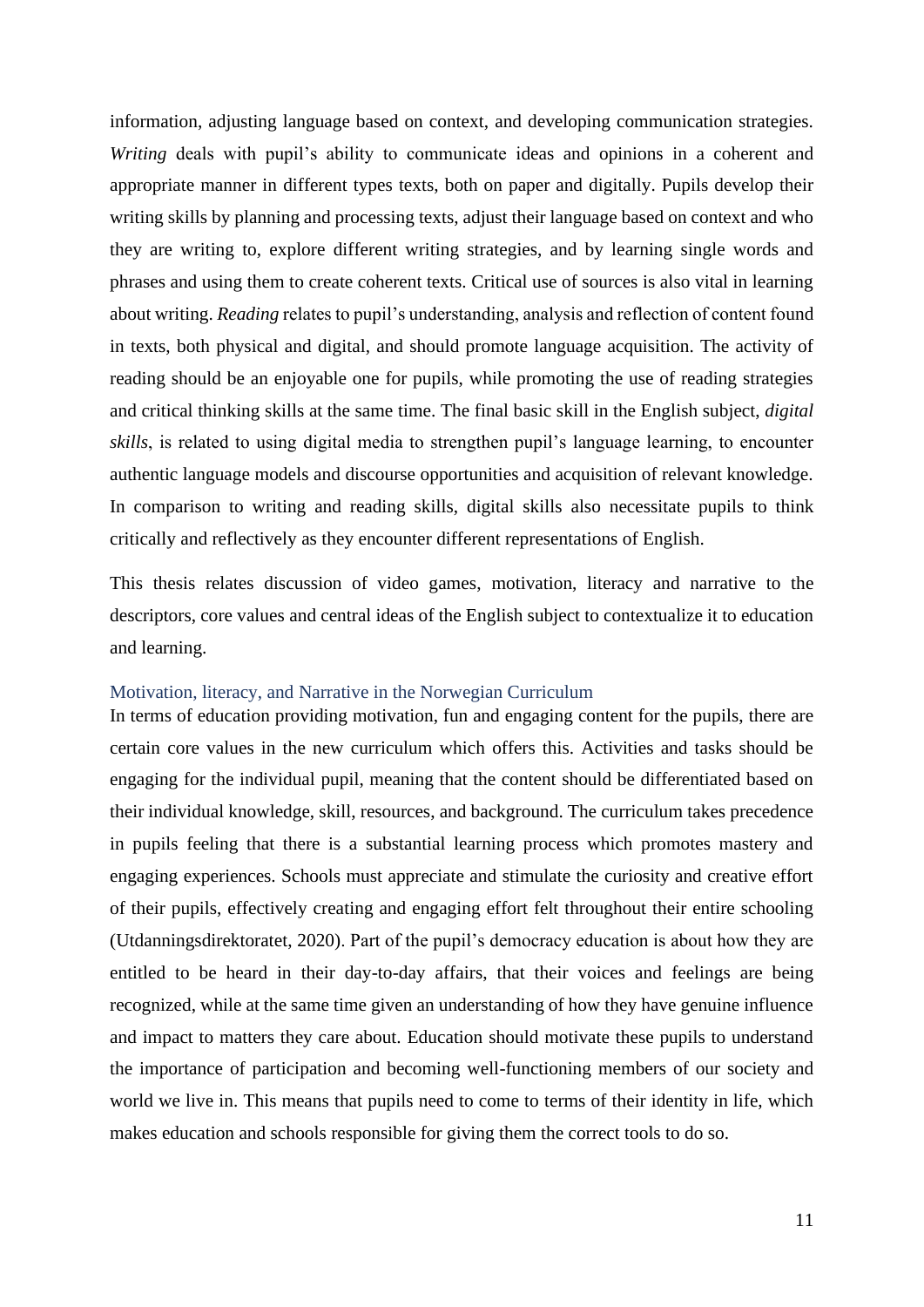Literacy as described in the Norwegian curriculum is the development of the individual, learning and using critical thinking skills, and ethical awareness (Utdanningsdirektoratet, 2020). Schools and education are responsible for enabling pupils to obtain knowledge, participate in social settings related to communication and problem-solving, criticise and scrutinise established ideas to garner new insight and train these pupils in methodologies, theory, phenomena and forms of knowledge relevant for our day and age. The enlightenment of a person, their sum of knowledge and competence, is relevant for discussing literacy in place of the new curriculum. Educating pupils to communicate effectively and purposefully is key in their literacy development process. The new curriculum prompts pupils to understand that they are part of a larger collective, and that there is present a cultural diversity which makes a foundation for continuous development of society and culture around them. Literacy is involved in the process of gaining competence in different school subjects, closely related to what is stated as an in-depth learning process in the curriculum. Schools shall present room for learning so that the pupils develop understanding of key elements and relationships in a subject, and eventually apply this understanding to familiar and unfamiliar contexts (Utdanningsdirektoratet, 2020). Such in-depth learning implies a sense of progression, where pupils are challenged in different ways, albeit supported to master these challenges over time, both individually and in interaction with others.

The Norwegian curriculum and the English subject emphasise digital literacy learning for pupils. This relates to acquiring knowledge of English, developing digital skills, and be critical and reflective in meeting with digital media (Utdanningsdirektoratet, 2020). This will grant authority to this thesis, as it will be arguing how literacy can be developed in the context of a digital medium such as video games.

Understanding how the world is interconnected and how there is a staggering amount of different cultures and sub-cultures, and the exploration of human/cultural diversity can be made clear through exposing pupils to stories and perspectives from around the globe. One could further develop cultural understanding by for example investigating and comparing different cultures co-existing in same geographical areas or looking at how cultural expressions form a sense of identity. Norwegian pupils shall obtain insight into Sami history, culture and diversity of culture, which can be achieved by looking into their rich history and stories. Literature, culture and society is closely linked to our understanding of narrative, and it is through understanding what makes a narrative and what meaning one could extract form interacting with it which is relevant for pupils as they engage with the new curriculum.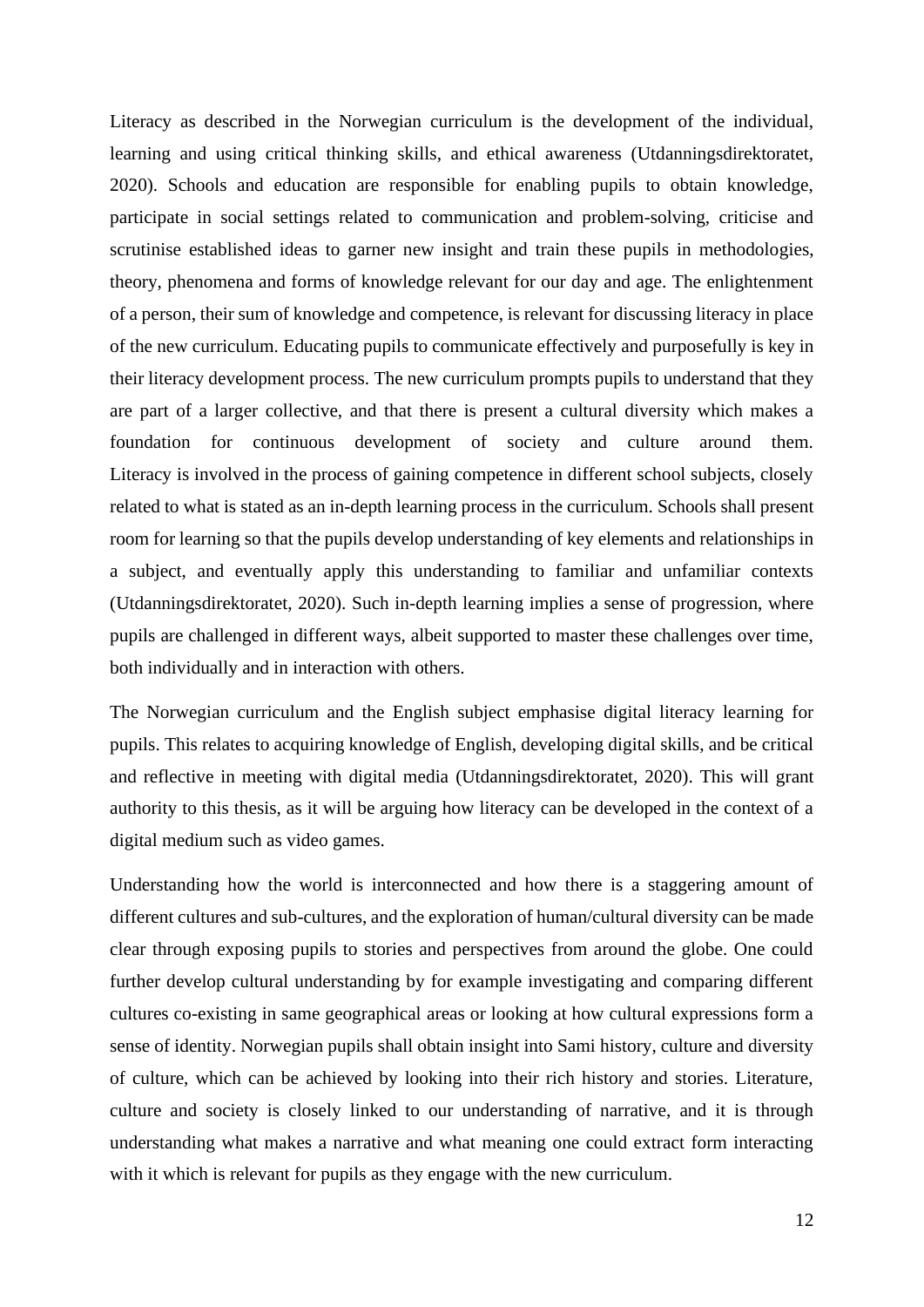#### <span id="page-12-0"></span>Commercial Video Games and Education

Using video games in an educational setting requires meaningful links between in-game challenges and curricular aims, stressing the design and facilitation of game-related assignments (Hanghøj, Lieberoth, & Misfeldt, 2018). Facilitating motivation for pupils, developing their literacy skills, and expanding their literary knowledge with the use of video games can only be achieved if that use is meaningful for the pupils and there is a connection to educational aims. Gaming activities need to be designed to be relevant to the specific learner's context and goals (Gumulak & Webber, 2011). The teacher needs to be aware and competent with the use, and inclusion, of video games in their teaching. Activities, learning goals, teaching material, assignments, evaluation, and any learning-based concept the teacher wants to accomplish using video games need to be properly incorporated and comprehensible for the pupils. Kambouri et al. (2006) argue that re-labelling learning and making an effort to recognizing pupil's gaming pursuits could be legitimate literacy practice. Awareness of pupil's engagement with video games can be useful when transferring it to an educational setting, by using video games in the classroom to foster positive development of motivation (Ebrahimzadeh & Alavi, 2017). Essentially, video games can be used as productive learning tools which can promote the aims, goals, and skill and knowledge development stated in the curriculum.

Video games can provide educators the opportunity to introduce layers for conceptual learning and new taxonomies for pedagogical design, which makes the potential complex learning that gaming can involve readily apparent (Steinkuehler, Squire, & Barab, 2012). The complex, multimodal nature of video games requires the learner to adapt and approach tasks in a different manner compared to traditional learning activities, such as pen-and-paper tasks. Learning through video games necessitate that the players are willing to think in new and different ways and to construct new strategies to effectively interact with the medium.

Professor Nicolas Trépanier (2014) discusses how video games can be utilized in the classroom to promote and develop pupil's critical thinking skills, source criticism, analysation of the inherent content of the video games and relating it to real-world events as well as delving into the history of man portrayed in a video game format. A large amount of Trépanier's discoveries correspond well with the emphasised content of the new Norwegian curriculum. Trépanier taught history using a successful video game franchise, the *Assassin's Creed series* (2007)*,* as a learning tool to point out historical inaccuracies and discrepancies, and the importance of analysing these in a critical manner can manifest into meaningful debate and conversations on the subject. The professor himself states how video games themselves, as medium, might not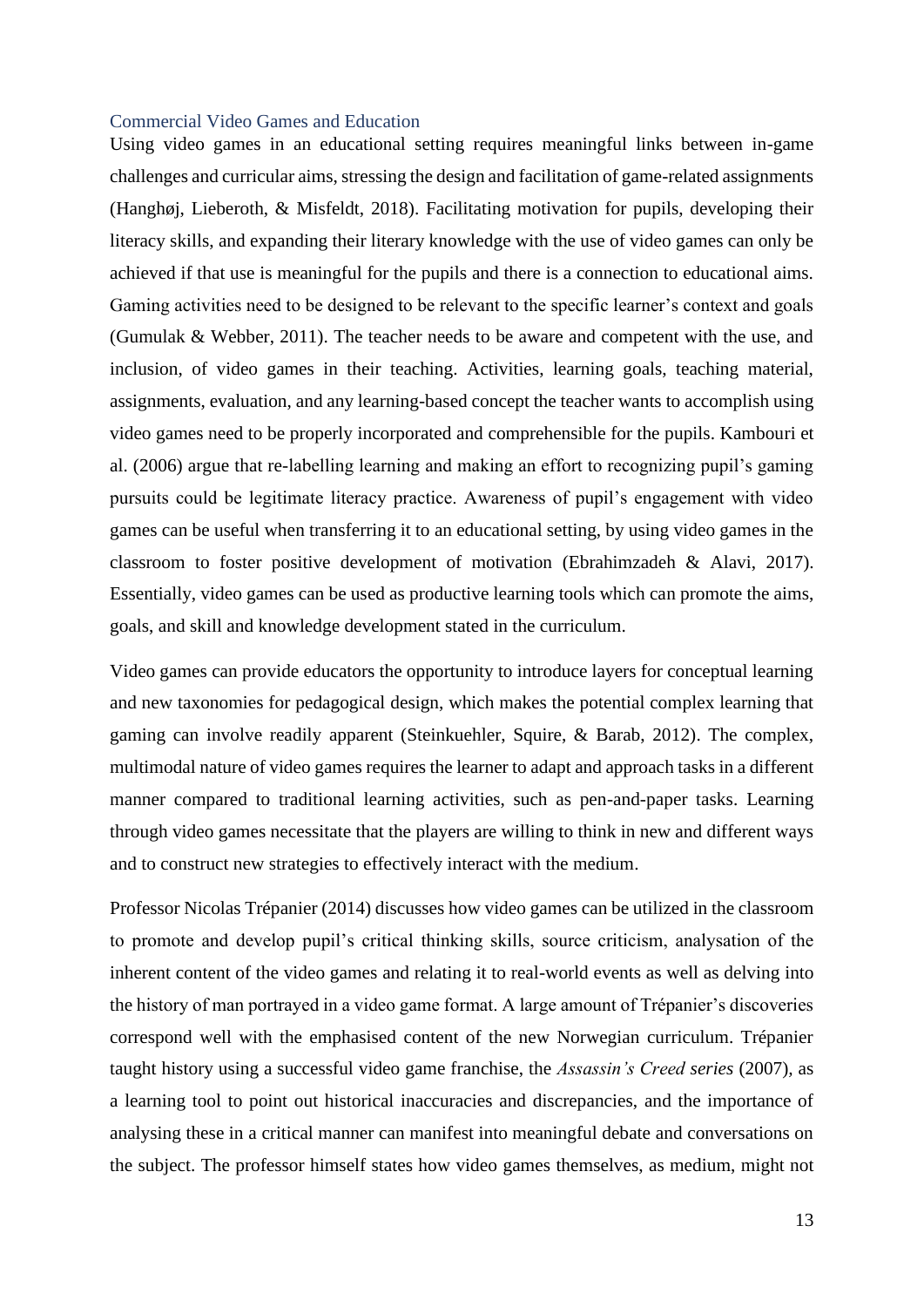be beneficial for students. However, use of the medium in accordance with the theoretical framework of teaching, can be fruitful for engaging contemporary youth and work as a complement to existing courses. For example, Trépanier displayed how playing video games with historical themes alongside conducting academic research, such as writing a paper on political topics or cultural aspects, instigates development of critical mindset and perspectives (Trépanier, 2014). Thus, video games are not considered mere play, but as effective tools for academic research as well.

This utilization of video games in educational contexts can be fundamentally be considered a gamification process. The common definition of gamification can be viewed as the application of game design elements in non-game contexts. The use of role-play to promote learning, rewarding pupils with stars or points if they accomplish something, collaboration between pupils, or creating challenges with more than one way to solve it to emphasise different approaches are examples of using game-like elements in the classroom. Gamification can enhance student engagement, enjoyment and motivation (Ramirez & Squire, 2014). Incorporating this into classrooms can be beneficial in reaching the learning goals and aims of the Norwegian curriculum, make for a playful environment, and help quantify activities. Educators themselves would be able to understand the motives, reasoning, and intent of pupils as they experience school related activities. Researchers Karimi and Nickpayam propose that gamification can be considered a persuasive technology that attempts to influence the behaviour of the player by activating individual motives via game-design elements (Karimi & Nickpayam, 2017).

Video games themselves may have a bad reputation among some parents and educators. The video game industry, as it has increased in popularity, is often criticised with encouraging bad behaviour for its consumers and being labelled as a waste of time (Gee, 2003). The apparent availability of mature content found within commercial video games, and eventually the exposure of it due to playing the game, is largely connected to this perception video games promoting bad behaviour. Despite this, video games are cemented as an important and valuable pastime for many young learners around the world. The main point is not to argue for a shift in opinion of video games in society, but rather to claim that utilizing them in a responsible manner can be an invaluable asset for further learning. Pupil's interest in commercial video games played recreationally is believed to be a benefit if integrated into teaching (Gee, 2003; Steinkuehler, Squire, & Barab, 2012).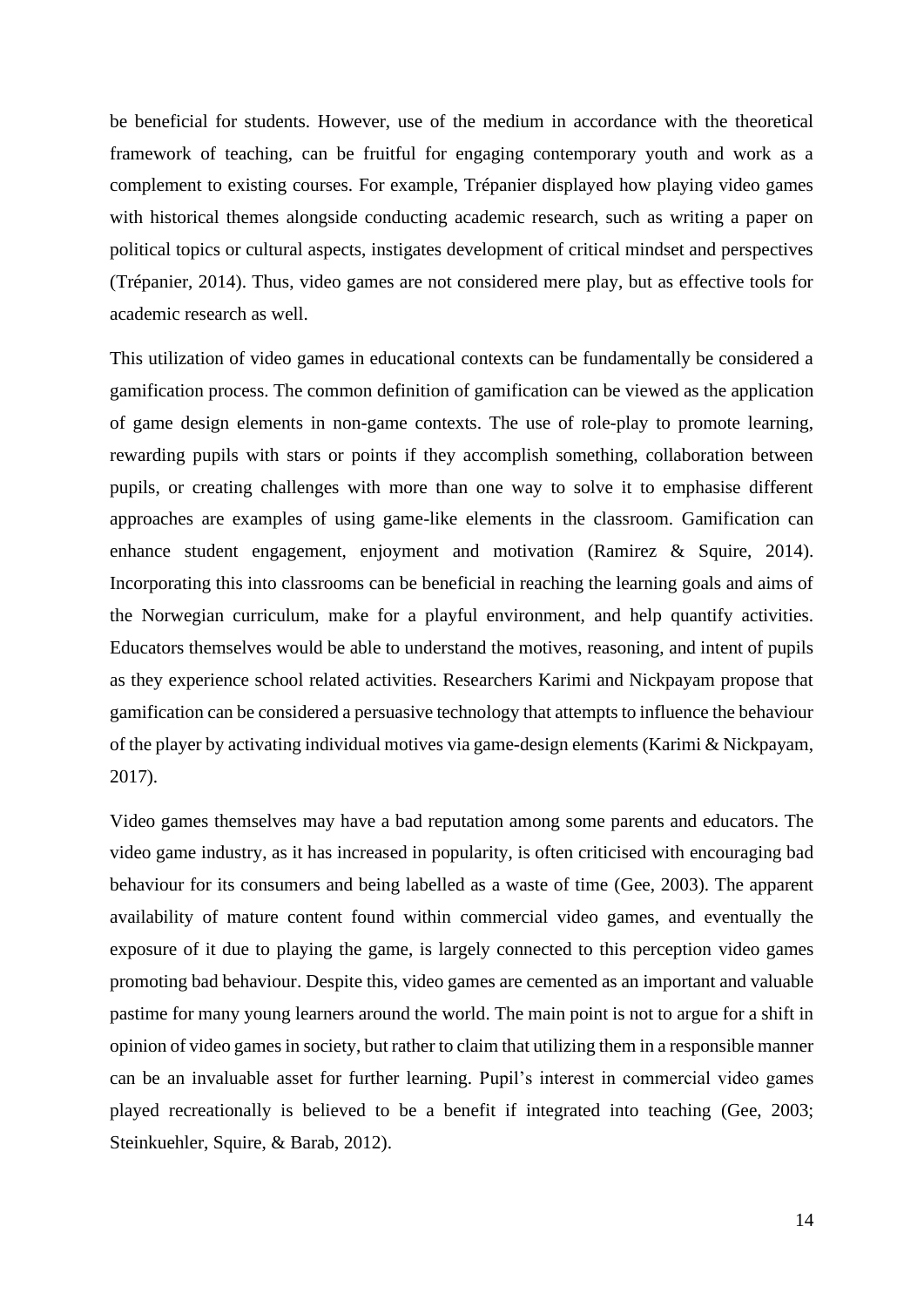Although the intent of this thesis is to shed light on the educational properties of using video games to coincide with the aims found in the curriculum, there is a need to address certain limitations to their implementation in educational contexts. Firstly, this thesis is primarily interested in the use of commercial video games. The nature of these games lends them to not being as educationally focused, as compared to edutainment or serious games, with the primary intent being entertainment. Commercial video games are concerned with fun and engaging their audience, which can diminish potential educational properties. The purpose of exploring commercial games in the first place is to evaluate how one could implement certain parts of the game for classroom contexts and make connections between pupil's recreational activities and schoolwork.

A second limitation, mainly related to the previously mentioned "mature content", is the age restrictions and age ratings put on video games. With regards to video games used in a Norwegian school context, schools must heed the restrictions set out by The Pan-European Game Information (PEGI). As an age classification system, PEGI aims to make parents and guardians aware of the content in video games and to ensure protection from young children and children. Although PEGI is oriented with content organization in 38 European countries, there is semblance and overlap with similar systems based in North America, South America, Australia and Asia. PEGI uses two levels of information on age classifications: age labels (which are 3, 7, 12, 16 and 18) and content descriptors (which are *bad language, discrimination, drugs, fear, gambling, sex, violence* and *in-game purchases*) (Information Pan European Game, u.d.). This means that there only certain games which comply with the correct age labels and appropriate content which are allowed for use in educational settings. Video games such as *God of War* (2018), or even the aforementioned *Assassin's Creed* (2007) franchise which was used for study by Nicolas Trépanier, are restricted to the 18+ age rating and cannot be easily incorporated into education, even if there is merit to their educational potential.

Other limitations include lack of teacher competence of and experience with the use of video games, pupil's experience and foreknowledge of playing, lack of hardware and technology to play video games, and whether or not the gameplay is interesting or engaging for the pupils.

#### <span id="page-14-0"></span>Terminology

This section of the thesis seeks to construct a purposeful definition of the term video game and what is meant by the activity of playing such a game. Examining the structure of a video game, its game mechanics, will clarify this better. This section will also theorize how the game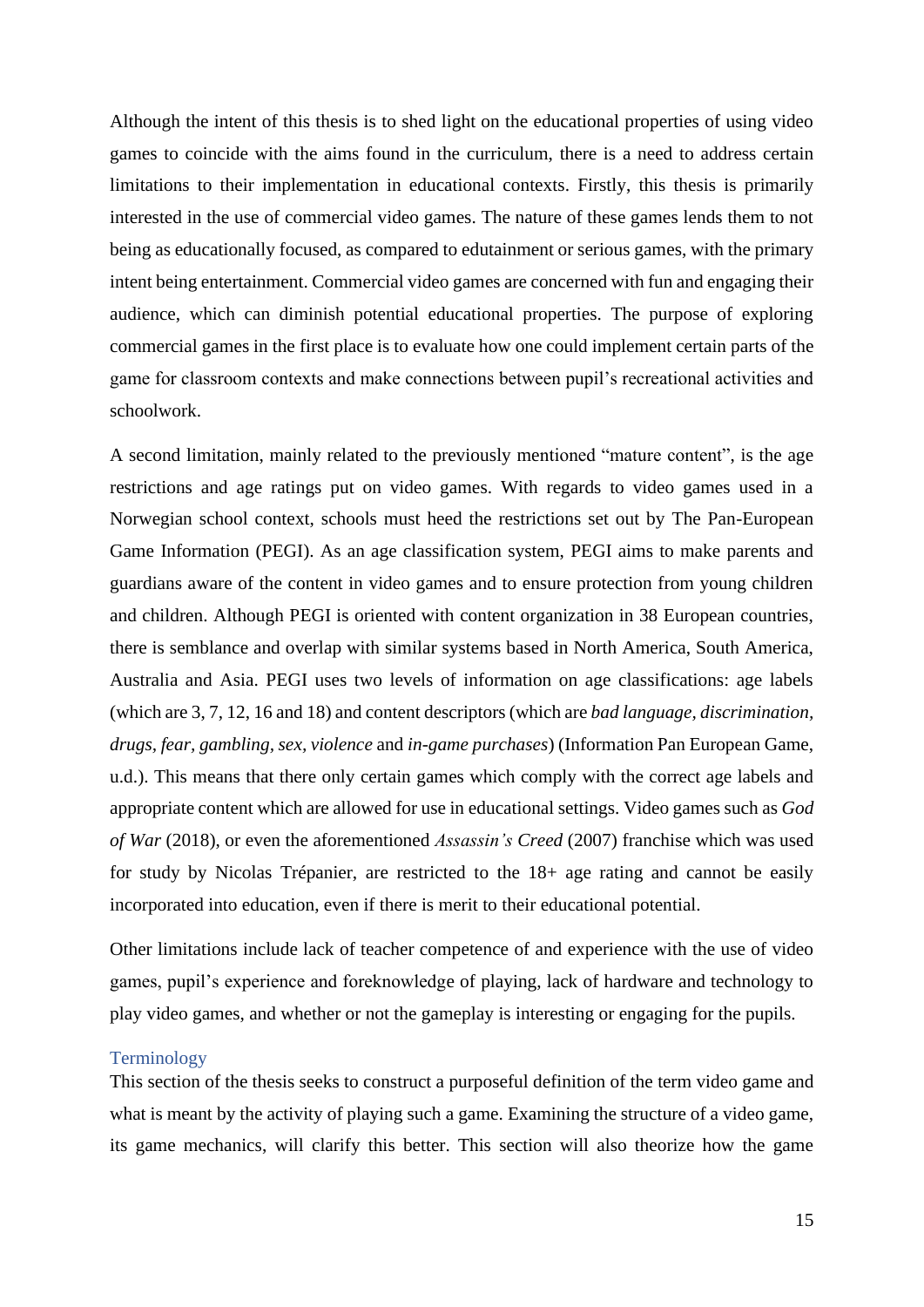mechanics of a video game can be linked to the notion of education, which is central to the aims of this thesis. Finally, this terminology section will clarify certain key concepts or terms which will be utilized later in the thesis for exploring the relationship between video games and motivation, literacy, and narrative.

#### <span id="page-15-0"></span>What is a Video Game?

Before exploring how video games can facilitate learning, it is necessary to clarify what is meant by the concept of video gaming and what we mean by the term "video game". Seeing as this thesis will go in-depth into the correlation between video gaming and learning, one may assume that there are certain types of video games that may be more appropriate for this purpose as well. There is no need to be completely familiar with all types of video games, but it is necessary to understand that there are certain components which make a *video game*. Scott Rogers (2014) claims that defining a video game does not have to be complicated. A video game is a game played on a video screen, whereas a game is an **activity** which requires at least **one player**, has **rules** and has a **win and/or lose condition**. Rogers also emphasizes that a video game should have a clear **objective**, resulting in the player(s) having a clear understanding for what the game entails (2014).

Another way to understand video games is to not necessarily define them, but instead recognize their characteristics. Chris Crawford mentions four common features of video games, meant to address the fundamental aspects of video games, and explore the ties between player and game. These features are: representation, interaction, conflict and safety (Egenfeldt-Nielsen, Heide Smith, & Pajares Tosca, 2013). *Representation* refers to how games are about something else, a subjective depiction of reality placed in a digital format. One might argue that the term representation does not cover all meaning; not all games are a representation of the real world for example. The term instead highlights how games can establish a connection to the player's imagination and creativity. As a crucial feature for a game's appeal, *interaction* deals with how players can influence the gameworld and in turn get meaningful responses from the game. A video game needs to be engaging, fun and interesting for the player to invest time into playing it. *Conflict* is related to challenges a player can face and obstacles to overcome when playing. A sense of difficulty and progression to reaching a goal is central to this feature. Lastly, the concept of *safety* distinguishes the events in the video game from events in the real world. There are different consequences to doing something in-game than in real life. Shooting down a helicopter in one of the *Call of Duty* (2003-2019) games can be a thrilling and result in a huge explosion, but there is no real danger to anyone involved due to the fictious nature. However,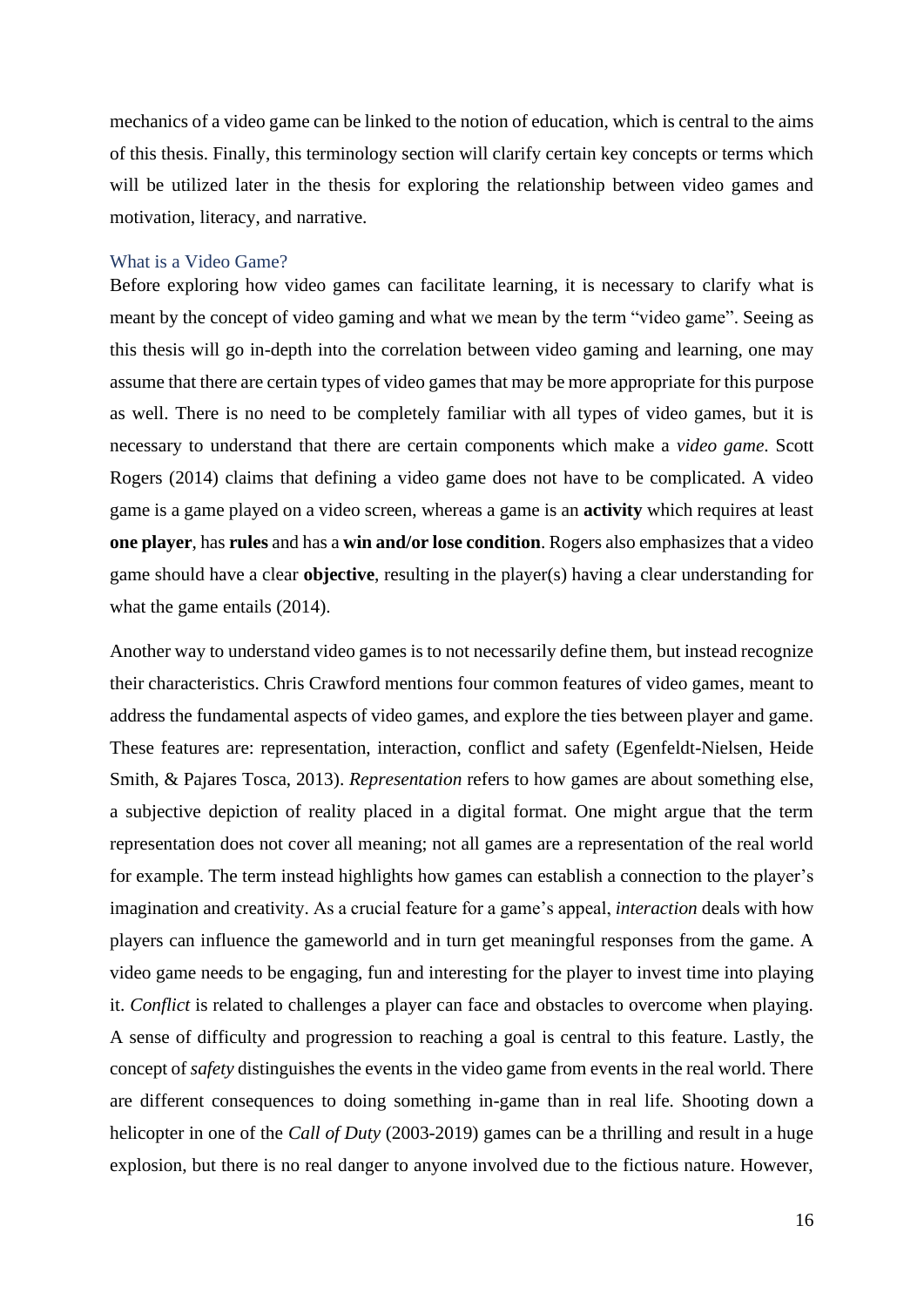the same action in real life would be extremely dangerous and have economic and legal repercussions to boot. Crawford consider video games as "safe ways to experience real situations" (Egenfeldt-Nielsen, Heide Smith, & Pajares Tosca, 2013). James Paul Gee' Psychosocial Moratorium learning principle adheres to this sentiment as well, stating how video games can functions as safe spaces where learners can take risks and the real-world consequences are lowered (Gee, 2003). Video games can be considered spaces where the player can test out theories or practice their skills in a completely different setting than in real life. This could possibly contribute to an experience where the players find excitement in their actions and experiment with the gameworld.

Video games are essentially multimodal in nature, meaning they are made up of several textual features meant to convey meaning to an audience. Gunther Kress' (2010) theory of modes illuminates how video game characteristics, their textual features, can be considered different modes of human expression. These modes can be categorized as either verbal or non-verbal which is indicative of their nature. Sound, picture, text, animation, audiovisuality and a type of interaction are modes which can be found in any medium, however, a multimodal medium is characterized by a combination of these modes. Clive Fencott (2012) adds that video games provide meaning to its players due to how they are semiotic-based. Interpreting the signs found within the video game medium is indicative of the process of meaning-making and comprehension happening in the player.

Taking said definitions into consideration, is it possible to make a definition for video games in the context of discussing the issues presented in this thesis. The answer is, unfortunately, not very likely. As mentioned, there are multiple perspectives on what *defines* video games and what these games *are made of*. Simon Egenfeldt-Nielsen, Jonas Heide Smith and Susana Pajares Tosca (Egenfeldt-Nielsen, Heide Smith, & Pajares Tosca, 2013) present in their book *Understanding Video Games: The Essential Introduction* an overview to how we understand and theorize video games. Their research emphasizes that there might not be one correct definition, but that we need to be aware of and explicit about the decisions we make with our definitions. How we define games need to be general enough to catch the essence of the medium, while at the same time make the definition distinctive from similar medium, such as card games or interactive movies. There is an explicit distinction of there being a game which is possible to engage with using technology. Video games can be played on either a console, mobile device, a computer, or any other technological device, essentially proving that these games can be experienced in many different fashions. At the same time, the definition of video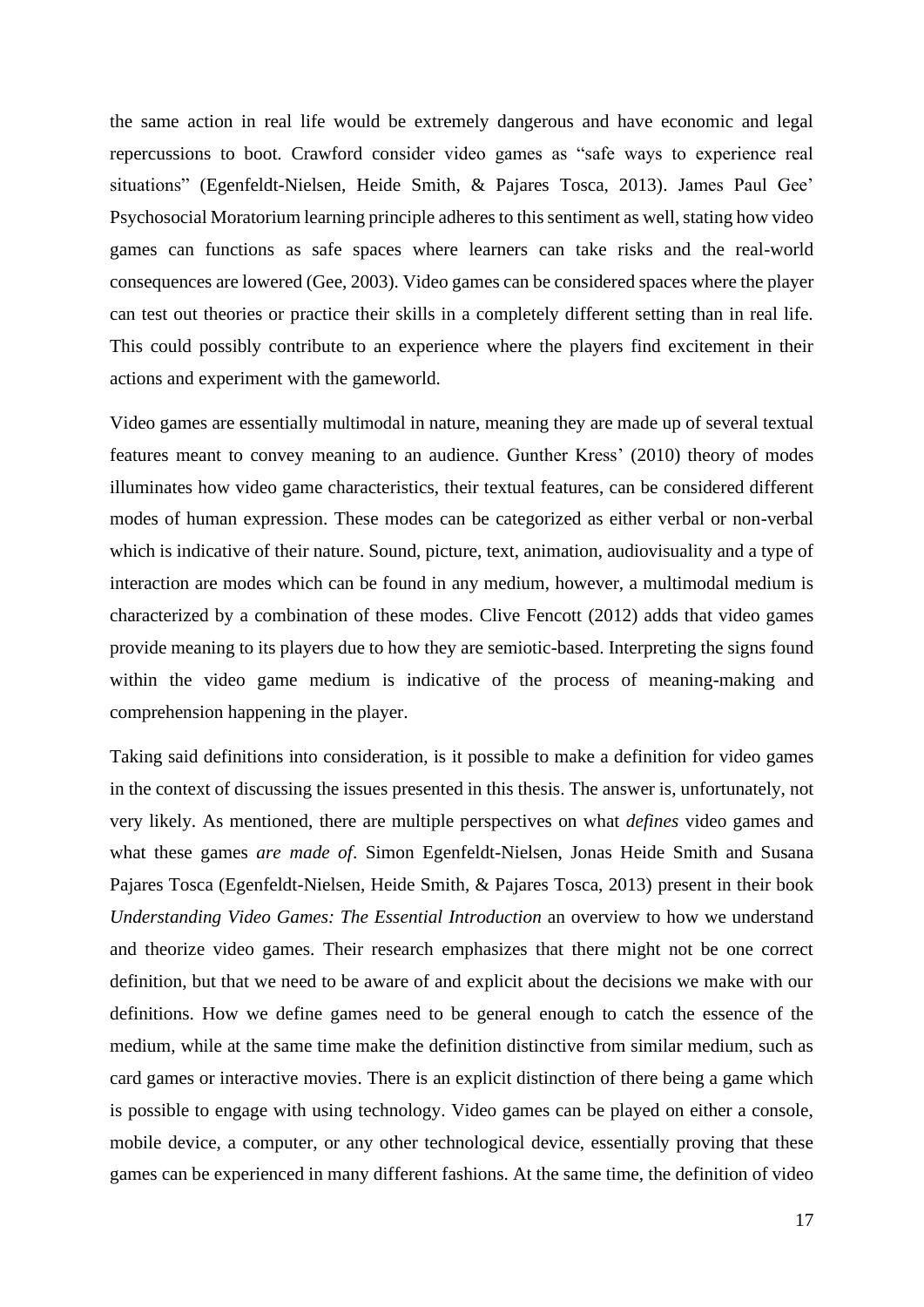games needs to be specific enough to make sure we are talking about a video game and not anything else. Television, movies or radio are not video games, even if they too require technology to function. So how can the concept of video gaming be specified then? By examining the core traits of video games one can see that they provide some form of *interactivity* with the player and that they are *dynamic* (Domsch, 2013). Performing an action on a controller or keyboard elicits a response in the video game. Something is happening because of an action the player took. In turn, the video game makes the player aware that their input has created a change in the game, and that performing actions outside the game will continue to affect the events taking place in-game. With some similarities to Crawford's explanation of the video game feature of interaction, interactivity is a circular process of player affecting game and game affecting player. The choices a player makes is vital in developing the narrative, influencing the events happening in the gameworld. Going further, the interactivity and agency of player choices marks video games as dynamic media. When something is dynamic it relates to the fact that there is a temporal dimension independent of the user, such as a song taking the same amount of time for anyone who listens to it. The process of the medium is actively generated, the activity of the user notwithstanding. When playing a level of *Super Mario Odyssey* (2017), the enemies still move on screen, the music plays and there is activity if the player puts down the controller. According to Domsch (Domsch, 2013), video games are both dynamic and actively nodal, meaning they are a combination of user agency (the user can transform the perceptible form through input) with activity (the medium changes in the user's real time but without her influence). This cements how the narrative dynamic of video games is essentially dualistic, and the interaction between player and game is key to producing meaningful progression and experiences.

One way to further create distinction between different types of games is to categorize them as either *educational* or *commercial.* Educational games can be described (Steinkuehler, Squire, & Barab, 2012) as being a type of video game produced for intent of being used in a school setting. Their purpose is to teach something for the person who plays them. This could be related to a subject matter in any given subject, for example learning multiplication in mathematics or learning about the American civil war in History. Another way to label educational video games is to categorize them as "serious video games", meaning that their purpose is something more than pure entertainment (IGI Global, 2019). Concepts such as gamification, game-based learning and edutainment are educational, scientific terms coming as a result of the development and usage of a more serious approach to video gaming (Egenfeldt-Nielsen, Heide Smith, &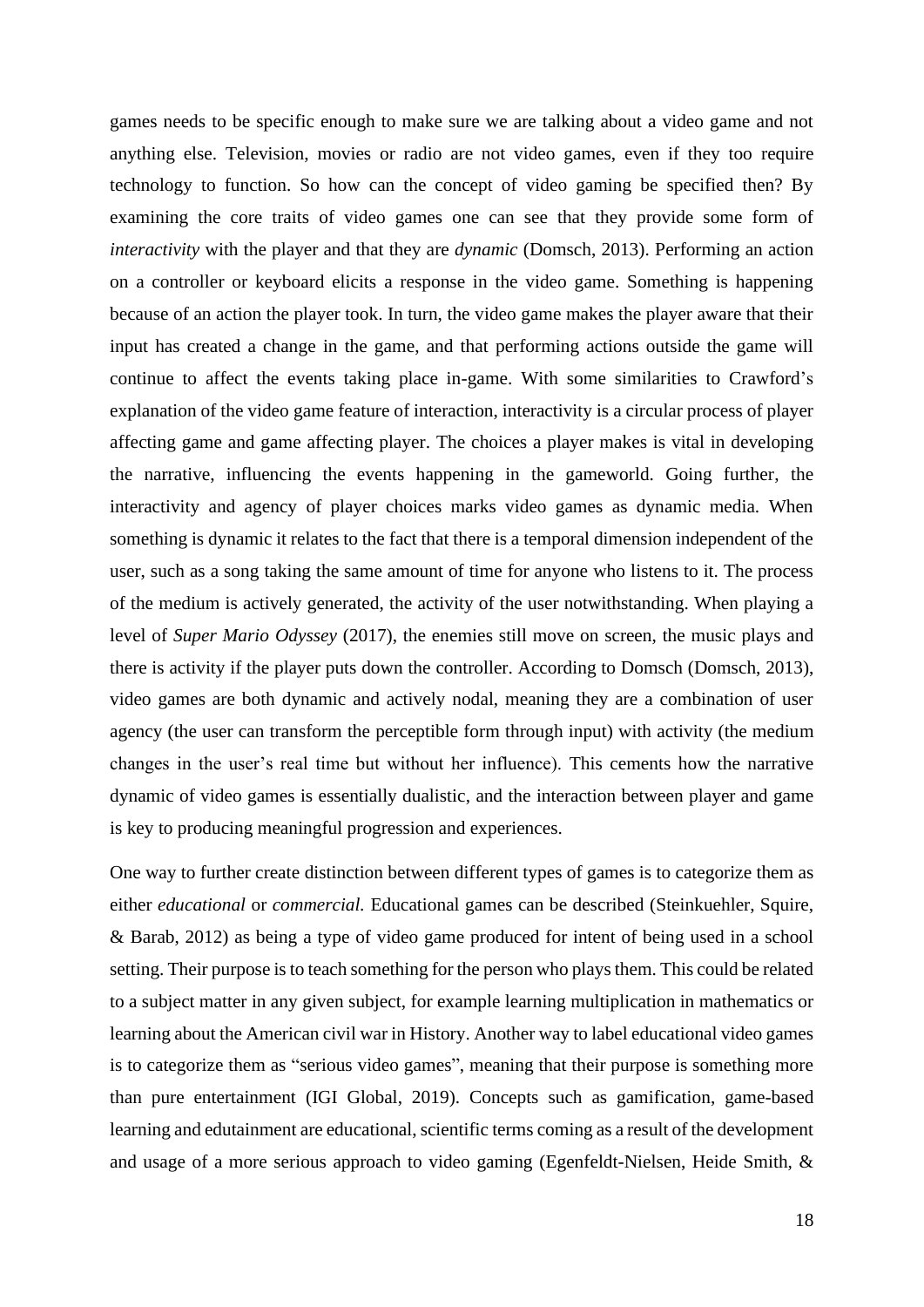Pajares Tosca, 2013). Through their serious nature, and strict focus on educational content, these types of games are more likely to be used in an educational setting as well. Players who invest time and effort into playing these types of game may learn about certain topics and develop skills which are inherent in their structural design. This, however, is only the case if there is player investment. Players who manage to successfully engage and participate in playing the video game may experience positive development in their learning process (Shu & Liu, 2019). While the genre of educational games no doubt relates heavily to education and learning, and a vast amount of research has been made on them, this thesis will primarily explore the relationship between commercial video games and learning.

*Commercial video games* are a form of entertainment, meant to inspire and create experiences for the player as they play the games. These types of video games are what most people typically think of when they hear the term video game, even if there exist a multitude of genres, styles, game designs, appeal to different demographics, depth and length or types within the category itself. Commercial video games also lends themselves to franchising; game series like the *Call of Duty* (2003-2020) franchise or the *Grand Theft Auto* (1997-2013) franchise are video game industry superstars, with millions of copies of their games sold around the world (Webb, 2019). These franchises easily become quite popular. Through game mechanics and content which are designed to incite excitement, and a mixture of thrilling gameplay and visual style, these types of games garner a large and broad audience. Although commercial video games are primarily meant to provide entertainment for the player, this thesis seeks to make the argument that they can be used to enhance learning. This thesis will employ examples of different types of commercial games from many genres to provide a broad perspective on their potential learning capabilities. With that said, this thesis will investigate a specific genre of commercial video games as a means for closer examination of the characteristics of video games and their educational properties. To better understand how video games can enhance the motivation of students, and develop digital literacies and narrative competence, this thesis will explore the subgenre of "role-playing games", or "RPG's". These types of video games may be the primary focus in exploring the educational properties of video games, although this thesis will make use of examples from games from a variety of genres to broaden the scope if necessary.

Role-playing games put the player(s) in a fictious setting where they portray different roles. These roles are developed within the game system, usually through player's actions, decisions or changes related to in-game character capabilities and statistical changes (Ernest & Rollings, 2003). RPGs as a genre also tend to have certain activities related to it. Fighting,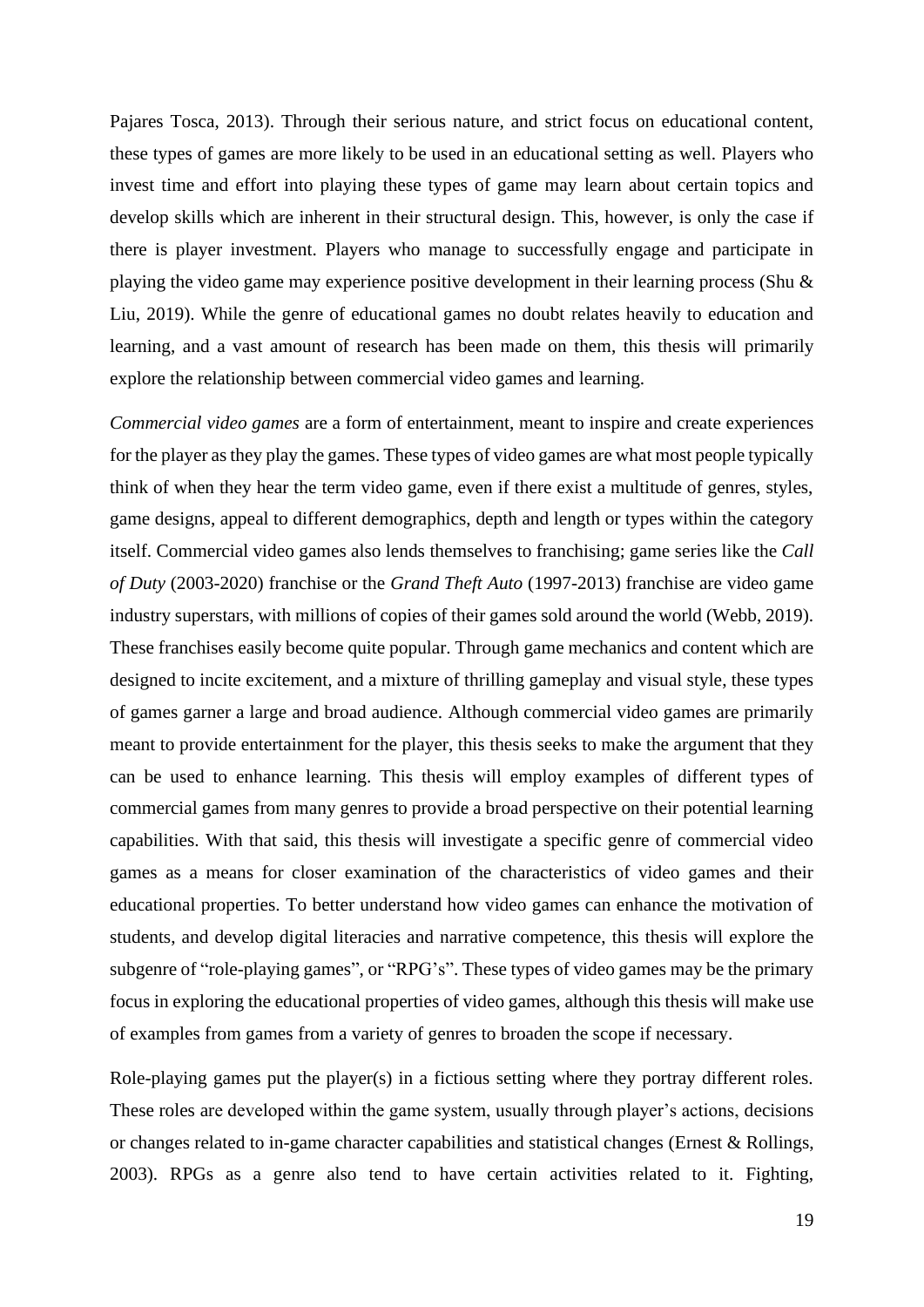developing/training, exploring, travelling, investigating, story building and emphasising with character(s) are key elements of the genre (Fencott, 2012). The roles which the player portray can often be customized depending on the game, to a simple or more complex degree. Games like *Dark Souls* (2011), *World of Warcraft* (2004) and *Elder Scrolls* (1994-2020) series allows the player to create an avatar (a virtual persona) acting as the extension of the player in the game. A customization process typically refers to how the player can create, recreate, and change various features of their avatars. In gameplay the player progresses and interacts with the game through this avatar. The creation process of the player character is intended to help personalize the story and its connection to the gameworld. RPG's are unique in the sense that they allow players to manage, craft and decide their own fate and intention to a greater extent. This is of course inhibited by the game rules, but the favour for most RPG's is this sense of ownership and personalized creation instilled in the players.

#### <span id="page-19-0"></span>Game Mechanics and Education

The whole structure of a game is traced to the set of rules which it is made of and through player's interaction with these rules. Active participation from the player through their action makes up the game. Domsch (2013) argues that "in order to qualify as a game, the range of options given to the player as well as the in-game consequences of the choices and actions must be prescribed by a set of rules that together form the game mechanics". How far and wide Mario can jump from platform to platform is possible to a set of options which the game enables the player to choose from. The player is able to have some sort of control of how they want Mario to jump, even if the game is designed with a set range of available options.

How the video game is structured, designed and presented through its mechanics is key to the player's perception of the game and interactive gameplay experience. Steinkuehler et al. (Steinkuehler, Squire, & Barab, 2012) suggest a three stage process of gameplay experience, namely through stages of involvement, immersion and investment. Involvement is related to player's first encounter with the game and the initial introduction. Involvement transcends to immersion as the players become engaged with the gameplay and the gameworld. This immersive state eventually triggers a stage of investment, at which point the player is compelled to finish the game successfully and reach the narrative conclusion.

Professor James Paul Gee (Gee, 2003) presents several learning principles helpful to explaining the didactic properties of video gaming. These principles seek to show how the activity of playing video games can lead to some form of learning for the player, and through active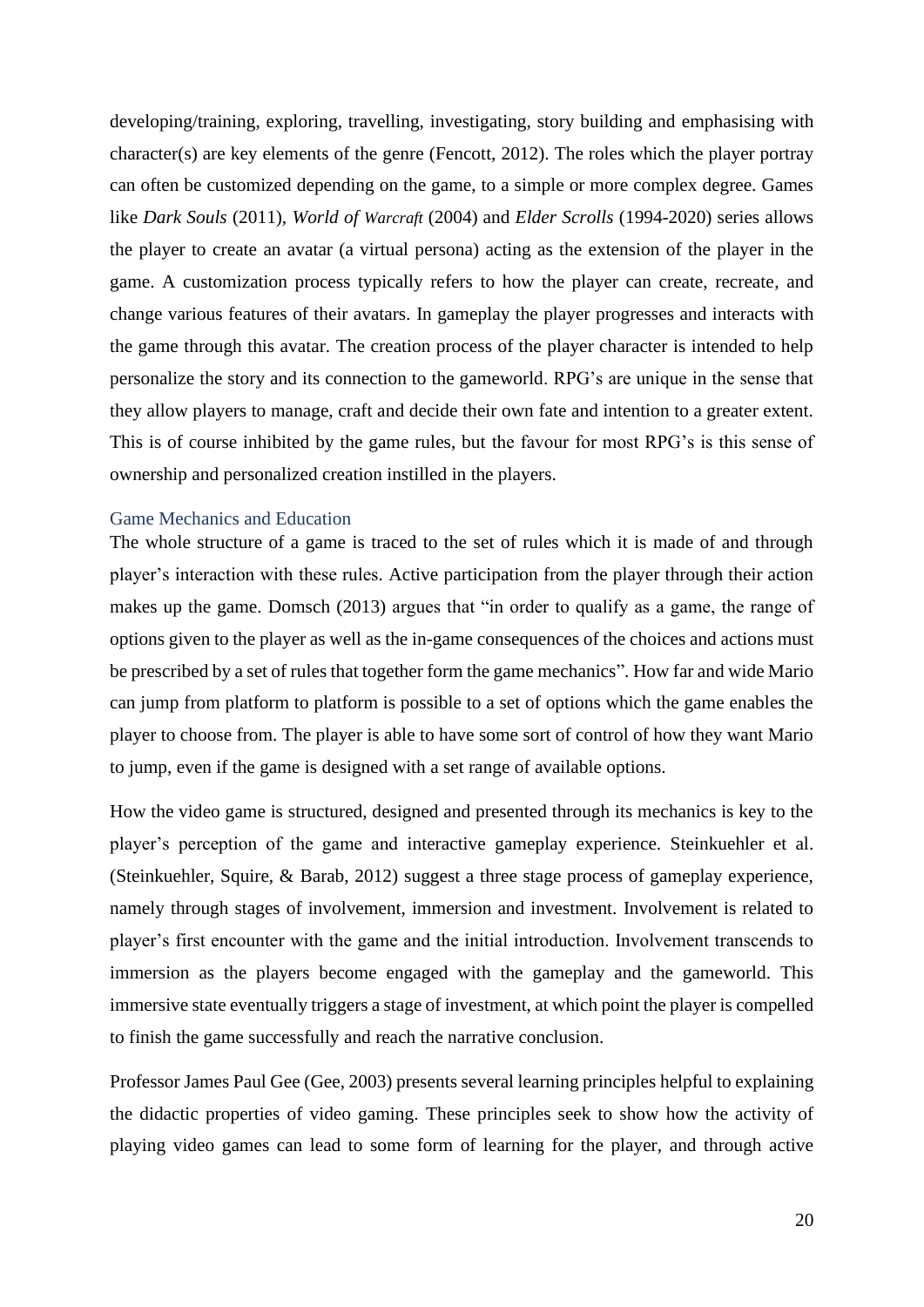engagement with the material there will be opportunities for developing learning strategies, higher literacy competence and an appreciation for the artform. Gee explains that these principles, or at least some of them, are inherent in **good** video games. A good video game should provide entertainment for the player, making it an engaging activity. At the same time, if engaging enough, the video game should offer opportunities for learning and developing skills as well. "Serious games" certainly focus on the educational properties of video gaming, and while "commercial games" are created for fun and entertainment, this does not limit their potential for learning. Video games' capacities for enabling learning has to do with the way they are designed and how that design lends itself to creating a meaningful experience for the player. Central to the types of games which may provide good learning for the players is that in their design they to some degree corelate to Gee's (2003) principles of learning, which can be viewed in figure 1.

#### 36 Good Learning Principals Built Into Good Video Games





Though all these principles are relevant for exploring the educational properties of a good video game, not all of them will be used in discussion of this thesis. Of these, his game learning theory identifies twelve basic principles, which are relevant for exploring the relationship between video games and facilitation of motivation for the players, how they can enable a development of literacy, and how the use of video games can promote narrative and literary knowledge and competence development. According to James Paul Gee (2003), these principles are the:

- **Active control Principle**
- **Design Principle**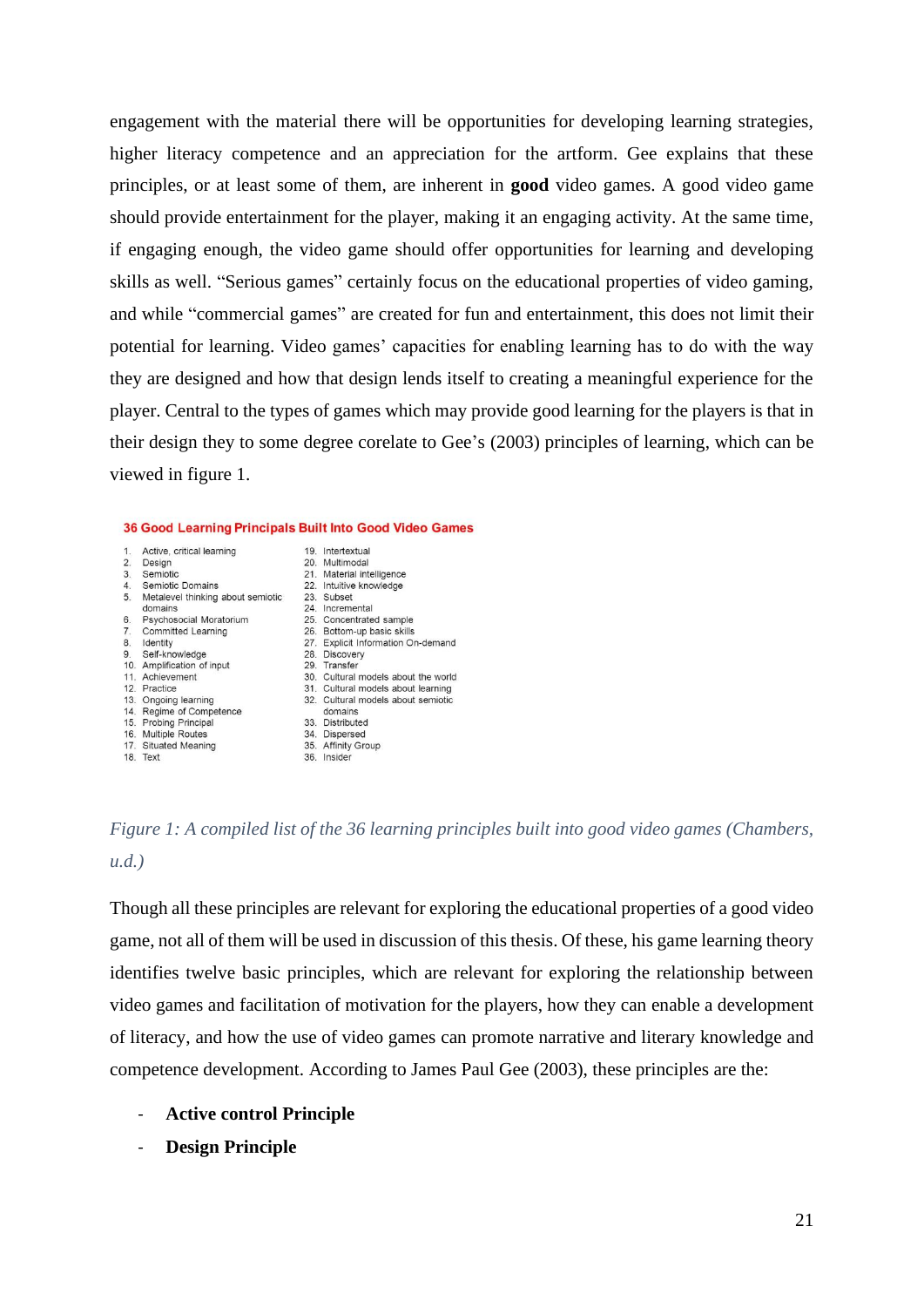- **Semiotic Principle**
- **Semiotic Domain**
- **Meta-level Thinking Principle**
- **Psychosocial Moratorium Principle**
- **Committed Learning Principle**
- **Identity Principle**
- **Self-knowledge Principle**
- **Amplification of Input Principle**
- **Ongoing Learning Principle**
- **Regime of Competence Principle**

While these twelve learning principles are instrumental in recognizing what makes a good video game and the educational properties of said game, there is need to expand on an additional learning principle to better understand how video games can provide insight to a social dimension of this activity. The learning principle of "Affinity Groups"*,* or "Affinity Spaces"*,* is relevant for discussing how critical learning can be achieved through individual involvement on a more systematic level. Gee explains this learning principle as:

"In critical learning, the learner comes not just to form an appreciative system through practice and interaction with the affinity group associated with the domain but to reflect overtly on the goals, values, feelings and desires that compose this system, to compare and contrast this appreciative system to others , and to make active and critical choices about the system." (Gee, 2003, s. 98).

The concept deals with how critical learning can be achieved by the individual by an interaction, or developing an appreciative relationship, with a larger unit of individuals in a specific domain. In turn, this group of individuals co-create a system in which they are all able to further expand their knowledge and learning as a group. The system continues to grow and expand with the continual involvement by the members as well. A place for self-reflection, self-development and critical engagement with others are a mainstay of the concept of affinity spaces. An affinity space based on video gaming implies that the members of the group find appreciation in playing them, achieves some meaningful satisfaction and a desire to expand, share and partake in exploration of the games.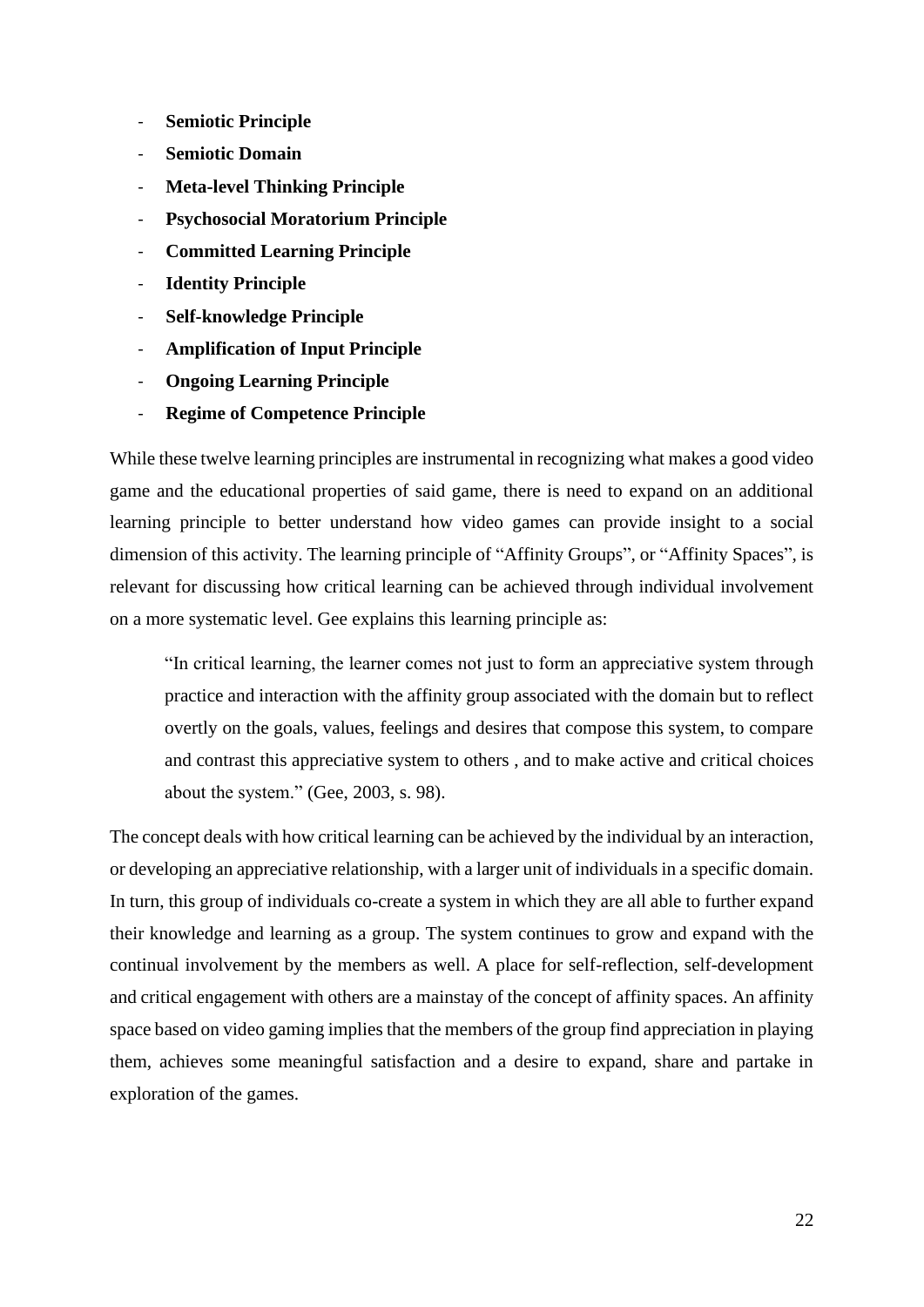#### <span id="page-22-0"></span>Agency

Agency is a concept which implies a degree of control in choices made by agents. It is a vague concept, perhaps resembling similar terms like *character, autonomous, individuality* or *receptivity*, however they are different. According to David Weissman (2020), agency signifies purpose, cause, and appraisal in agents who can control circumstances and themselves to some degree. Keith Dowding (2008) presents an individualistic view on agency, wherein the agents actions are given power, or ability to bring about changes. In terms of video games this means the player, through their own effort, create substantial changes and choices to influence how the game is being played. This is regarded as an interaction process between someone playing the game and the game itself, which ensures a close connection between interactivity and agency. Agency is related to how the player can impact the narrative of the game through gameplay decisions (Domsch, 2013).

Agency revolves around a person's ability to purposefully make decisions and choices, meaning it requires a conscious effort to do so. There must be an incentive, consciously or subconsciously, which motivates an agent to make decisions. It is, however, important to note that not all actions or choices we make require motivation, but the act of making a choice in the first place is a motivated response (Domsch, 2013). Mundane choices might not necessarily create enough emotional input to be motivated, resulting in a choice based on indifference. However, an indifferent choice is still an action based on "choosing", which might be better than no choice at all. According to Domsch (2013), this is a distinction between an informed choice and a motivated choice; a motivated choice must be a conscious choice, but not vice versa.

In this thesis, agency will be a recurring concept related to obtaining further understanding of how video games facilitate motivation in the player and how player choices can impact the game narrative. This concept can then be used to better understand our own choices, our motivation, and the consequences of the choices we make. As such, agency will be utilized to explore player motivation in chapter 1, and how player choice influences narrative structure in chapter 3.

#### <span id="page-22-1"></span>Methodology

The relationship between video games and learning, motivation and development of literacy and knowledge explored in this thesis is conducted by examining relevant, peer-reviewed research. The idea of connecting entertainment in the form of games and relating it to how we learn is an inspiring prospect, and it should come as no surprise that it merits exploration. The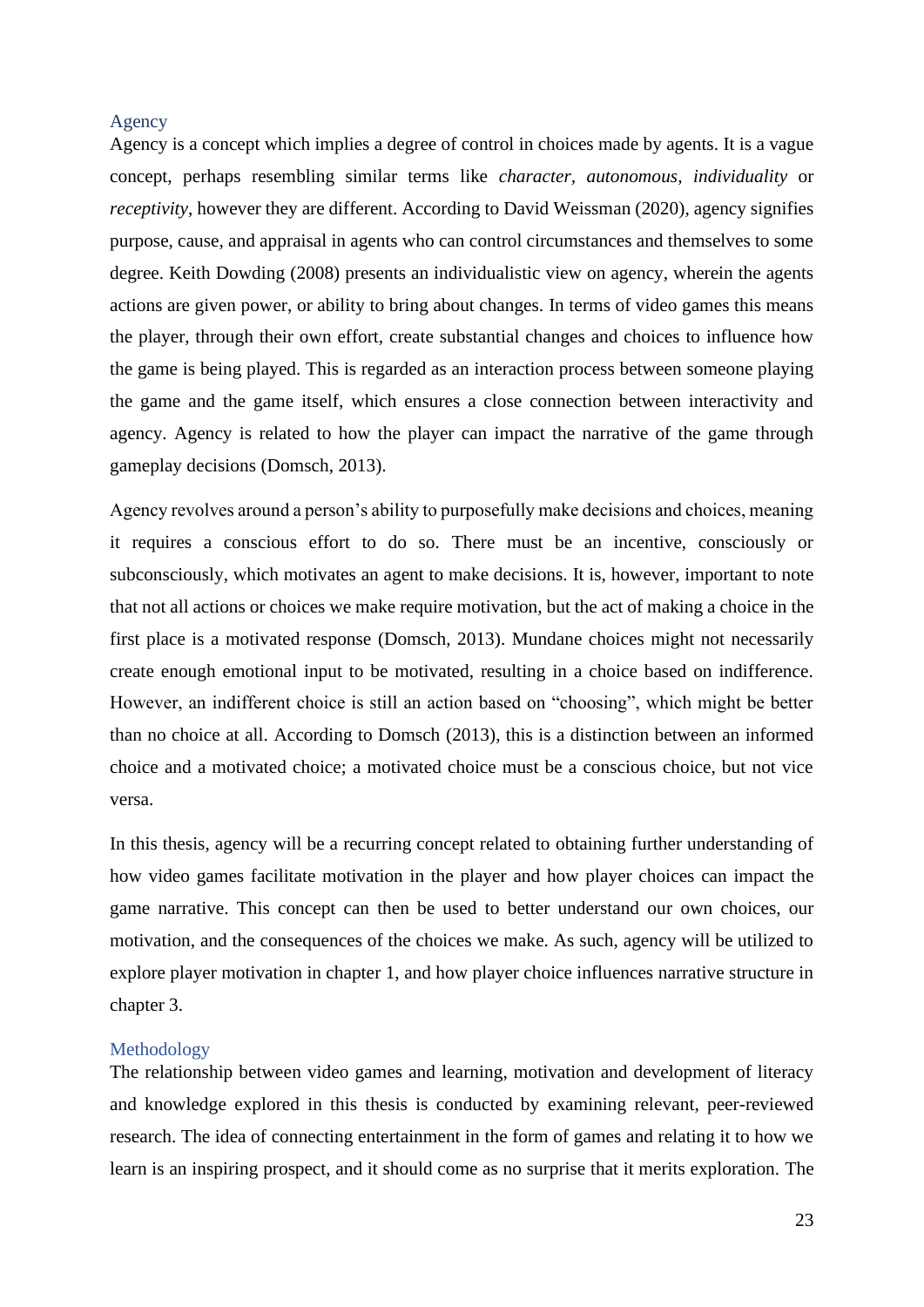purpose of this thesis is to make the argument that video games can contribute to further knowledge and exploration of these aspects of education. This means that this thesis has a strict focus on research associated with video games as a base for learning or education. Text analysis is used to discuss, explore, and investigate scholarly material on the topic of video games and learning. The main purpose of using literary analysis is to obtain understanding of the literature in a more holistic fashion, looking at **why** studying it might be meaningful and **what** is has to say (Pacific Lutheran University , 2020). These texts are categorized as background theory on the larger topic of video games and learning. Employing a text analysis in this thesis means to investigate what background theory has been made on the subject. In other words, what questions have already been made on the topic of video games and learning and what questions can be developed further (Mason & Waywood, 1996). One main concern of this methodology is oversimplification/overgeneralization. The findings or research used in the thesis might not be applicable to all situations related to video games, or it might be that complex ideas related to the educational properties of video games cannot be easily categorized or explained. To purposefully explore the research questions in this thesis, it is necessary to avoid these possible concerns and meaningfully include research.

#### <span id="page-23-0"></span>Choice of Texts

The process of selecting scholarly material and research is one of diligence, insight and judgment. With a surplus of research having been done on the topic of video gaming, a certain selectiveness and exclusivity is required. Research and scholarly material need to involve the topics of video games and learning, video games and motivation, video games and literacy, and video games and narrative in some capacity to justifiably incorporate them in this study. This sentiment is related to the relevancy of sources, and if the scholarly material may add anything to the discussion or not. A scientific article discussing the relationship between someone who plays a shooter video game and aggressive behaviour might be topically relevant, trying to apply that material in explaining how video games promote learning is not going to work. It may very well be that the text provides interesting findings on how the emotional investment and focus related to playing the game can cause certain aggressive behaviour if the research subject is "losing" or failing to accomplish the goals. However, even if one considers that a scientific discovery, including it in the discussion of the thesis statement would neither be relevant nor add anything substantive.

In addition to selecting research which gives relevant information for exploring the thesis, there needs to be a requirement for validity and reliability as well. Validity and reliability are concepts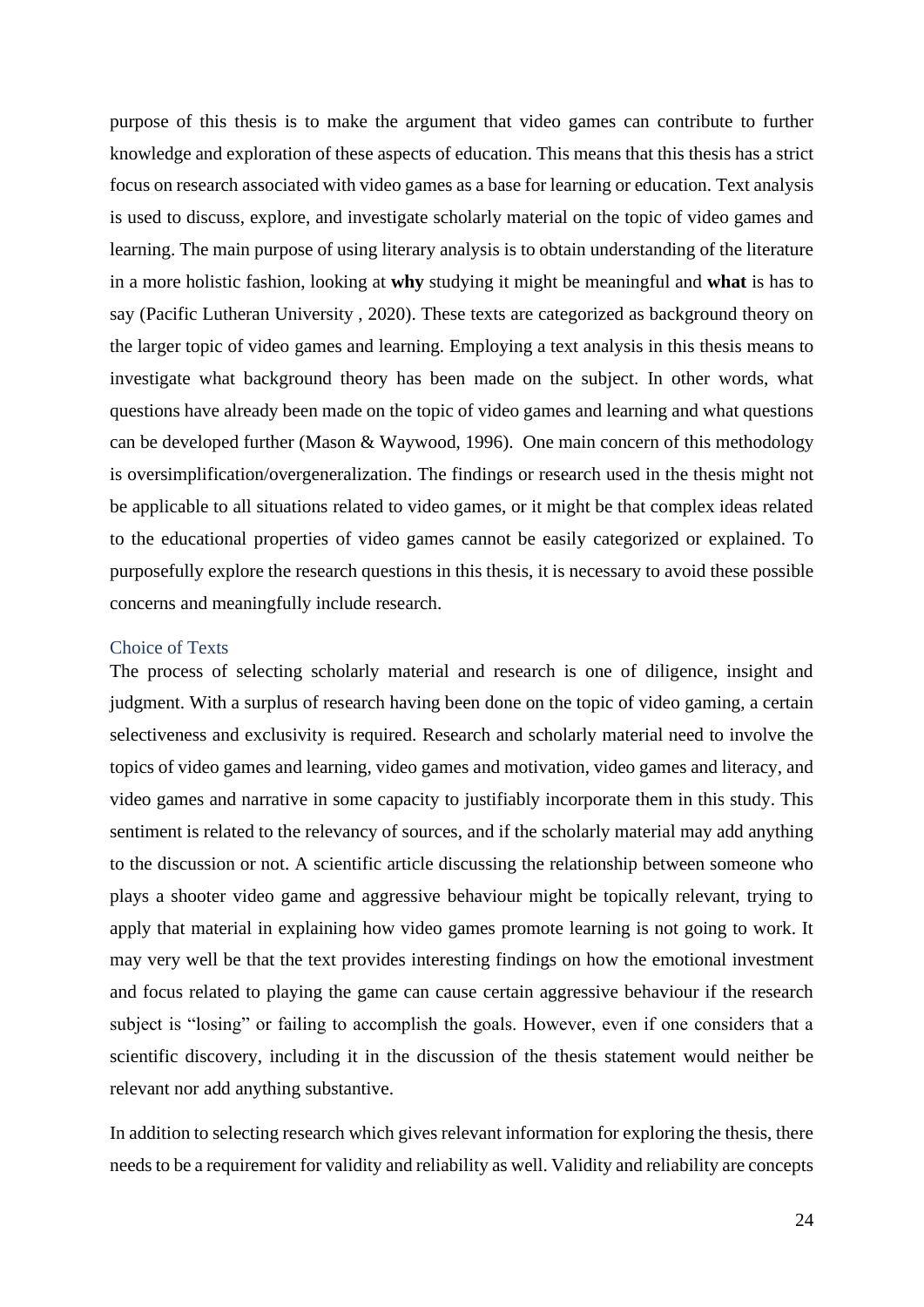which evaluate the quality of the research, indicating how well it is possible to measure something. Validity is the extent to which the scores represent the variable they are intended. Reliability is best compared to consistency, across time, items and researchers (Price, Jhangiani, & Chiang, 2013). As this thesis utilizes text or literary analysis to gather data, there is emphasis on critical reflection, obtaining a wide variety of perspectives, consistent record keeping, clarity during analysis and accounting for personal bias. As such, the scholarly material used in this thesis is carefully and thoughtfully chosen to ensure a reliable and valid end-product.

The research explored in this thesis has been deliberately selected through searching several scientific databases and reading through written material and electronic sources. Oria is a research portal with a collection of scientific material in the Norwegian scholar library in higher education (UNIT, 2019). Access to scholarly material and research through the Oria research portal has been granted to OsloMet University through subscription. Using Oria simplified the task of choosing, selecting, and deciding what research could be included to structure and explore the ideas in this thesis. The scientific material has also been peer-reviewed and undergone a source criticism process. Additionally, other databases were used to ensure a more diverse set of source material. Google Scholar and EBSCOhost are academic databases which compile, and list scholarly material related to educational purposes. In addition, they grant access to relevant e-books and scholarly e-journals, provide additional information on related subjects useful for exploring video gaming, and through their user-friendly interface let the user easily compare data made by different researchers. The EBSCOhost search engine enables search functionality by allowing the user to combine search words, for example "video games" AND "literacy" or "video games" OR "literary analysis". The use of AND in the search engines filters the results, providing all available research containing both key words. The use of OR provide research containing either data relevant for video games or literary analysis.

While the effort of validating and determining the reliability of the research was not as arduous, the decision-making process of selecting material which was relevant was more challenging. With the focus of this thesis being how video games can be relevant for developing literacy competence, literary knowledge and for motivation, the scholarly material must be related to these aspects. Numerous articles, research and scientific material related to these aspects were easily obtained through ORIA, essentially meaning that there was no shortage of relevant empirical data for undertaking the thesis. The challenge related to selecting the material was how to ensure a wider perspective of sources exploring the same ideas. For example, there are several scholarly articles examining video games and their influence on player's motivation for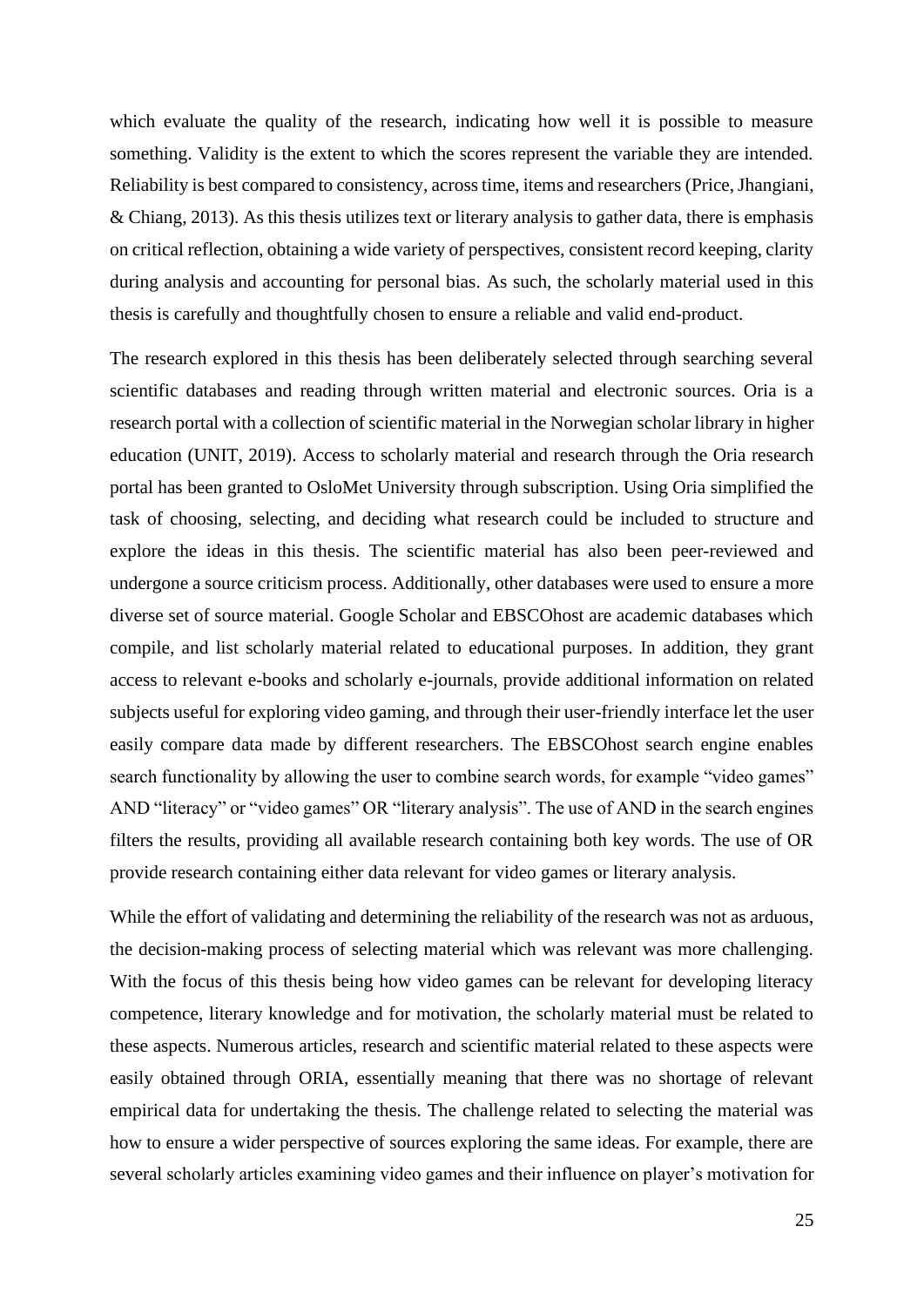learning (Hanghøj, Lieberoth, & Misfeldt, 2018; Ebrahimzadeh & Alavi, 2017; Evans, Jones, & Akalin, 2017). Investing time to explore how they are relevant for the thesis, deciding what empirical data within the sources is meaningful to include and if the different research lend themselves to discussing different aspects of motivation are relevant for creating a broader perspective of that idea. Video games and their potential for learning prove to be a topic broad and multifaceted and can be investigated and dissected in a multitude of ways To explore the thesis statement of this thesis as concisely and truthfully as possible, selecting research about relevant topics are key. This means that some topics, as for example Video games and environmental sustainability may be an important and interesting topic, but highlighting this as part of this thesis does not contribute to exploring what this thesis does. Appropriate use of sources, scholarly research, and research material is a vital part of the research design.

The choice of keywords and phrases used in search engines were also crucial for this decision process. Awareness and evaluation of words and phrases are more likely to yield better results when used in Oria and EBSCOhost. Keywords relevant for this thesis was related to education, video gaming and the concepts of motivation, literacy, and narrative. "Video games AND education", "video games AND learning", "development of pupil's (concept) skills AND video games" were phrases beneficial for getting search results consisting of general research made on the topic of video games and learning. Narrowing down further, video game specific words such as "gamification", "MMO's", "RPG's", "game design" were utilized for acquiring an overview of video game theory and if research has been made on certain topics. Furthermore, there has already been conducted a vast amount of research on the topics of motivation and literacy and narrative. This research could easily be searched by phrases such as "motivation", "motivational theory", "literacy", "digital literacy", "narrative". These keywords and phrases provide valid results, which can be used to explore the thesis statement and promote further discussion. The challenge lies in investigating how, and if, these results are relevant for discussion of video games. It is possible to make the process less challenging by combining the "motivation", "literacy" and "narrative" keywords with the "video game" keyword in the search engine, however, the results given must still be thoroughly reviewed. Other keywords relevant for exploring the thesis were "identity", reading skills", "writing skills", "learning principles", "agency", "development", usually combined in a search with "video games".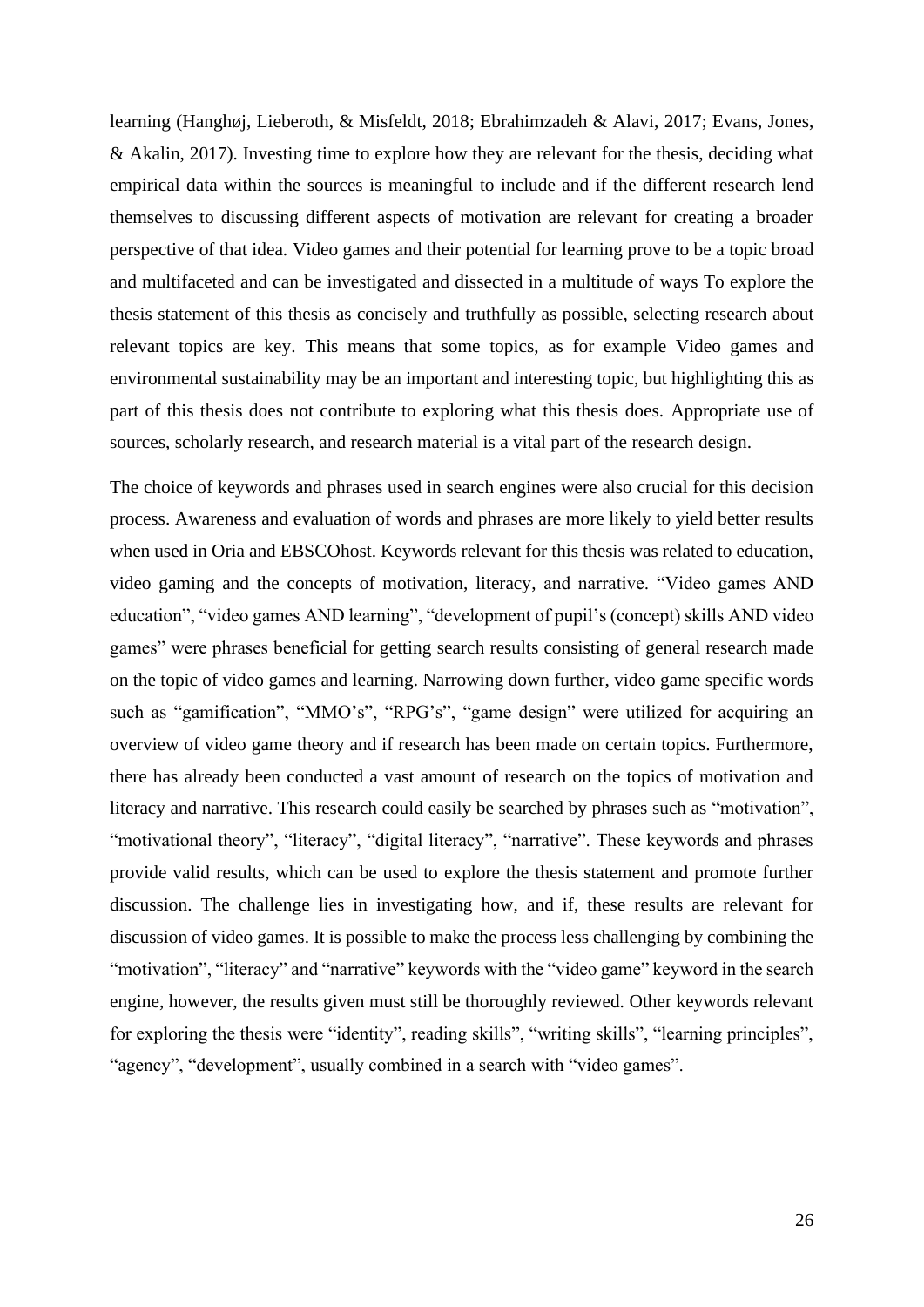# <span id="page-26-0"></span>**Chapter 1: Motivation**

As motivation in this thesis has been defined in a more general manner, this chapter will explore and discuss how motivation can be related to the activity of playing video games. This is done in the first section of this chapter. Secondly, as part of exploring motivational theory, this thesis will shed light on certain relevant theories of motivation and on previous research made about video games and motivation. Moreover, this thesis will clarify the concepts of intrinsic and extrinsic motivation, before applying these to the context of video gaming. Thirdly, the thesis will investigate two major motivational theories, The Zone of Proximal Development, and the Self-Determination Theory. These theories are a mainstay in motivational theory for understanding and detailing how human behaviour is motivated, and I will apply these to present how video games may instigate this same motivation for the players. Fourthly, this chapter will delve into how motivation can be related to self-growth and fuelling the development of self, and then how video games may assist with this as well. Finally, this chapter will explore how video games may promote social development by looking at the collaborative potential of video games and multiplayer games.

#### <span id="page-26-1"></span>Motivation and Video Games

There are certainly many reasons for incorporating video games in an educational context to better understand their potential for fun and providing engaging experiences for those who play them. Video games as popular culture helps bridge the gap between pupil's in- and out-ofschool lives, as well as presenting a complexity and possibilities for active engagement (Beavis, 2014). To successfully and purposefully explore how video games may facilitate motivation there is need to understand the traits of video games which may induce this in its players. Realizing how to properly utilize these traits to maintain a gamification process of educational context is key to educators (Ramirez & Squire, 2014).

Challenge, curiosity, control and fantasy are pivotal elements for describing how video games can provide motivation for the player (Hsu & Wang, 2010). The culmination of these elements creates a sensation or designed gameplay experience for the player, meaning that that any of the elements influence how the player perceives what is happening in the game. The challenge element of any video game relates to how objectives, activities and play sessions within the games enables the player to use strategies and knowledge to successfully achieve something. The progression of a certain chapter in the story or a puzzle segment necessary to complete a dungeon in a RPG might require the player to make use of skills they have acquired by playing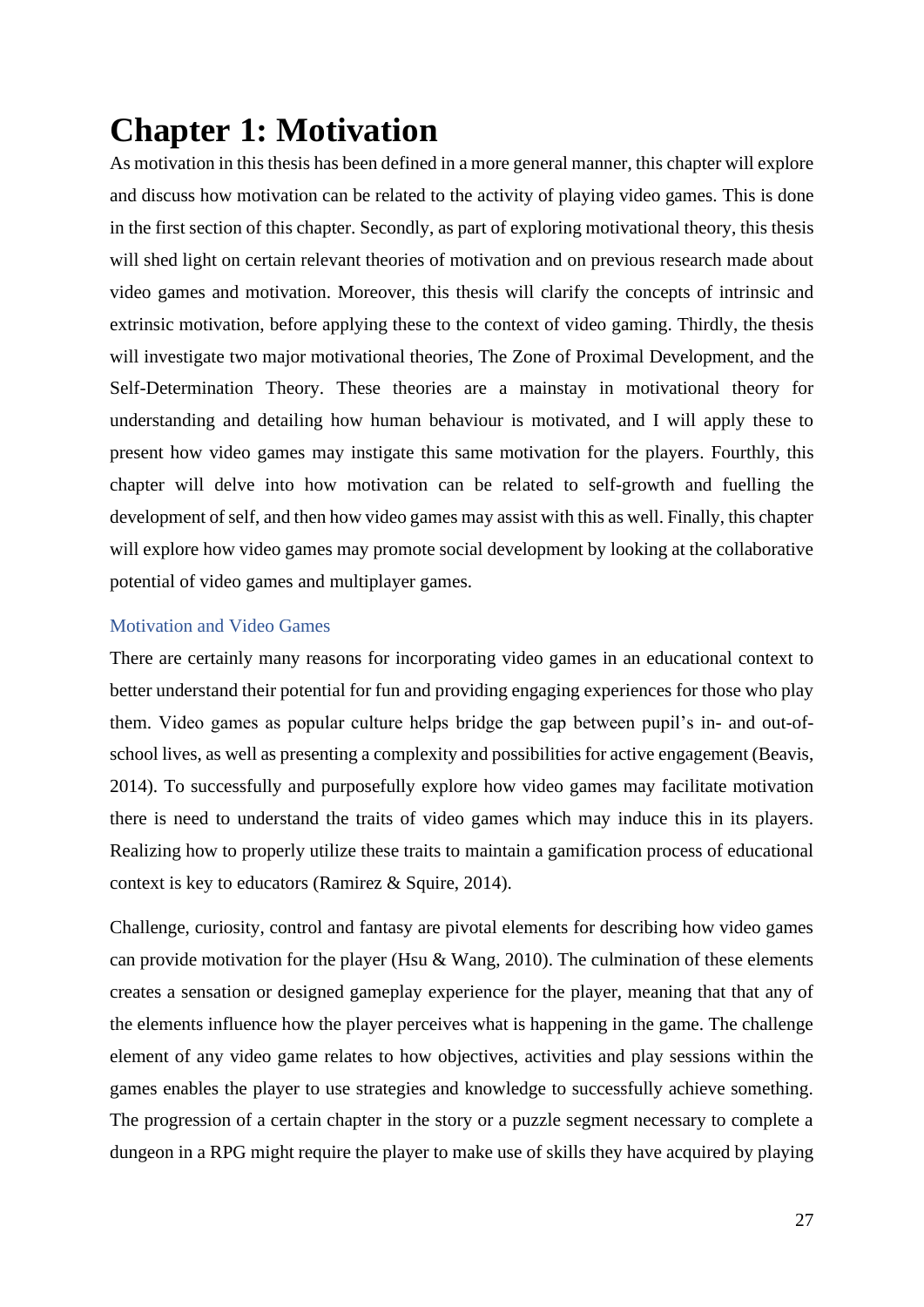the game. Challenges which are intentionally implemented to push the players to complete them in a meaningful way can result in them becoming increasingly more adept at these skills and find the experience motivating. How video games promote challenges for the player is fruitful in eliciting emotional responses (Egenfeldt-Nielsen, Heide Smith, & Pajares Tosca, 2013). Related to this is Gee's incremental principle**,** which emphasises how video games become more difficult, or challenging, as the player realizes how to overcome obstacles and become better at the game (Gee, 2003). In addition to provide enough challenges for the player, these games also need to instil a sense of curiosity for the player. Curiosity surrounding the workings of the video game, how one can improve and how to progress in the game narrative are ideas of inquisitiveness for the player and can help in developing emotional attachment to the video game. Elements of control and fantasy are also necessary components to linking the notion of playing games as an activity and increasing or improving motivation (Hsu & Wang, 2010). These four elements are considered individual factors related to facilitation of motivation by playing video games.

Understanding the reason and desires behind a pupil's actions is key when analysing motivation in relation to an educational perspective. One primary factor of motivation is that the individuals which make certain actions do so autonomously. Autonomy deals with our perception of freedom, as human individuals we want to determine which path we are on and have meaningful opportunities in which we can choose freely (Rigby, 2015). This suggests a close connection to the already established concept of agency presented in this thesis. Although agency has to do with an individual's capacity to make choices, autonomy can be considered a state of selfgovernance and leading one's life according to own values, reasons and desires (Taylor, 2017). At its core, autonomy with regards to learning deals with "the capacity to take control of one's learning" (Benson P., 2011). As stated, the autonomy of a learner is highly relevant, and applying this notion to the activity of playing video games is no different. Learning can be achieved in a video game context if the players are awarded autonomous decisions and feel validated and in charge of how they play the game. Scholars deem that autonomy can be conceptualized and manifested in various learning context and environments, however, this area of research is in need of further exploration (Chik, Aoki, & Smith, 2016).

#### <span id="page-27-0"></span>Intrinsic vs Extrinsic Motivation

The daily life of a human being consists of choices, routines, activities, tasks and actions which are stimulated by either by our inner motivation and desires or an external source of motivation. We are purposefully making choices based on a type of intrinsic motivation or because of the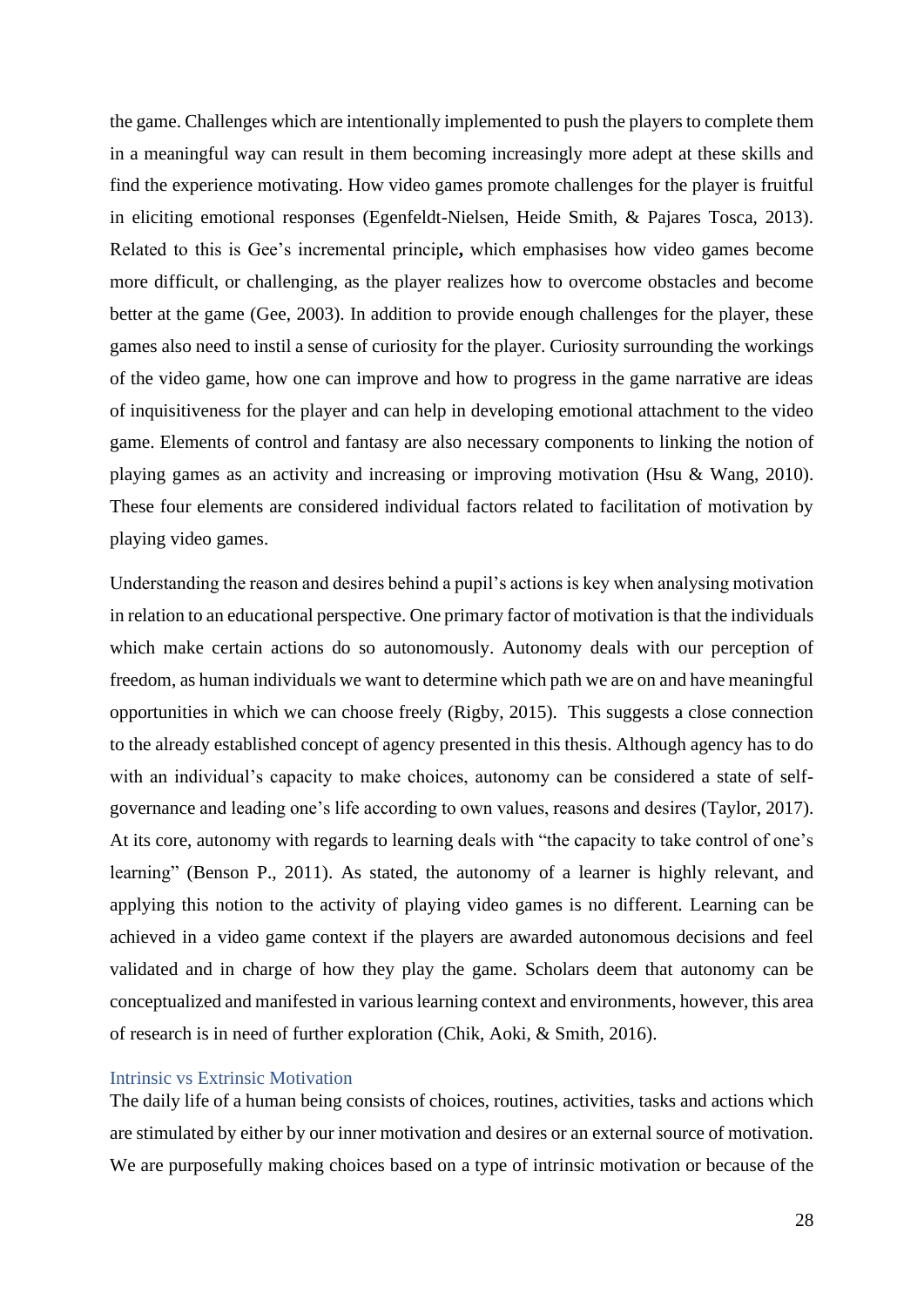allure of an extrinsic reward, and sometimes as a combination of both. Imsen (1998) states that this can be viewed as the "internal" or "external" factors making up our efforts as purposeful and meaningful. When the learning process or the activity itself is considered what is meaningful it is indicated as intrinsic motivation. Someone who enjoys reading gets enjoyment from the activity itself rather than the accomplishment of finishing the book. On the other hand, extrinsic motivation is described as the expectation of a reward by doing an activity or going through a learning process. A high schooler studying for a test want to get a reward in the form of a good grade. One common characteristic in both forms of motivation is the inherent connection to expectations of a satisfying experience (Imsen, 1998).

Although understanding how motivation is elicited in the individual is a key factor in motivational theory, an additional concern is how the facilitation of an individual's motivation can be further triggered by social interaction. Emotion is the fuel behind the individual's actions and motivations, but what is considered emotional and meaningful can be moulded by input from society and community. Imsen (1998) states that there is an interaction between the individual and the community they reside in. The individual is to a certain extent self-regulating, which implies a degree of agency in shaping their own lives. However, individuals make up a community, which can be both social or perhaps geographical, and it is this community which impact the extent of the individual's self-regulation, influencing their degree of possibilities and restrictions in terms of growth and development. Values, expectations, and principles are not inherently individual, but cultivated through influence and engagement with society and community.

#### <span id="page-28-0"></span>Intrinsic and Extrinsic Motivation in Video Games

One major contributor to intrinsic motivation attributed to video gaming as an activity is their facilitation of engaging experiences and making playing, quite simply, "fun". Gavin Reid (2012) presents a literature review of several different surveys conducted on the relationship between video gaming and motivation confirms the prevalence of fun as the main form of intrinsic motivation garnered through this activity. According to De Freitas (2006), there is reason to believe increased motivational levels for learners, as well as increased learner completion rates through engagement and enjoyment, can be linked to the utilization of visual techniques and training simulations through the use of video games.

Linehan, Kirman and Roche (2015) suggest that emphasising how people reinforce complex behaviour through sense-making and attention on coherence can be fruitful in analysing the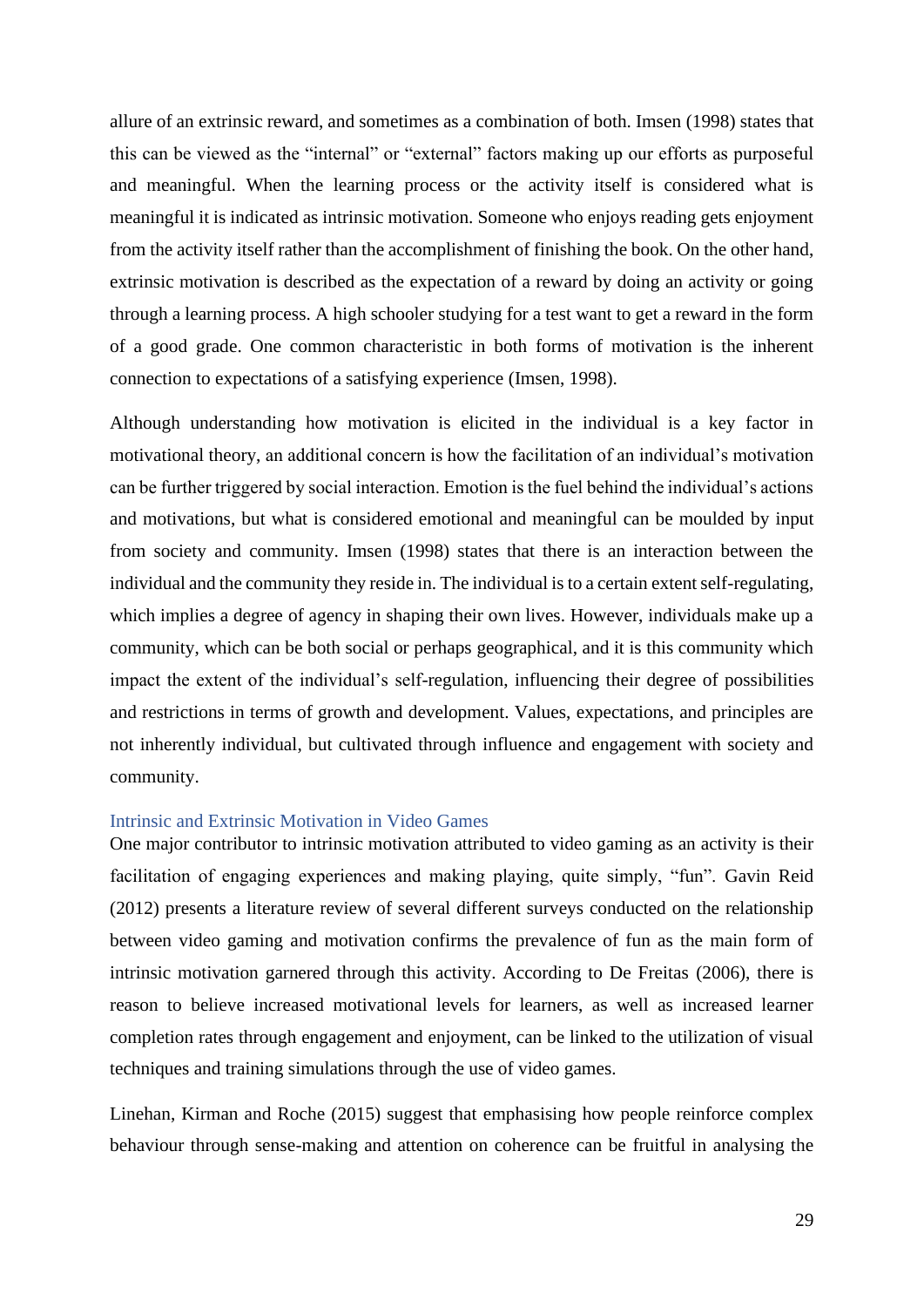development of intrinsic motivation. The narrative driven aspects of RPG's offer opportunities for players to utilize their reasoning and comprehension skills to make sense of the gameworld and gameplay, investigating how the interconnecting elements contributes to the creation of a story and reflecting on why these elements are designed the way they are. A well-designed roleplaying game incentivises the player to explore the different aspects of the video game and the game world. According to Gee (2003) video games which contribute to learning instils a sense of discovery and exploration for the player. Gee's learning principle of discovery suggest how good video games cater to the players sense of discovery, that overt storytelling should be kept at a minimum and make room for them to experiment within the game. Furthermore, Gee suggests the notion that video games should cater to player's sense of discovery by enabling them to achieve progress through playing the game in a multitude of ways. How the game progresses and how the player moves ahead is possible through multiple routes. Players can play the game to their strengths, choose own strategies in face of obstacles, think critically of how to resolve conflicts, make different choices and explore and experience alternate playing styles (Gee, 2003). This way the players learn to implement skills and strategies to their actions of playing, and through exploring, investigating, and analysing how they play they can gradually develop these as well.

Video games intrinsically motivate the player by appealing to their ability to overcome challenges and continually enables them to reach new goals (Hsu & Wang, 2010). According to Gee, players need to feel like they accomplish something and achieves a sense of mastery over what they are doing (Gee, 2003). Learning is possible if players can use their skills and strategies in gameplay and experience success in their actions. A sense of progression as they strive for mastery and becoming better at playing is related to how video games facilitate motivation for the players. Good video game design facilitates intrinsic rewards from the onset they start playing, customizing the gameplay to the player's skill level, effort, and growing mastery. These notions are structures as an achievement learning principle and is helpful for signalling to the learner their process of ongoing achievements.

Application of motivational theory to video games for use in education can be advantageous in exploring how the medium can facilitate motivation in pupils. The idea of using video games as a benefactor for intrinsic motivation in pupils has become more prevalent as our understanding of their learning potential and educational properties has deepened. Integrating video games as a learning resource has become popular with educators. As previously mentioned in this thesis, the use of gamification can enable more intrinsically motivating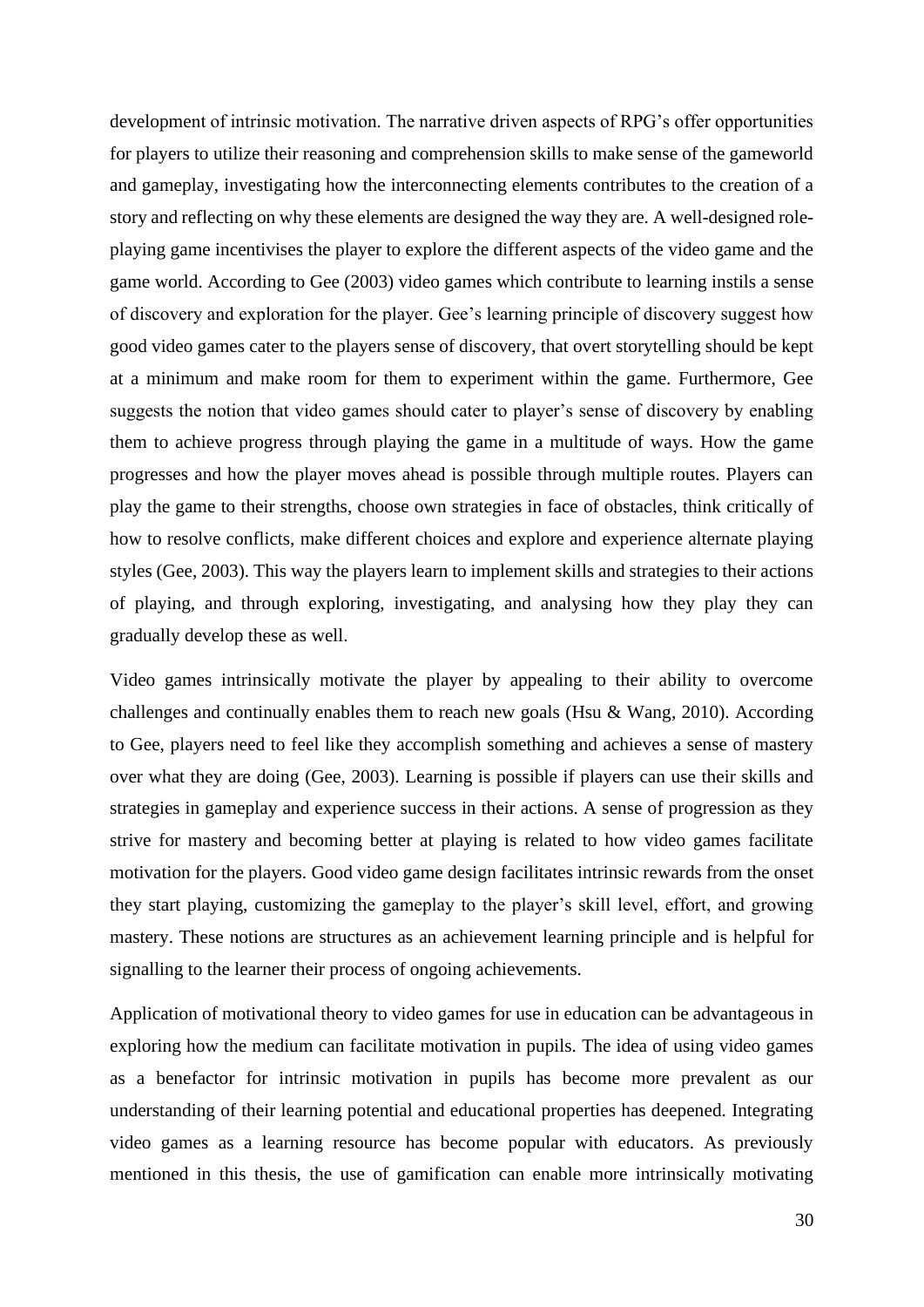content in the classroom and be effective for educational interventions (Ramirez & Squire, 2014). However, discussion of how gamification of educational content instil intrinsic motivation in pupils can be met with a certain criticism. Game-playing is a complex linguistic activity based on intrinsic motivation or inner rewards, meaning that determining its effectiveness is non-observable (Linehan, Kirman, & Roche, 2015). Human behaviour is multifaceted, and it is important for researchers to be aware what part of the gamification process enables this intrinsic motivation.

Although intrinsic motivation has been shown to be an important benefactor of player's motivation and willingness to engage in activities, there are reasons to consider some of its shortcomings. Hanghøj, Liebroth & Misfeldt (2018) reports a counterpoint to the measure of "fun" as an intrinsic motivation related to the inclusion of at-risk students in school. The recognition and reduction of external pressure is more critical with this demographic and can be helpful in identification of individual motivations, social groups and school subjects.

While intrinsic motivation has been shown to be the most prevalent among players, there is an incentive to exploring the value of extrinsic motivation. The demographic of people playing video games has widened in terms of recognizing more players as "periodic" or "casual". Casual players do not share the same commitment as regular gamers, in which extrinsic motivation is considered the primary motivation (Reid, 2012). An example of this would be to investigate video games for mobile devices, which are hugely popular for the casual gamer base. Many of the video games for these devices provide the player with clear goals, in which the player can work towards and obtain rewards in form of coins, points or unlocking new levels. Puzzle games like *CandyCrush* (2012) or *Bejeweled* (2001) even allows the player to use real money to bypass certain levels or buy more in-game currency. How games enable players to reach certain goals or thresholds prove how they put value in extrinsic motivation. Application of the MDA model could view this type of video game activity as gaming as submission, where the game is regarded as a past-time or simply a recreational activity (Egenfeldt-Nielsen, Heide Smith, & Pajares Tosca, 2013). Viewing video games in a purely recreational manner emphasises extrinsic rewards for the players, as in obtaining more coins or clearing a level. Intrinsic motivation can in ways be attributed to player's engagement to the game itself and not the external rewards they reap.

RPG's as a video game genre can provide motivation for the player by enabling them to reach thresholds and goals as they progress in the game, such as levelling their characters to max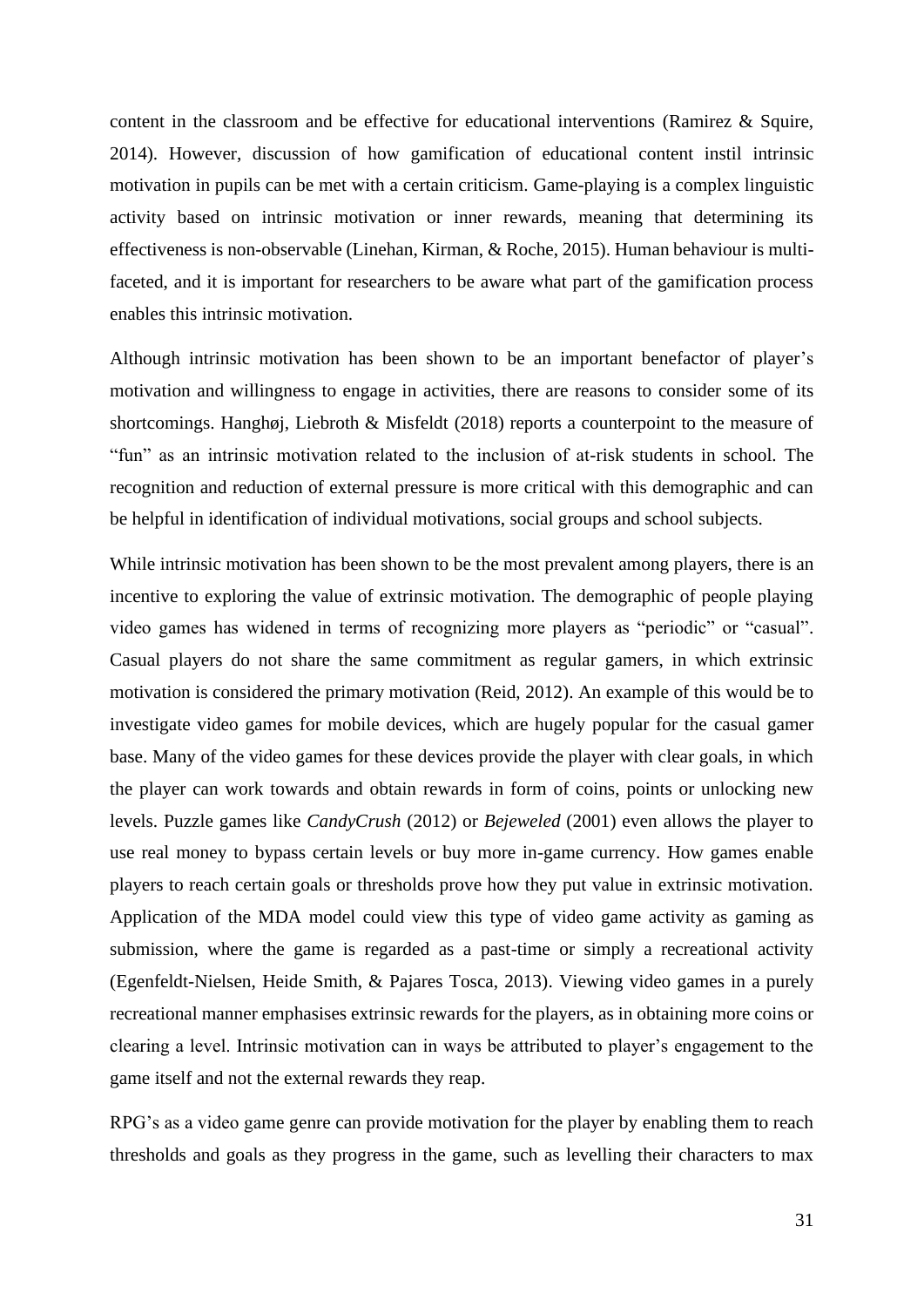level, obtain powerful end-game skills and abilities, find mighty weapons and items, earn points or currency, amongst other things. It is important to clarify that these factors are inherently internal, as they can be achieved in-game by playing and can be intrinsically motivating for the player. However, these thresholds can be considered extrinsically motivating if they provide instrumental value to the player (Ryan & Deci, 2000). For example, reaching these thresholds can lead to regulated introjection in the player, which enhances or maintains their self-worth and self-esteem. The player will recognize their accomplishments and obtain a sense of pride in what they have achieved. Ryan & Deci (2000) argues that a regulated injection process in the individual is extrinsically based and not fully autonomous. Even if the behaviour is integrated internally in the individual, it is not experienced as fully part of the self and controlled in some sense from external factors. If reaching the goals and thresholds in the RPG holds instrumental value for the player, then their sense of progression, their actions and their motivation can be rewarded extrinsically (Imsen, 1998).

#### <span id="page-31-0"></span>Vygotsky and Zone of Proximal Development

Discussion on the motivational consequences on the individual through social interaction can be explored further by investigating Lev Vygotsky's pedagogical concept of Zone of Proximal Development (henceforth "ZPD"). This theory is relevant for exploring and understanding the immediate psychological development of children with consideration of their emotional and cognitive psychological processes. Vygotsky (1978) relates the ZPD as the actual development achieved in the individual when they do individual tasks and problem solving, and then how this development is affected by the guidance or collaboration with more capable peers. In perspective of educational research and practice, ZPD deals with the amount of learning a child can do by themselves and alone, and what learning they can achieve with support from another, usually some more experienced or knowledgeable. Fostering good learning for pupils necessitates educators to provide experiences and challenges within their zone of proximal development. Strategy development, learning new skills and obtaining a sense of achievement are possible outcomes for learners supported through such a process. This process can be understood as "scaffolding", the instructional approach that "provide support from more experienced and knowledgeable person until the less competent person can internalize the skills and knowledge from the assisted performance and begin to perform individually" (Eun, 2019). The central point of this theory is that the motivation channelled in the individual in their path to better learning can be affected by their collaborative effort with other learners or peers.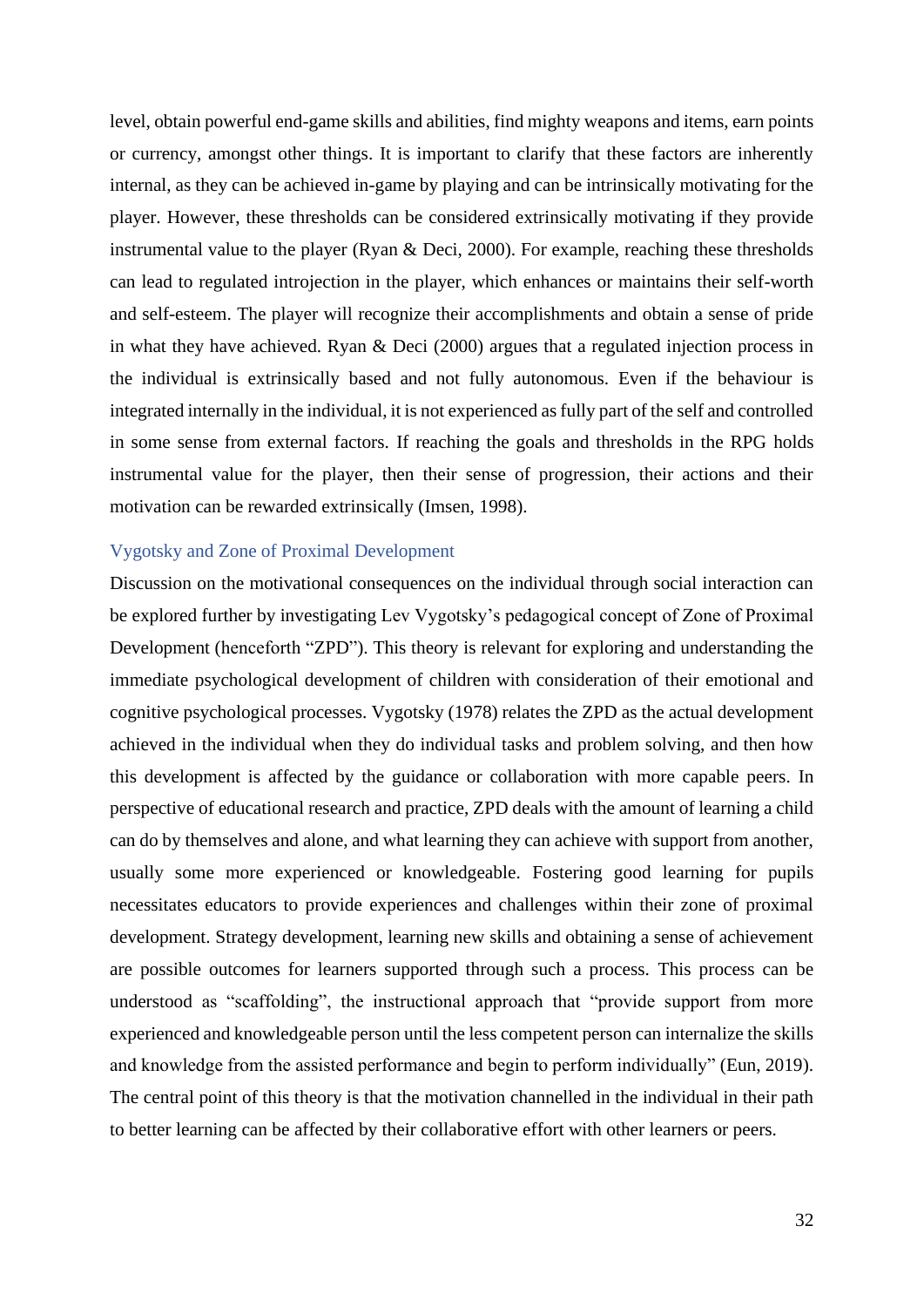#### <span id="page-32-0"></span>Vygotsky and Video Games

Vygotsky's concept of the Zone of Proximal Development can be linked to the usage of video games to understand how they can improve motivation by providing enough challenge for the player while still being within their range of abilities to be successful. The key element of *challenge* presented by Malone & Lepper is linked to this notion (Hsu & Wang, 2010). This designation of sufficient challenge may result in intrinsic motivation players by reducing boredom and avoiding frustration and anxiety (Ebrahimzadeh & Alavi, 2017). For video games to be considered effective mediums of learning it is important that they provide challenges for the players, encourages them to overcome obstacles and enable them to strategize and reflect on why they succeed or why they fail to become successful.

Viewing the activity of playing video games as something which promotes engaging challenges and goals for the players to work towards, either through certain obstacles they must overcome, puzzles which need to be figured out or something similar, then the players are provided incentive to develop strategies in achieving this. Due to the interactive and multimodal nature of video games there is likelihood of encountering forms of challenges and obstacles not found in any other medium. The way players think, evaluate, and make cognitive decisions are outcomes of utilizing effective strategies in reaching these goals. For instance, a research project conducted in a secondary school in Greece found that players utilized compensation strategies when they encountered difficulties related to reading and text comprehension in video games, while challenges related to writing in video games were solved by recruiting metacognitive and cognitive strategies, followed by social strategies and then compensation strategies (Palaiogiannis, 2014). The use of a variety of different strategies employed by players denote the multifaceted nature of the medium.

James Paul Gee transfers Vygotsky's ZPD theory to a video game context exploring the facilitation of learning found in the medium through a "Regime of Competence" learning principle. According to this learning principle "the learner gets ample opportunity to operate within, but at the outer edge of, his or her resources, so that at those points things are felt as challenging but not "undoable"" (Gee, 2003). Video games used as learning tools need to present their players with progressively difficult challenges which requires them to utilize the skills and abilities accumulated through playing. For this to be effective the game needs to act as a "scaffolding" agent, an educative mediator. With the game providing necessary assistance for the player, they should manage to adapt, and improve upon, existing skills and venture into new cycles of learning.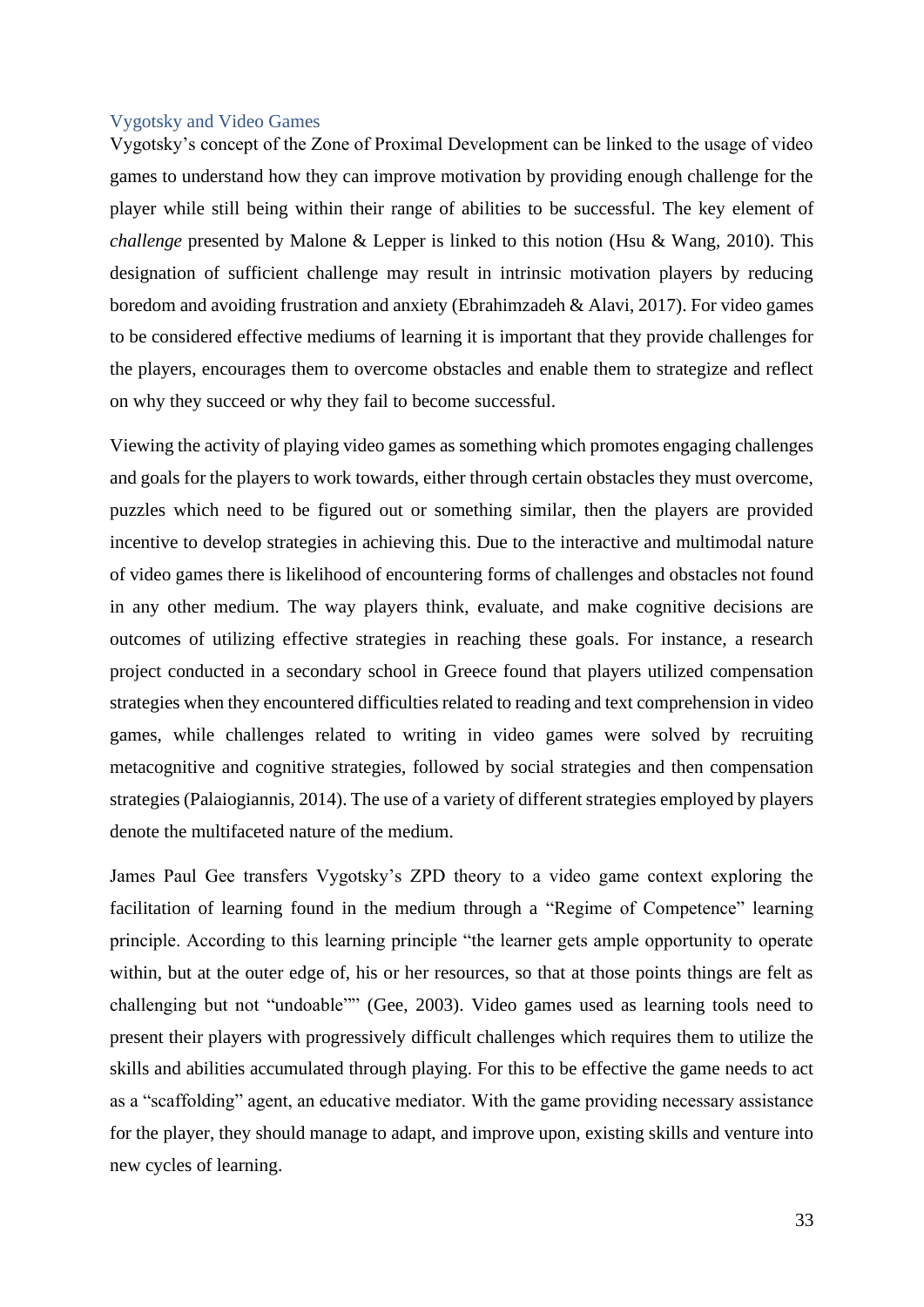In multiplayer games, or in games played with other players present, both ZPD and "RoC" principle can be addressed even further. Other players more experienced at the game can take the position of "a more knowledgeable other", guiding the player through the game, instructing, and helping with certain obstacles and showing support of their endeavours and efforts. The less experienced player undergoes a socially constructed learning process through educational discourse and support of a more knowledgeable and competent player. Researchers Constance Stenkuehler and Yoonsin Oh suggest the notion of a digital "apprenticeship" to function comparably to Vygotsky's theoretical framework (Steinkuehler & Oh, 2012). A more knowledgeable peer (teacher) and an apprentice (learner) jointly participate in a valued and routinely practice with a mutually understood and shared goal. Disparity in skill levels between teacher and learner is made possible due to a "scaffolding" process, a central idea within the ZPD. The learner's knowledge and capabilities are challenged by the teacher, and difficulty of task-completion is adjusted to the learner's skill level to ensure their compliance and control over the undertaking. New information or direction is given to the learner in the context of use and not beforehand. Gee's relates this to an Explicit Information On-demand or Just-In-Time learning principle, where information is awarded to the learner when it is most convenient and comprehensible and can be used in practice (Gee, 2003). A lesser-skilled player of the classbased shooter game *Overwatch* (2016) can participate in a competitive match alongside a team player who is more experienced. The more knowledgeable player can provide information which is processed by the less experienced players to influence their behaviour (Groom & O'Connel, 2018 ). Through voice-chat both players can communicate, where the teacher can recommend strategies to ensure more kills on the enemy team, provide information of the player character's abilities, make callouts, take lead and transport through the game environment or help explain how to negate enemy fire. This can be achieved through verbal communication or by simply showing it through how player avatars interact with the gameworld. This social process between players enable reproduction of information and the hardwired informational boundaries are supplemented with new stimuli and knowledge inside and outside the game (Groom & O'Connel, 2018 ). As such, apprenticeship can prove to be beneficial in acquisition of new learning.

Furthermore, there is sentiment in connecting apprenticeship as described by Steinkuehler and Oh (2012) to Gee's conceptualisation of affinity groups and development of the participants Aidentities (Gee, 2000). Participants in affinity groups can, through their shared beliefs, enable a collaborative effort to obtain more knowledge similarly to that of a player-to-player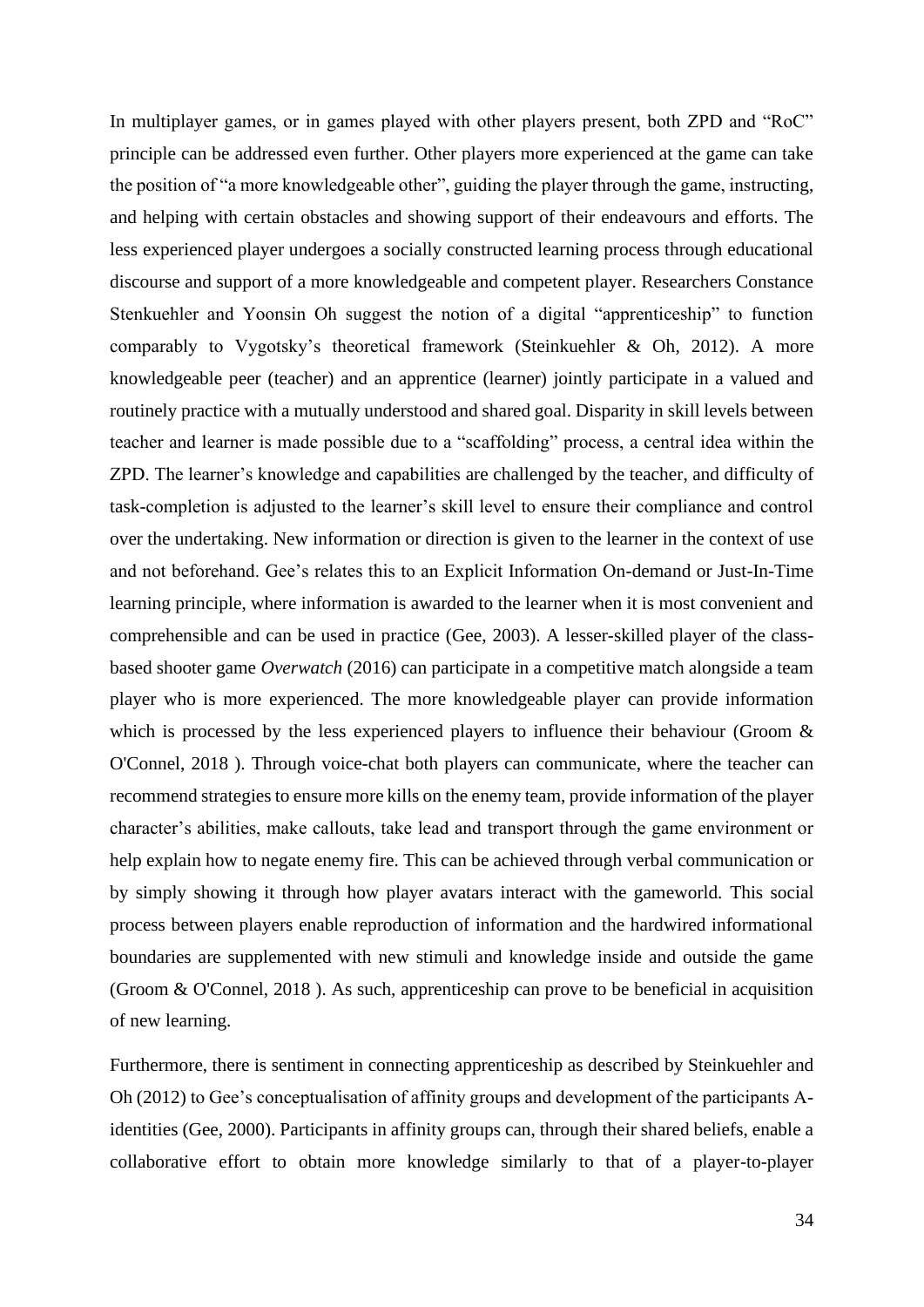apprenticeship. This resemblance becomes more obvious when analysing their traits and intent, as both apprenticeship and affinity groups facilitate identity formation to some degree. Steinkuehler and Oh's (2012) description of apprenticeship as "a crucial mechanism for learning, linking individual knowledge, behaviours, and dispositions to socioculturally shared understandings, practices and values" as relevant for understanding learner participation in affinity spaces as well.

Besides the "RoC" learning principle being relevant for transferring Vygotski's theoretical framework to a video game context, another principle devised by Gee, the principle of Ongoing Learning, can be insightful in the discussion of how players can improve their learning in face of challenges and functions as a precursor to mastery. This principle tasks the players with undoing routinized mastery and adapt to new or changed conditions at higher and higher levels of challenge (Gee, 2003). Video games can teach valuable skills through challenging and engaging the players, but for these players to improve they need to be on alert regarding their own skill position. Acknowledgement of own strengths and shortcomings are necessary for evaluating when and how to progress in their learning, and at the same time scrutinize own, autonomized skills and abilities. It is my belief that such a learning process is valuable not only for developing pupil's skills, but can foster intrinsic motivational rewards and promote further playing and learning as well.

#### <span id="page-34-0"></span>Self-Determination Theory as a Theoretical Approach to Understanding Motivation

Motivation can be viewed as a range of different types of motivation experienced by an individual, which is central to the idea of and theoretical approach to the self-determination theory. With self-determination theory (SDT) being a motivational theory, it addresses what energizes people's behaviour and how this behaviour is adjusted in various aspects of their lives (Deci & Ryan, 2015). SDT differentiates between autonomous and controlled types of motivations, as well as between intrinsic and extrinsic goals in the individual. Both autonomous and intrinsic motivation are advantageous in the experiencing activities and is associated with a higher degree of well-being. According to Karimi and Nickpayam (2017), SDT also considers motivation as being multidimensional and it resides along a continuum of self-determination ranging from intrinsic motivation to extrinsic motivation and then finally to amotivation (demotivation), which is explained as having no intentionality. Intrinsically motivated individuals are the most self-determined while non-motivated individuals are the least selfdetermined. Furthermore, SDT identifies three basic, psychological needs which are essential for psychological health and well-being: autonomy, competence and relatedness (Deci & Ryan,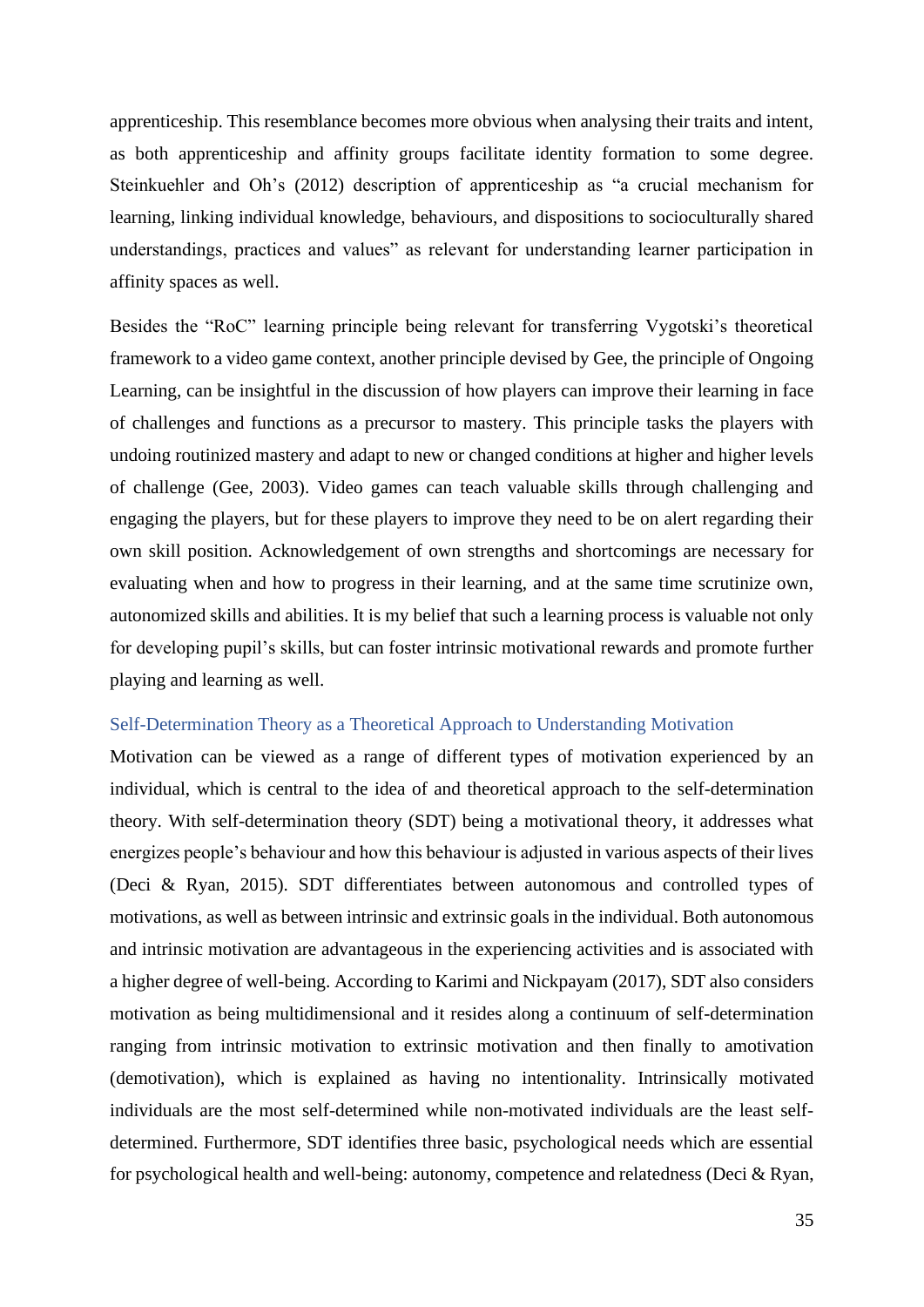2015). Autonomy is related to the desire of being in control of one's own life and act in a way which is cognisant of own desires. Competence is a need which is concerned with the individual's need to control an outcome and experience mastery. The third essential need of relatedness is related to the importance of social engagement, and interaction with other human beings to experience emotional reciprocity. In a school setting this would relate to pupils feeling acknowledged and respected by their teacher to ensure willingness to accept classroom values (Ryan & Deci, 2000). Satisfaction of these three needs are necessary to ensure optimal growth and function in the individual (Reid, 2012). Furthermore, Ryan & Deci (2000) uses SDT to make a critical distinction between behaviours which are volitional and accompanied by experiences of freedom and autonomy, a representation of one's self, and behaviours which are categorized by feelings of pressure, and is such not a representation of one's self. Intrinsically motivated behaviours are performed out of self-interest, satisfy the psychological needs of competence and autonomy, and is innately recognized as self-determined behaviour. Extrinsically motivated behaviours represent self-determination to varying degrees and in different contexts. For extrinsically motivated behaviours to become self-determined, they need to undergo internalization and integration processes. Internalization deals with the individual's value in behaviour regulation, while integration is transferring this understanding to one's self and transforming it to become part of their character. Utilization and fostering of these processes in school contexts are highly necessary, as they are not intrinsically designed, and many pupils lack self-determination. Development of pupil's self-regulation can result in behaviour changes and fuel their amotivation into personal commitment, in which increasing internalization lead to greater persistence, more positive self-perceptions, and better quality of engagement (Ryan & Deci, 2000).

#### <span id="page-35-0"></span>Self-Determination Theory and Video Games

Ryan, Rigby & Przybylski (2006) utilized Self-determination theory to investigate motivation for computer play and its effects on well-being in four separate experimental studies suggesting that the theorized needs of competence, autonomy and relatedness independently predict enjoyment and future game play. One facet of their studies related to observing player presence, or non-mediated immersion in a game environment similar to the description of the concept by Steinkuehler et al (Steinkuehler, Squire, & Barab, 2012), provided several notable results. Firstly there is a positive association between measures of intuitive controls (game design) and experience of presence/immersion (Ryan, Rigby, & Przybylski, 2006). Secondly, there is a connection between satisfaction and the sensation of immersion. Games which provided the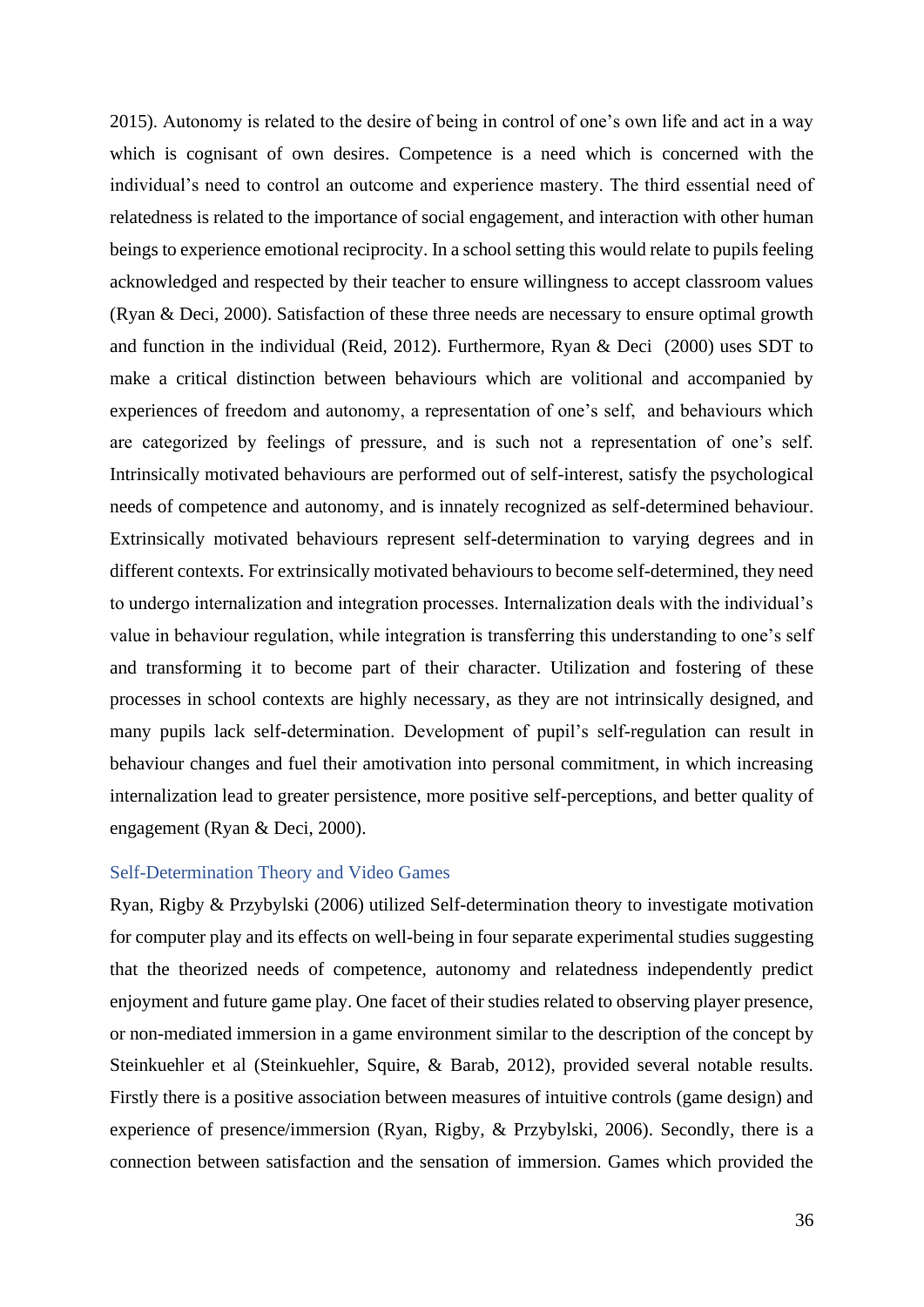player with autonomous choices and agency to carry out in-game objectives, pursue in-game goals and interests and given the feeling of having the competence to carry out effective actions managed to instil a heightened sense of presence. Ryan, Rigby & Pryzbylski (2006) suggest this indicates how immersion is achieved through two goals; firstly, a focus on game play rather than game mechanics, and secondly, how game play satisfies the psychological needs of the player. Player experiences with games supporting competence, autonomy and relatedness greatly increase game enjoyment, regardless of specific content, genre of games or their complexity (Karimi & Nickpayam, 2017). Focusing on SDT and relating it to education can prove a healthy relationship between supporting these intrinsic needs and facilitation of deeper and internalized learning.

The third psychological need of *relatedness* can be supported in video games if players feel they are able to connect and interact with others. According to Ryan, Rigby, & Przybylski (2006), this is perhaps best experienced through games which have a multiplayer component, such as Massive(ly) Multiplayer Online (MMO) games. This is due to how MMO tend to be rich in content and provide ample opportunities for player interaction. Engaging with other players can establish a sense of community where these players relate with each other and are fuelled in their actions due to similar interests, objectives, or a feeling of comradery. Relatedness emerges as an important satisfaction for the players and can increase their in-game perceptions, game enjoyment and want for future play.

## Motivation and Identity Formation and Self-Growth

This thesis seeks to better understand how video games can provide meaningful development of motivation for players, and one contributor to this is how identity formation, the development of self, can be achieved through this medium. Professor James Paul Gee speaks about identity as a lens for analysing educational research as an analytic tool for studying important issues of theory and practice (Gee, 2000). The concept of identity is considered by Gee as "being recognized as "a certain kind of person" in a given context" (Gee, 2000). Social and cultural context influences the development of identity and the emergence of discrepancies in identity formation. Gee states how there are four ways in which context influences how one is "a certain kind of person", namely four identity types: 1) Nature-identity, 2) Institution-identity, 3) Discourse-identity and 4) Affinity-identity, which has close connotations to the concept of affinity spaces (Gee, 2000). Nature-identity (N-identity) is labelled as such by Gee due the natural or biological nature of the identity, as something which the individual is unable to control. N-identities has nothing to do with what an individual has chosen, done or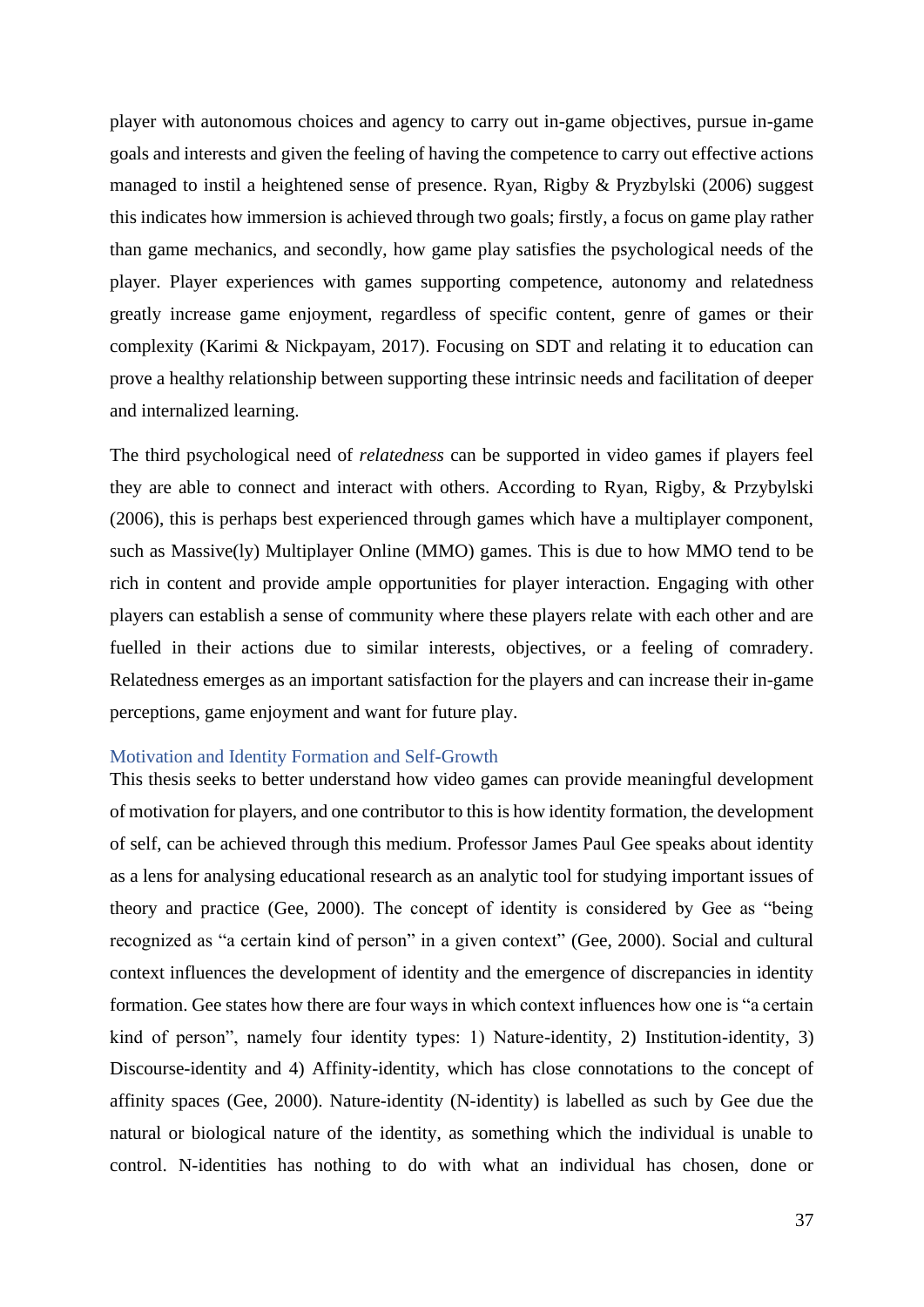accomplished, but is something of natural occurrences. Being born of a certain sex, male or female, is an example of an N-identity. Gee affirms how N-identities "gain their force as identities through the work of institutions, discourse and dialogue, or affinity groups, that is, the very forces that constitute our other perspectives on identity" (Gee, 2000). Institutionidentities (I-identities) are something which is imposed on your characters, for example being a student in a school and recognized as such by the teacher. An I-identity is enforced by an authority in an institution. The third perspective of identity as a discourse-identity (D-identity) relates to how people can create and sustain their self through discourse and dialogue and traits innate to oneself. Reinforcing certain traits or values is central to developing D-identities, which happen through interaction with other people. Helpful, gentle, caring or distrustful are examples of traits which can be perceived from other as part of your D-identity. The fourth perspective of affinity-identities (A-identities) is one which is closely linked to an individual's affiliation and participation in a group and the specific practices within that group.

Furthermore, Gee describes a holistic identity concept made up of three different identities: the virtual identity, the real-world identity and the projective identity (Gee, 2003). This theory is especially interesting when discussing how player and in-game identity is connected. A virtual identity is related to the virtual character as they appear in the virtual world. Gee (2003) presents this as "player as character", where the virtual character is its own identity apart from the player. In the RPG *Skyrim (2011)* the player can create their own character which has its own identity. This could for example be a Dark Elf mage and leader of the Mage's Guild, who is clever and ruthless, has a distinctive physical appearance, and is only interested in certain things in the gameworld. These traits and qualities are chosen by the player but decided by the gameworld. A real-world identity is the player's, meaning the person playing the game, real-life identity. It is the interaction between virtual identities and real-world identities which is the foundation for projective identities. How the player wants their avatar to act, what kind of person they are, their thoughts and desires, and their history is emphasised as in projective identities, and since it is the players desires which are reflected in their avatar then both share this identity (2003).

## Identity Formation and Self-Growth in Video Games

Video games are tools for self-improvement, enabling potential for individual growth. A foundation for developing one's self, or identity. Choice, autonomy, and agency entrusted to the player through playing may help to evoke self-expression and aid in developing "a gameful mind" (Benson, 2015). James Paul Gee (Gee, 2003) develops learning principle of identity which is highly relevant for identity theory, and shows how video games can contribute player's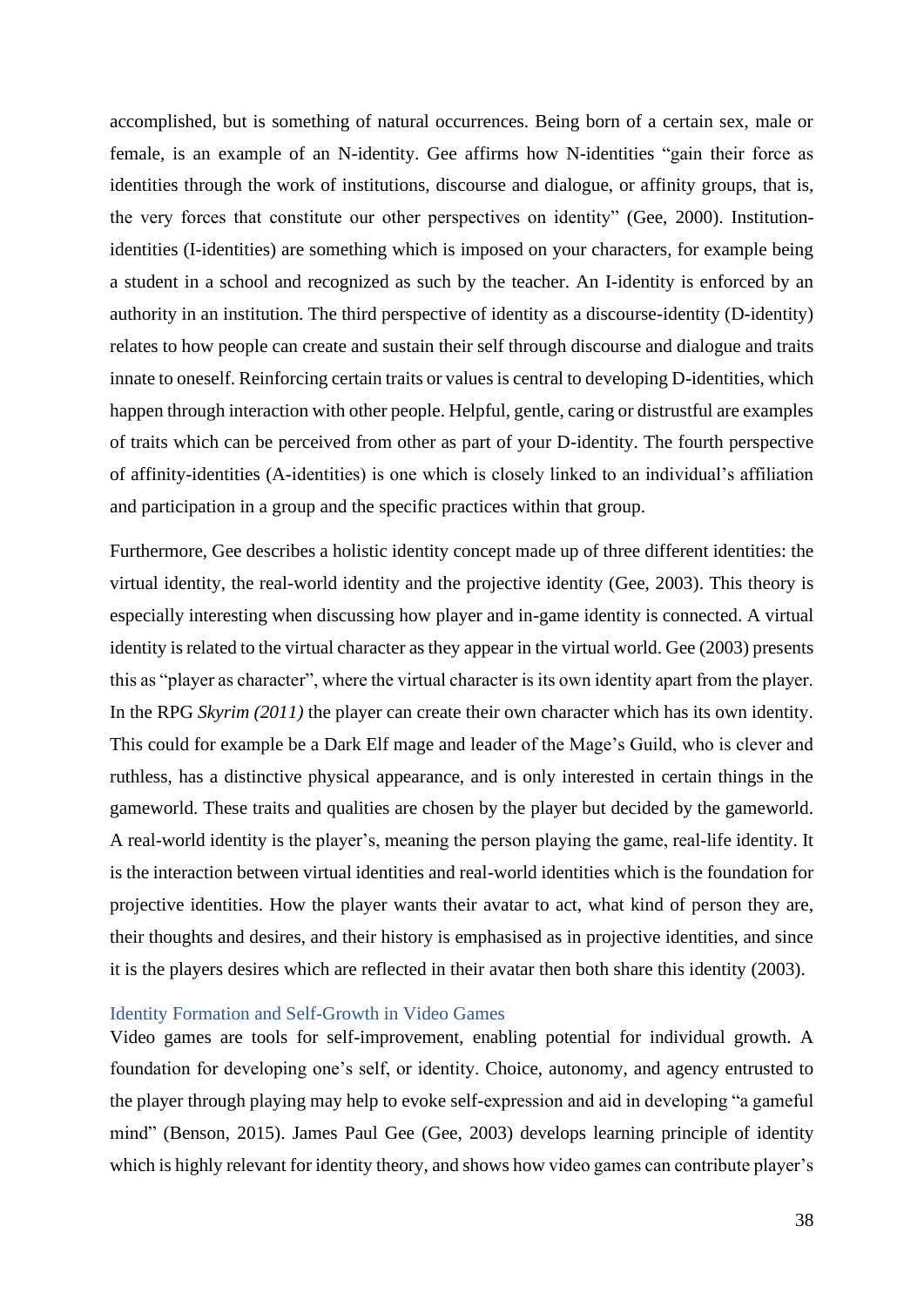development of self through being provided choices and ample opportunities to realize and develop identities, both new and old. This is supported by the description of self-development and identical development described by Imsen (Imsen, 1998).

Gee continues and discusses how identifying as a "gamer" creates an activity-based identity, involving important life skills and are networked to the values, norms, practices and shared knowledge in a larger collective of identities (Gee, 2017). This leads to a continually, transforming group of people who develop ways to acquire certain skills and solve certain problems. As an example, Gee points to the simulation game *The Sims* (2000-2020)*.* This video game lets the create a community or family comprised of characters known as "sims". The player can design their appearances, build houses for them, buy items, decorate their gameworld in many ways and create a large community of sims if they choose to, all possible to achieve with in-game resources. In addition to allowing the player to use in-game tools to create and design what they want, it is possible to manipulate the content outside of the game as well. Using photoshop to customize a sims' face or 3D-designing a wardrobe is allows the player to become the designer in relation to the game to a higher degree, and players can even share their creation with other players essentially creating a design-oriented game community. Gee likens this to the player adapting a "sims designer" identity, which entails "an understanding of the judgment system connected to that identity, and can design and appreciate designs in terms that fit the norms and values of the group" (Gee, 2017). Most players would recall this identity fitting a more hobby oriented environment, although the act of participating in a community and imitate activities related to real-life or professional avocations can result in respect and understanding these professions, while at the same time promote fun experiences. Reinforcing your identity as part of a community is helpful in developing affinity spaces, and can promote further engagement and production knowledge and learning within (Gee, 2003). As such, interaction between members of the affinity spaces continuously progresses and uphold the social practices and affiliations, which effectively enables development of a-identities of the affinity space members (Gee, 2000).

James Paul Gee's (Gee, 2003) identity theory can be relevant for exploring how video games can promote identity formation and create a sense of self. The fact that video games allows the player to be in control of their actions and are agents of their own volition, meaning the players decide the kind of virtual identity they want to uphold, it can be meaningful for enabling the foundation for a self-development process. From a psychological standpoint, playing roleplaying games enables the player to forge a sense of identity apart from their real-life and "try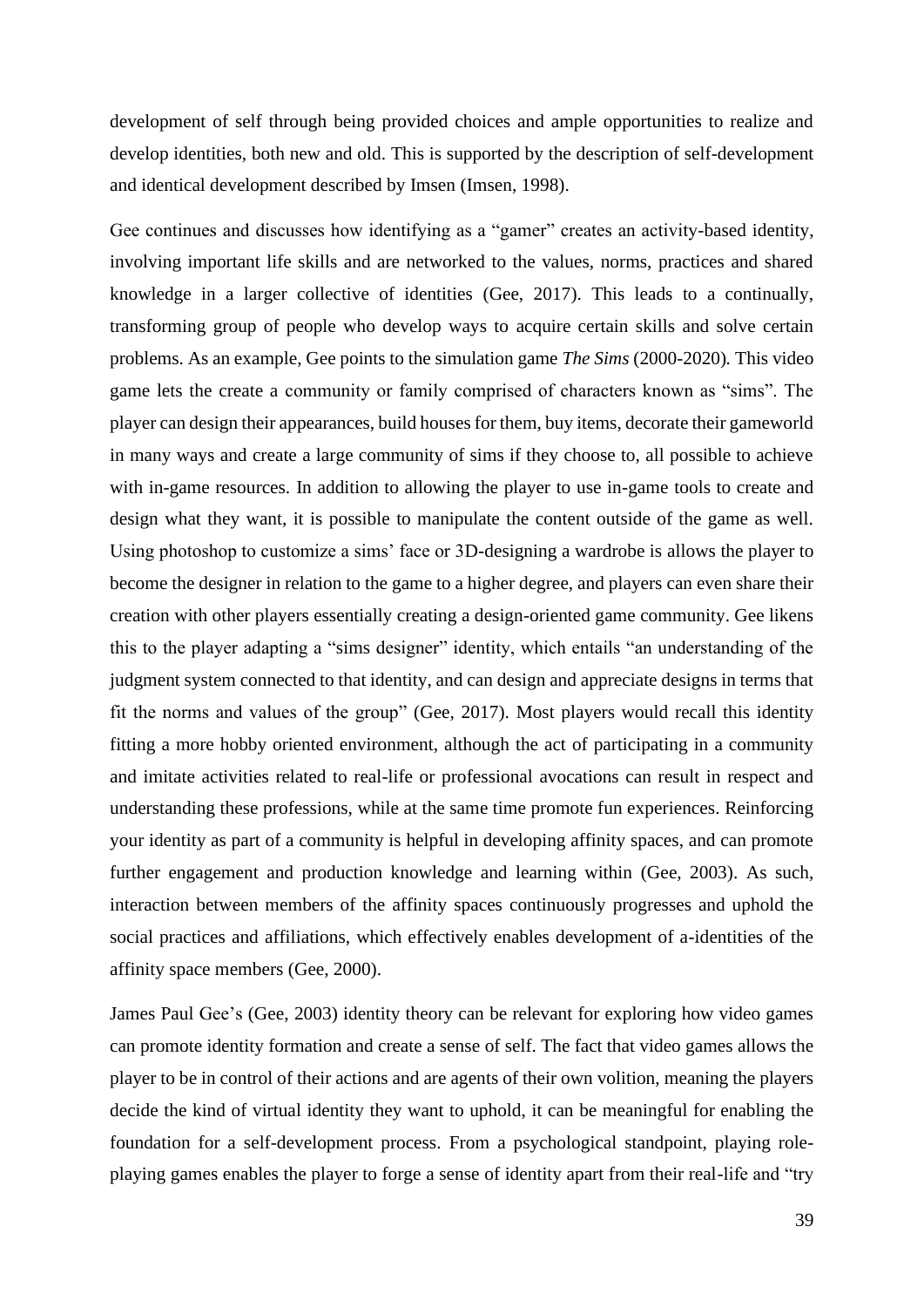on" new identities (Allison, Von Wahlde, Shockley, & Gabbard, 2006). In the virtual world the player can identify as a noble warrior or a powerful wizard, which is improbable (and sometimes clearly impossible) to achieve in real life. This is the very essence of the idea of a virtual identity as described by Gee (Gee, 2003). A player can create an avatar which acts as a conduit for their actions and decisions, and this avatar can inhabit the role of the virtual identity for the player, with its own backstory, values, feelings, goals, physical appearance and so forth. Such a virtual identity can be wholly constructed by the player in games which feature a character creation kit, or it could be achieved by player characters or protagonist such as the virtual identity of Link in any of the *Zelda* (1998-2019) games. If the player has desires for what their characters are to be like throughout the game and makes decisions and takes actions to influence outcome, this idea of a virtual identity is transferred to a projective one. In the game *Red Dead Redemption* (2010)*,* the player character John Marston is its own well-defined character, but the player may also influence the character's choices and development as they progress the game narrative. The player can allow Marston to help certain NPCs with their problems, choose to kill certain characters, steal objects and to make decisions regardless of Marston's inherent character design. The way a player recognizes their projective identity is related to the moral and ethical values they wish to attribute to the game. Players are moral beings and video games can be viewed as moral objects which they can reflect their actions, and decide which values, practices and discourses are morally desirable (Egenfeldt-Nielsen, Heide Smith, & Pajares Tosca, 2013). Video games present a virtual world where players can evaluate themselves and their own identity. Gee claims how video games promote selfknowledge, where the gameworld is constructed in such a way that the players not only learn about the world in which they play, but also about themselves and their current and potential capacities (Gee, 2003).

Expanding on Gee's idea of a projective identity and relating it to gender research and video games, Ståhl (Ståhl, 2016) examines how women can create their identities through video gaming. Her research is not limited to women and video games however, as she states how her research can be transferred to male players as well. Ståhl conducted a research survey mainly concerning young girls which makes up most of the empirical data. In her study she presents seven key factors affecting, or in turn is affected by, girls and young women playing video games: skills, values, identity, gender expression, the social environment, male relations as access points and their future prospects and knowledge on how technology can be gained through playing. The key factors are relevant for exploring how children and youngsters can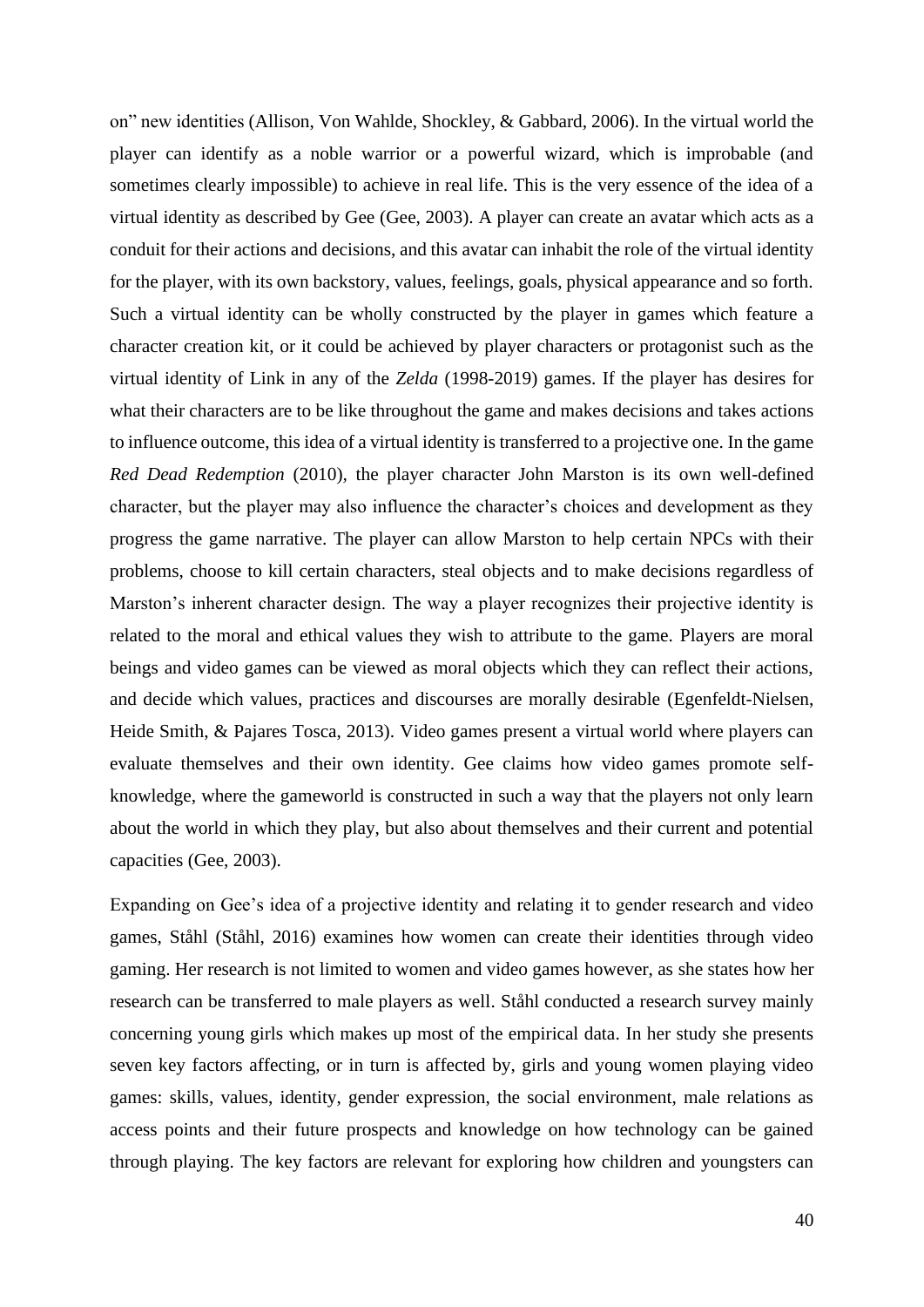craft their identities in virtual learning environment, with video games being an example of one such virtual environment. This prompt the necessity of having ample time spent in the virtual world, enabling players to be comfortable and more proficient while simultaneously developing their sense of self in order to craft an arena for better learning (Gee, 2017).

## A Social Dimension to Video Games or Multiplayer Games

Some video games feature a multiplayer component in their design which enables more than one player to enjoy and play the game at any time. The structure of the video game, its game mechanics, enables multiplayer capabilities either in the same game locally or in separate games which requires an online connection. RPG's like *World of Warcraft* (2004) enables many players to play and occupy the same gamespace at the same time. Other genres of games, such as shooter-type of games like *TimeSplitters* (2002-2005) or the ground-breaking James Bond inspired *Goldeneye* game are designed for offline "couch" kind of play, where players can play on the same console in the same space. This method of allowing players to play together makes space for face-to-face social interactions and turns the gameplay session into a social and collaborative experience. On the other hand there are video games like *Dark Souls* (2011)*,*  which has a single-player storymode, but allows the player to invite other players digitally to their world (in the shape of a "phantom") to help and play together. Players can even be attacked by other players who invade their gameworld. This is a design choice made by the developers and is conceived as a core element part of the gameplay experience. *Dark Souls* (2011) is programmed and designed with an intention of enabling a multiplayer experience where multiple players experience the game together which assumedly makes for a separate experience altogether than playing the game alone.

As to better relate this social dimension of video gaming as a benefactor for player motivation stated in this thesis, it is possible to look at how role-playing games may achieve this as well. A subgenre of role-playing games is the Massively Multiplayer Online role-playing games (MMORPG's) which lets many players from around the globe to play together in the same video game space can prove to be an interesting medium exploring the social dimension of video gaming as an activity. Sharing the same space for gameplay is connected to how players conjugate, where the individual player has their own agenda and focus but acting in a larger player collective (Rogers, 2014). MMORPG's enable a greater degree of social interaction and communication than single-player RPG's. One study conducted by Zhi-Jin Zhong (2011) inspected the effects MMORPG's may have on player's social capital, both virtually and in real life. This study concludes that there is a beneficial effect to in-game social interactions which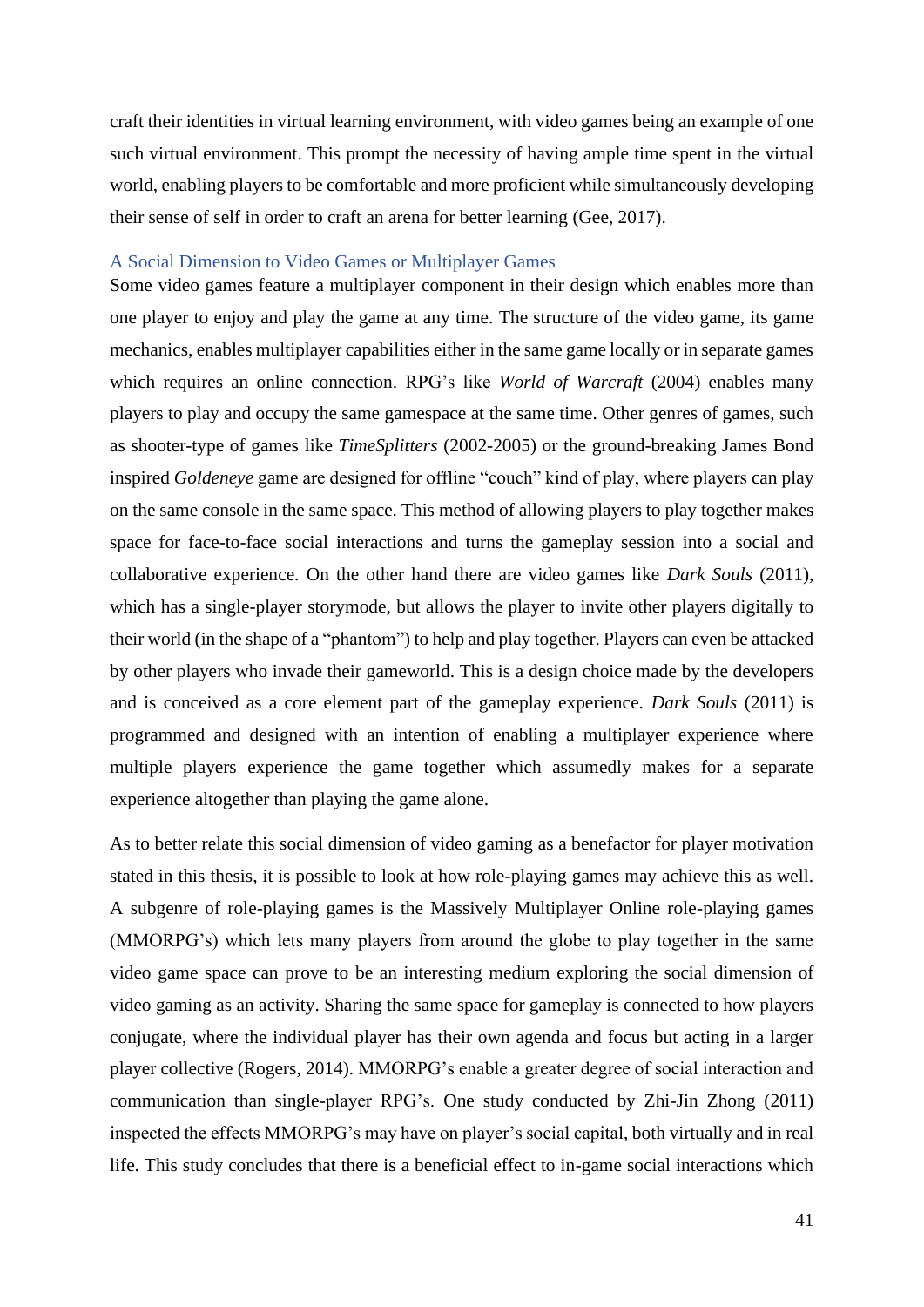result in a more enjoyable social experience and strengthening to virtual, social networking. Zhong's study was targeted to players in a dominantly Chinese culture, who play games differently from western gamers, making it prone for cross-culture examination. Players engaging in social communities in-game, such as guilds or groups, could instil a sense of community responsibility, give rise to norms of reciprocity and nourish common interest, which are elements providing motivation for gamers to partake in virtual community activities. This is addressed further by Sergeyeva et al (Sergeyeva, Tsareva, Zinoveva, & Olga, 2018), who claims engagement in such virtual groups allows for support in social capital and development of friendly relations. Not only can this socialization process happen in-game but can act as an access point in developing real-world friendships and social connections. Przybilski et al. (2010) argue that social interactions are key to understanding motivation attributed by video games.

Due to the massive and complex textual nature found within MMORPG's there is a higher prerequisite of textual comprehension needed for players as well (Gee, 2003). Games like *Runescape* (2001) or *World of Warcraft* (2004) are quest-based narratives with a lot of textual information on description of objectives, visual and graphical elements, animations, player to player communication, numerical data like health points and skill levels. Players need digital literacy skills to successfully comprehend the vast amount of textual information present in these types of games. The aspects of these games which makes it fun and engaging for the players may yield intrinsic motivation to continue playing them and help them be aware of the fact that necessary and relevant use of literacy skills and multimodal text comprehension can result in potential learning and in-game enjoyment. Digital literacy skills will be discussed further in chapter 2 of this thesis.

According to a study by Durkin & Barber (2002), video games used in a social context can be considered positive in development of social skills. Contrary to the popular belief that the activity of playing video games is of a solitary nature and impairs social skills, their study reports a greater sense of family cohesion among people who play video games than those who do not. The very activity of playing a video game may be individual, however, players might prefer the social inclusion of family members and friends in their activity. Applying the concept of affinity groups to further understand the social dimension of video games one can assess the medium as a mediator for an individual player to engage with a larger gaming community, supportive and empowering of their thoughts and needs. Gee (Gee, 2003) points out benefits of affinity groups in education, where their inclusion may function as models for team- and project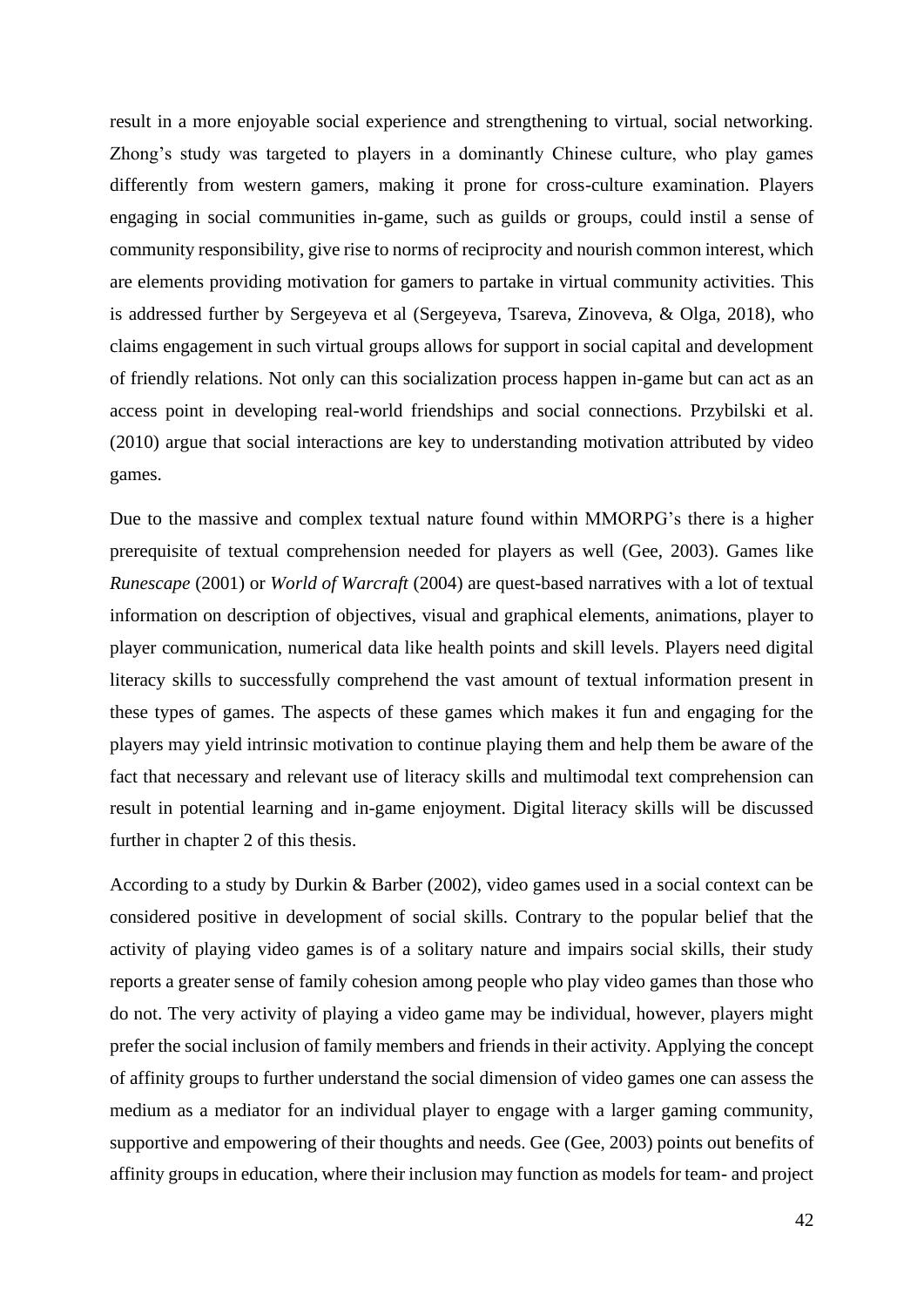based work environments to group activities, such as in jigsaw group work. De Freitas (2006) states that the educational use of video games can be flexibly utilized individually, in group work or in combined situations.

Analysing the factors happening between players, more specifically interpersonal factors such as cooperation, competition and recognition can be beneficial in developing an understanding of why playing games in a social setting can be encouraging (Reid, 2012). The very activity of playing a video game can be an opportunity for many different players to find the gameplay experience exhilarating and motivating when done in collaboration. These interpersonal factors can function as a bridge towards instilling a feeling of "fellowship" for the players, which is related to how games are understood as social framework (Egenfeldt-Nielsen, Heide Smith, & Pajares Tosca, 2013). Essentially, video games may provide different settings where the social bonds between players can evolve and the very activity of playing together with someone else can function as motivation.

### Chapter 1 Summary

As explored in this thesis, the medium of video gaming can provide learning contexts which are motivating for the learners (Beavis, 2014; Gee, 2003; Hsu & Wang, 2010). Video games provide excellent opportunities to bridge the recreational and fun ou-of-school interests of pupils and educatioan. As a recreational medium, video games are inherently designed to cater to fun and engaging experiences. It is the application of the assets of video games to an educational context, thorugh a gamficiation process, which may tap into a potential source of motivation for learners (Ramirez & Squire, 2014). The potential motivation ilicited in the player may be either intrinsically or extrinsically based, and is dependent on the type of reward the players feel they will obtain from their playing. The gameplay itself will elicit an emotional attachment or a sense of mastery, which will stimulate players intrinsically. The game can bring about rewards such as in-game items or highscores which will be more extrinsically rewarding. There might be decisive disparity in intrinsic and extrinsic motivation gained by playing between a "casual" and a more serious gamerbase (Reid, 2012). This chapter of the thesis has also discussed the application of conventional motivational theories to video games, and how they can faciliatet deeper learning through the development of self and in conjunction with others (Deci & Ryan, 2015; Gee, 2003; Przybylski, Ryan, & Rigby, 2010). Video games can be considered effective learning tools if they enable the player to develop their understanding and fuel their sense of accomplishing their goals. Video games may reveal to the player new interesting platforms in which they can learn something new, which is essential in bringing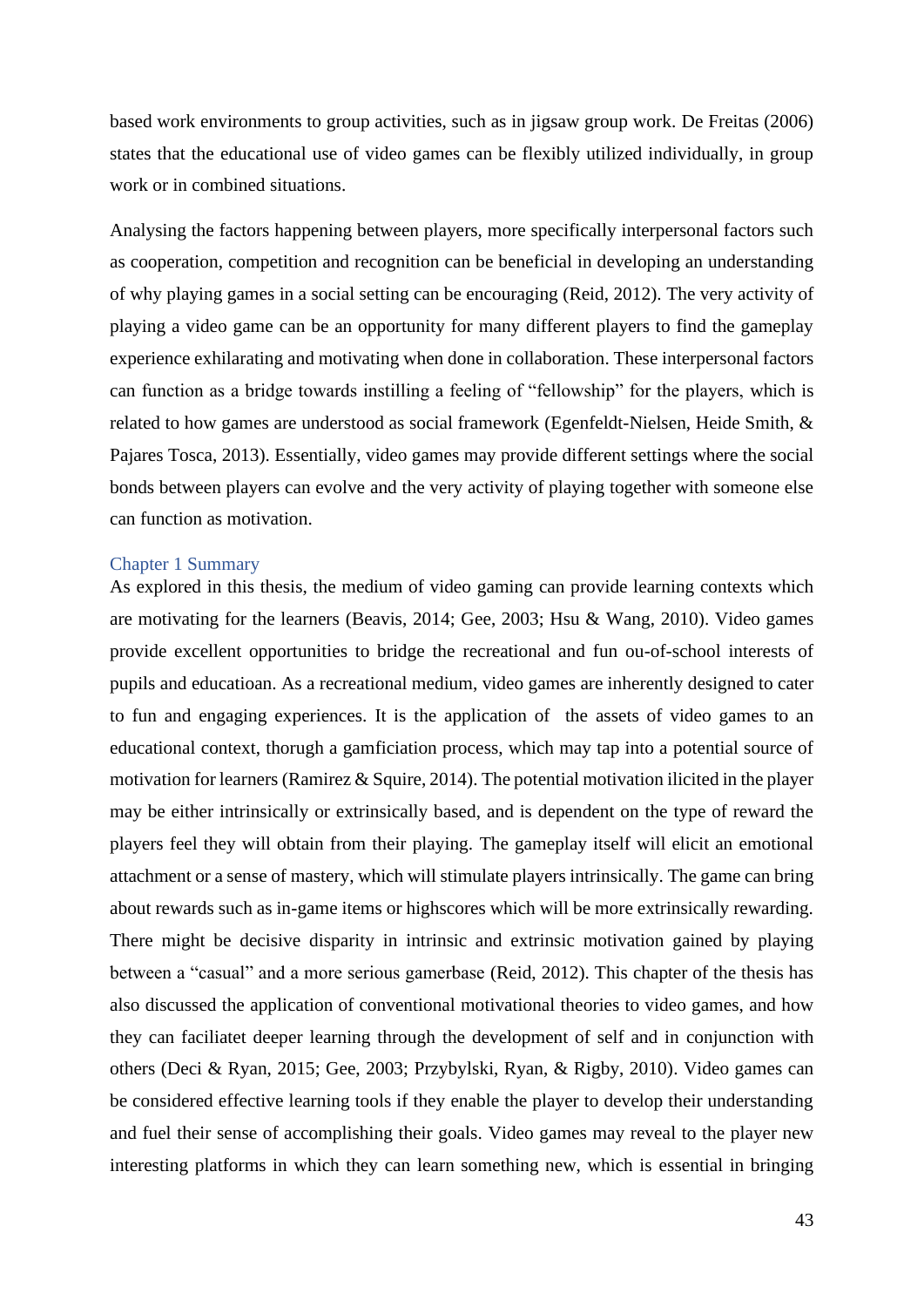video games in educational contexts. Regarding video games as a social activity is also beneficial for facilitating their motivation as this can be viewed as a meaningful activity (De Freitas, 2006). Learning in conjunction with others is regared as motivating in other aspects of education, for example as classroom activites, supporting pupil's development of collective learning and skill devlopment. As such, video games can elicit similar results if utilized effectively. Conclusively, there are many aspects of video games design which is crafted to cater to player enjoyment and in facilitation of their motivation.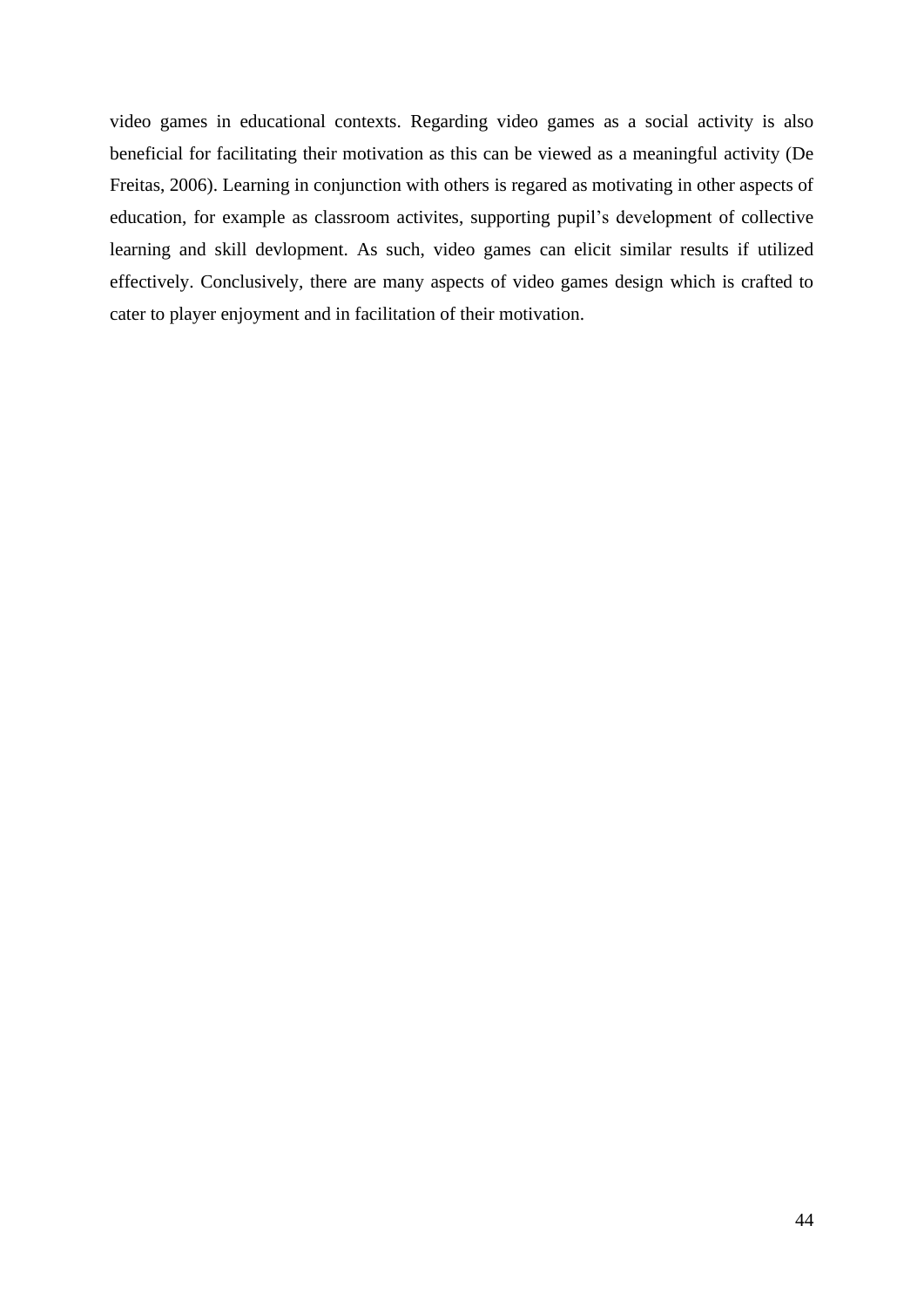# **Chapter 2: Literacy**

As mentioned in the introduction of this thesis, literacy is a concept which is related to development of the individual. It is the development of skill, of competence and of knowledge, enabling people to become productive and vital members of society (United Nations Educational, Scientific and Cultural Organization , 2004). In this chapter I will argue that video games can promote player development in different aspects of literacy. Initially, I will clarify what is meant by the term digital literacy before I relate this term to how video games may promote this type of literacy. Furthermore, I will explain the concept of visual literacy and why competence in this literacy form is relevant for members of contemporary society. Video games as multimodal media is rife with visualisations and players who engage with them is likely to experience visual stimuli, and this section of the thesis aims to investigate how video games can be a source of visual literacy development. Both digital literacy and visual literacy is present in video games, and as such this part of the thesis is concerned with examining them as possible and/or effective learning tools. The main concern of acknowledging video games as effective learning tools is to investigate how the medium may promote valuable literacy competence and knowledge. This transitions into the final section of this chapter, which examines how the two main factors of the literacy toolkit, *reading* and *writing*, can be developed through the activity of playing video games.

# Digital Literacy

Paul Gilster (1997) coined the term "digital literacy" in his book *"Digital Literacy"* in 1997. He defined the concept as the ability to use and understand information in multiple formats and from a wide range of sources using computers. As with "literacy", this digitalized application of the concept means more than just to read, but to read with meaning and to understand. As the internet became a mainstay in society and a new way of providing information, digital literacy recognizes the need of practices and literacies for critiquing this information, to separate truth from fiction and understanding how hypertext and non-linear reading allows new meanings to be constructed (Secker, 2018).

Digital literacy ensures skills, knowledge, and competence necessary for living in a world where technology and digital media are part of everyday life. Education is therefore important for preparing young people and adolescent with an appropriate toolkit to be literate participants in this rapidly changing world (Apperley  $\&$  Beavis, 2013). The availability of different technological or digital devices and tools, which require a certain competence and knowledge for effective usage. For example, the internet is a digital tool which is available to all members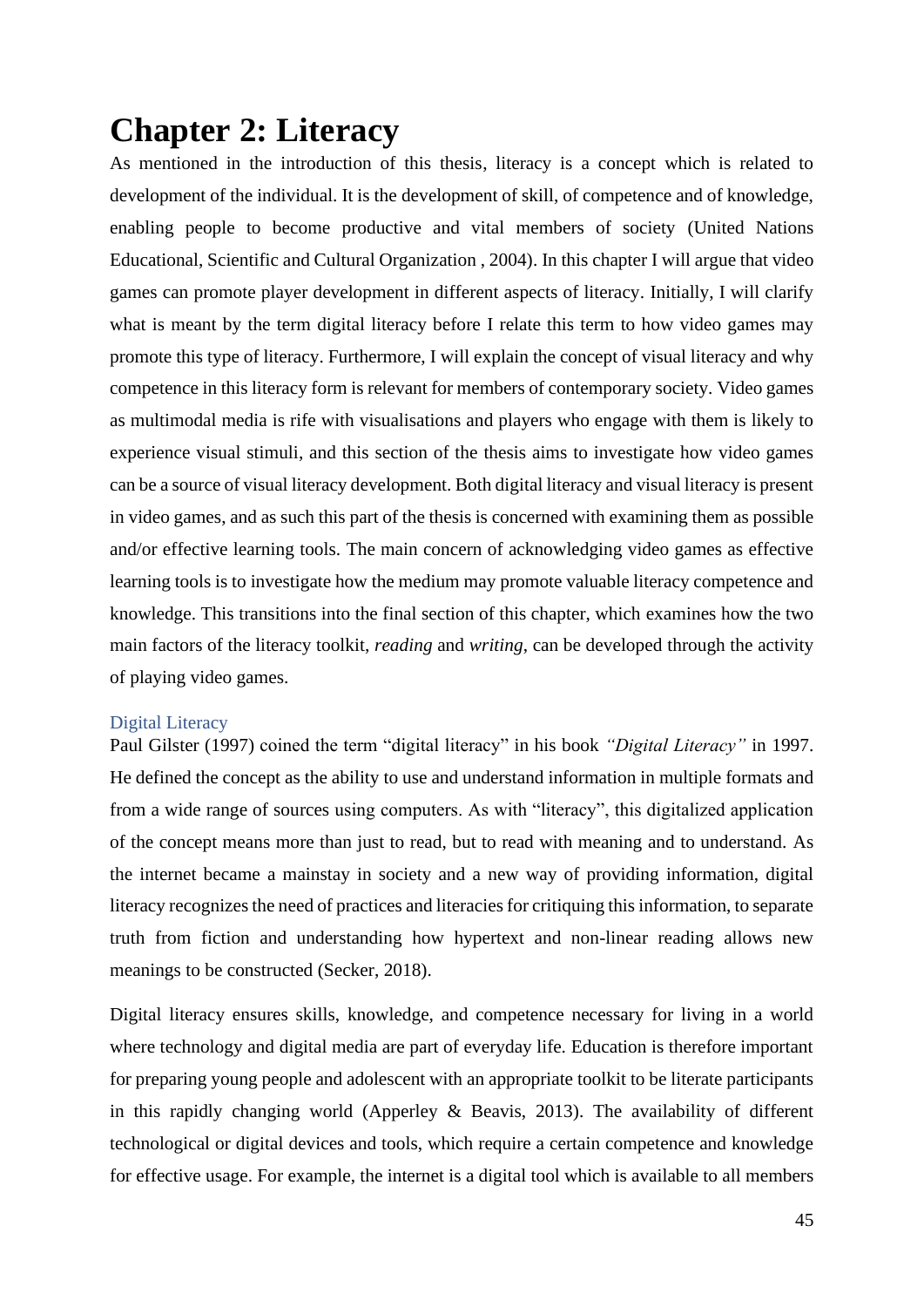of society, granting access to nearly unlimited information, entertainment, online services from many companies and electronic communication. Digital literacy related to the use of the internet means knowledge about the internet, how to properly navigate the different aspects of it and understanding the responsibility of using it. The worldwide accessibility of digital tools like the internet emphasises their prevalence of society and with continuous use there is something to be said in learning how to properly use them and be aware of their impact. The concept of digital literacy, then, consists of three main components: 1) digital consumption, 2) digital competence and 3) digital security (Zerkina, Lomakina, Kisel, & Lazarou, 2019). The development of these components in the individual as they engage with digital tools are part of their digital literacy. This is cultivated, facilitated and mediated through computer technologies, with the intent to improve computer-operation skills, basic knowledge of computer technology, and multimodal meaning construction (Hsu & Wang, 2010).

Digital literacies can be applied through a sociocultural approach to literacy, referred to as "New Literacy Studies". Emerging from earlier anthropological attitudes towards literacy, viewing it as competence in reading and writing skills, these "New Literacy Studies" aim to advance the definition of the concept to frame an integrated view of mind, body and society (Gee, 2015). Reading and writing skills are given new dimensions. Reading compromises the ability to define questions, access and manage information, synthesise information and evaluate the usefulness of information; writing is related to the ability to create information and communicate with others (Hsu & Wang, 2010). As a divergent and progression on the traditional understanding of the concept of literacy, this concept as portrayed in "New Literacy Studies" acknowledges digital literacies as multidimensional. In other words, these "New Literacies" is related to multimodal learning, in which digital literacies is more narrowly related to searching skills, ethics and e-safety, and computer literacy and functional skills (Secker, 2018). Kate Pahl and Dr. Jennifer Roswell (2006) provide a dedicated perspective on literacy as both multimodal and emphasising communicative purposes, attributing a social dimension to the concept. Digital literacies Their perspective on digital literacy suggest the notion that the literate qualities of a person expressed through discourse is charged with understanding of one's self, or identity, in meeting with social and cultural practices, represented as forms of text. These new literacies prove to be fundamentally important in a contemporary world and educators have a responsibility to integrate them into the curriculum (Groom & O'Connel, 2018).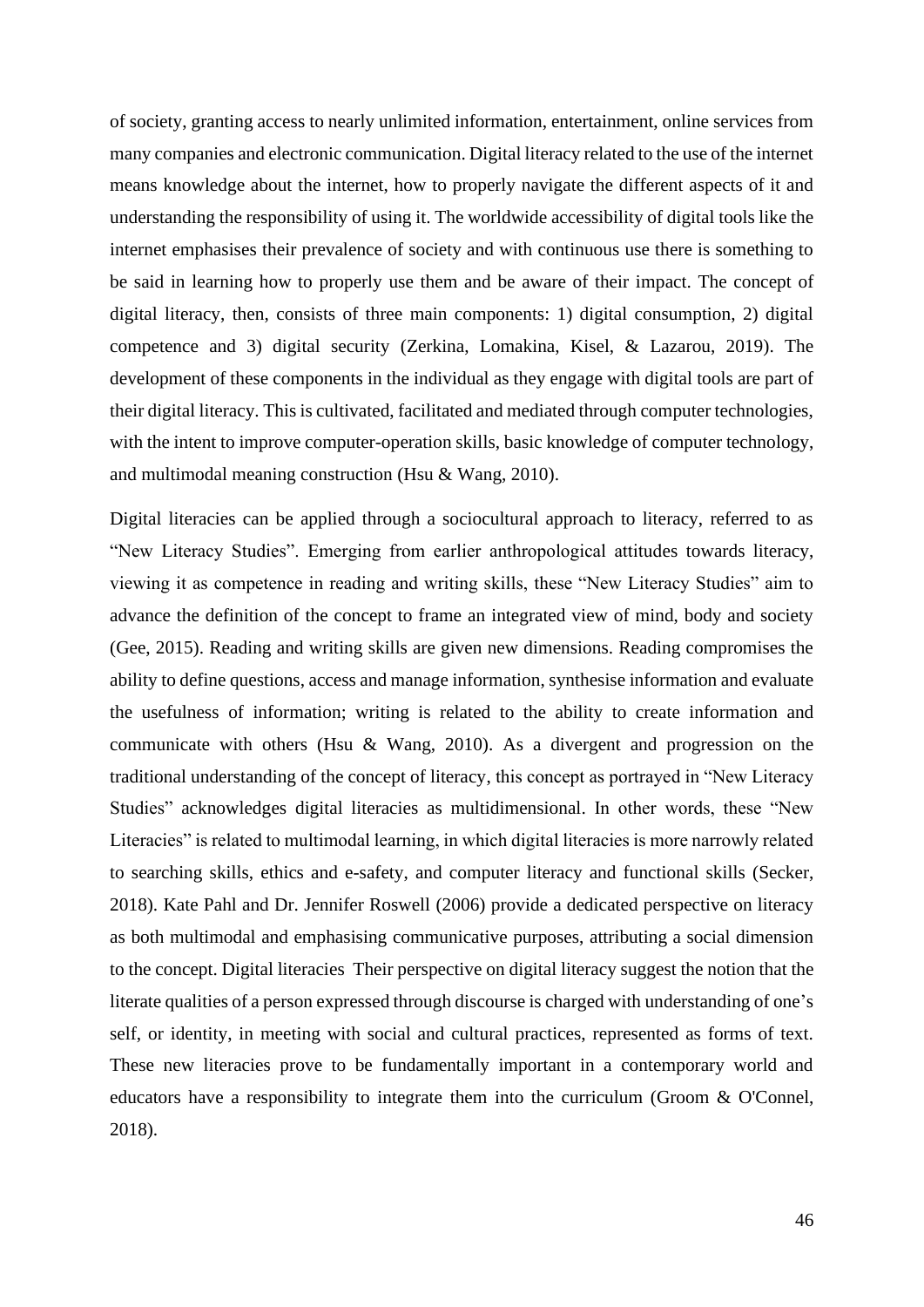# Digital Literacy and Video Games

Attributing the "New Literacy Studies" to a video game context details an interesting discussion on the content of literacy. According to Hsu and Wang (Hsu & Wang, 2010), there is an existence of new literacies as well as gaming literacy. New literacies are defined as using ICT's to successfully function in the 21<sup>st</sup> century workforce, while gaming literacies is related to how one successfully engages and function in computer-gaming environments. Both types of literacy here is mediated and facilitated by computer technology and is concerned with development of computer-operation skills, knowledge of computer technology and multimodal meaning construction. The skills of reading and writing are further adapted to fit the medium of video games. Reading, in the context of video games, can be considered the notion of "game playing", the action of participating in the video game. The prospect of video game design is the equivalent of writing. The very foundation for developing and improving these literacies, however, is the prospect of practice (Hsu & Wang, 2010). Practicing and experiencing reading and writing in a video game context is essential in developing literacy. Applying Gee's principle of practice is also relevant, exploring how learners spend lots of time on task and in a context (video games) which is compelling, and they experience ongoing success (Gee, 2003). Utilization of games which are cognisant of this learning principle to successfully teach and progress literacy competence can be aligned to the goals of new literacy studies.

Knowledge about video games, how to play them and understanding how games might provide learning can be categorized as a more precise form of digital literacy, looking specifically at video games as a digital tool. Steinkuehler (2010) makes the point of game play being a form of digital literacy itself. Gumulak and Webber (2011) elaborates on this notion by investigating how an appropriate use of video games can develop pupil's (information) literacy and skills. An example of this would be the game *Minecraft*, where in-game the players can craft different tools, objects, structures, or materials by combining ingredients through different processes. An iron pickaxe can be crafted by placing two wooden sticks on top of each other on a crafting table and then three iron ingots in a line above them, in a "T" like shape. However, to get the wooden sticks the players need to know where to get wood from, and the iron ingots can only be obtained by melting iron ore in a furnace. These in-game processes can be compared to their real-life counterparts, and the information the players gather from this can be used to reference the workings of the world outside a video game. In a school perspective, teachers could enable pupil's learning about biology or chemical formulas by relating it to how things work in *Minecraft*, create language learning resources and activities based on words/phrases found in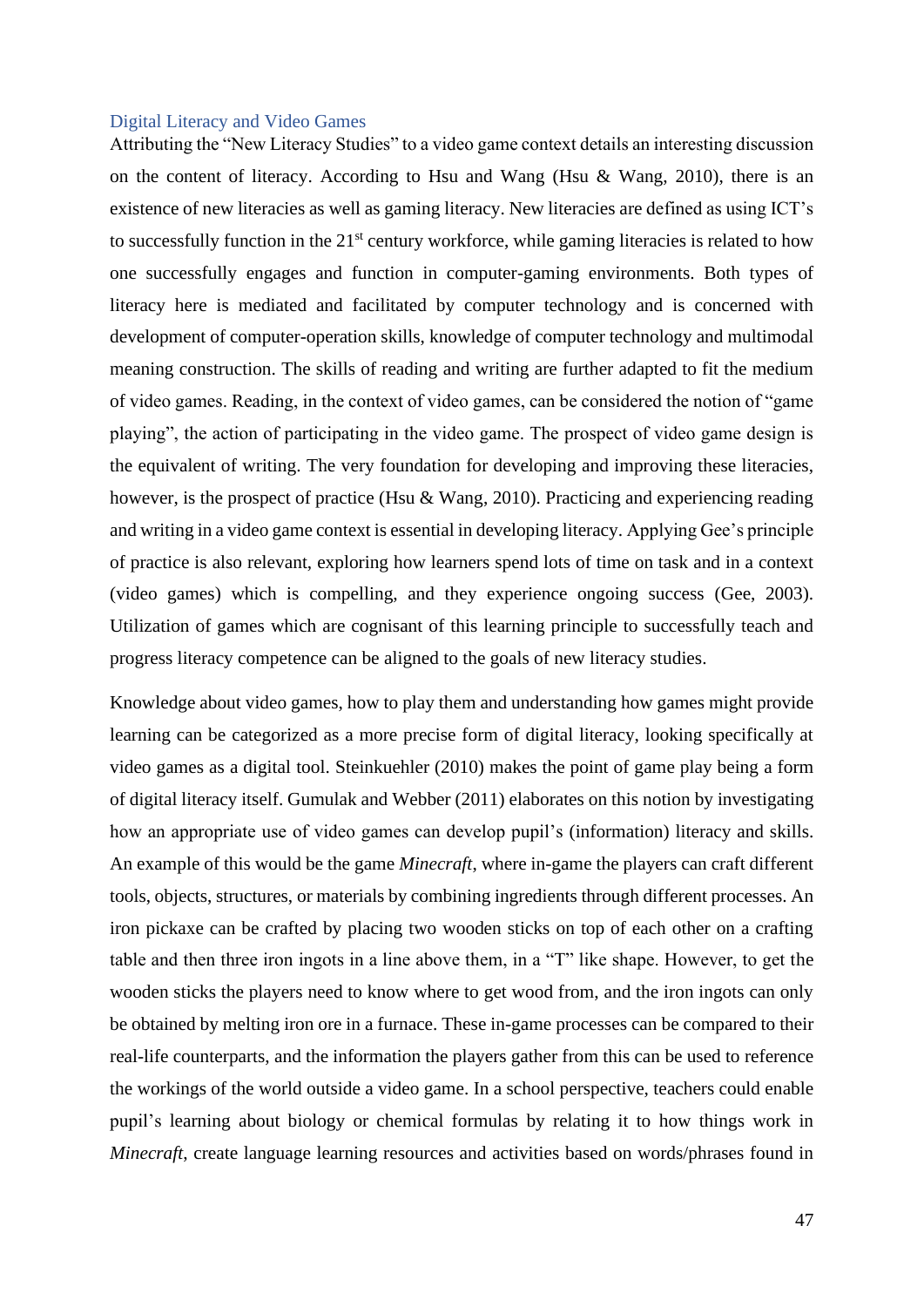the game or let the pupils explore the functionality of different inventions in the fashion of how the crafting system. Going further, Gumulak and Webber (2011) mention how information literacy can be achieved through exercises which "include comparing game reviews, analysing the pros and cons of using a particular kind of information source to solve gaming problem, and examining the legality of uploads of screenshots and video clips to YouTube". Through use as a digital tool, video games can teach real world skills and reveal knowledge to players if used appropriately. Becoming literate through video gaming enables the reader or player to recognize certain core elements of this medium, such as text, visual-graphic elements, audio elements, game goals, game rules and scenario design (Hsu & Wang, 2010). Enabling students to becoming better at recognizing different elements of video games and reflect on how these elements are incorporated in the making of a video game can prove to be fruitful in developing a design mindset and increase literacy development. Designing games can be understood as how one can "write" in the video game medium, which will be addressed later in this chapter of this thesis.

Video games are special in that they require the reader to extract meaning from the game and in turn give meaning back. This results in a two-way connection between the player and the game. One can view the player as an independent and complex human being which has their own thoughts, values, beliefs, and cognition, which is possible to be changed or shaped through interaction with others and the world. The effort of making actions meaningful is a central to the human existence, and every activity based on volition and cognisant effort is shaped by this. Comparatively, video games are static in the sense that they are constructions, made up of certain parts, and cannot change or adapt their essence unlike the ones playing the game. Any content or narrative present in a video game is the same for anyone who plays, but what meaning one player might derive from playing the game might not be the same as another. Video games are narrative spaces which a player inscribes with his or her own intent (Steinkuehler, 2010). As the player can extract meaning from game they are playing, and in turn externalize their own meaning making, in a continually, cyclical process. The meaning and knowledge the player has will affect and help define their gameplaying experience, and in turn be shaped by what they gain from this experience. The evident connection between player and game emphasises an interactivity process in construction of meaning. Skills, knowledge, and learning procured through playing can, then, be possible if there is reason and meaningful interaction between player and game. Psychological and emotional participation from the player engaging with a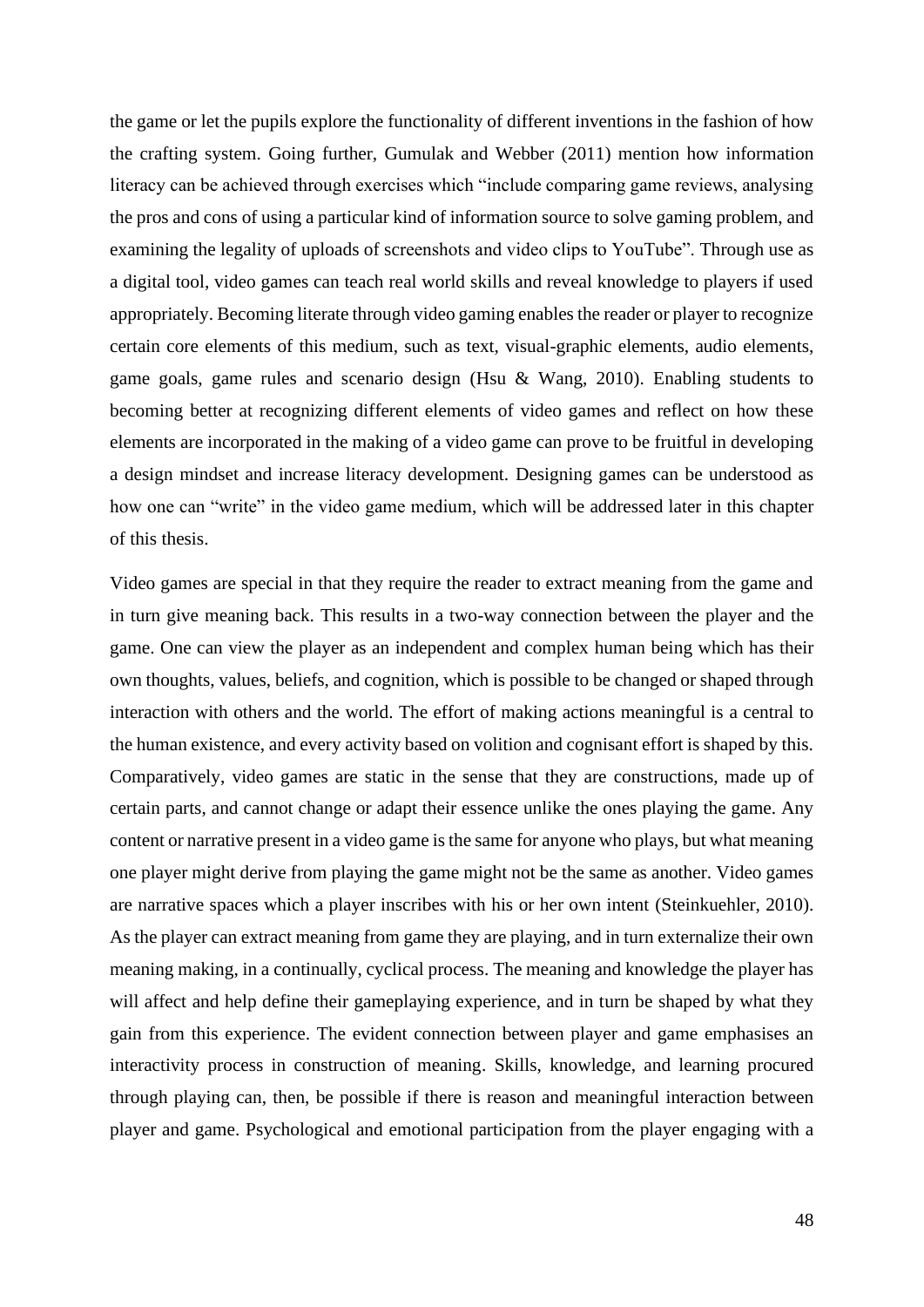digital text, as well as the development of the narrative in the video game through this engagement, is considered narrative interactivity (Kim, 2014).

One major concern with developing literacy competence for pupils is preparing them for life in a globalized world with the appropriate repertoire of necessary skills and knowledge. Video games can offer an engaging learning experience for students to develop systematic literacy skills important in the 21<sup>st</sup> century (Lowien, 2016). Pupils who are intrinsically motivated by playing video games can view the medium as something which brings fun and enjoyment and are likely to accept this activity as a possible learning tool. Educators can utilize video games to make the learning process of different skills more engaging for these pupils, functioning as modern-day alternatives to other forms of traditional instruction. According to Groom & O'Connel (2018), video games can be used to provide a unique environment to engage pupils in conceptions and constructions within digital experiences in their upbringing.

Investigating video games past just the game play session, understanding the *metagaming*  aspect of video games, may have beneficial effects related to developing digital literacy and provide learning of new skills for the player. Choontanom & Nardi (2012) links this kind of investigation to a concept of theorycrafting, the art and science of meta-exploring game mechanics, enabling players to analyse, discuss, argue about, interpret, and theorize through experimentation and logic. Close examination and exploration of the game mechanics is usually the catalyst for player interest. Theorycrafting is a compelling activity which requires a critical mindset, encouraging an intellectual activity involving hypothesis generation, testing, numerical analysis, logical argumentation, rhetoric and writing (Choontanom & Nardi, 2012). For example, players could inspect and investigate the game mechanics of *Dark Souls* (2011) through comparing defence values of certain types of shields, level their characters in the most efficient way possible (a term referred to as minmaxing), investigating how weapons operate by inspecting their active frame values, systematically rank and list spells in order of their effectiveness, analyse which weapons would be more beneficial in defeating a boss based on their statistics, or judge which weapon is more valuable to use against which monster. Players who critically engage, and are motivated to do so, with the video game, may find opportunities for expanding knowledge and literacy competence.

Another consideration to theorycrafting is viewing it as a collaborative effort, developing literacy in a social setting. Players can engage in discussion and theorizing on internet forums with other players, which may lead to passionate debates and further spread of information and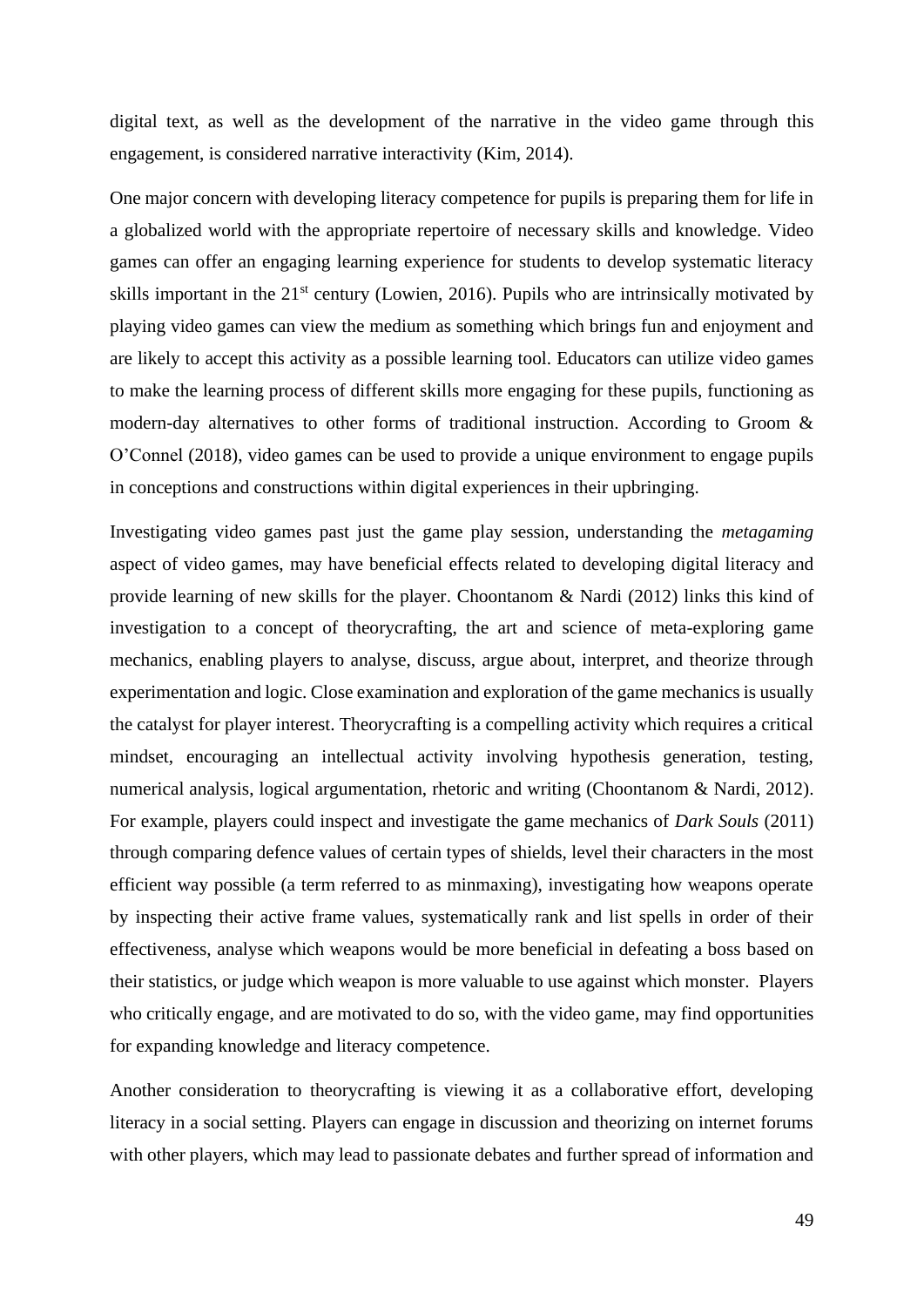player-to-player relationship. James Paul Gee's Dispersed Principle relates to how information, knowledge and competence can be shared with others outside a domain/game and that this process can culminate in greater learning (Gee, 2003). Players around the world can combine their efforts to reach new ideas, explore game content in new and various ways, and ultimately draw more knowledge on and understanding of the video game medium.

### Visual Literacy

As the rapidly-changing and globalized world we live in is dominated by digital technology, there is not only need of understanding how to effectively use this technology, but to acknowledge and understand how knowledge is represented, constructed and communicated through this. Central to this development is society's focus on cultivating visual stimuli, as represented through television, computers, advertisements, billboards, photographs, or visual arts, culminating in a visual culture. The emergence of new digital technology in society is blurring the line between text and images, which results in a need for a different type of literacy competence. Visual literacy can be categorized as a collection of competencies fundamental to human learning by seeing, enabling individuals to interpret and identify visual phenomenon in their environment (Eilam, 2012). Billie Eilam (2012) suggests that through competence in visual literacy an individual is capable of having procedural and declarative knowledge of representing information and in general, interpreting and critiquing existing representations, and selecting or generating an optimal representation for a stated purpose. As such, dealings with visual stimuli is beneficial in aiding cognitive growth and competence, and development of certain skills like critical thinking skills.

Quite naturally, visual literacy will be connected to contemporary media and examined through the visual phenomenon found within the media hierarchy. The multimodal nature of many media forms leads to exposure to visual elements which a literate learner needs to purposefully interpret and interact with. The ability to access, evaluate, experience, and produce media products is relevant for development of media literacy, a branching type of visual literacy. Although very similar to visual literacy, media literacy does not take into account the individual's prior experiences and background in their comprehension process (Eilam, 2012). For the purpose of this thesis, it is more beneficial to investigate how the more general visual literacy, and not media literacy, is represented in video games and how it can lead to further learning, even if video games are considered a media product.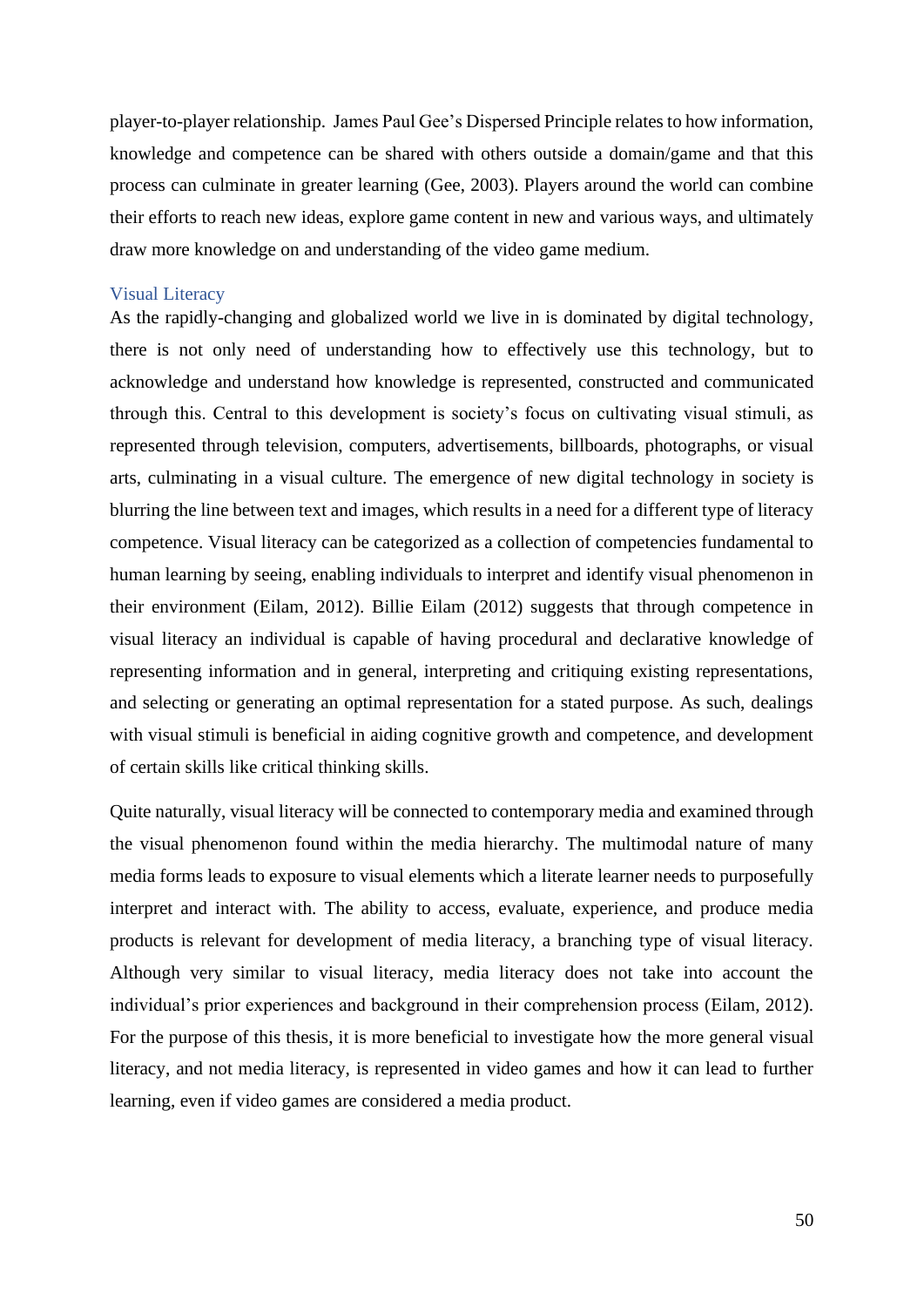## Visual Literacy and Video Games

The nature of video games is complex in its formal make-up, as they engage players in various modes, enabling them control of, and response to, sophisticated images, action and sound (Darley, 2000). The combination of modes presents the players of these games to experience and engage with a deeply, multifaceted medium which prompts reception of different stimuli. Understanding how to master and acknowledge these visual, and auditory, inputs are key to developing a deeper comprehension of visual literacy.

The mode of interaction, as stated previously in this thesis, is at the core of what makes a video game what it is. How players interact with the digital text, how they perceive their actions to have agency and be consequential, is relevant for how they perceive the visuals and imagery present in this text. Engaging with the video game enables players to enter the spatio-temporal world of designed imagery, or sceneries, where players experience a heightening of sensational and spectacular of said imagery (Darley, 2000). Compared to other literature, experience with the visuals presented in video games leaves the players feeling more participatory. Their interactions with the imagery are related to traversal of the gameworld, namely architectural exploration and geographical orientation. Here visual literacy is represented in the player as part of their overall literacy progression, meaning that there are certain aspects of the visual medium of video gaming which can be appreciated and experienced.

Comprehending the visual stimuli found within the medium of video games is related to how the player is able to process and create meaning (Gee, 2003). This process of understanding what is happening in the video game contextualises how one is able to "read" and "write" in a digital medium. Reading and writing in video games, and how these skills are applied to development of both digital- and visual literacy, will be explored in greater detail in the upcoming sections of this chapter.

### Video Games and Reading

Reading skills are a mainstay in any educational curriculum, given that the ability to read is necessary for adapting and being a competent member of society. Looking at the Norwegian curriculum there is an emphasis on developing pupil's reading and comprehension skills, intended to develop their competence and qualifications (Utdanningsdirektoratet, 2013). Opportunities for developing reading skills in video games are ample. This is mostly relevant for video games which require the player to be able to comprehend the textual information for narrative cohesion. Certain types of video games are heavily reliant on the player's ability to understand, interact and reading of text to make it possible to progress. Continued interaction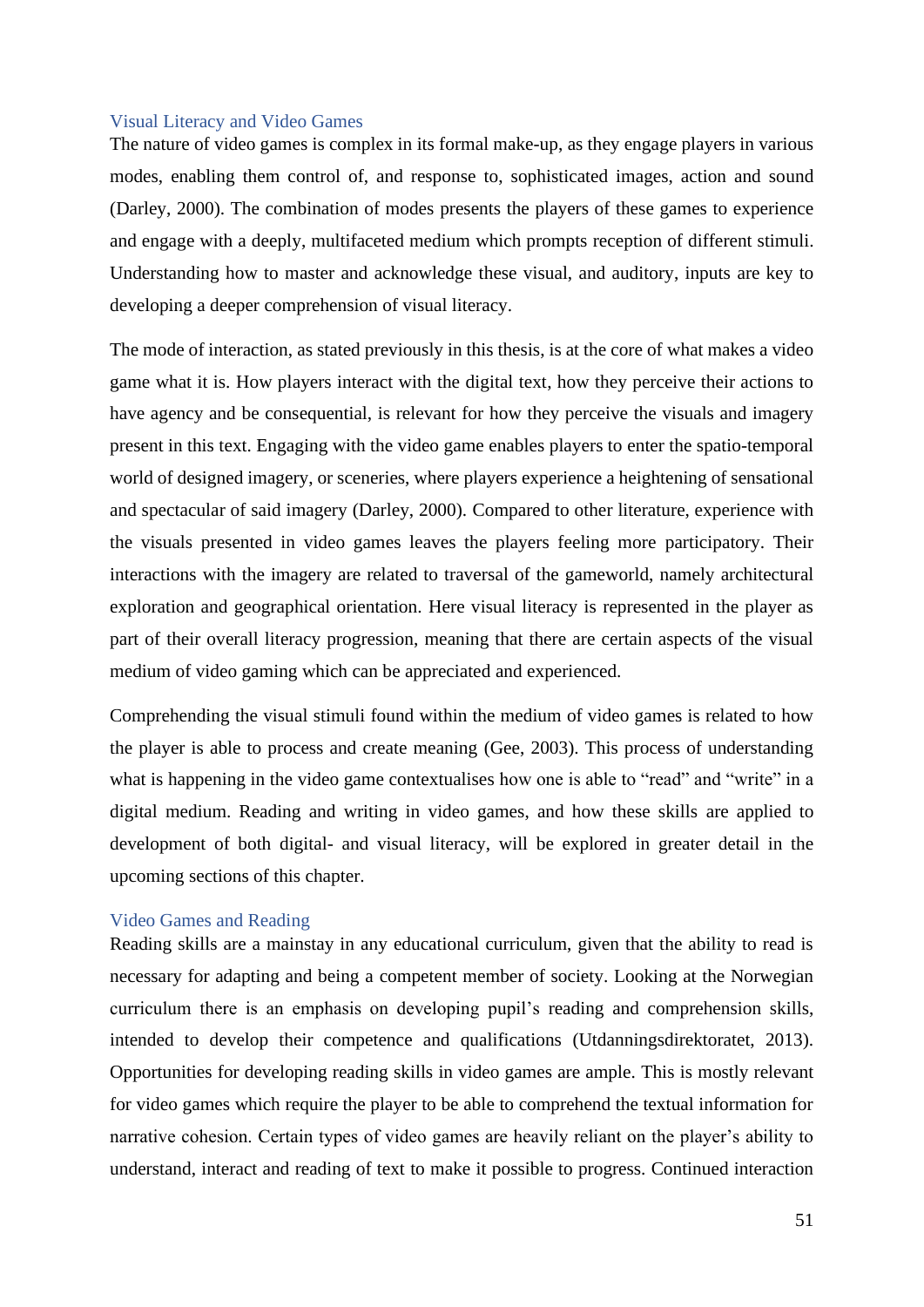with text in-game and continually exposing players to situations where they must apply their reading skills can be compared to the effects of an extensive reading project. Being exposed to literary and textual material through repeated instances can be an incentive for finding enjoyment in reading. In the context of video games, this can be linked to a process of extensive reading, where repeated interactions and exposure can provide further enjoyment and engagement in the player/reader (Krashen, 2004).

A branch of literary theory that focuses on the experience and interaction of reading a text, and an articulation of this experience, is known as "reader response criticism" or "reception theory". Such literary theory grants an useful perspective from which to study a player's experience with narrative in video games (Egenfeldt-Nielsen, Heide Smith, & Pajares Tosca, 2013). One must regard video games as a type of text and "readable" in some way or form if reader response criticism can have merit in the context of video games. A major point of utilizing reception theory to analyse video games is to shed light on the way narrative and gameplay together can determine player experience when it comes to games with a story element. Better understanding of the individual reading of a video game narrative may create foundation for better learning, and the player derives meaning from the textual experience (Gee, 2003).

Another aspect of reading in a video game has to do with the player's competence in recognizing patterns and "clues" presented in the game. How players are able to interpret the story and how they become aware of events is related to a literary repertoire (Egenfeldt-Nielsen, Heide Smith, & Pajares Tosca, 2013). The literary repertoire relates to the player's competence, which essentially affects how they experience the content found within the game and how they perceive the form of this content. Often, video games present visual clues within their gamespaces which are connected to the narrative. Players can interpret and understand these visual clues by "reading the space", so to speak, meaning they connect the signs and elements in a spatial relationship that eventually reveals a temporal and causal relationship, creating a sequential narrative (Domsch, 2013). Developing this ability to read and strengthening their literary repertoire might prove useful for expanding pupil's understanding of what the concept of reading entails.

According to Domsch (2013) the player can encounter different narrative structures during gameplay, as well as before and after, which triggers them to mentally construct a *"*storyworld*".* Creation of such a storyworld is beneficial for aiding player's imagination and exploration of the narrative structure found within the video game. This experience for the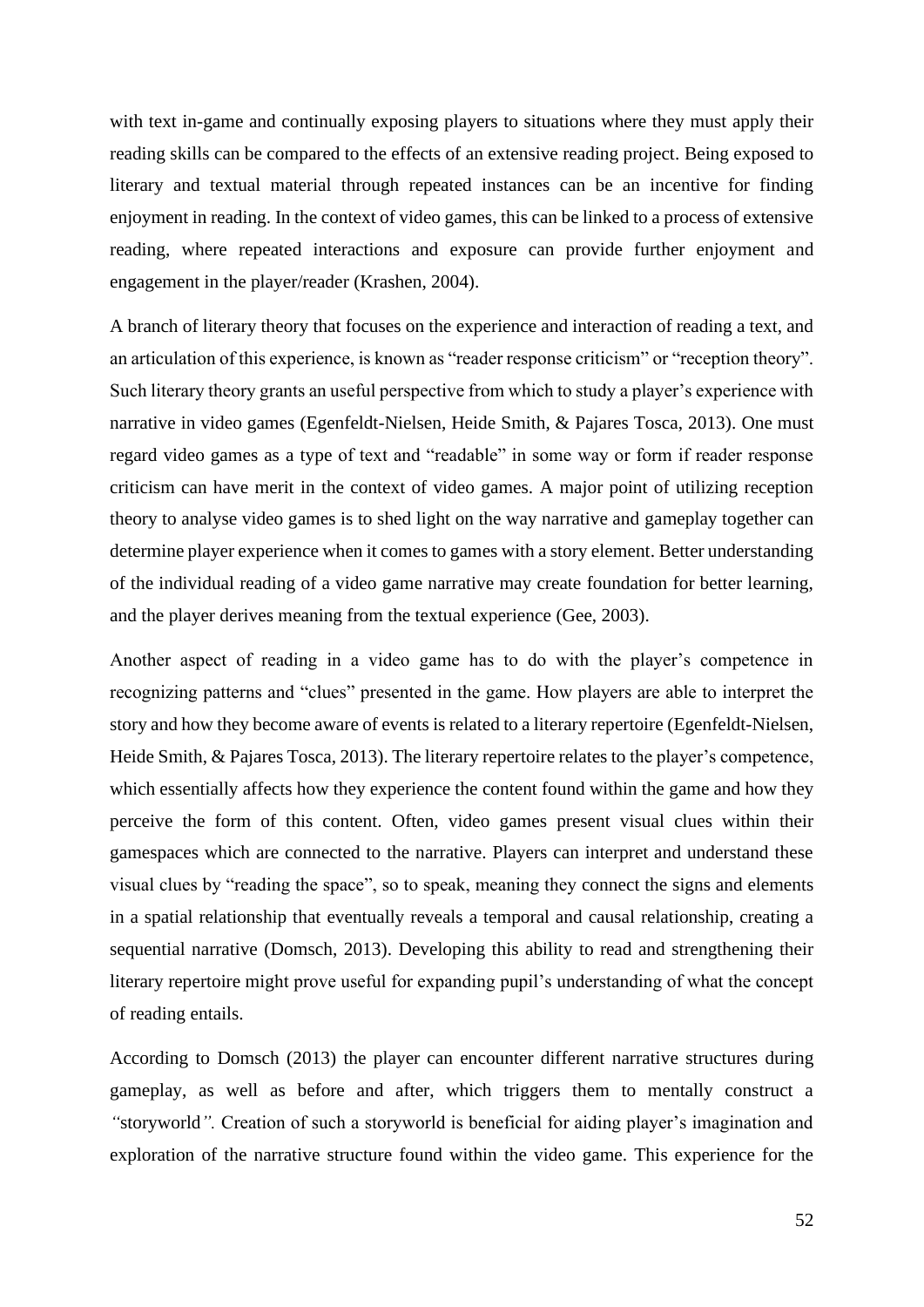player signifies a comprehension process of greater understanding of the video game medium, of the different forms and elements inherent in its design. These forms and elements add narrative value to the player and can be experienced through different types of media. There is the inclusion of passive narrative forms found within gameplay, such as expositions or cutscenes, however there also exists media existing outside the video game which contributes to the narrative, such as gametrailers, game merchandise or art of the video game. A storyworld is also constructed of spatial narrative, which refers to visual clues and design choices found in the game. Furthermore, game developers and designers can choose to include additional narrative content to heighten the structure. This is achieved by including audio logs of characters speaking like in the *BioShock* (2007) game, where the audio is subtitled at the bottom of the screen. The JRPG *Lost Odyssey* (2007) provides the player with personal stories and anecdotes by characters detailing events which have happened earlier or apart from the main story in the form of diary notes. Many video games are designed with a "gallery" or "library" function where the player can access encyclopaedic information on the game world, such as concept art, characters, items, lore, and other explicit narrative. Such additional narrative can be recognized as embedded narrative, which provides a heightened non-unilinearity to the game's storytelling (Domsch, 2013). Such embedded narrative enables players to discover and partake in additional content this way may result in a more expansive storyworld and opportunities for player agency. Video games which inhabit the gameworld with non-player characters which the player can interact with and which have their own stories and dialogues might provide opportunities for player attachment to the narrative. The video game incentivises such interactions with NPC's by supplying the player with more meaningful knowledge about the story and world they play in. if these interactions are structured through written dialogue this can lead to more opportunities for the player to develop their reading skills as well. Attachment and meaningful engagement with the readable text are also key to keeping the player interested and continue to fuel their sense of discovery for reading and exploring further as they progress.

Utilization of the concept of storyworld to develop player's reading skills is connected to the investigation of the passive and active media content found within the game. Besides non-player characters mentioned previously, there exists other media elements which is essential for developing the overarching feel of a well-developed universe. Active and passive media can contribute to the expansion and interest in lore and narrative elements which aids in the structure of the game's story. Lore and story elements can be expanded upon and developed further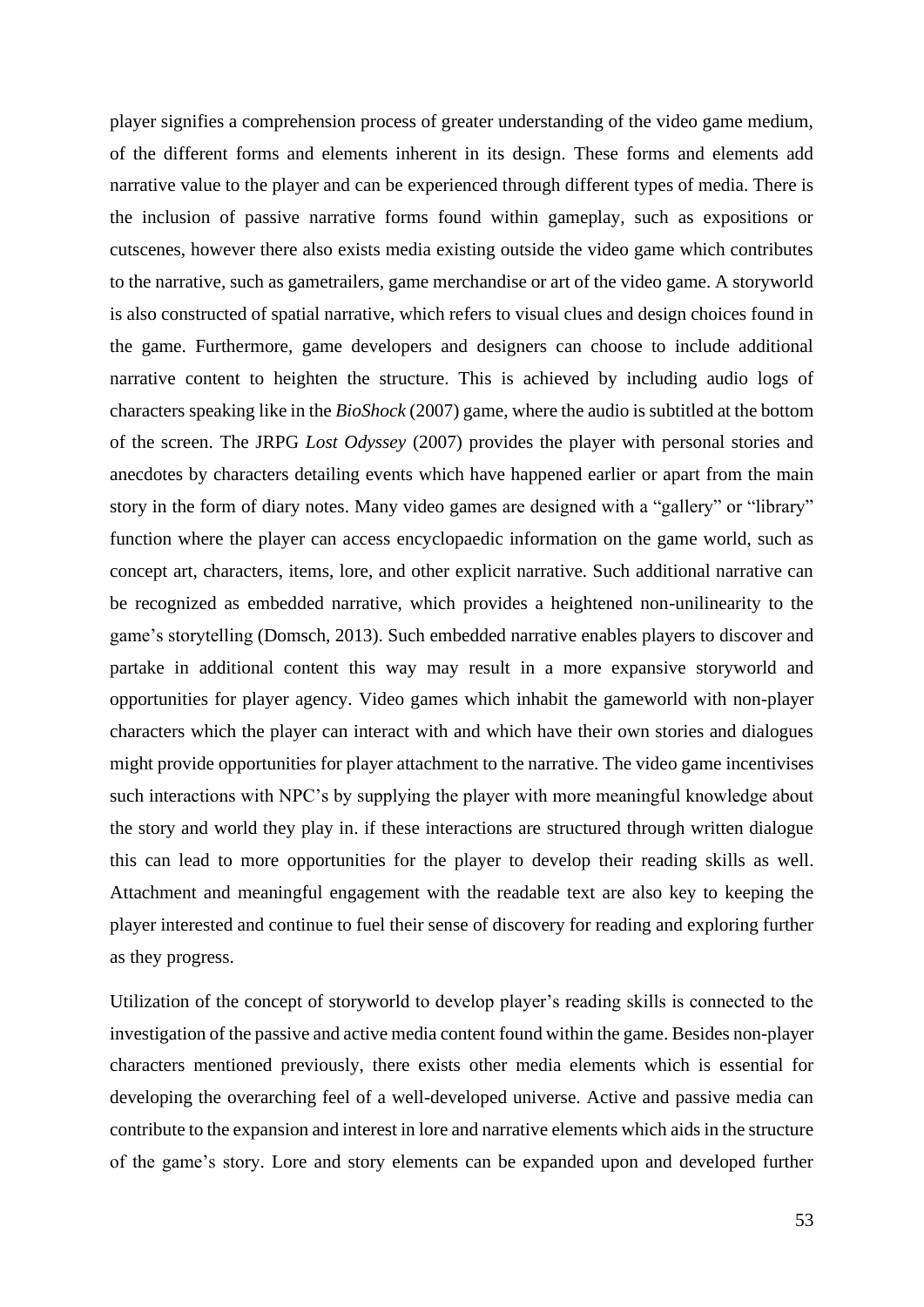through subsequent instalments in game franchise, as well as elements found outside the game, such as graphic novels or game guides crafted to provide additional insight to the storyworld. Game franchises like *Elder Scrolls* (1994-2020) series provide realized and expansive gameworld experiences for the player to delve into, ever-growing and continually expanded upon by the developers and the player's subjective experiences. Initially, it is the game developers are who decide what the contents of the storyworld is supposed to be, as they decide what media elements should be included, how the game enables player interaction and what text is making up the structure of the game. Information and lore about the storyworld are decisively curated by these developers. However, as the player engages with the game and its story, choices they make and game elements they interact impact the very understanding of the fabric woven to the narrative.

Even if a large portion of reading related to video games is about understanding and providing context to the gamerspace or gameworld the players are playing in, there is still need and chance for development of reading in the traditional sense of the word. Video games contain language, words and phrase, and for most types of games the player must be able to understand this before being able to progress, let alone playing. The player may not be able to complete a quest if they cannot read how to complete their objective, or certain clues scribbled on a dungeon floor might go unnoticed. Reading comprehension is a necessary skill for players to successfully interact with their video games and to obtain the whole, designed experience (Egenfeldt-Nielsen, Heide Smith, & Pajares Tosca, 2013).

## Video Games and Writing

As previously mentioned, writing skills can be translated to game designing in the context of developing digital literacy. Helping players understand the importance of good game design, meaning the necessary components to craft an intriguing and engaging gameplay experience, may be beneficial in developing a valuable skillset. Critiquing and analysing the different components, the very fabric, of video games helps players develop the mindset of a video game designer (Peppler, Warschauer, & Diazgranados, 2010). Improvement upon pupil's writing skills require that the video games used for this situation have game mechanics which can be evaluated and analysed, and that there are options for them to potentially craft their own game designs. James Paul Gee supports this notion through his Design Principle, suggesting how player who can appreciate the design present in the game, and how they themselves can use this knowledge, is core to the learning process (Gee, 2003). Giving pupils opportunities for making their own video games in school might however be too ambitious, as this task requires a lot of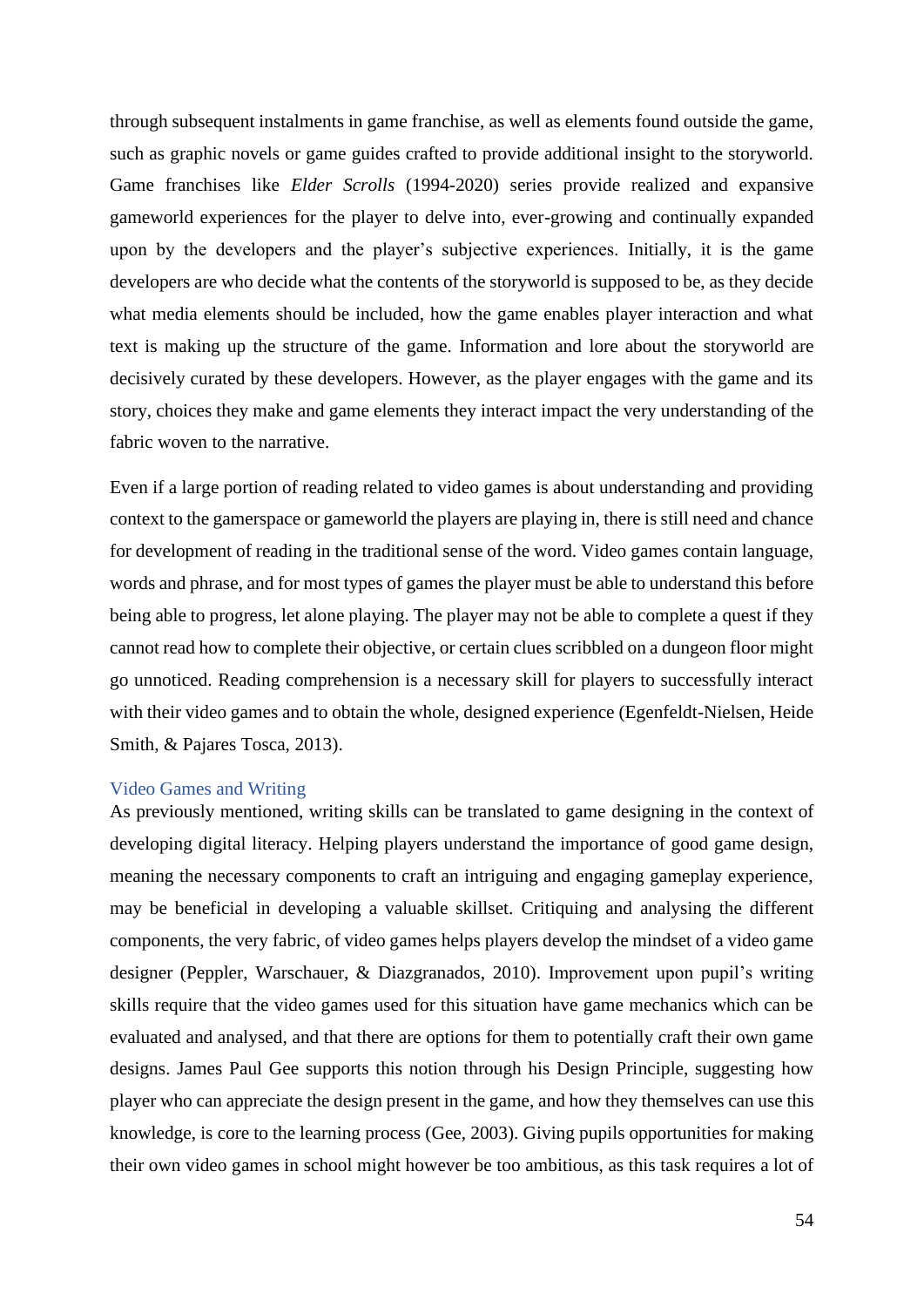resources, such as programming technology and computer programs, and is very time intensive. My personal suggestion is for schools to think of game design in terms of a theoretical approach, like planning, developing creative ideas and implementation of these in the video game medium, discussing how it is feasible to work with designing a game, discussing stylistic and mechanical approaches to the game's design, amongst other things. Devoting time and effort to the pre-programming phase of game design enables the learners to be aware of the game design process and obtain learning even without the need of a many resources. If there are opportunities for programming, the writing of a video game, in the future, then the learners will hopefully have obtained some foreknowledge and experience which they can transfer to the programming phase.

Digital literacy development and evolution of writing skills can be achieved further by playing video games in a critical manner. Critical playing tends to put a focus on the player being aware and understanding how they play, and why they play as they do. Video games can be programmed, and designed, to push players to play in certain ways, limiting or narrowing player choices. The game's intent could be to lead the player to go into a certain role or reach some designed goals, hopefully making an impact on the player or contributing to their learning (Ramirez & Squire, 2014). Knowledge of how this is accomplished in video games signifies a meta-learning process in the player. Instead of simply being a player, critical analysis of how a video game is constructed elevates their position into an evaluator. Steinkuehler, Squire & Barab (Steinkuehler, Squire, & Barab, 2012) contributes to this idea by emphasising how getting into the mindset of game designing can improve literacy competence. This is supported by Gee's learning principle of design thinking, which highlights how appreciating design and design principles is core to the learning experience (Gee, 2003)**.** Operating with a mindset which involves critical thinking, an analytical perspective and consideration for minute details can be valuable for players when they play video games and reflect on their own possibilities for learning. Participation in a game design process supported by an educator can foster motivation and help cultivate knowledge and literacy skills, like identifying problems, locating, evaluating and synthesising information, and communicating this information to others (Hsu  $\&$  Wang, 2010).

Playing video games and designing video games are usually considered separate entities, but there is reason to believe they can be considered interconnected, overlapping and mutually informing processes of learning (Kafai, Burke, & Steinkuehler, 2016). Commercial video game developers engage players to make changes to their games. Modyfing games, or "modding",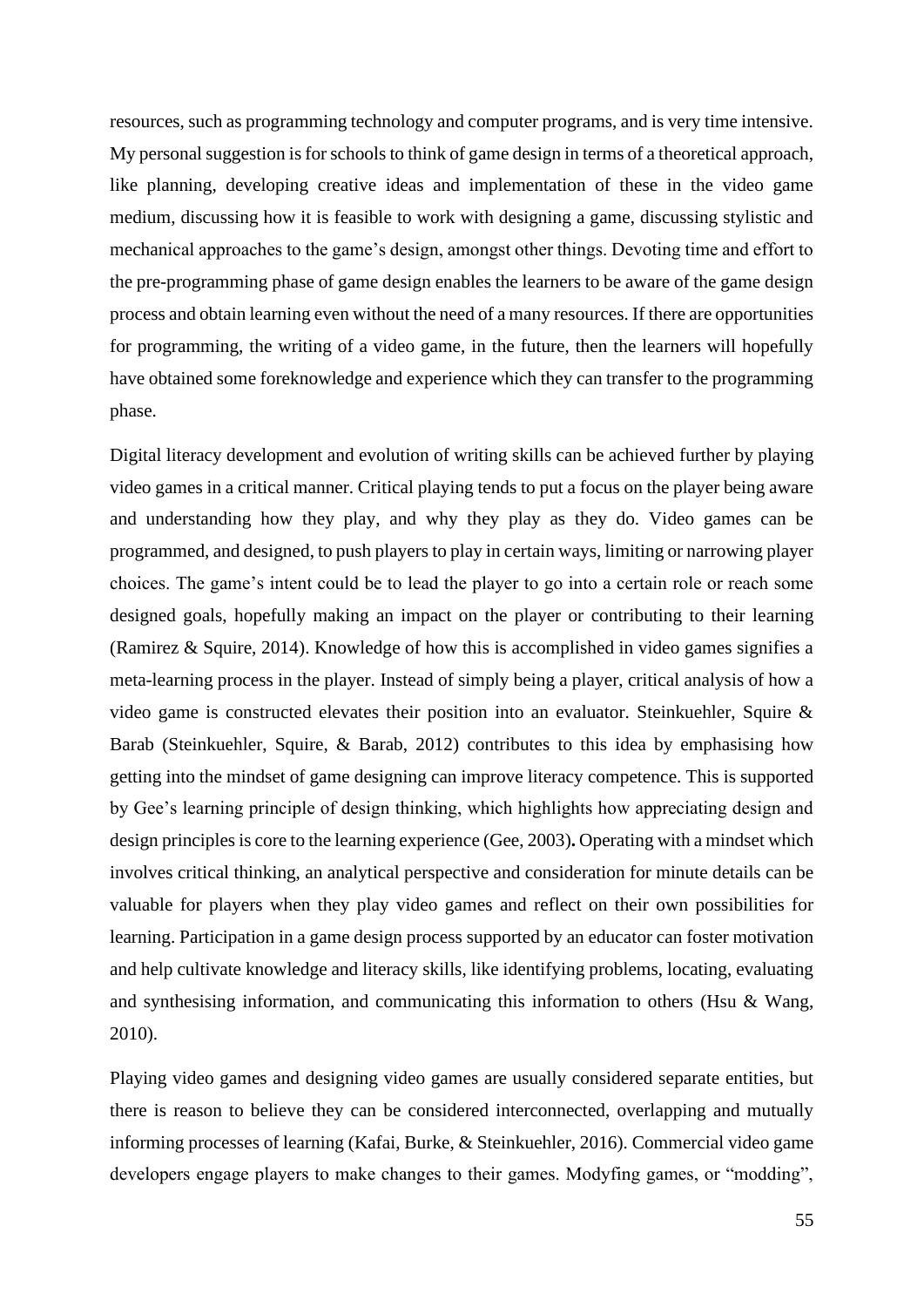enables players to do more than just playing and actively shaping their gameplay experiences. The video game *Skyrim* (2011) originally released in 2011 and have been updated over the years to include level creation using in-game assets and make it possible for players to alter character models, game mechanics, change levelling progression, add new effects to spells, or change enemy encounters and placements in the gameworld. This is an example of video game developers officially inviting players to make alterations to their game, however, modding, or even hacking, video games started back in the 1980's and has become a popular activity part of video game fan culture (Kafai, Burke, & Steinkuehler, 2016).

Thinking as a game designer can prove helpful for pupils to adopt what they perceive as either activities or play in the real-world and transferring this to a video game context. Real life sports like soccer or snowboarding are often big sellers with consumers, with the Sports game genre maintains a continuous development cycle of franchises like the *FIFA* (1993-2020) series. Game series like *The Sims* (2000-2020) or *Animal Crossing* (2001-2020) allows their playerbase to perform activities or physical labour like gardening, shopping, designing, socializing, fishing and much more which are clearly modelled and function similarly to their real-life counterparts. Simulation games like *Surgeon Simulator* (2013) or *Train Simulator*  (2009) take this notion to an extreme, often trying to replicate exactly how it would function in the real world (certain simulation games can often be humorous due to their game physics or stylized visualization). These types of game pair well with Gee's "Psychosocial Moratorium" and Practice learning principles as they can provide a low-risk gamerspace in which the players are able to practice extensively (Gee, 2003). Many types of games revolve around these described activities exactly because players are aware of them, meaning when players encounter these in video gaming there is greater likelihood they will instinctively know how to engage with the content. Even playful activities like "tag" or "hide-and-seek" has been shown to function in video game contexts, often functioning as minigames, like as seen in the *Mario Party* (1998-2018) series, which contextualizes play in a competitive or cooperative setting (Rogers, 2014). Drawing on their foreknowledge of the physics and possibilities of real-world activities can be beneficial for pupils if they themselves are to design and write games or design game-like objects. Furthermore, with new emergent technologies like *PlayStation's EyeToy*  (2003) or the *Nintendo Wii* (2006) shows how games can make use of the human body and locomotor play. Jaakko Stenros makes the point that pretend playing and locomotor play are fundamental forms of play which have been harnessed to telic and paratelic activities (Stenros, 2015). Incorporating pupil's foreknowledge of what they deem as fun or engaging activities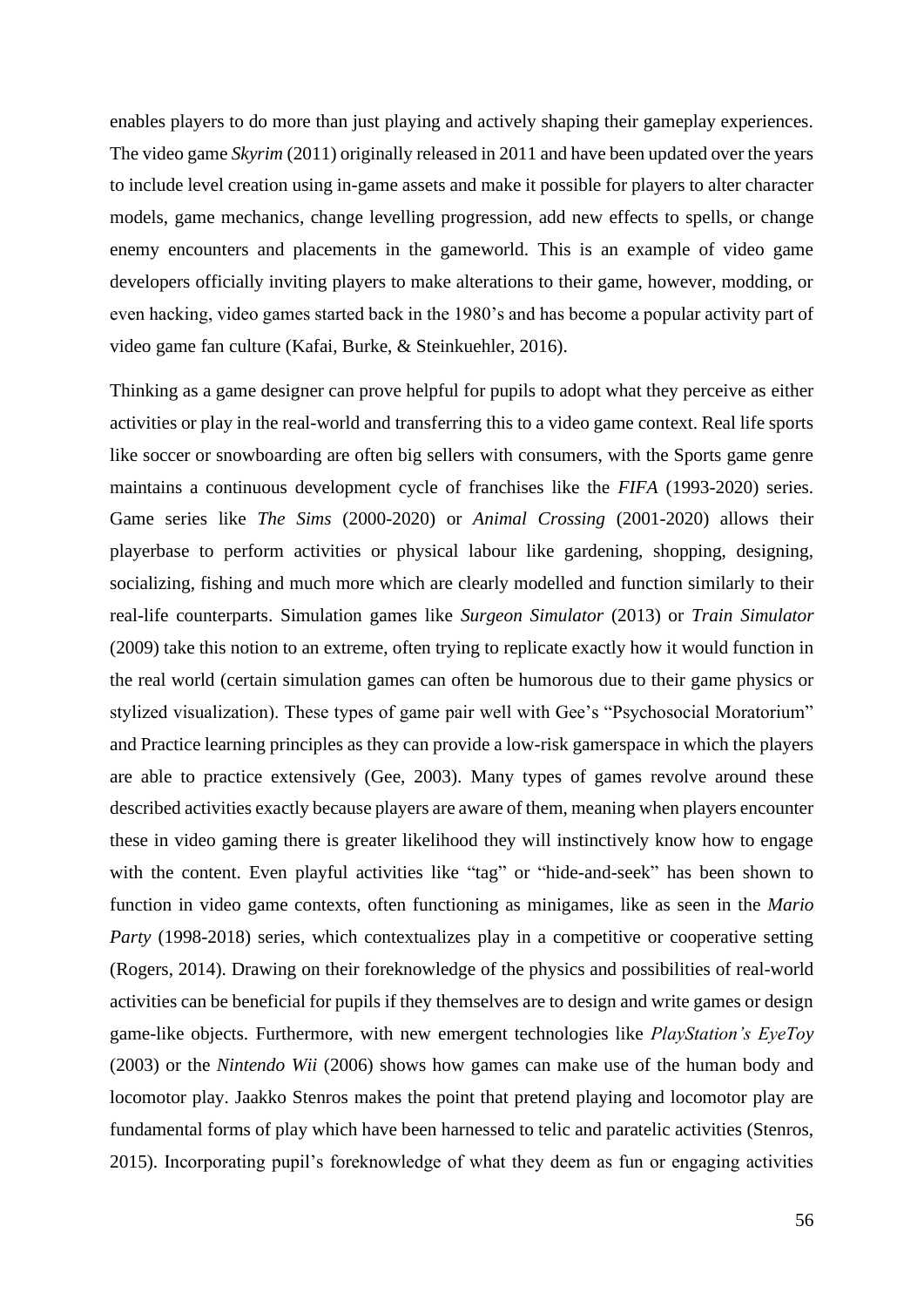and translating that to a video game context lays a foundation for developing types of video games and use of more of the whole human being. For example, adding elements from physical education and using it in video game designing and development can make use of a wider spectrum of the pupil's knowledge and competence.

Discussion of writing related to a video game context has primarily been devoted to highlighting video game design. Although similarly to how "reading" a video game requires a nontraditional skillset as opposed to traditional literature there are many instances where the player needs to be literate, there are video games which requires the player to write and have a basic understanding of the written language as well. For instance, in many RPGs the characters of the game can be renamed, which manufactures a gameplay experience where the protagonist of the game shares the same name as the player in charge. In the *Monster Hunter* (2004-2019) franchise, items like a healing "potion" or ammunition like "gunpowder" can be changed and personalized by the player, as well as creating "loadouts", a complete inventory of a multitude of items, which the player can write with a description and include written information for when and how to use it.

Certain edutainment games, such as SEGA's modified arcade game *The Typing of the Dead* (1999), require the player to be proficient in their writing skills and quickly write down words, sentences or phrases as they appear on the screen, which produces some kind of effect or reaction, and eventually progresses the game (fig. 2).



*Figure 2: Gameplay from the "Typing of the Dead" (Sega, 2007).*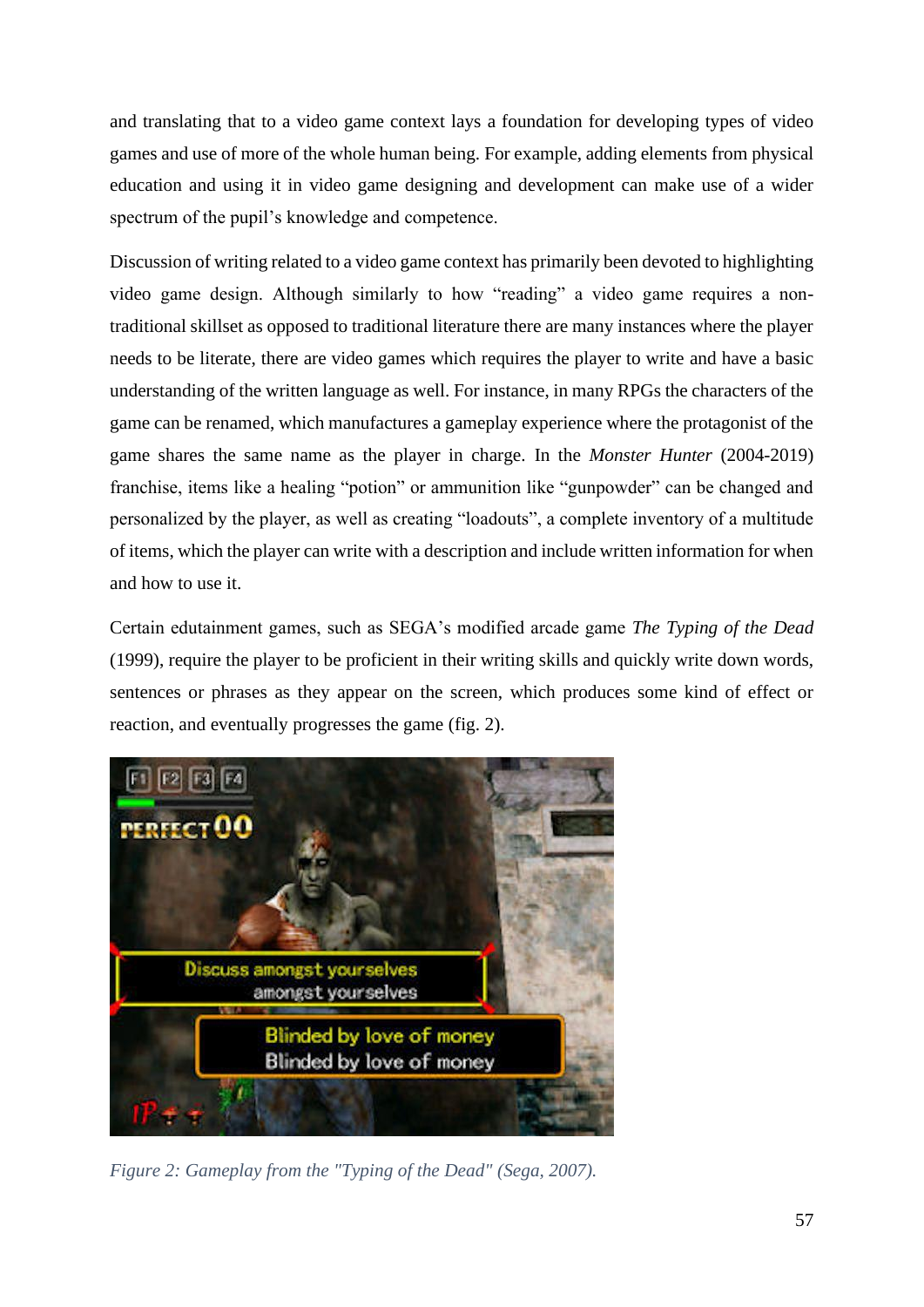*Typing of the Dead* (1999) provides the player with a range of difficulty options. Easier difficulty gives players more time to type and has simpler words and phrases, while harder difficulty requires players to type more quickly and with longer words and phrases. This promotes a sense of differentiated learning possibilities, where players of different skill levels can play the game and improve. The game also rewards the player with a higher score and points if they can spell words and phrases correctly each time. Writing in this game corelates well with the basic skill presented in the Norwegian curriculum, as players must write strategically, they may encounter and, eventually, learn new words, and use these words to form coherent sentences (Utdanningsdirektoratet, 2020). Although this game primarily targets players' writing proficiency, there is a prerequisite that the players can read and recognize letters and words. Games like and similar to *Typing of the Dead* (1999) require players to have comprehensive writing and reading skills, and they promote further development of these skills with repeated playing and exposure to the video game content and critical evaluation of this learning process. Additionally, this requires players to effectively interact with technology, awareness of the game's mechanics, and successful eye-hand coordination, which effectively prompts relevance to and growth of digital literacy. The success of these types of games shows how video games in their mechanics and functionality may cater to educational material, such as development of writing skills, while still provide engaging experiences.

## Chapter 2 Summary

Video games can provide players with opportunities for becoming more literate in terms of important digital skills necessary for involvement in society in the 21<sup>st</sup> century and an everchanging, globalized world (Apperley & Beavis, 2013; Hsu & Wang, 2010). As video games has become cemented as a mainstay in the life of people, especially young people, of contemporary society, exploring their potential for teaching life skills and promote knoweldge through playing them can be considered a boon. The activity of playing can in itself be considered a form of literacy, meaning this action requires knoweldge and understanding, and through proficiennt use and spending time doing so may be beneficial for developing a broader scope of digital literacy competence (Gumulak & Webber, 2011; Steinkuehler, 2010). Video games can provide players with newfound comprehension and knoweldge of visually stimulating medium and teach how operating, and appreciating, technology may be instrumental in acquiring relevant skills for participation in our contemporary society. Modern media, and not only video games, are usually assembeled through many modes, and thorough engagement and exposure to these media forms can promote a new forms of knoeledge in the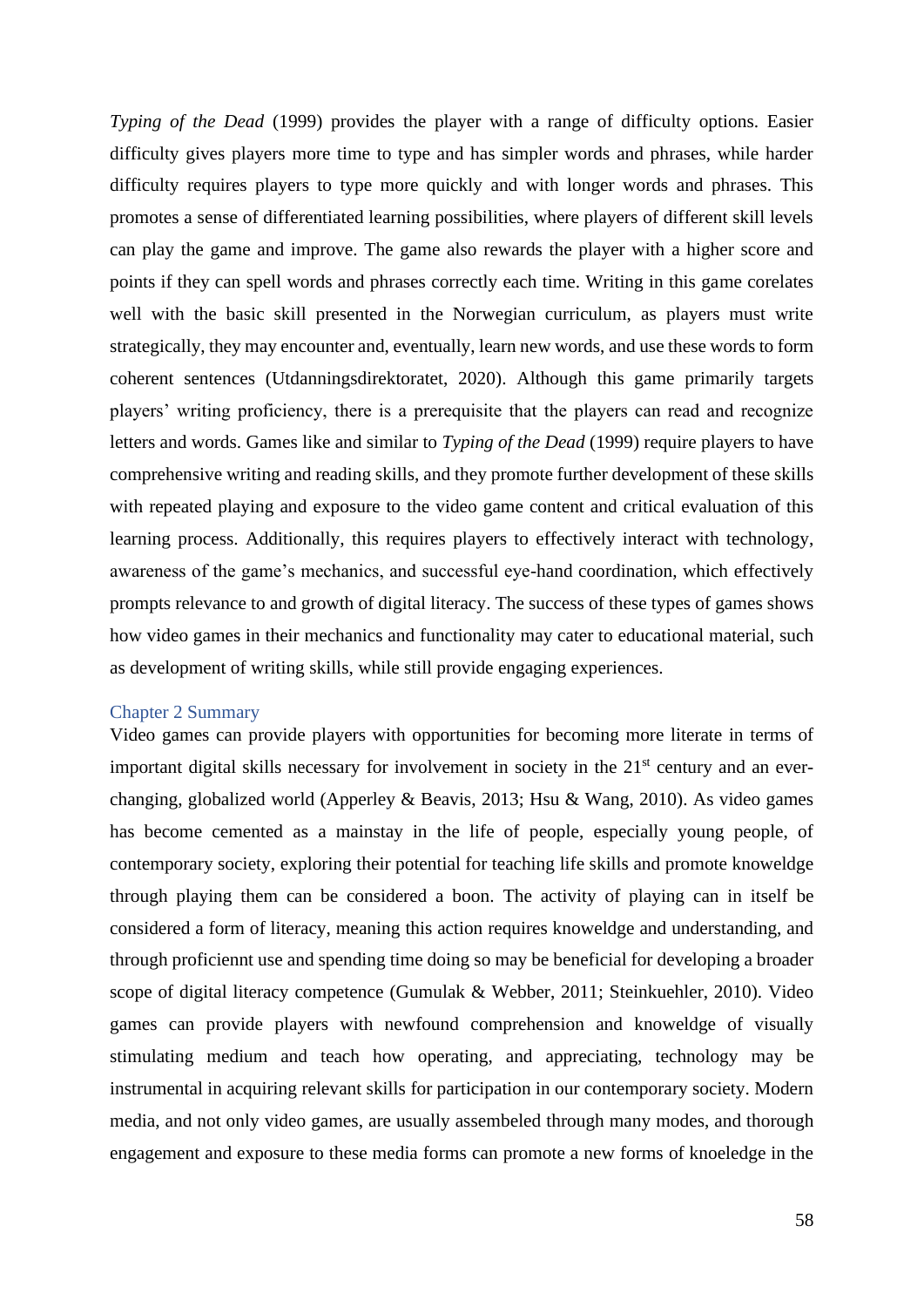individual (Kress, 1997). Video games may, then, not only provide pure entertainment for the player, but work as a potetnial, effectice knoweldge mediator.

In the more traditional sense of the word, literacy has by many been considered the proficiency in which an individual is able to read and write, and in their continuous development of related skills (United Nations Educational, Scientific and Cultural Organization, 2004). One aim of this chapter was to proclaim how both reading and writing are necessary components in succesful play, while at the same time "reading" and "writing" a video game is something unique to the video game medium as well. Video games provide the player with ample opportunities for reading, with video gaems having textboxes, subtitled dialogue between characters, in-game tooltips, and so forth. However, proficiency in reading a video game is connected to more than text comprehension, but requires multimodal analysis- and comprehension skills, and knoweldge of how these modes work together (Egenfeldt-Nielsen, Heide Smith, & Pajares Tosca, 2013). Similarly to players having to read in video games, some of these games enable or allow them to write and make use of their writing skills as well. Naming the player characters in RPG's, chatting with other players online, typing in secret passwords, searching for items in player inventory, or organizing and making lists of items are some examples of the player having the opportunity to write in-game. Digital literacy development related to video games and writing is concerned with introducing players to the mindset of being a designer, and how players can ecognize differetn game mechanics and potentially experiment and create their own video game structures (Gee, 2003; Peppler, Warschauer, & Diazgranados, 2010). Video games can be effective learning tools for teaching and developing digital literacy, as well as contextualizing traditional literacy skills to a multimodal medium.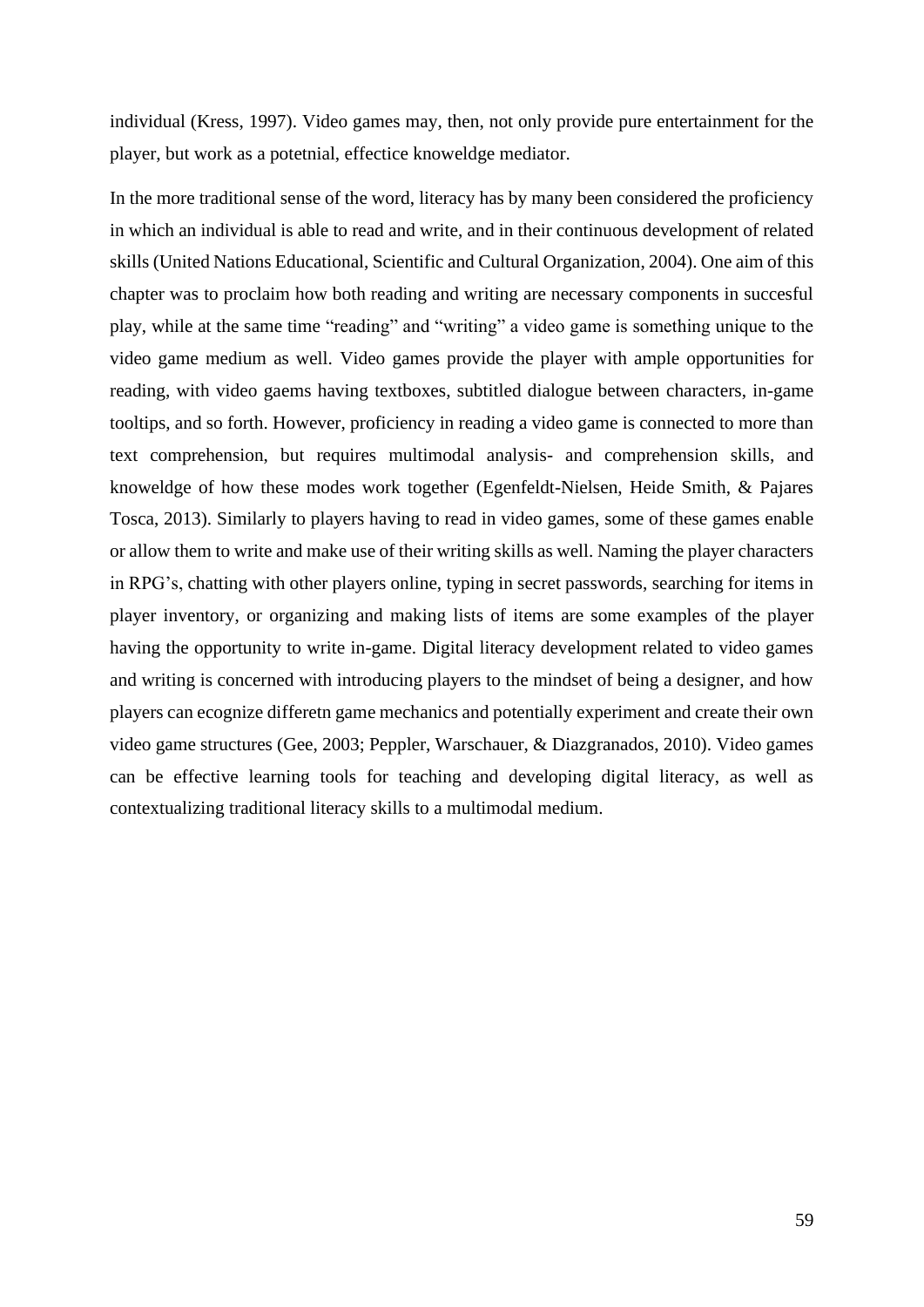# **Chapter 3: Narrative**

This chapter is a closer examination on narrative and how narratives are implemented and experienced in video games. I will argue how video games can provide unique learning opportunities, offer new experiences with narrative structure, and enable players to transfer their knowledge and competence to different parts of their lives. To achieve this, I will point to research and scholarly material to support and justify my claims, as well as linking it to the English subject curriculum. The first section of this chapter will look at narrative theory to clarify what is meant by narrative. Then I will argue how video games can be considered narratives and how they can facilitate learning and literary competence. The next section of the chapter will investigate how player agency can influence narrative structure. The third section will investigate genre and how video game genre, and knowledge of them, can promote learning about narratives. The final section of this chapter will clarify the four components of narrative; character, setting, point-of-view and plot, and how these are incorporated in the narrative structure in video games. A brief section emphasising the most important arguments will conclude this chapter.

# What Is Narrative?

Even if it is challenging to reach a universal definition of narrative, there is agreement among scholars that the concept is of a dualistic nature (Talib, 2017). There is a *what* and a *why* of narrative, or *story* and *discourse,* respectively. The *what* of the narrative can be viewed in terms of narrative content, consisting of, as far as the main elements are concerned, events, actors, time and location. The *why* has to do with the way the narrative is told (Talib, 2017). Discourse in this context is not about formal discussion of a topic, but rather about the structure of a narrative and the way it is presented. Narrative has to do with the succession of events, with main components being the chronology of these events, their visual or verbal representation and the act of telling/writing (Egenfeldt-Nielsen, Heide Smith, & Pajares Tosca, 2013). This is explored further by Ken Puckett (Puckett, 2016) where he makes the claim that narrative is our effort in making real or imagined events or objects meaningful in relation to one another. Narrative theory is an expansion on this, with it being the various ways in which we try to understand those efforts to arrange events and make them meaningful. Puckett continues by emphasising two aspects of narrative: 1) the events, the actions, the agents, and the objects that make up the body of a given narrative and 2) the shape that those events, actions, agents, and objects take when they are selected, arranged, and represented in one or another medium (Puckett, 2016).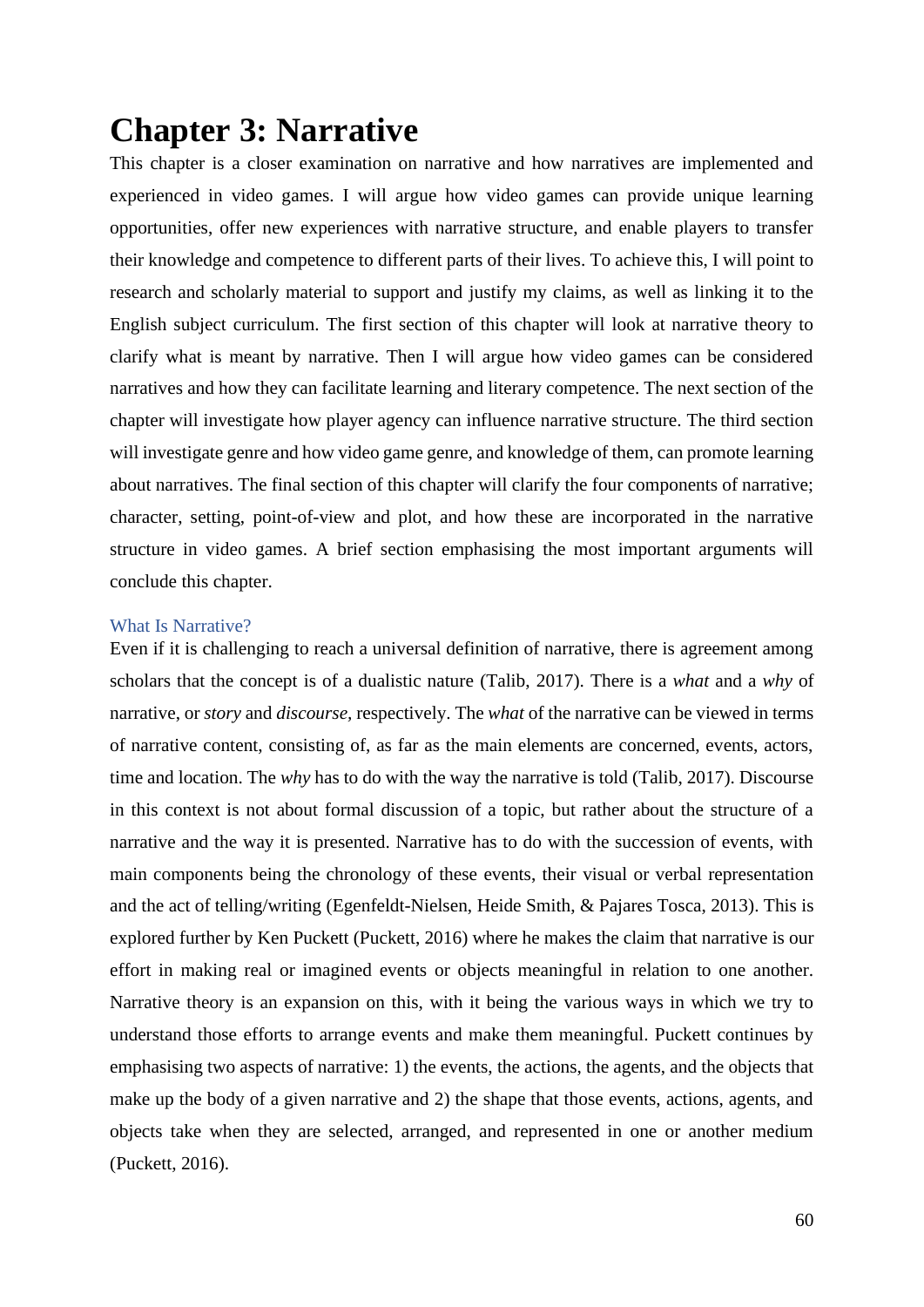The functionality of narrative can be exemplified by looking at the first book in the *Harry Potter*  (1997-2007) series by author JK Rowling, *"The Philosopher's Stone"* (1997). In the book the reader follows the titular character as he learns about his wizardry powers and attends the magical school of Hogwarts to become a wizard. At Hogwarts Harry becomes friends with other students, learns and interacts with the magical setting, and goes on an exciting adventure searching for the magical artefact known as The Philospoher's Stone. The artefact has the power to grant immortality, making the discovery of the stone a great desire of the dark lord Voldemort, the antagonist of the book. As part of the book's story we learn about important characters such as Harry Potter, Ron Weasley, Hermione Granger, Albus Dumbledore and Severus Snape. The interactions between and development of these actors help move the narrative forward. As readers we witness events that are transformative for Harry, such as his discovery of magical powers or winning his first Quidditch match, as well as events which are plot-centric, like the final confrontation between Harry and Voldemort. These characters and events take place in different locations in the *Harry Potter* (1997-2007) universe, ranging from Harry's home in the non-magical ("muggle") world, the interior of Hogwarts, the secret wizarding marketplace of Diagon Alley or the terrifying, dark woods located close to the school. The discourse of the narrative of this book deals with how these story components, the content of the narrative, is arranged and emphasised (Talib, 2017). Reading the book, we understand that there is a sense of progression to the characters and plot, and the way this is structured is done with a purpose and intention. J.K Rowling crafted a narrative where the elements of the story are arranged in purposefully to create a cohesive reading experience, based on how the author wants to express the narrative.

While narrative, and the components of a narrative, usually is associated with physical, perhaps traditional, literature such as fiction (novels and short stories), non-fiction (biographies), drama, some poetry and graphic stories (comics), they are also present in digital forms of literature as well. This theory section aims to relate the definition of narrative and how it can be applied to video games. To better understand how narrative is conceptualized in video gaming, as well as an understanding of its genre, it is necessary to clarify what this means. Video games can be categorized as a form literary construction, the same way books, or television programs or theatre plays are. They are literary texts which can be "read" in some way, shape or form. Physical representation of the entity where narrative resides, such as pages of a book or acts of a play, is usually considered text (Talib, 2017). However, one must consider text more than just a "physical" entity to capture the nuances of narrative. Video games are a digital medium, so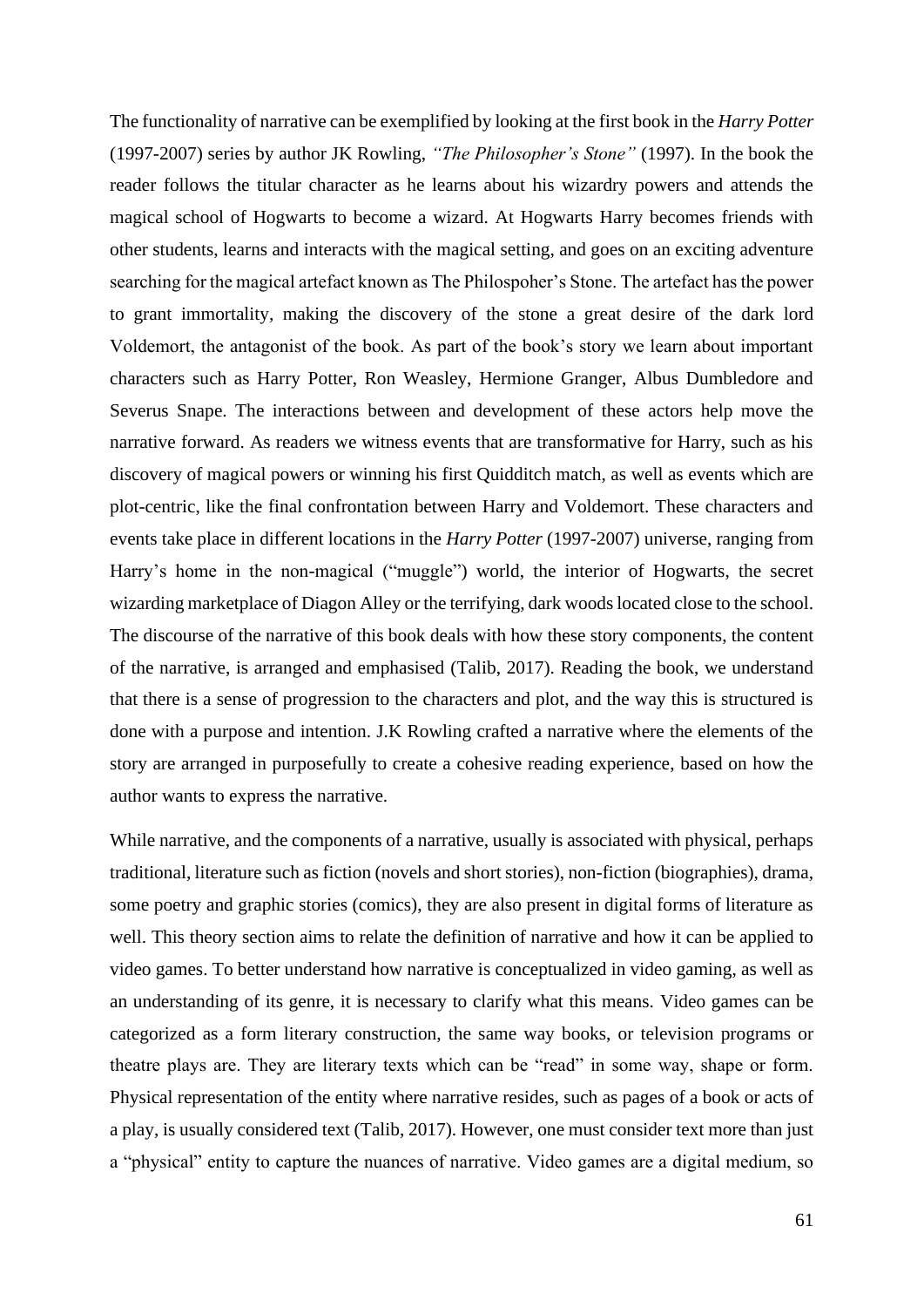while examples of physical texts can be found within them, the representation of text is a composition of multiple modes. As such, this multimodal text can be interpreted as the relationship between the images on screen, found within the video game, and the meaning the player inscribes them. Gunther Kress (2010) states that all meaning we make and encounter in our lives are complex, and texts are the tools used to make some of these complex meanings material. Video games as text, then, provide opportunities for game developers to create complex gameplay experiences for players to ascribe meaning to and derive meaning from.

#### Video Games as Narratives and Facilitation of Literary Competence and Learning

Video games can be described as some form of electronic literature, containing the different components which make up a narrative. Literature crafted and created in a digital space makes for new ways for readers to digest stories. Readers who expose themselves to different forms of narrative, and reflect on what they are reading, can be more inclined to develop their understanding of narrative. Different aspects of literature and narrative can be explored through analysing the medium of video games. Specifically, players who experience narrative in video games are inclined to do some in a "dualistic" manner: where both the story of text and the players interaction with the textual material is shaping the narrative. As with traditional literature, the "reader" of a video game can experience and interpret how the video game presents its characters, its setting, or story related details. The dualistic nature of video games, however, enables the "reader" to influence or impact how these aspects are presented through interaction. An emphasis on interaction of player and story presents the medium of video games with a unique approach to storytelling.

Narrative structure defined by Egenfeldt-Nielsen et al. (2013) as combination of story, text and narration can be applied to video games. They comment on how story in this context relates to fictional worlds projected by the video game, where the story dimension of narrative is easier to discuss as the elements of a story is constant. The representation of text and the role of the narrator in video games is unreliable, as no two gameplay sessions will be the same concerning these dimensions, unlike in other medium which have static text, such as books. Domsch (2013) agrees with this sentiment, stating how text in passive media (books, films, etc) does not change form no matter who the reader is. Understanding narrative as simply a series of events can be misleading, due to the experience of reading a book contrary to that of playing a game is wildly different (Egenfeldt-Nielsen, Heide Smith, & Pajares Tosca, 2013). Games as a narrative-driven medium tells its story through its intentional design and architecture. Marcello Picucci (Picucci, 2014) suggests how game architectures can be divided into four distinguishable forms: Pre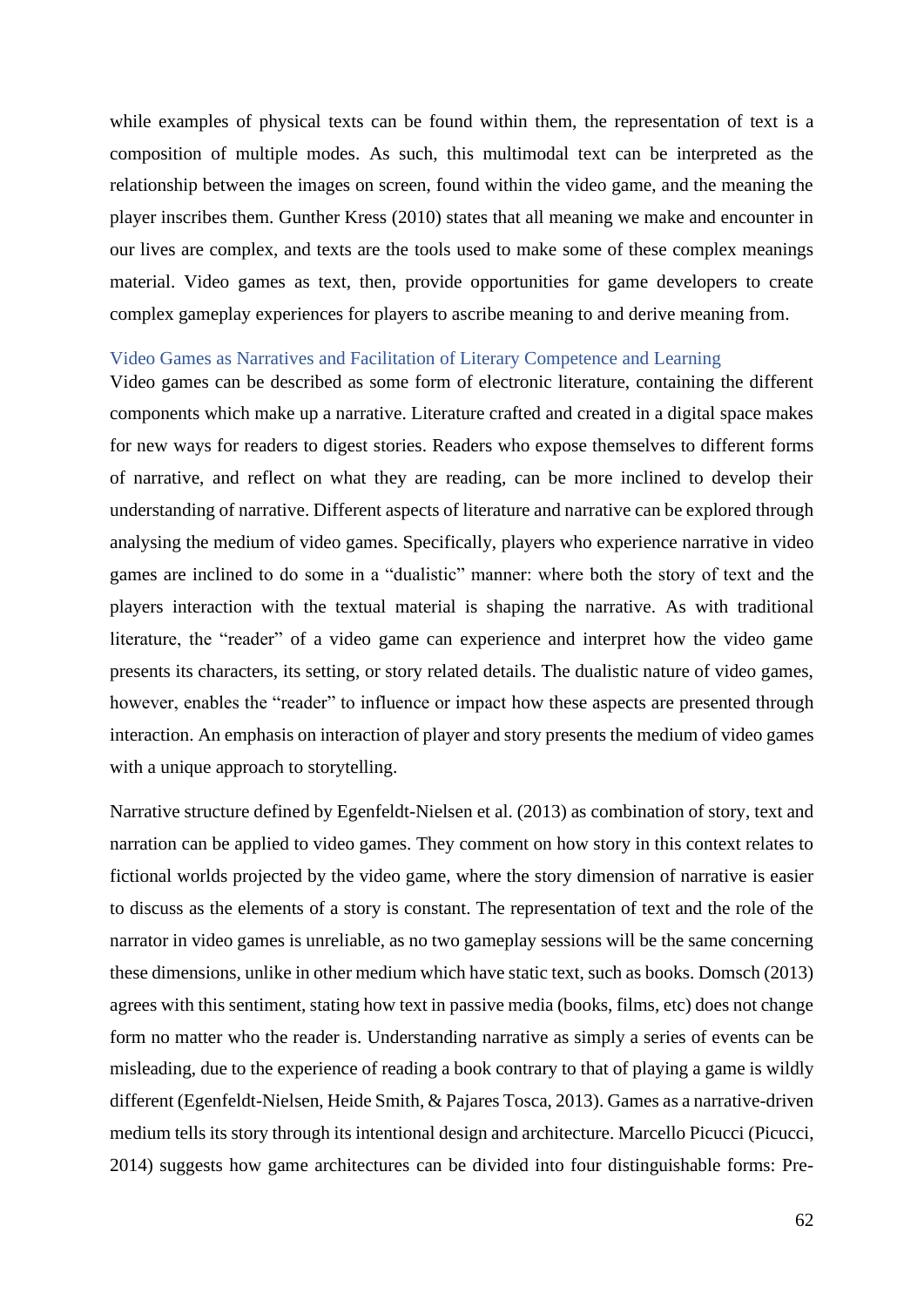established, Discovery, Sandbox and Computer-generated. Perception of what kind of architecture, or game-design, is apparent in the video game is related to player visual literacy competence, mentioned in chapter 2 (Eilam, 2012). Player recognition of the narrative structure, then, is related to their competence in understanding of the visual and architectural game design elements present in the video game. Opportunities for learning may be facilitated through working with the discourse of narrative with these ideas in mind (Egenfeldt-Nielsen, Heide Smith, & Pajares Tosca, 2013).

Sebastian Domsch (2013) presents in his book *Storyplaying: Agency and Narrative in Video Games* theory and concepts which can provide greater depth and understanding to the relationship between video games and learning. His theoretical approach is heavily related to the expansion of knowledge about narrative, about how narrative is interpreted and understood, and how it is conceptualized in video gaming. Domsch (2013) establishes several concepts that tie into the spectrum of video game knowledge and perceives video games as a potential and effective learning tool. Video games can provide more than just entertainment, and instead be beneficial in the facilitation of learner motivation, of development of skills and literacy, as well as a modern depiction of the mechanics and workings of narrative. The titular concept of "storyplaying" is related to how exploration of the narrative elements in a video game itself can be considered an activity*.* The foundation of this concept that video games can be considered the combination of playing something as a game and reading it as a narrative (Domsch, 2013). It is the players deliberate actions playing the video game which creates a meaningful experience connected to a narrative in a fictional gameworld which is the essence of the concept. It is reasonable to assume that the player's agency is what is related to the very act of playing, while it is the players understanding and perception of the unfolding of game narrative which constitutes the story.

### Player Choice and Agency

Agency is a central concept when analysing learning and video games, playing a central role in the discussion of why players make their choices, their motivation for doing so. This has been briefly discussed in chapter 1 of this thesis, however, it is important to discuss how agency plays a part in shaping narrative development through player choice. Deliberate choices made by the player will impact the narrative of the video game. The capacity to make these choices, based on inherent independency, is linked to one's agency. Players become "agents" in their own purpose. In role-playing games agency and power are employed by the player customizing and commanding the character(s) they play and make. However, these choices and possibilities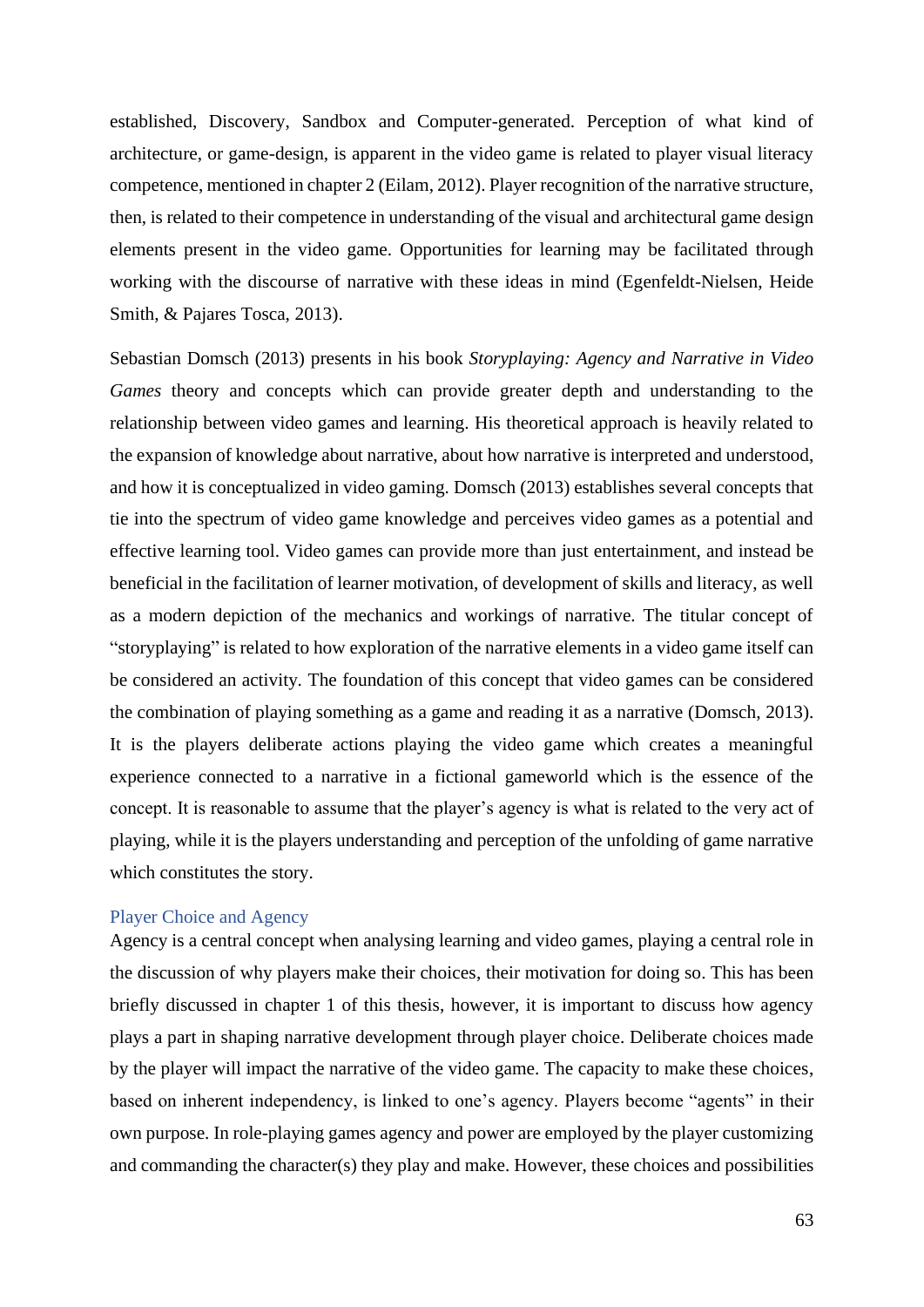presented to player agency are restricted and accessible only through the rules which is inherent in the game and by the functionality the developers have made available in it. Player agency in role-playing games can be understood as choice-making in a specific framework. The appeal of games, as Domsch states, is the promise of agency and a promise of openness dependent on the player and player-choice (Domsch, 2013). The ability to have meaningful impact on the game's narrative are positive and motivating factors for player agency and may instil a sense of connection to its narrative.

The rules of the video games, what actions can and cannot be performed in-game, are relevant for discussing player agency. Comparing two different RPG's gameplay options, and restrictions, will grant a better understanding of how these rules govern player choice. In FromSoftware's video game *Dark Souls*(2011), the player takes on the role of a Chosen Undead trying to break a curse laid upon the world and usher in a new age of fire. The player is confronted with several obstacles along the way, including helping (or betraying) characters they meet throughout the game and defeating tough bosses guarding the path onwards. The Chosen Undead can be equipped with a wide variety of weaponry and magic to overcome these obstacles, but it is the players choice to how they want to proceed. To complete the game the player does not need to interact with every character, nor defeat every boss, but the choices they make impact what events take place. Even the ending of linking the bonfires of the world and creating an age of fire is not the only option, and instead usher in an age of darkness if they choose to do so. This is possible through the rules surrounding the structure of the *Dark Souls*  narrative. The player occupies the role of a Chosen Undead based on how they want to engage with the events in the game world and decision-making process in relation to gameplay choices. Comparatively, *Skyrim* (2011), an RPG produced by Bethesda Studios, puts the player in a similar heroic protagonist role as *Dark Souls* (2011)*,* as the legendary Dragonborn. While the similarities between these two role-playing games are striking (such as character storylines, sidequests, player choice of magic, weapons, and equipment, etc), the rules, and game design, are quite different. In *Skyrim* (2011) it is possible for the player to make a "jump" action, where the player avatar jumps in-game, which is not possible to do in *Dark Souls* (2011)*,* even if the player would have wanted to. This means that the player-character in *Skyrim* (2011) is able to scale steep mountains, leap between rooftops and jump on top different physical objects, such as ledges or bookcases, resulting in a higher degree of vertical mobility and freedom compared to the player-character in *Dark Souls* (2011)*.* The rules and mechanics presented here govern player choice and ability to impact the narrative and is inherently linked to the game design.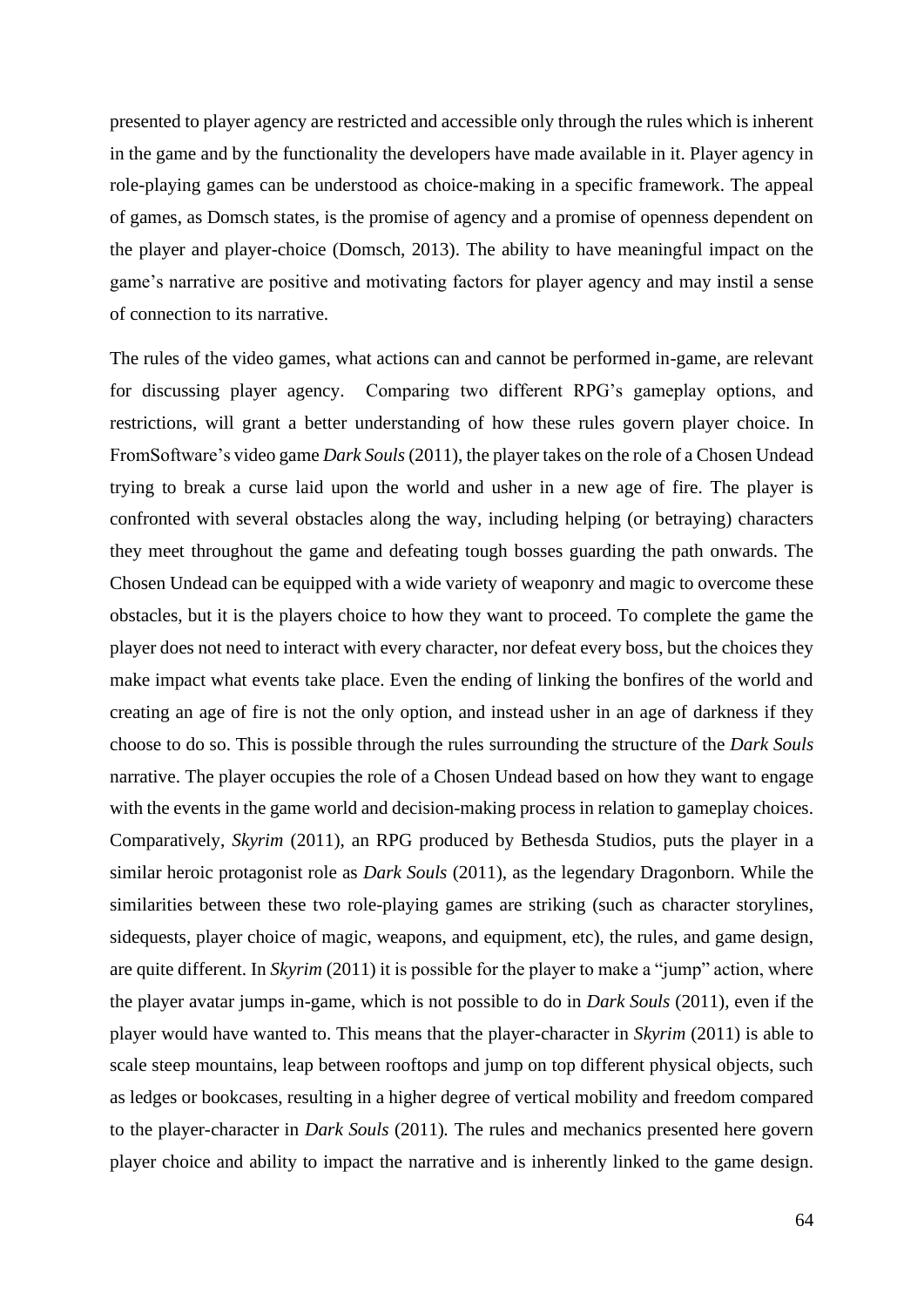Domsch (2013) remarks how player choice is influenced by the information given about the design of the game. Even if the player would want to jump in a game like *Dark Souls* (2011) this is not possible due to the choices made in the game design. The information awarded to the player makes up the different choices and possibilities in game play. How the player acts and reacts to this information is related to their agency as a human and as player, and through their effort they influence both game experience and the development of narrative within the video game (Domsch, 2013).

Agency and choice are factors that affect how a player experiences narrative in a video game, usually represented through their gameplay performance. While the overarching story of a video game is present in every gameplay session, how the player interacts with the story, and the choices they make as an individual, will slightly alter the consequences and results in the gameworld. This can be clarified further by looking at the RPG *Dark Souls* (2011). Playing through the story mode of a *Dark Souls* (2011) will enable the player to experience the same story every time from start to finish because of the content of this mode does not change and the end result will be the same either way. The story of *Dark Souls* (2011) itself will never change in the gameplay session. There is a clear beginning and end goal to the story and when the story comes to its conclusion the player is met with the end credits. However, the choices and decisions made by players operating within the story will alter and shape the road towards the complete narrative. The player can choose to kill certain enemies along the way in one game session but choose to sneak around the same enemies a different session. The choices made by the player, the decisions they make and the agency they have is what produces a unique gameplay session, distinct from another.

A study conducted by Michael Havranek, Nicolas Langer, Marcus Cheetham and Lutz Jäncke proposes how player agency and perspective influences spatial presence and brain activation patterns (Havranek, Langer, Cheetham, & Jäncke, 2012). Results from this study show how agency in gameplay can provide a subjective sense of being in the virtual reality while being unaware of the technology delivering virtual input to the senses. This research can be connected to Chris Crawford's (Egenfeldt-Nielsen, Heide Smith, & Pajares Tosca, 2013) description of the important feature of video game *representation*. The virtual reality in which players engrosses themselves in becomes a subjective representation of their choices and actions. In a sense, these choices and actions may be just as meaningful to the players in a virtual space as in the real world. Due to how video games may provide this subjective experience for the players, a critical reflection and investigation of their agency may grant opportunities for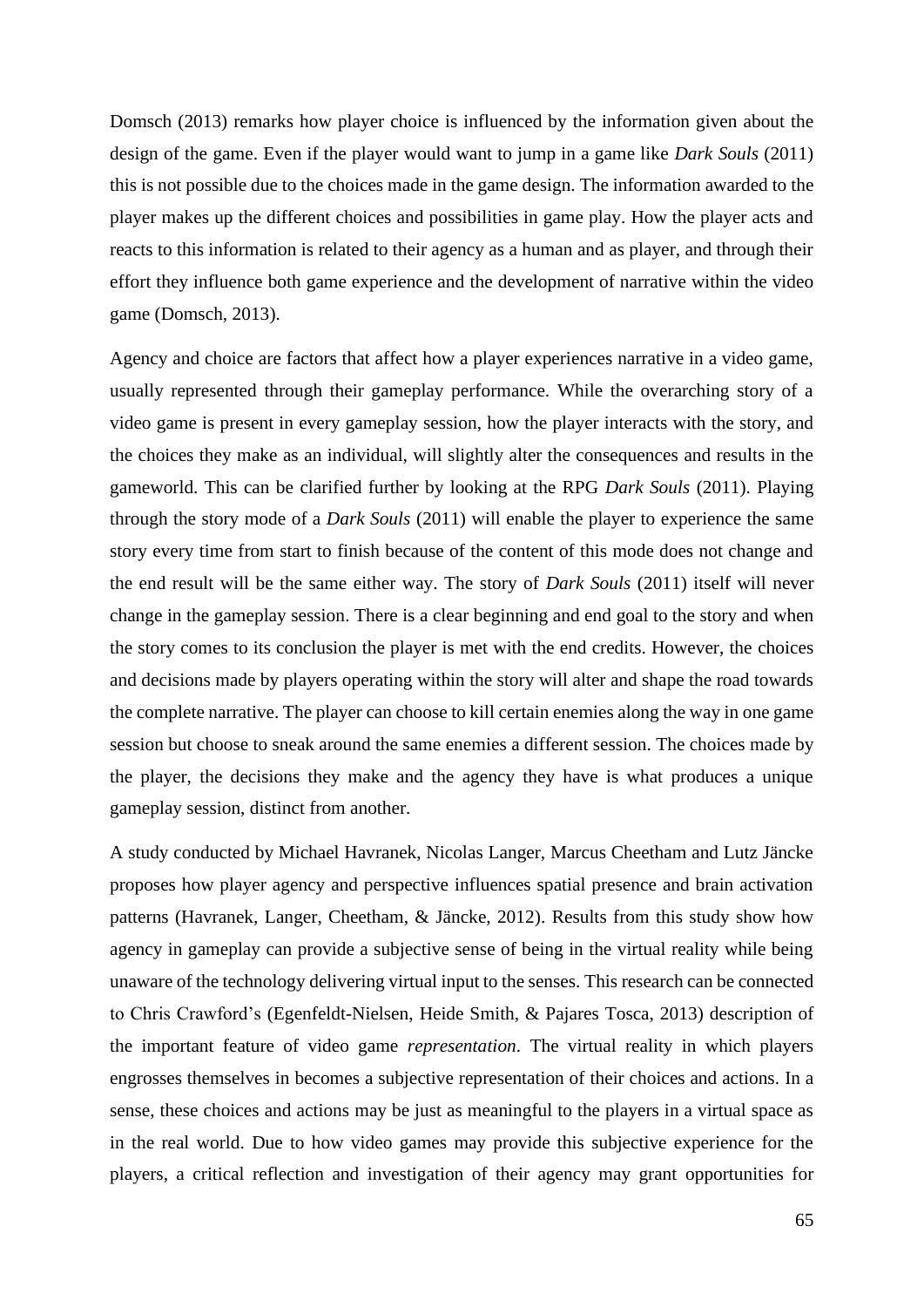understanding the cognitive workings happening in play. Havranek, Langer, Cheetham, & Jäncke's (2012) reasearch may provide a foundation for further exploration of how playing video games can go beyond use and understanding of digital technology, but create immersive and subjective gameplay experiences.

## Genre

Genre is something which is found in all texts, not just literary texts, presented as a criterion for distinguishing between different types of texts (Talib, 2017). During a reading process we categorize the text in mental schematics and with cognitive effort it is possible to differentiate between different texts and compare how they are similar/different. We can notice the difference between a nursery rhyme and a historical biography and readily state that they do not share the same genre due to their inherent differences. Texts that share similar linguistic, syntactical or grammatical properties are understood as genre specific to the experienced reader. Someone with the knowledge about poetry recognize that for example haikus and limericks belong in different genres. Even narrative itself can be understood as a type of genre. On the other hand, unfamiliarity with the conventions of a given genre makes it difficult for the reader or writer to properly to produce something.

At a fundamental level genre can be viewed as a composition of two different components, *kinds* and *modes* (Talib, 2017). External features of a text, such as length of work, number of words, number of acts, plot structure, medium (written, spoken, multimedium) or audience can be considered a kind. A mode, however, refers to the internal features of the text, such as theme, mood or atmosphere. Modes, as described by scholar Gunther Kress (2010), are semiotic resources which is influenced by culture and is socially shaped to create meaning. Recognition the kinds of a literary text can be helpful in specifying the genre even more. Alistair Fowler remarks how the formation of kinds contributes to the thought of subgenres appearing before genres, and "if this appears counterintuitive , one has only to reflect that particulars are identified before generalities" (Fowler, 2003). This notion presumes that literary texts can exist as a genre before being labelled as such, showing how features of genres are something which can be extracted from these texts. David Duff makes another take on the concept of *mode* in his anthology *"Modern Genre theory"* viewing it as a counterpoint to genre, stating that modes denote the manner of representation or enunciation in literary work (Duff, 2000). Mode is distinguished from genre in the sense that genre is reserved for types of literature or texts which are both thematically and formally specific. When speaking of modes, we are usually considering a mixture of genres.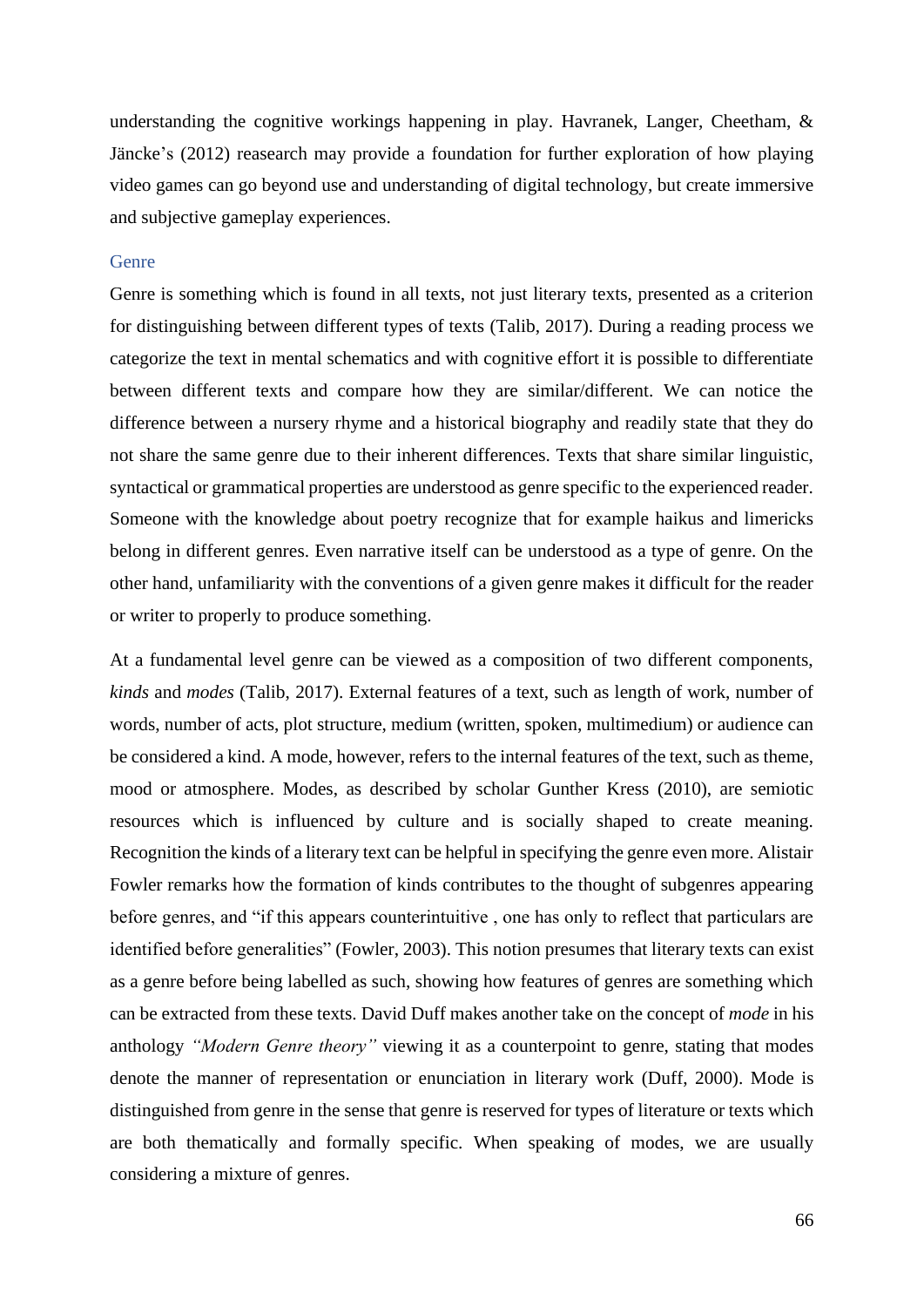## Video Games and Genre

In comparison to singular modal texts such as written novels, or any traditional literature for that matter, a text of multimodal nature such as a video game can be constructed and made with different specificities or properties in mind. This leads to there being a huge variety of different types of genres of video games, or at least that the amount of different forms of game play, game structure, game design and game mechanics are so numerous that there is need to organize them in certain ways. The abundance and evolution of so many different types of video games entails a challenge in classifying any one of them to any one genre (Fencott, 2012). Even within the genre of role-playing games there are huge discrepancies resulting in the evolution of subgenres, such as action RPG's, turnbased RPG's, tabletop RPG's and MMORPG's. Scott Rogers states how genre in itself refers to how one would categorize something, while a game genre is used to describe a type of gameplay (Rogers, 2014). The gaming world throughout the years has progressed due to the creative endeavours from game directors which has ushered in an era of game diversity. The culmination of different modes can make even similar types of games be wildly different when playing, and exposure to how these modes are utilized can potentially make for new and exciting experiences for players.

Making players aware of the existence of different types of game genres, with an emphasis on how the game's mechanics and structure establishes it as a certain type of video game may yield better knowledge and understanding of how they can cater for different type of gameplay experiences. As a pupil might learn how a novel is conceptually different from an academic essay, awareness of how a puzzle game is not the same as a strategy game, even if they share characteristics, can prove to insightfulness and a larger appreciation for different types of games. This is especially important for development of conscious thinking and making sense of the mediums which we interact with. To clarify this further, let us take another look at the two RPG's *Dark Souls* (2011) and *Skyrim* (2011). *Dark Souls* (2011) and *Skyrim* (2011) are instantly recognized as video games, and at the same time anyone who plays them would easily be able to categorize them together as a certain genre of video games. Both games share characteristics true for the RPG genre: the player can enhance or progress their character's statistical abilities, the player can customize their character or parts of their character and there is an overarching narrative taking place in the gameworld. They share similar storytelling properties, such as a fantastical setting and creatures, medieval combat, supernatural abilities, and a vast amount of in-game lore. As players, we know that these traits are true for the RPG genre perhaps not consciously. Genre is easy to recognize, but difficult to define, likely a result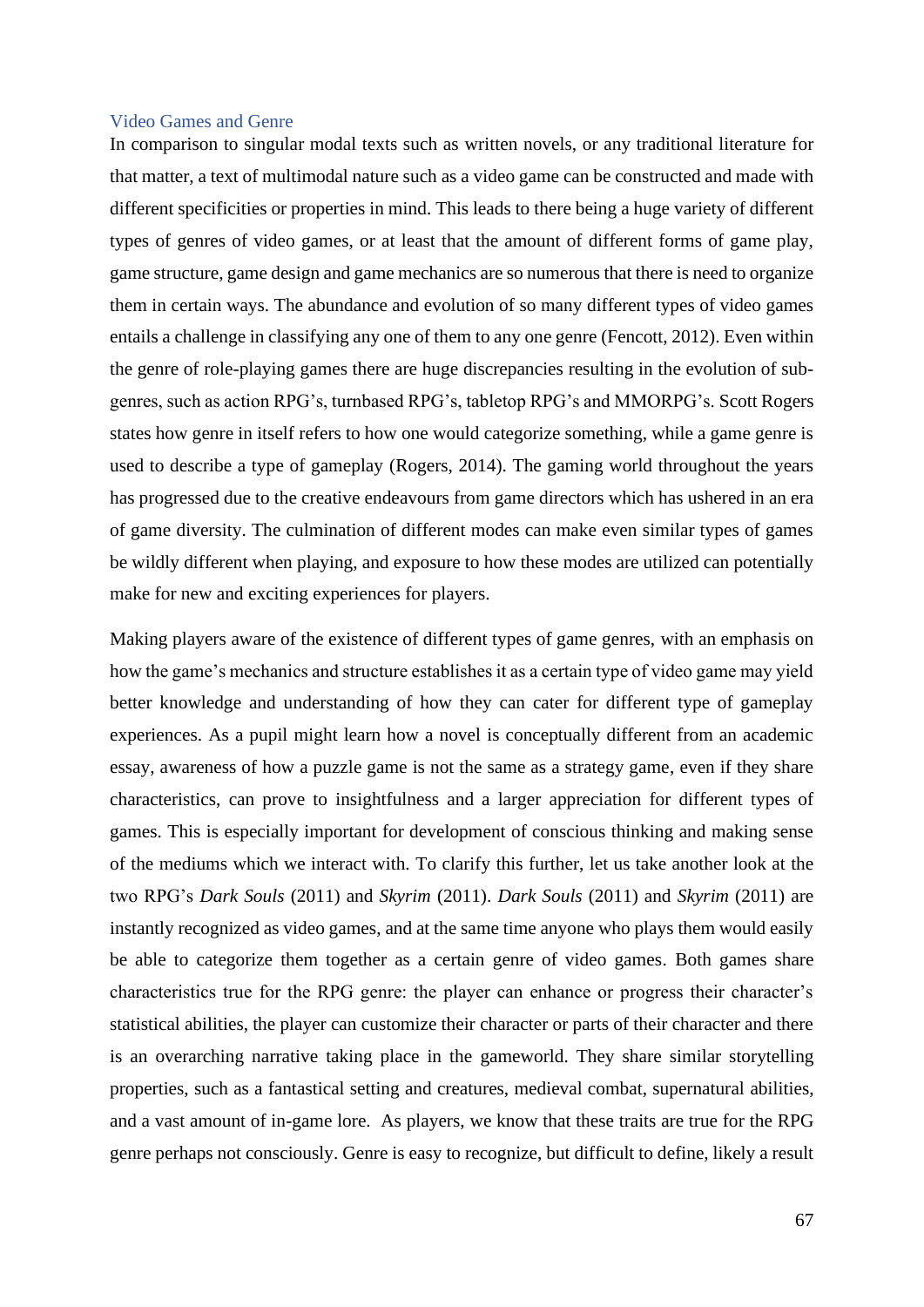of the pattern matching parts of genre is something which involves rational and conscious thought (Fencott, 2012). This notion of conscious thought and rational thinking can be transferred to the intertextual learning principle devised by Gee (2003). According to Gee (2003), recognizing video games as a type of text, and in turn as part of a "family" of text (genre) is beneficial to obtain further competence in sense-making. Understanding texts as a "family" is related to how the reader can associate and categorize several different types of text as they become more experienced with them. A strategy guide for an RPG can be intertextually related to other texts in the sphere of that certain video game. Attributing this learning principle to the understanding of genre may be helpful in developing a player's appreciation of how video games can be categorized and what makes them special. Reading "new" texts becomes easy due to familiarity with the texts as a "family" (Gee, 2003). What then if RPG traits are found in other types of games? The video game *Devil May Cry 5* (2019) produced by Capcom enables the player to upgrade the arsenal of weapons and magic of any of the main characters as they progress the story, while they explore and wander in an apocalyptic setting. These are traits compatible with RPG's, but *Devil May Cry 5* (2019) is regarded as an action-adventure hack and slash, which differs vastly from the RPG genre. It is perhaps the high-octane action, stylish combo game mechanic and rhythm-based gameplay which creates this difference of genres. At the same time, this type of gameplay can be compared to that of the newer instalments of the *Final Fantasy* (1987-2020) series, which is clearly considered an action focused type of RPG. With *DMC5*'s (2019) focus on rhythm, why should it not be considered a rhythm game? Another example of confusing genre traits would be the party-type fighting game *Super Smash Bros. Ultimate* (2018) produced by Nintendo, the objective for this game is for the players to knock each other off platforms using a wide range of characters from many different franchises. *Super Smash Bros. Ultimate* (2018) allows the player to create their own character (called a Mii) and customize their appearance, their fighting style and special attacks, choose their gear and give them names. The player can grant both Miis and regular characters specific attributes, making them either faster, sturdier, or more powerful based on items and gear which can be equipped before every match, if permitted. All the characters can be played and found in the story mode of the game, referred to as "The World of Light"*,* where the game crafts an overarching narrative of these characters having to defeat an evil villain. Within the story world the player is met with lore of the story and world, unlockable characters and items, progress as their characters get stronger, and more. Despite all this, one would hardly define *Super Smash Bros. Ultimate* (2018) as a role-playing game, but instead adopt certain key characteristics of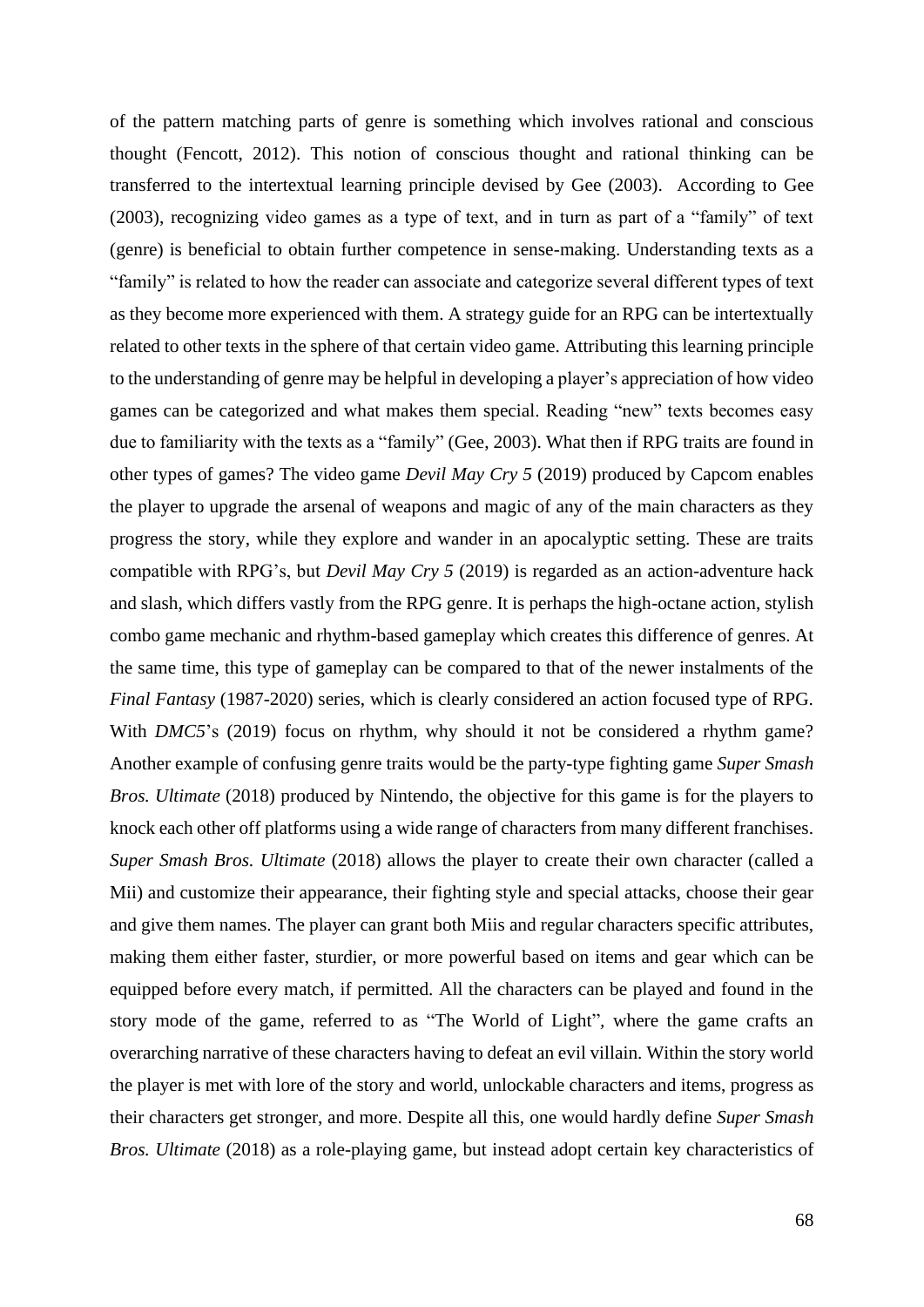the genre as part of its game mechanics. Critical analysis of the nuances and choices made to the mechanics of the game, instead of looking at the surface level, may enable learners to better understand and develop their strategies for categorizing and perceive genre traits of digital texts such as video games (Rogers, 2014).

The genre of a video game is likely to influence player expectations when playing the video game (Egenfeldt-Nielsen, Heide Smith, & Pajares Tosca, 2013). Adventure games persuade players to search investigate the setting and their surroundings looking for clues to advance the narrative. In action games, like a shooter or hack 'n slash type of game, the player will likely focus on threats and enemies which they could encounter, or simply where their character is placed in certain geographical position. One could say that such action games conditions the player to focus more on a singular focus instead of spending effort to closely inspect their surroundings, which result in these becoming more of a backdrop to the action. The imagery present may indicate to the player things which they need to respond to (such as picking up, shoot at, avoid, and so forth) and will persuade the player to pay attention to these prompts (Darley, 2000).

### Narrative Components and Their Application in Video Games

This final section of chapter 3 of this thesis will present the different elements of narrative: character, setting, point-of-view and plot. Exploration of narrative and narrative elements, and making sense of narrative theory, have been highlighted in this thesis by referring to scholarly research by Talib (2017), Puckett (2016), and Phelan et al. (2012, 2006) amongst others. I will make the claim that it is fruitful to investigate such narrative theory in a video game context. Exploring the unique incorporation of character, setting, point-of-view and plot in relation to the context of video games may be enlightening for our understanding of multimodal narratives, as well as how they function in such texts.

### **Character**

Characters can be defined as the persons, individuals or beings inhabiting a narrative. Margolin (Margolin, 1983) consider an universal understanding of character as a *narrative agent*, a human or human-like agent, whom actions impact and influence the narrative. According to Talib (2017) there is uncertainty in the ontology of characters which may impact the methodology of character analysis. One question which is relevant for this is whether or not we should compare characters to actual human beings, or just restrict ourselves to the text and not bother about the comparison? In our analysis of character there is a tendency to apply our knowledge and understanding of human behaviour from the real world to the characters we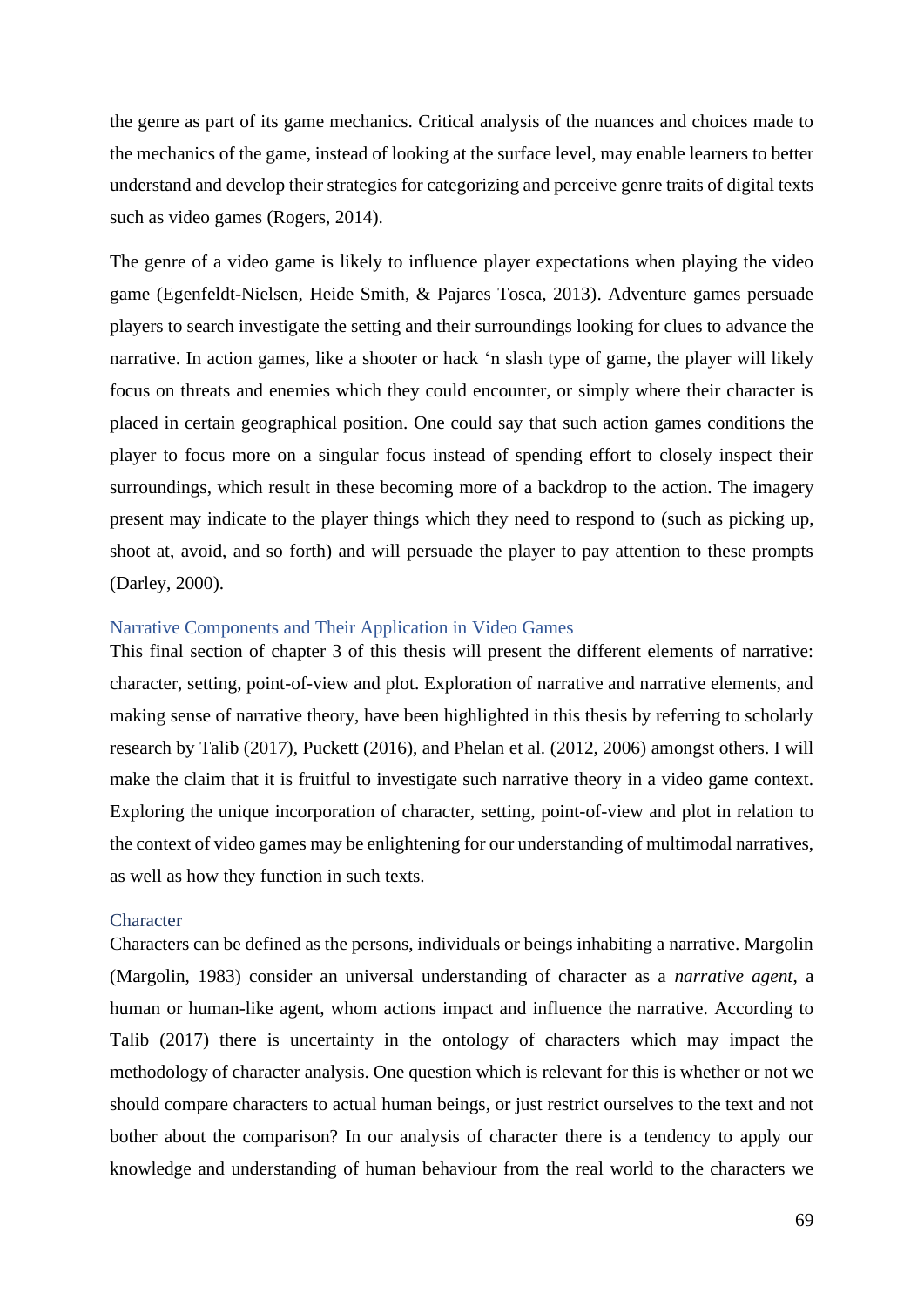encounter in a narrative. Additionally, the way we perceive characters is influenced by genre, maintaining a division on for example *fantastic* and *realistic* characters. This is not to say that characters are limited to a few certain types in any genre, but there is likelihood to encounter "real" characters in realistic fiction and fantastical characters in other forms of fiction. The appearance of characters in specific narratives is however common, usually categorized as stock characters, with examples being that detective characters usually appear in crime novels or Indians and cowboys appear in westerns (Talib, 2017). There is a likelihood to encounter certain types of characters in certain genres.

## **Characters in Video Games**

The typology of characters found within a video game is related to the mode of interaction, meaning the player is able to engage with them, to varying extent. Egenfeldt-Nielsen et al (Egenfeldt-Nielsen, Heide Smith, & Pajares Tosca, 2013) propose that there are four types of character in video games: stage characters, functional characters, cast characters and player characters. Due to how video games are constructed in a certain composition through modes, one would perceive these characters in a different space and appearance compared to say a novel or an illustrated book. One would perhaps encounter stage characters in different modal texts; characters which are part of a scenario which the player/reader cannot interact with. In video games specifically these types of characters move around with no function personality. Functional characters are the most similar to stage characters, however they do have some function for the player. In certain sandbox type games, such as *Grand Theft Auto* (1997-2013) franchise, there are characters which walk around which the player can engage with, for example either speak to them or attack them. Stage characters and functional characters would be considered flat characters as they see little to no development throughout the game (Talib, 2017). Cast characters are special in that they share a relation with the story of the video game. A character like Captain Toad in *Super Mario Odyssey* (2017) or Ganondorf from the *Zelda* (1986-2019) series have characterization, personality and an agenda which influences the narrative in some capacity. Finally, there are player characters which actions and control are decided by the player themselves to influence the narrative. These are either characters with premade designs, such as Mario or Lara Croft, or characters which can be customized to some degree like the player character from *Skyrim* (2011). In games which are inherently linear or lack a multiplayer component these player characters are often protagonist or at least have some sort of major influence on the game narrative. For example, in most RPG's the player takes control over the main protagonist, the hero of the narrative so to speak. Similar to other types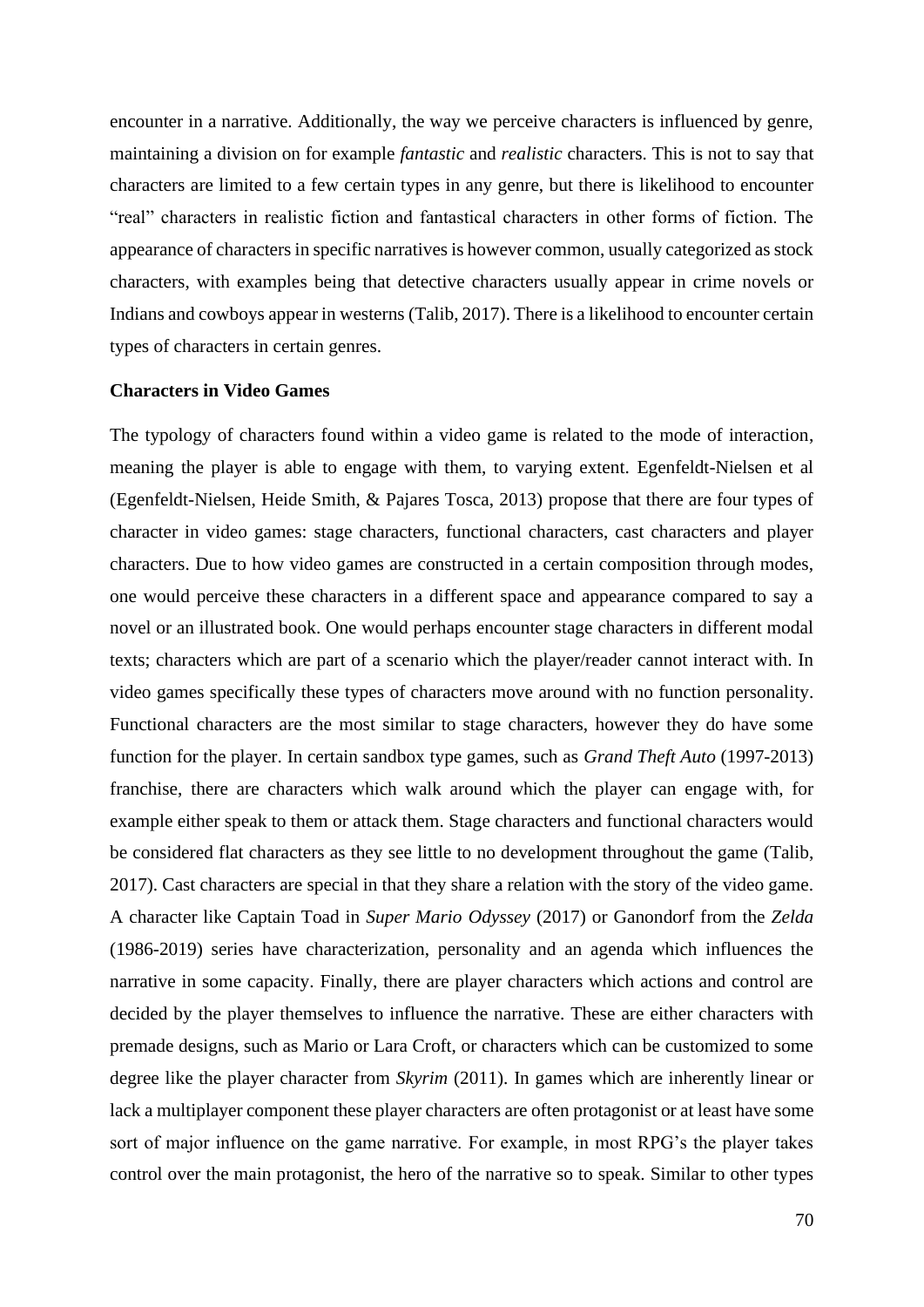of literature, placing the player/reader in the midst of the bulk of the narrative events creates a sense of engagement and interest in the story, and to wholly experience what the narrative is trying to convey. Complete narrative disconnect between character and overarching story does not make for a fun experience for the player. Certain RPG's such as the *Final Fantasy* (1987- 2020) series often feature a narratively important player character, but also enables the player to portray other members of the cast, either through combat, overworld transportation or sidemissions.

### Setting

Setting can be viewed as the *place*, *space* and *state* of the narrative. Talib (2017) presents a definition of a setting expanding upon these three components. Setting can be viewed as 1) the background material in relation to the characters and events, 2) the immediate surroundings of the characters or objects in the narrative, and finally 3) the special location which is able to extend over series of actions, events and situations, although independent to any of them. Conclusively, a setting is closely associated with the objects found within the narrative.

Similar to how there can be fantastical and real character, so can there be settings which are more or less connected to our perception of the real world. Settings can be quite distanced from the "real" world through magical or fantastical characteristics, for example in the world of *Skyrim* (2011) there are magical powers, mythical creatures and landmarks which would not be able to exist in the real world. This makes it obvious for the reader that the narrative is not restricted to the rules of the real world. Some settings can however be based on the real world but still exhibit fantastical properties. Modern action films like *The Fast and The Furious*  (2001-2020) franchise have settings in the real world (albeit fictionalized to a degree), with a lot of combat sequences. The characters from these films usually can withstand more punishment and harm than would be possible in real life. Even if the setting is somewhat realistic, if the events and characters operate differently than the reader would expect from the real world there is bound to be a disconnect. Degrees of fantastical or real elements in the setting can be related to Talib's (2017) concept of a *storyworld*, which is fixated on what is true or untrue in a narrative. This concept overrides the notion of realistic or fantastic characteristics but suggests that there is need to determine the semantics and meaning found within a narrative.

## **Setting in Video Games**

How one would analyse the narrative component of setting in relation to video games it is necessary to differentiate between the dynamic and fluid narrative universe constructed through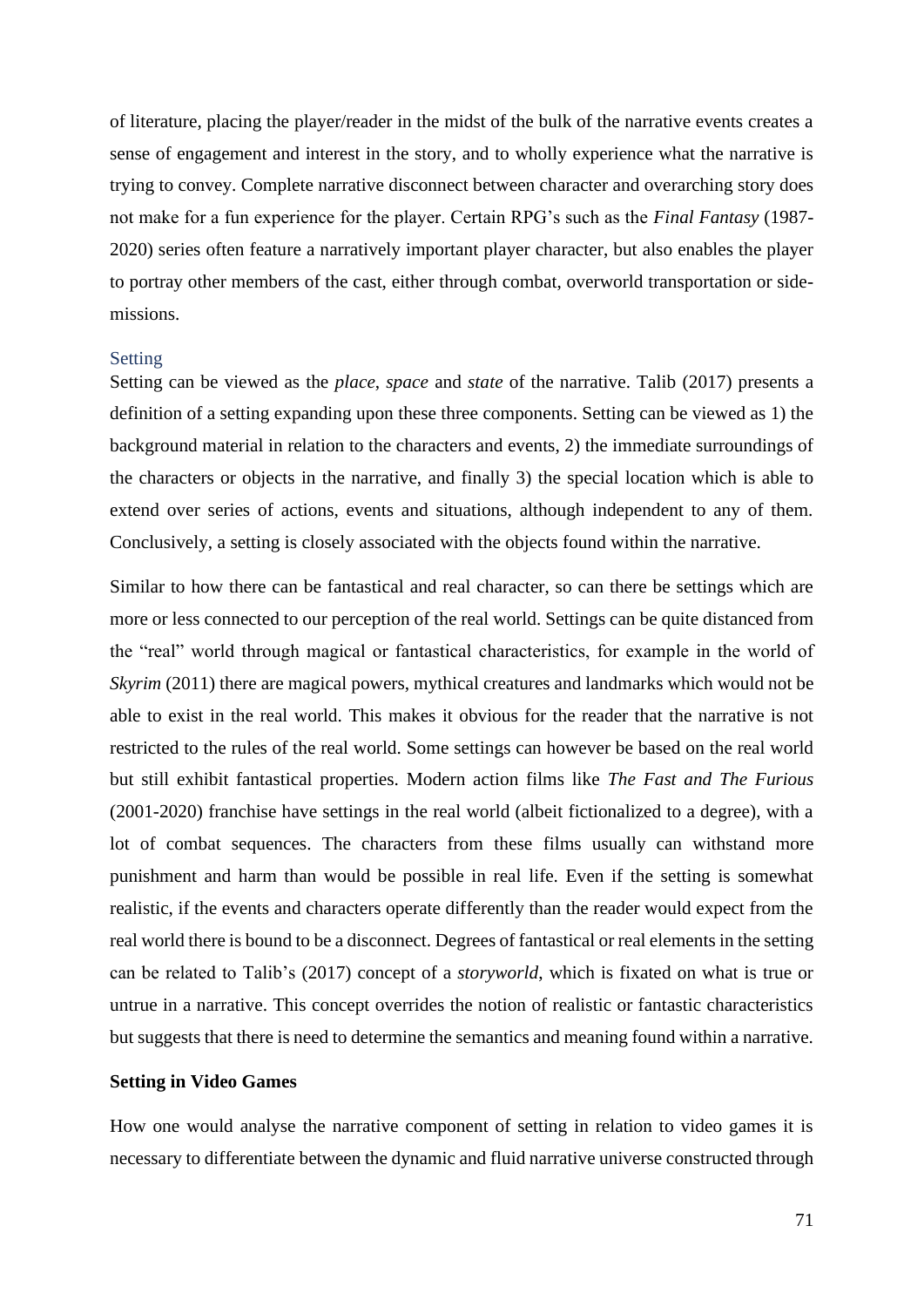player experience through gameplay and the creation of a gameworld, and its lore, characters, events as intended by the game developers. Role-playing games are special in that they enable the player to create their avatars, their own personalized characters in which they progress through the story and the narrative. As such, the game the player is playing is special and unique as no other game will be the exact same as their own, meaning that the setting their avatars interact with will also be unique and respond accordingly to their actions. One could make the argument that certain elements, choices, events can be very similar if the video game itself does not lend itself to player agency. If the player character in *Skyrim* (2011) chooses to steal and wreak havoc in major cities it could mean that guards will be hostile to the player, shopkeepers won't sell anything to them, there might be damage to the cities themselves because of player magic, and so forth. The environment around the player adapts to how they play, and it is through player actions which can impact the overall narrative. In a way the player is responsible for how they interact with the setting of the video game and they are the one who decides how to interpret their role in the narrative. On the other hand, the setting is something which is meticulously crafted by the game developers. How the gameworld looks, how it responds to the player actions, what stylistic choices are present, and the feel, weight and depth of surroundings are things which the player has no control over. The lore, or information and history of the narrative components of the video game, is essential to world-building and another creation by the developers. However, in certain games, such as the *Dark Souls* (2011), the lore can be quite ambiguous and open to player interpretation which may mean that certain elements of the setting are based on player understanding.

One way to understand the narrative component of setting in the context of video games is to view the gameworld as a gamespace. A gamespace is the setting of the video game where gameplay can take place (Egenfeldt-Nielsen, Heide Smith, & Pajares Tosca, 2016). According to Egenfeldt-Nielsen et al, these gamespaces are not realistic, but rather reductive: they reporduce some elemetns from the real world, but apply game mechanics and rules to facilitate gameplay as well. An intended use of a gamespace is for the game designers to curate a specific kind of setting for their video game, and a specific isntance of interaction for the player. Domsch (Domsch, 2013) suggests that a gamespace defines the range of options a player can make, and a set of options which are impossible to enact on. Impossible options can be communicated to the player implicitly, like a mountain in *Skyrim* (2011) which the player cannot reach and is "out-of-bounds" hindered possibly by an invisible wall. This can also be communicated explicitly, like a sign stating "you are not allowed to enter here". Players becoming aware of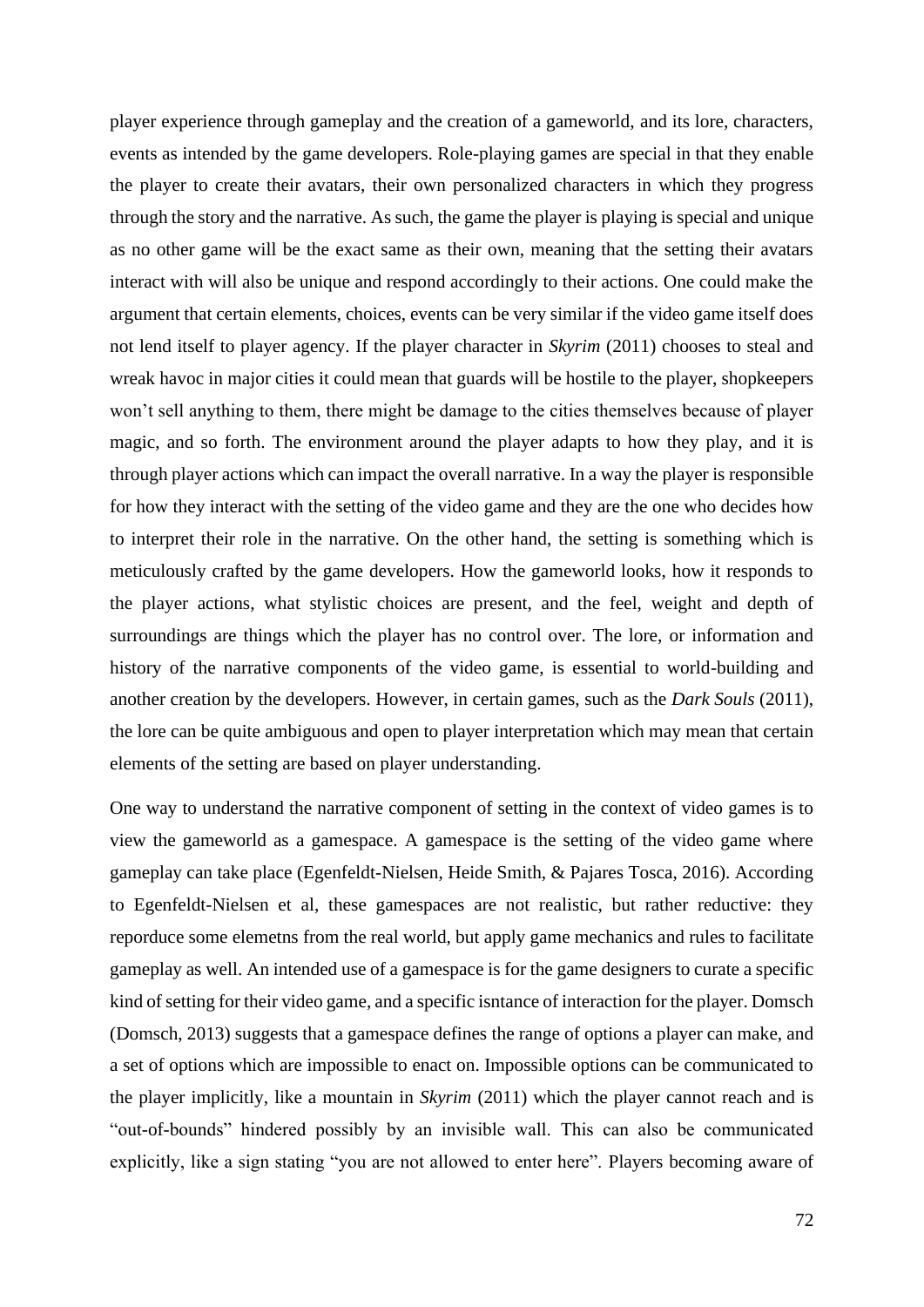what they can and acannot do in the setting of the video game can affect how they percieve the video game experience and how immersed they potentially become (Steinkuehler, Squire, & Barab, 2012).

#### Point-Of-View

How a narrative is presented, or how a story is told, is oft decided by a *who*. This is categorized as a point-of-view of a narrative, also referred to as a narrator. The relationship between the teller and the tale, and going further, the relationship between the teller and the audience, is central to the essence of narrative (Phelan, Kellog, & Scholes, 2006). Point-of-view, or narrator, can be divided into two categories: first- and third-person narrators. According to Talib (2017) the concept of person is not a grammatical one, but instead applies to how the narrator is *within*  or *outside* the story. He states, "a first-person narrator is within, whereas the third-person narrator is outside the world of a story" (Talib, 2017). The difference of these points-of-view deals with whether we as reader observe the action through the eyes of characters we read about (first-person narrator) or if we are more akin to an audience to a play, where we can observe everything that is happening as an outsider (third-person narrator).

In the discussion of narrative, a closely related term is *naratee.* A naratee refers to the participant that the story is being told to, meaning it can be the reader or the role the reader inhabits. When discussing narrative, it is also helpful to distinguish between the naratee and a narrative audience. The naratee is a character position in the text, while narrative audience refers to the role the actual reader takes on while reading (Phelan & Rabinowitz, 2012). In Robert Louis Stevenson's novel the *Strange Case of Dr. Jekyll and Mr. Hyde* (1886) a lawyer by the name of Mr. Utterson receives a letter from Dr. Henry Jekyll detailing events which have occurred in his transformation into Mr. Hyde. In this letter, the naratee is the character of Mr. Utterson, as it is addressed to him. As readers, we observe Mr. Utterson, so to speak, looking over his shoulder. We partake in the revelation of the events surrounding the transformation in the same capacity as Mr. Utterson, meaning as readers we share the same knowledge and information as the narratee.

Talib (2017) points out how the narrator can be a projection of the author while at the same time maintaining a division between the two. In this sense narrator is not the same as the author of the narrative. If a reader of the narrative perceives discrepancies in the "messages" sent by various personages, or discrepancies in the way they send and receive these "messages", irony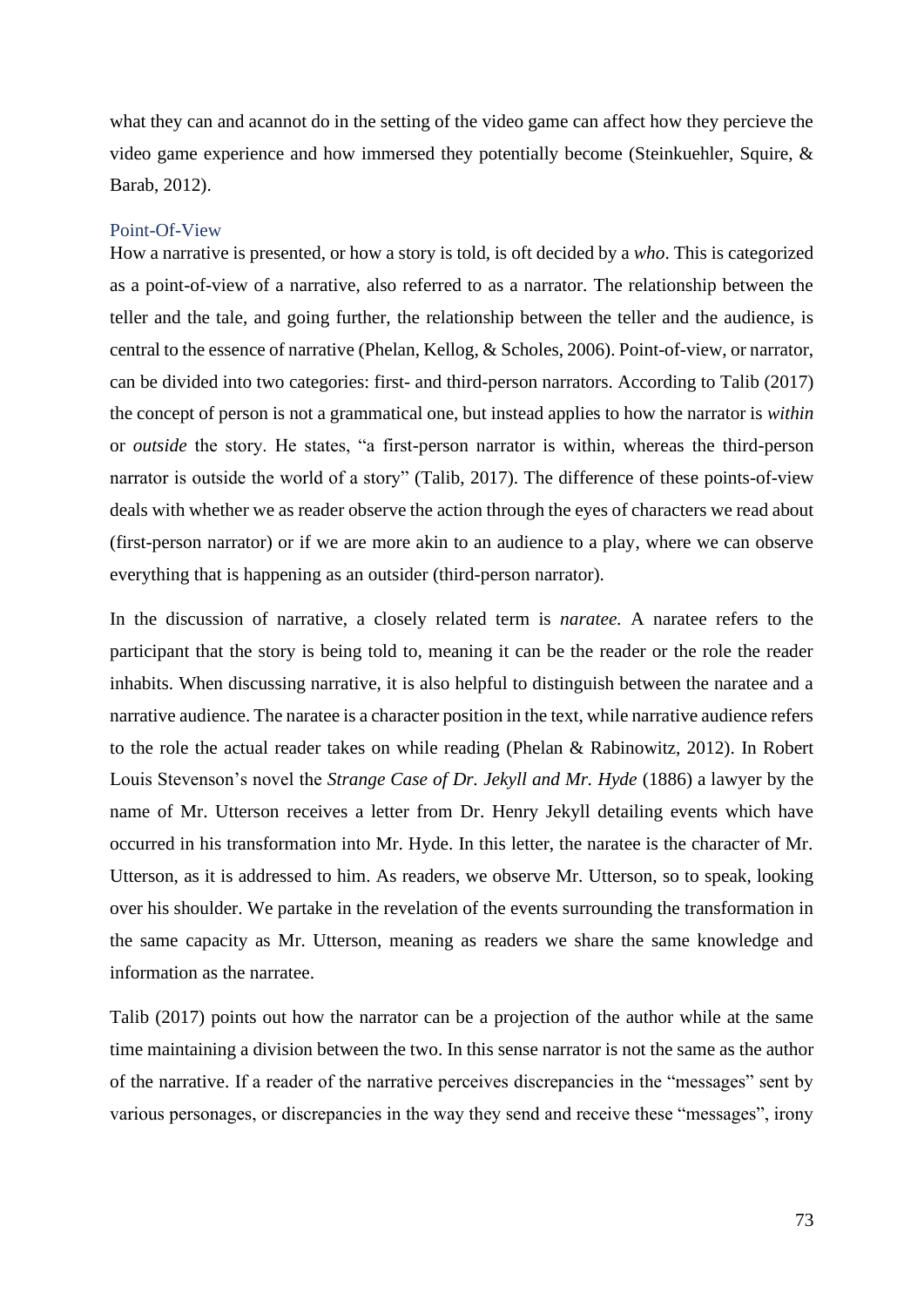can occur. Any situation in which one person understands more (or less) than another, there is certainty that irony is present (Phelan, Kellog, & Scholes, 2006).

The inclusion of a narrator is considered mandatory to any traditional literature or printed text, such as short stories or novels. However, there is discussion among scholars if narratives dependent on a visual medium, or not directly encoded in language, are required to include a narrator (Talib, 2017). Games focusing on the player's creative endeavours such as *Minecraft*'s (2011) creative mode enables the player to explore the gameworld and experience events without the inclusion of context or ideas from any narrator. Point-of-view in visual narratives can be understood as camera-eye movement, voice narration, cinematics, or related terms (Talib, 2017). This thesis will discuss point-of-view used in video games and how learning and engaging with this can promote better understanding of narrative.

#### **Point-Of-View in Video Games**

Video games are inherently special in terms of being literature in that they enable the reader/player a visualized realisation of the characters' viewpoint. An example would be the utilization of a first-person point-of-view and a third-person point-of-view. Playing a game through a first-person point-of-view would let the player look through the eyes of the player character, observing and interacting with the gameworld in a similar fashion to how it would function in real life. This type of point-of-view has traditionally been used in the video game industry for shooters such as the *Call of Duty* (2003-2020) franchise, in which the first-person viewpoint inspires a closer engagement with the action, providing a closer resemblance to realism and makes the experience particularly intense. What the player can observe is restricted to what they can see, and they need to rotate the "camera" to make new observations in the game. Third-person point-of-view in video games can be viewed as the player observing the player character from the outside, for example in an over-the-shoulder perspective like in the *Resident Evil* franchise, from the bottom-down like in MOBA's such as *League of Legends* (2009) or like in *Super Mario Odyssey* (2017) which has a dynamic camera following Mario in different heights and angles depending on the gameworld geography. While it seems thirdperson is a more prevalent point-of-view in RPG's there are examples where incorporation of different perspectives are present. The different games from the *Elder Scrolls* (1994-2020) franchise enables the player to swap between playing the game from the two points-of-view, altering how they experience the gameplay events to a certain degree. Playing in a firs-person point-of-view enables the player to do combat and travel and experience a field of vision like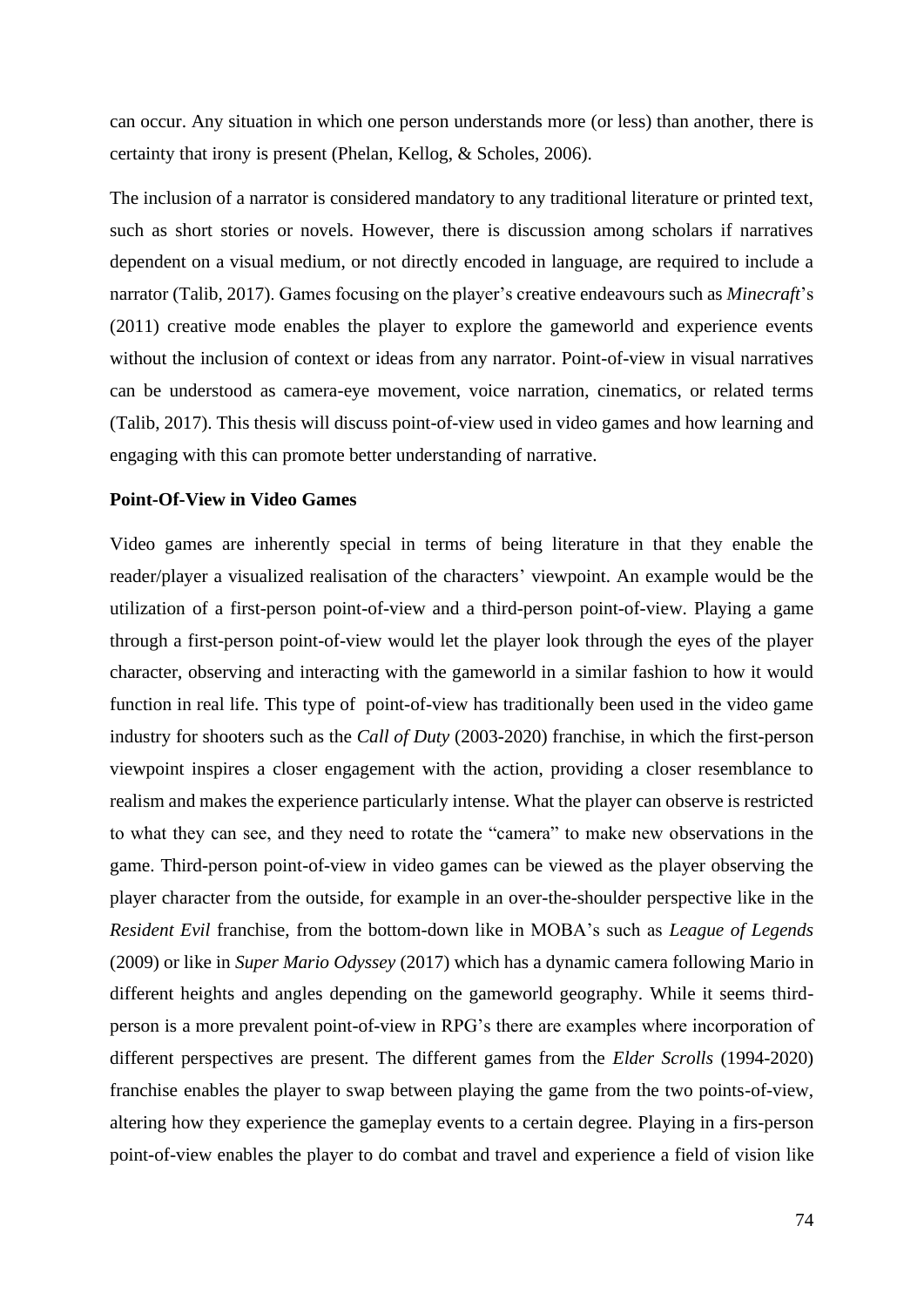that in real life. This allows for a certain height of realism to be incorporated into the gameplay, even if the setting or surroundings of the game is not necessarily grounded in it. The action and details of the game can also feel more tense and "close" when playing this way. Third-person point-of-view on the other hand enables the player to gather more information and impressions from their surroundings. The larger field of view allows the player to perceive more, based on how they move the "camera", than if they play in a first-person point-of-view. It is the result of an intended game design choice from the game developers to create a specific gameplay experience which is central in how the viewpoint of a game is decided. Some games, like *Skyrim*  (2011), allows for player preference as well.

One interesting aspect of point-of-view used in video gaming is related to the player's cognition and retaliatory behaviour, and how a video game's point-of-view enables players to be invested in the narrative. One study by Marina Krcmar & Kirstie Farrar found that internal game features such as a third-person gameplay containing blood, combines with a hostile cognition, encouraged more aggressive outcomes (Krcmar & Farrar, 2009). More research on emotional and retaliatory behaviour elicited by video games could prove useful in their possible application in educational settings. Educators who use video games to promote a sense of investment for the players might entice a more meaningful attachment to the activity, which is connected to the immersion process described by Steinkuehler et al (2012).

Cinematics, or cutscenes, is understood as being part of a visual representation of point-of-view in video games, often influencing the player's perception of the narrative (Talib, 2017). A cutscene turns gameplay into a "film", where story events are shown or characters interact, and the player has no control in its outcome. Egenfeldt-Nielsen et al (2013) confirms a number of ways in which cinematics can impact the narrative. Firstly, they can introduce central narrative conflict and tension. Secondly, cutscenes can help push the narrative in a certain direction. Player choice and agency has, as mentioned previously in this thesis, influence over game narrative, and way for the game to counterinfluence is to have certain events happen in a cinematic sequence the player cannot control. Cinematics can also provide new perspectives from what the player already has made or show content previously unknown to the player. Cutscenes could also be used to convey information to the player, either through giving the player item information, or an effect similarly to a camera zooming out and showing vital information of the gamespace, as in the beginning of every level of *Spyro the Dragon* (1998)*.*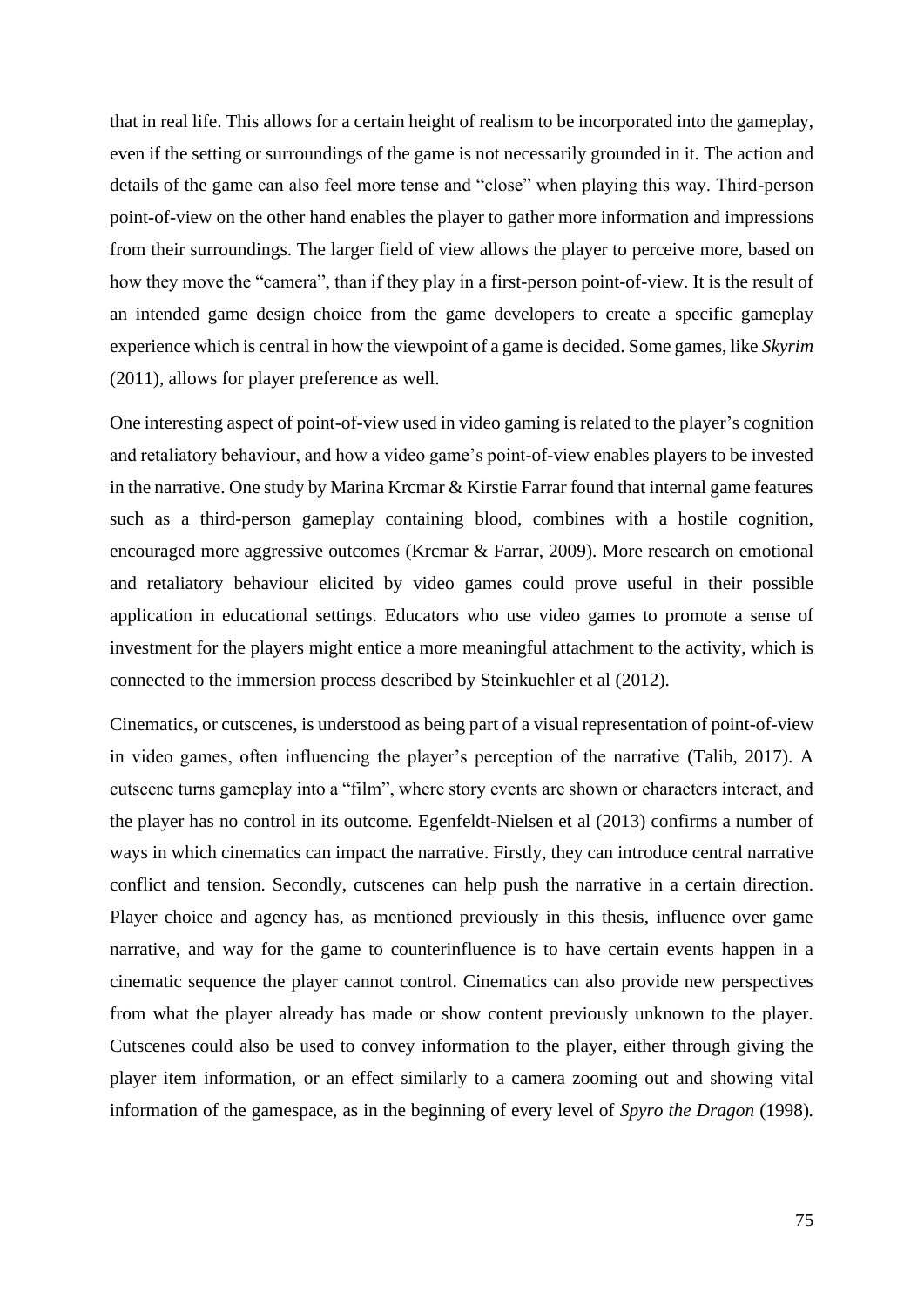Egenfeldt-Nielsen et al also states how cutscenes could be used to create an aesthetic atmosphere like that of contemporary cinema (fig 3).



*Figure 3: Introduction of a character in the game Metal Gear Solid: Ground Zeroes (Konami, 2014).* 

Furthermore, it is important to note that point-of-view in video games concerns how the players gather information related to the gameworld, or how players can construct meaning by analysing or reading the space which they play. Cinematics has already been established as a source of information gathering (Egenfeldt-Nielsen, Heide Smith, & Pajares Tosca, 2013), but a similar process can also be achieved by players themselves looking through the eyes of their avatar, or as seen from a third-person, outside perspective. Players can view objects in the game environment and analyse how they apply to progressing the narrative or influence their gameplay experience. One can liken this expression to that of Gee's "Material Intelligence" Principal, suggesting how learners can engage their mind and relate their knowledge, thinking, and problem-solving skills with the knowledge stored in objects presented in the game, often achieving more powerful effects (Gee, 2003). The player perceives what happens in the game and applies their own sense-making skills to extract meaning from this. A good qualifier for a game narrative, and as part of the gaming experience, is that narrative is what happens in minds of those who experience it (Domsch, 2013).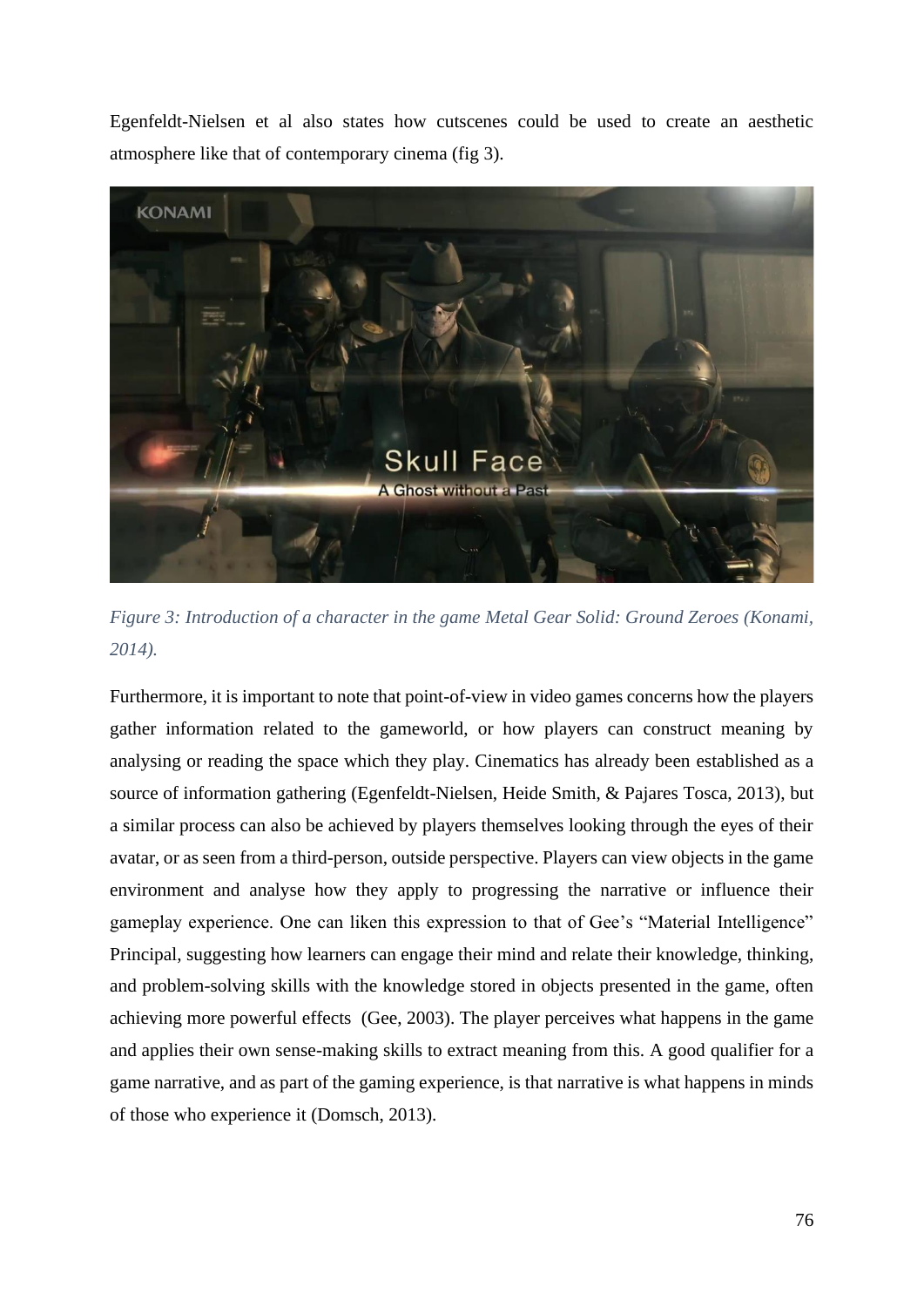Furthermore, player investment in the video game can be obstructed or break if the player sense that there is something which does not align with the storyworld. One likelihood is that the setting, characters or plot the players can observe does not line up with their perception, such as NPC's who act irrationally, objects in the gamespace look out of place or events or happenings which fail to be thematically relevant. Immersion breaking at this level is related to game design choices made by the developers and cannot be altered by the player. Another likelihood is if the player encounters technical glitches, or "bugs", which are irrelevant to the narrative and are results of failure in the game data. This could be looking at characters appearing inside walls, objects clipping or disappearing completely, or abnormalities with character models (such as characters in game having their textures appear stretchy or enlarged).

#### Plot

According to Talib (2017), *plot* has been underemphasised as a narrative component by most literary critics, yet it still is important to the composition of narrative. It is taken to be the equivalent of narrative structure. The sequence or series of events making up a story. When any part of narrative, such as character, becomes *dynamic* it can be considered part of plot (Phelan, Kellog, & Scholes, 2006). An additional way to describe plot is through the Aristotelian method of a beginning, middle and projected end (Puckett, 2016). Aristotle, who had mainly tragic drama in mind, compared plot to the "soul of mimetic literary works" (Phelan, Kellog, & Scholes, 2006). Whether our definitions of plot favour the Aristotelean method or any other definition, there is agreement to the dynamic and sequential nature of the concept. Furthermore, Talib (2017) points out a crucial connection between characters and plot. The progression of a plot is epitomized by conflict, and conflict is centred on a character, or characters, in a multitude of external or internal possibilities. Phelan et al (2006) deviates the definition of plot from a focus on character, stating how story relates to character and action in narrative form while plot is a specific term centred on action alone, with minimal possible reference to character.

Other central elements related to plot are suspense, surprise, and the eventual climax. Suspense is what leads the reader question "what comes next?" or "how will this end?" in a narrative. Answers to these questions can come at any given time in the narrative, and suspense seems to need a build-up process to ensure gratification for the reader. Surprise is created when the narrative departs from our expectations (Talib, 2017). Both suspense and surprise might be considered responses from plot rather than components of plot as some scholars argue. Climax, on the other hand, is a narrative component of plot which involves the highpoint or culmination of events. It is not to say that the climax is the endpoint of the narrative, but rather that the plot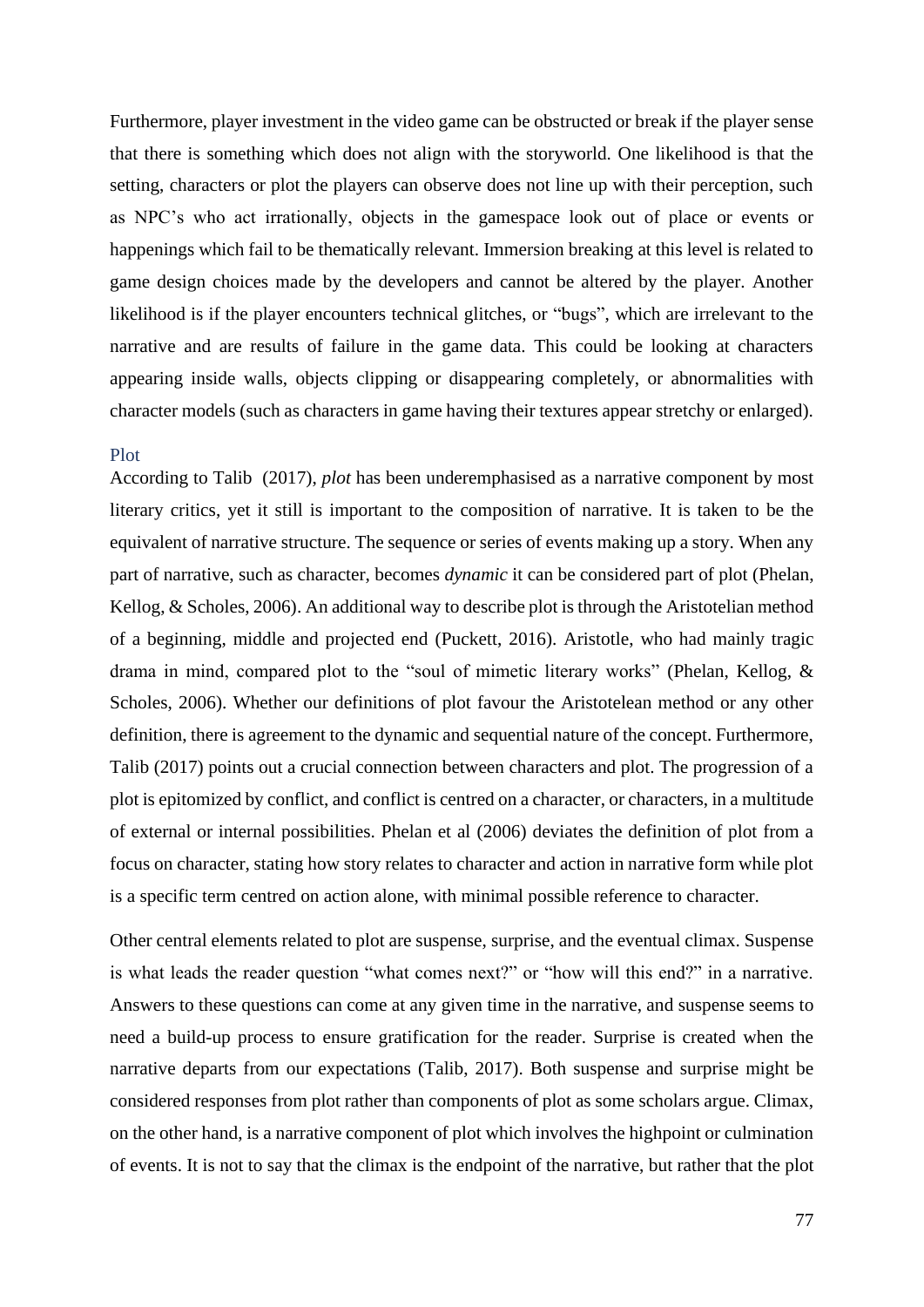points of the narrative provide the reader with expectations and investment in the story which eventually culminates in an exciting, high-point.

### **Plot in Video Games**

Plot as used in video game is related to not only content of the narrative, but also the progress of this narrative as time and effort is put in by the player. One major understanding of plot is how it is related to the mechanics of a video game (Egenfeldt-Nielsen, Heide Smith, & Pajares Tosca, 2013). Events and progression of the story occurs as the player interacts with the video game and plays at a certain path encapsulating the narrative structure of the video game. As already discussed in this thesis, video games are special in that they enable the player to make choices and influence the narrative to make an unique gameplay experience. The plot of a video game is concerned with applying these choices made by players to one pathway which can result in progression in many different, possible outcomes. According to Domsch (2013), these pathways created by the player choice are nodes which can align to future possible narrative structures. Every choice a player makes acts as a node in which a new possible future of narrative progression appears, like branches of a tree. This sentiment is shared by Egenfeldt-Nielsen et al (2013) stating how narrative action has a "branching" effect; the existence of multiple paths in a narrative. Of course, there are difficulties related to this way of understanding plot. It is unbelievable that every choice a player makes as they play will create new narrative nodes and drive the plot in new directions all the time. This would require an unrealistic amount of time, resources, and game data to sufficiently work in the video game. Granting the players an illusion of narrative impact through their choices or moderate amounts of branching seems to be a solution for most video game designers to this obstacle. *BioShock* (2007) lets the player make choices regarding how to interact with certain NPCs they encounter as they progress through the game. Players can either save and rescue these characters, which directly influences their end-game narrative plot junction, or they can harvest these character's genetic material, "ADAM", which in turn places these players at a different narrative place at the end of the game. The player must follow the linear progression of the story no matter which of these choices they make, but the game developer has enabled a possibility of player influence to the narrative structure. Effectively, such mechanics is meant to provide players with the sentiment of swaying the nature of the plot progression, and ensuring a narrative where player action has plot consequences (Egenfeldt-Nielsen, Heide Smith, & Pajares Tosca, 2013). It is player agency which influences the plot and how the narrative system of the video games is tied to the choices the player makes. Whether the plot progression of a game is more linearly based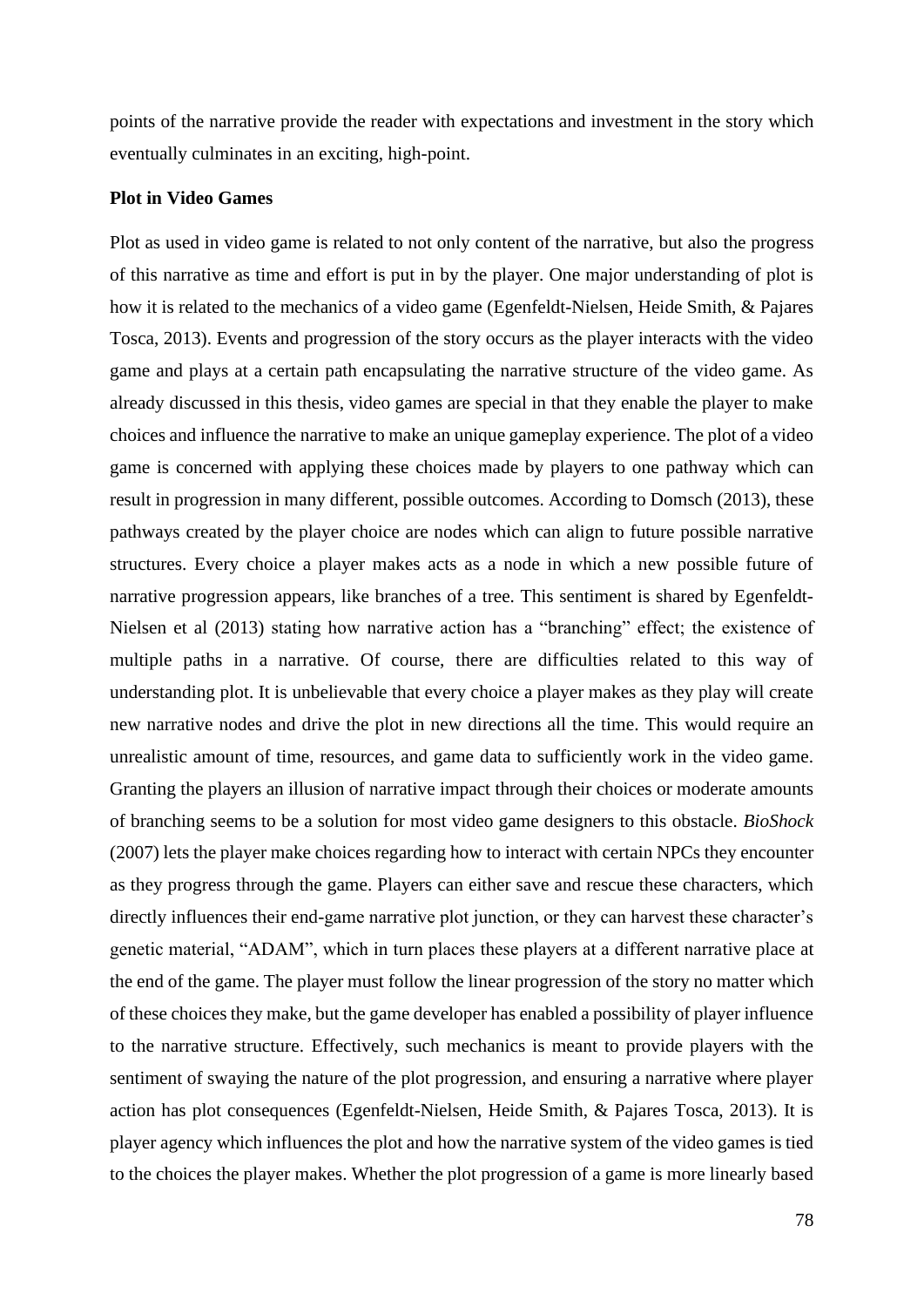like in *Bioshock* (2007) or open-ended like in many MMORPGs, there will be some in-game plot consequences to how the players choose to act and the choices they make.

In most RPG's plot, or narrative structure, can be linked to two separate categories: either the main story or side missions. The main story is the intended narrative route designed by the developers, taking the player from the beginning of the game to the end of the game. This narrative function can be compared to traditional literature, as they will follow the same sequential nature. From a design standpoint the game should provide incentive for the player to follow the main story to its completion by challenging player skill and manage a sense of motivation and engagement (Rogers, 2014). Side missions on the other hand are optional pieces of game content. These events could be relevant for expanding the games plot or in-game lore, and acts as a way for the player to acquire additional content, be it extra experience, items, or information or knowledge about the game. Both main story and side missions are part of the entire narrative structure, which in turn is made up of smaller separate building blocks of narrative. The term "quest" is often referenced and used in RPG's, which acts as smaller sequences of the whole narrative. These quests are a type of "mission" the player must complete, effectively enabling control of the game's action and create opportunities for storytelling (Egenfeldt-Nielsen, Heide Smith, & Pajares Tosca, 2013). The result of the player's actions or choice of actions as they complete the quest can either directly impact the overarching narrative or provide the player with certain rewards which in turn can affect the story. When players complete quest related to the main storyline of the video game, they will trigger a node of progression where the game registers the end of a narrative sequence and advances the storyline one step closer to the climax of the intended story route. Here the player's action and choices will most likely affect the outcome in some capacity, but due to the programming of the video game the story progression will occur no matter what choices the player has done beforehand. For instance, in *Skyrim* (2011) during a section of the main quest the player avatar is presented with a choice of saving an elder dragon or join the order of a dragonslaying guild and then kill this very dragon. This choice is crucial for the advancement of the game's narrative and what the player chooses will impact the plot progression of the game or which characters show loyalty to the player avatar. However, no matter which options the player chooses to do the video game will register a completion of a plot point and place the player on to the next step of the narrative path. When the player completes a side-quest the video game does not register this as a progression of the pot and narrative, and the outcomes of these types of missions exist in another temporal state. Players can complete side-quests and not see any progress in time nor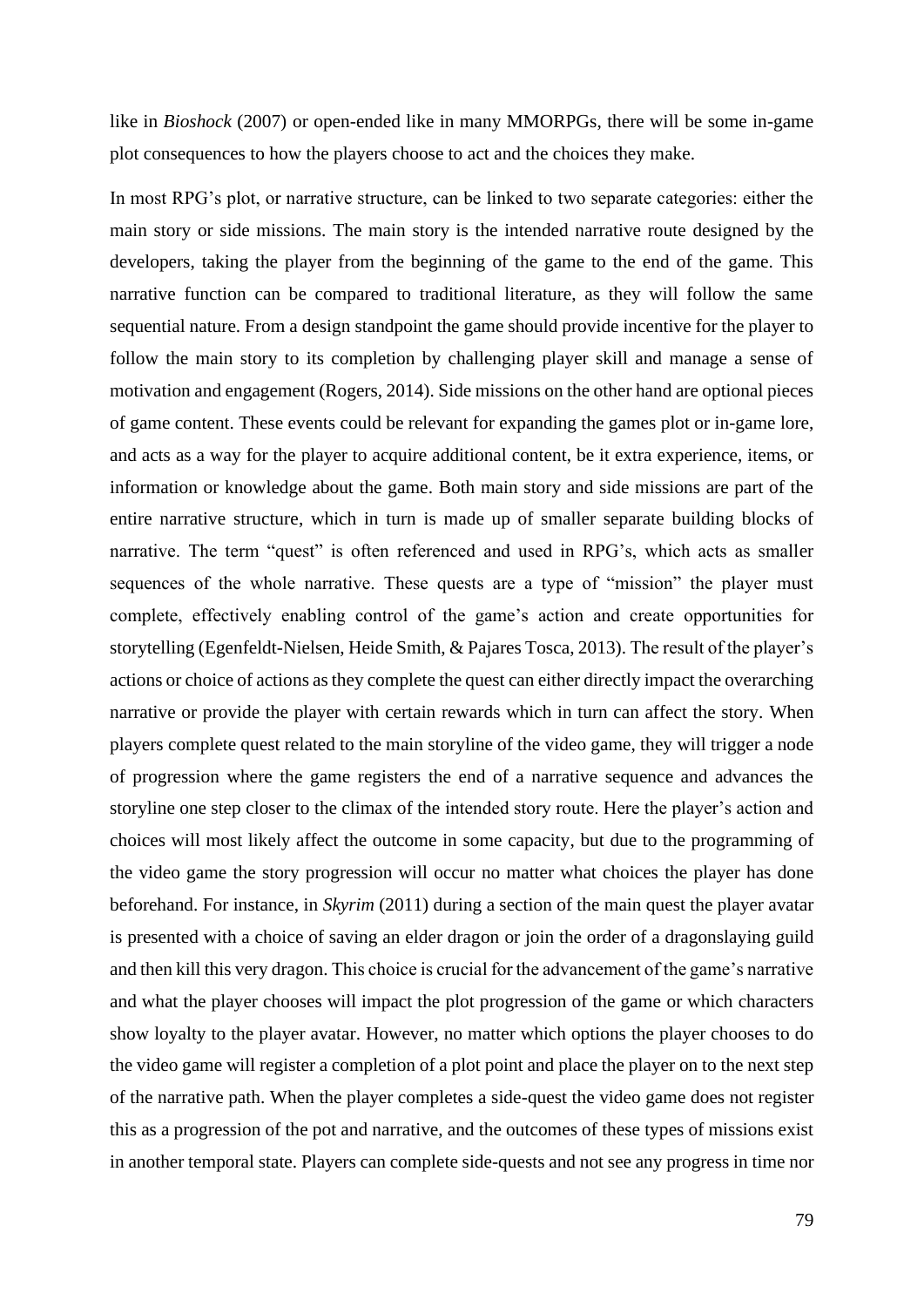narrative sequencing, likening the time they spend in the gameworld as "frozen" as it does not advance anything else. While not a primary influence to the plot of the video game, side-quest can reward payers with better weapons or upgrades to their arsenal, or allow them to experience more of the storyworld and lore not directly tied to the main story.

### Chapter 3 Summary

Narrative as presented in video games provides unique learning opportunities and learning experiences for those who play them. The interactive and multimodal nature of video games may provide new ways of engaging with narrative, and players will be able to transfer their knowledge and competence to different areas of their lives. Video games which provide players with a sense of meaningful agency and choice-making prove to be more engaging and effective in their storytelling (Domsch, 2013). In my opinion, video games which prove to be engaging and produce positive cognitive responses in players might be beneficial for teaching and education, if utilized properly by educators. Video games which are inherently more violent, or at least focuses on aggressive actions, can be immersive for the players, but this immersion may perhaps break with age restrictions put on in schools and not grant the desired educational effects. This notion is supported by James Paul Gee, as he categorizes video games as neither good nor bad, but it all depends on how they are used (Gee, 2003). Making use of video games which lets player become cognisant and immersed in their playing can be used effectively when coupled with learning goals. Used appropriately in a context with a supervisor or peer, it may be possible to diminish, or at least be aware of such issues (Krcmar & Farrar, 2009). Playing and interacting with different types of video games may also prove to enhance pupil's understanding of the concept of genres. Players who understand the reasoning for designing a video game with certain game mechanics in mind can better reflect on how this impacts the narrative sequencing and what kind of story the video game is trying to tell. As such, a reflection of the use of genres in video games transcends how one might recognize literary texts and learn to better make sense of them (Gee, 2003). Furthermore, an appreciation for how narrative components are structured and integrated in digital texts may provide scenarios for developing literary and narrative competence for players (Egenfeldt-Nielsen, Heide Smith, & Pajares Tosca, 2013). Good learning of narrative be the outcome if players recognize how characters, setting, point-of-view and plot are utilized in video games, especially if they compare and refer to their previous knowledge and understanding traditional literature. It is my belief that video games is a medium which is not only engaging for players as an activity, but has the ability to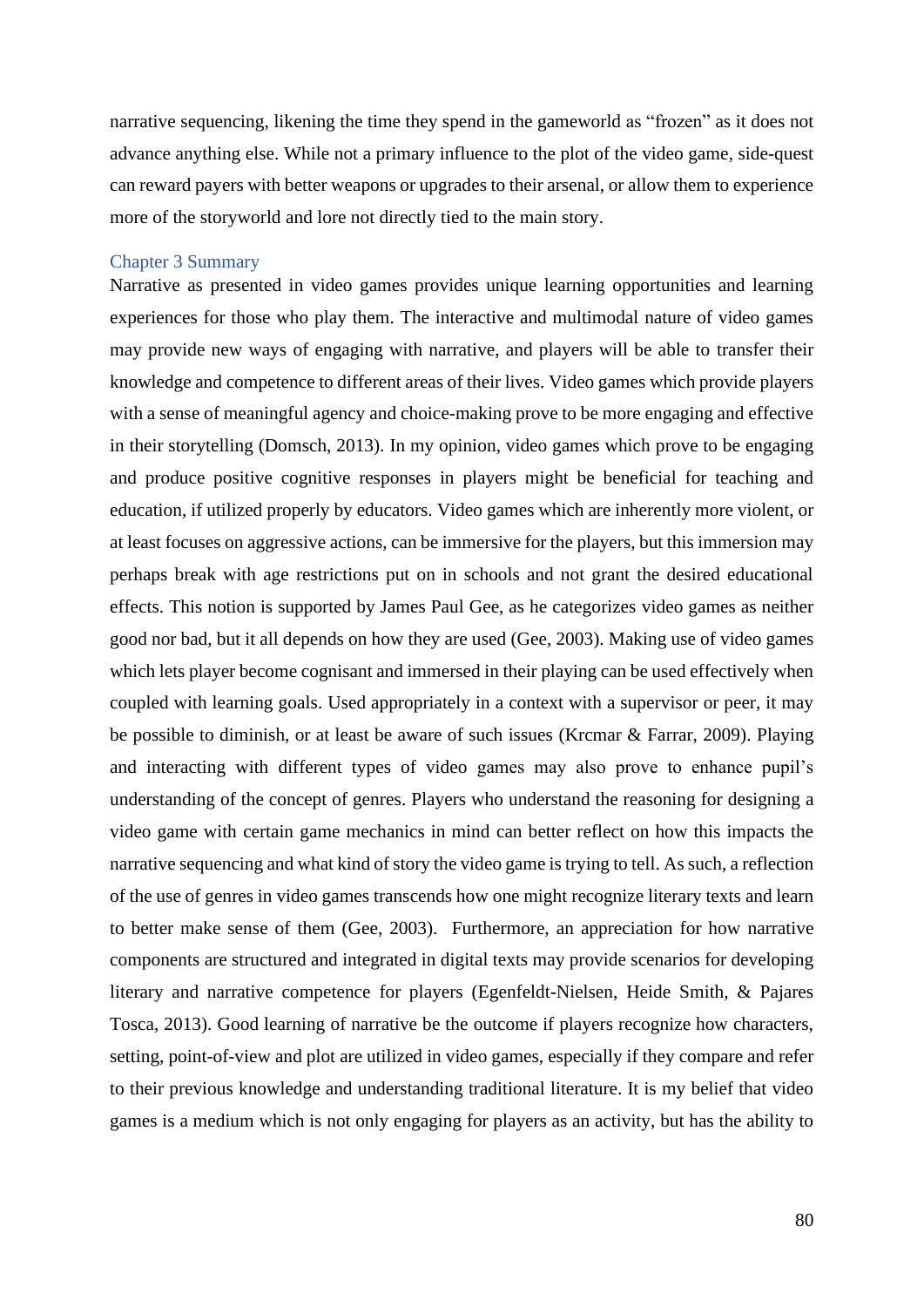hold our interest through unique narrative mechanics and tell stories not matched by other medium.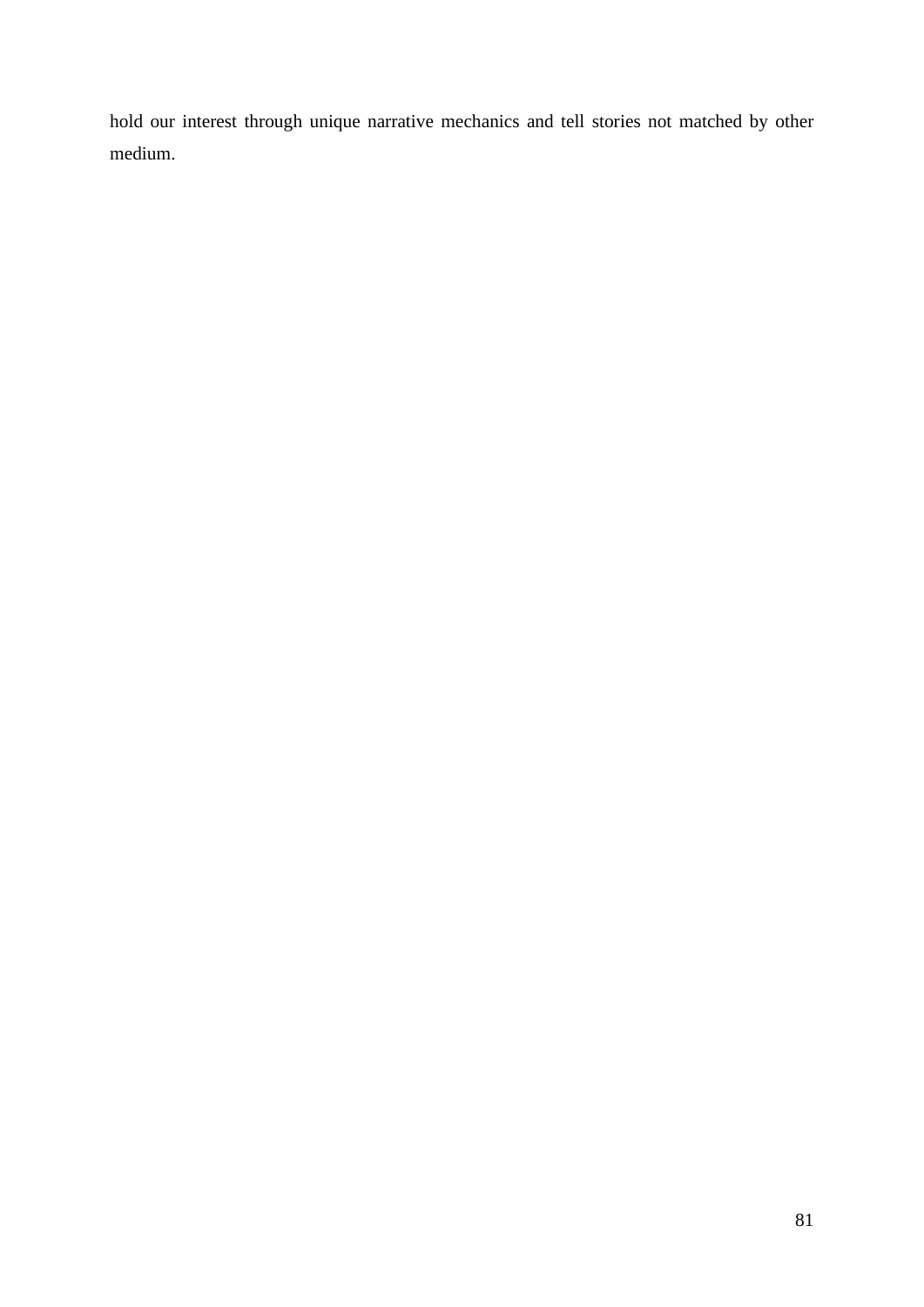# **Conclusion**

Investigating the relationship between video gaming and how this activity may promote better learning has been the prime objective of this thesis. As a popular pastime for many young learners, video games have the ability to engage and function as valuable teachers for these youngsters. Therefore, applying these games to an educational context can in many ways prove to be beneficial for educators around the globe – to bridge the gap between learner's out-ofschool activities and school life.

To purposefully evaluate how video games can be considered effective learning tools, one may view them in relation to the competence aims of the Norwegian curriculum, and specifically in the English subject. Grounding their use to an educational setting encourages how we can view this medium as more than just enjoyment. Video games may be used in the classroom in the same capacity as traditional literature, if educators and pupils alike have the necessary proficiency to use them, or at the very least function as an engaging alternative (Ebrahimzadeh & Alavi, 2017). Even commercial video games, which are primarily designed as entertainment, can create a positive impact on pupil's learning in accordance with school curriculum.

This thesis meant to shed light on how video games have merit in facilitating player motivation, can be considered tools for learning as well as developing competence, and finally teach the player alternative ways to comprehend stories and narrative. Although these three themes may seem distant from each other, connected mainly through the general theories of learning and pedagogy, the reach and span of video games as a medium present its players with various context where they may experience, and be exposed to them. Video games function as educators and promotes "good learning" if players can utilize and realize their scholastic potential (Gee, 2003). This thesis has tried to shed light on how good learning can be traced to pupil motivation and their development of skills and narrative understanding through active and purposeful interaction with this medium.

Understanding the impact video games have on pupil's out-of-school lives can be beneficial for helping educators realise how they can be used to great advantage in schools. Although this thesis proclaims that video games may be more than pure entertainment, the intent has not been to categorize the medium as the "be-all and end-all" of contemporary, educational material. However, viewing video games as a resource for promoting further learning and development of learning can encourage variety and differentiation to how we approach didactic teaching.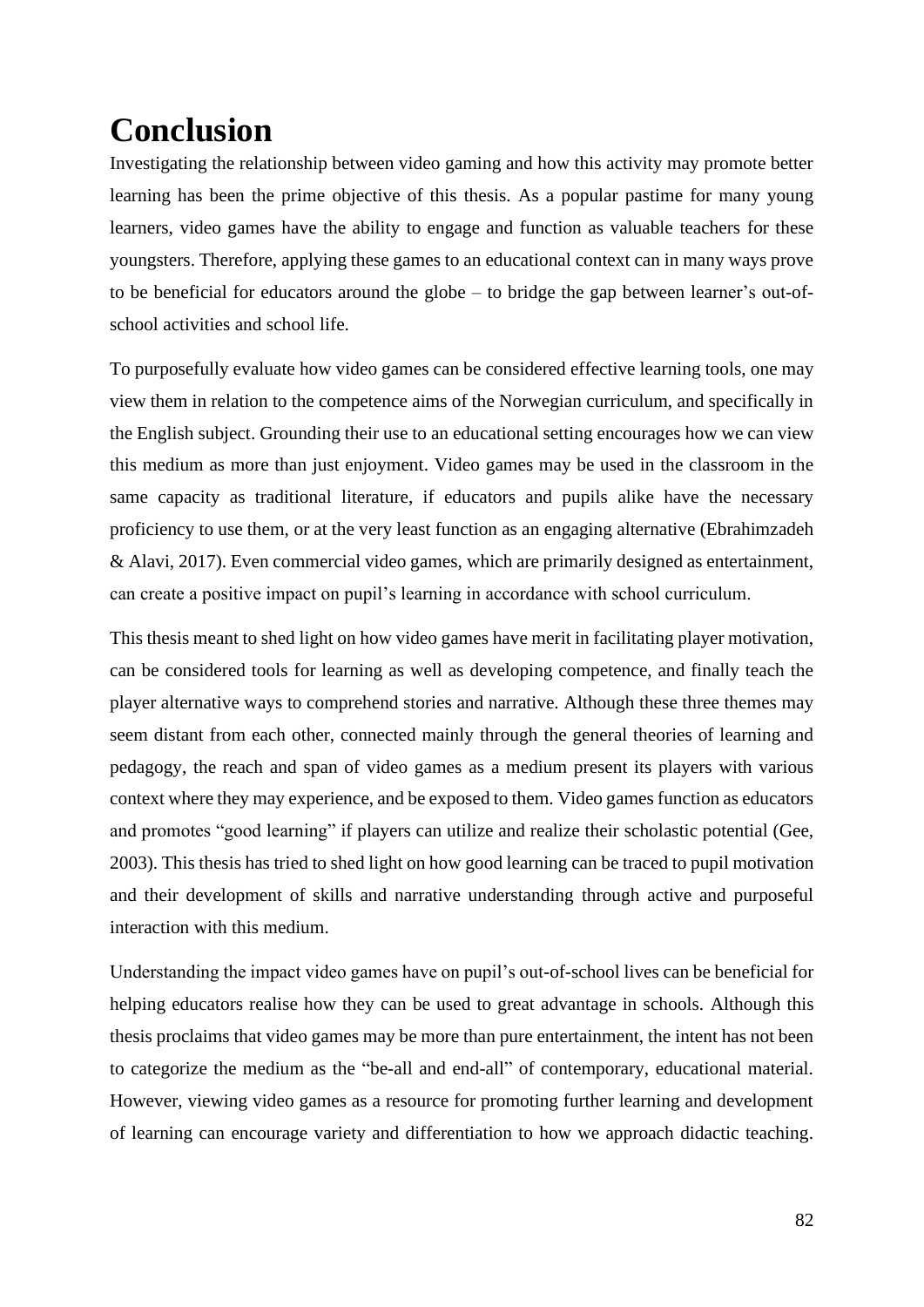Conclusively, video games can indeed be an asset for the facilitation of learning for those who play them (Egenfeldt-Nielsen, Heide Smith, & Pajares Tosca, 2013; Gee, 2003).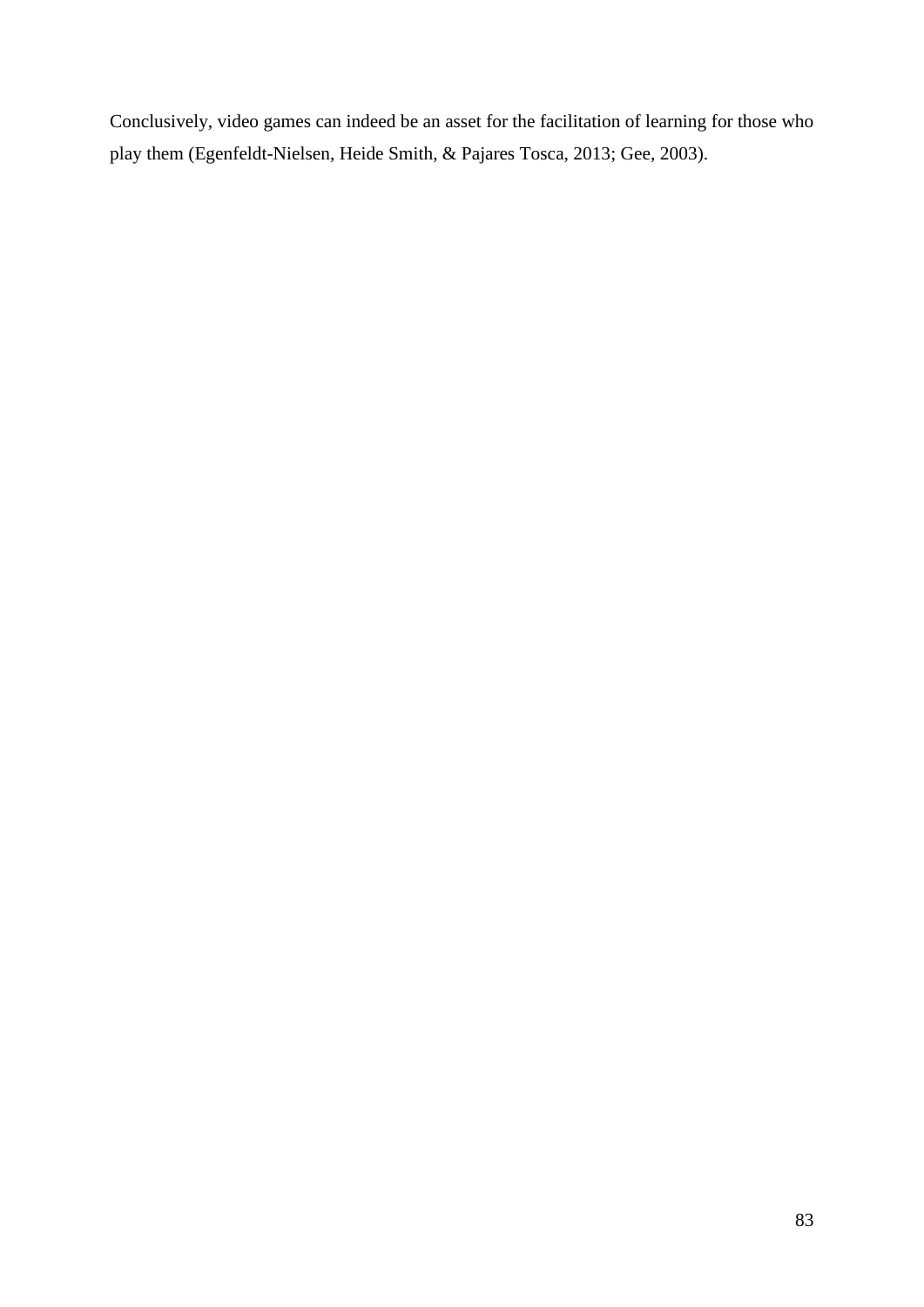# **Scholarly Work Cited**

- Allison, S. E., Von Wahlde, L., Shockley, T., & Gabbard, G. O. (2006, March 1). The Development of the Self in the Era of the Internet and Role-Playing Fantasy Games. *American Journal of Psychiatry* , pp. 381-385.
- Apperley, T., & Beavis, C. (2013). A model for critical games literacy. *E-Learning and Digital Media*, pp. 1-12.
- Beavis, C. (2014). Games as Text, Games as Action: VIDEO GAMES IN THE ENGLISH CLASSROOM. *Journal of Adolescent & Adult Literacy*, 433-439.
- Benson, B. (2015). A Gameful Mind. In S. (. Deterding, & S. P. Walz, *The Gameful World: Approaches, Issues, Applications* (pp. 223-224). Cambridge, Massachusetts: The MIT Press.
- Benson, P. (2011). *Teaching and researchng auntonomy 2nd edition .* London: Pearson Longman .
- Chambers, M. (n.d.). Retrieved from: https://www.google.com/url?sa=i&url=https%3A%2F%2Fslideplayer.com%2Fslide% 2F9332101%2F&psig=AOvVaw2 ywTGaZGlVH7Vgz9pXCZ3&ust=1581498794220000&source=images&cd=vfe&ved =0CAIQjRxqFwoTCIDKraeUyecCFQAAAAAdAAAAABAI
- Chik, A., Aoki, N., & Smith, R. (2016). Introduction . In A. Chik, N. Aoki, & R. Smith, *Autonomy in language learning and teaching : new research agendas.* London : Palgrave Macmillan .
- Choontanom, T., & Nardi, B. (2012). Theorycrafting . In C. Steinkueheler, K. Squire, & S. A. Barab, *Games, Learning and Society: Learning and Meaning in the Digital Age* (pp. 185-209). New York : Cambridge University Press.
- Darley, A. (2000). *Visual Digital Culture : Surface Play and Spectacle in New Media Genres.* Taylor & Francis Group .
- De Freitas, S. (2006). Using games and simulations for supporting learning. *Learning, Media and Technology*, pp. 343-358.
- Deci, E. L., & Ryan, R. M. (2015 ). Self-Determination Theory . *International Encyclopedia of the Social & Behavioral Sciences* , pp. 486-491.
- Domsch, S. (2013). *Storyplaying: Agency and Narrative in Video Games .* De Gruyter, Inc.
- Dowding, K. (2008). Agency and Structure: Interpreting Power Relationships. *Journal of Power*.
- Duff, D. (2000). *Modern Genre Theory .* Harlow: Pearson Longman.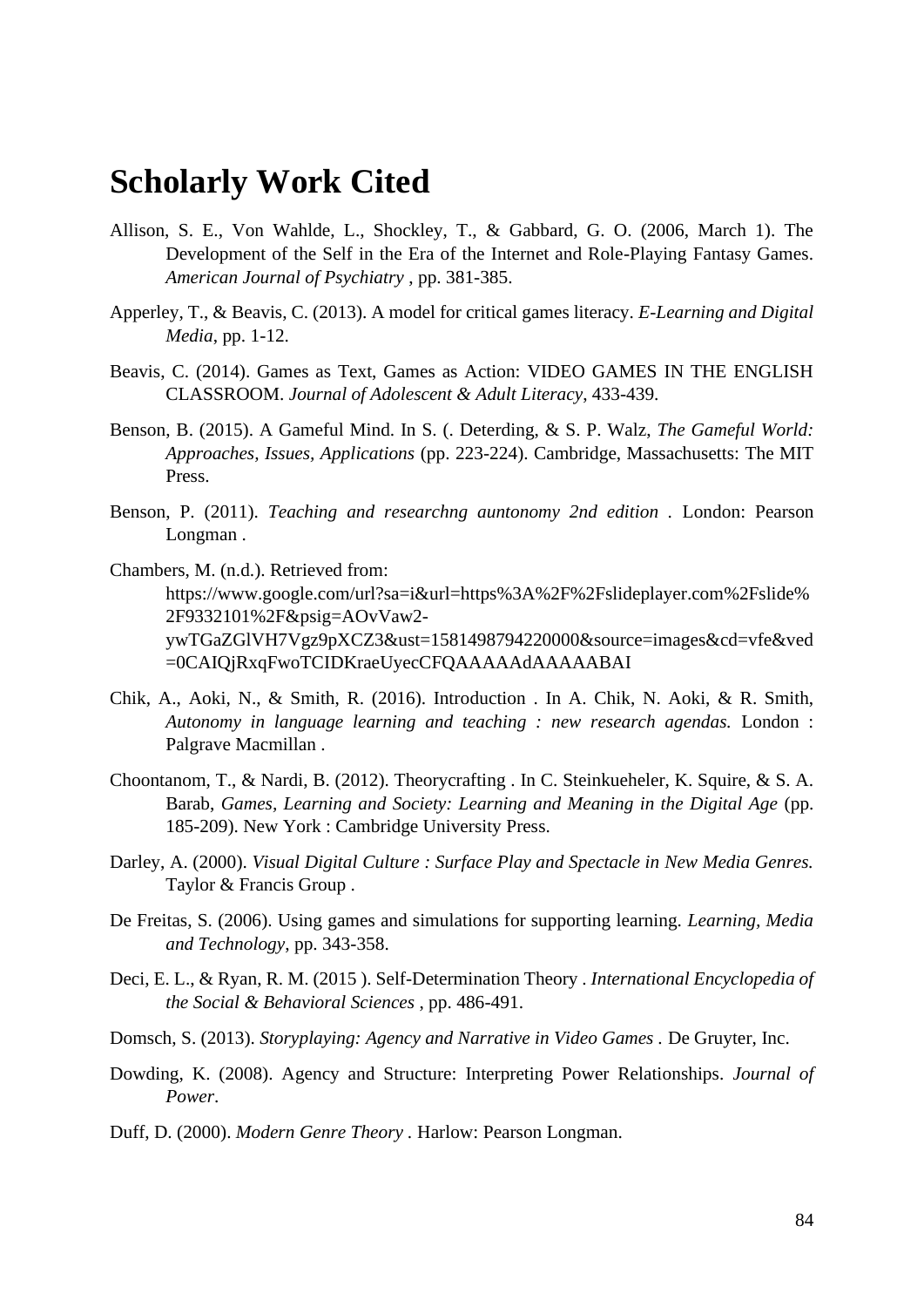- Durkin, K., & Barber, B. (2002, November). Not so doomed: computer game play and positive adolescent development. *Journal of Applied Developmental Psychology* , pp. 373-392.
- Ebrahimzadeh, M., & Alavi, S. (2017, January). The Effect of Digital Video Games on EFL Students' Language Learning Motivation. *Teaching English with Technology*, pp. 87- 112.
- Egenfeldt-Nielsen, S., Heide Smith, J., & Pajares Tosca, S. (2013). *Understanding Video Games: The essential Introduction.* New York: Routledge: Taylor & Francis Group.
- Eilam, B. (2012). *Teaching, Learning and Visual Literacy: The Dual Role of Visual Representation .* New York : Cambridge University Press.
- Ernest, A., & Rollings, A. (2003). *Andrew Rollings and Adam Ernest on game design .* New Riders Publishing.
- Eun, B. (2019). The Zone of Proximal Development as an Overarching Concept: A Framework for Synthesizing Vygotsky's Theories . *Educational Philosophy and Theory* , 18-30.
- Evans, M. A., Jones, B. D., & Akalin, S. (2017). Using Video Game Design to Motivate Students. *Afterschool Matters*, pp. 18-26.
- Fencott, P. (2012). *Game invaders : the theory and understanding of computer games.* Hoboken, New Jersey : John Wiley and Sons.
- Fowler, A. (2003). The Formation of Genres in the Reniassance and After . *New Literary History* , pp. 185-200.
- Gee, J. P. (2000). Identity as an anlytic lens for research in education. *Review of Research in Education*, pp. 99-125.
- Gee, J. P. (2003). *What Video Games Have To Teach Us About Learning And Literacy .* New York: Palgrave Macmillan.
- Gee, J. P. (2015). *Social Linguistics and Literacies : Ideology in Discourses: Vol. Fifth edition.* Routledge .
- Gee, J. P. (2017, April 3). Identity and diversity in today's world. *Multicultural Education Review*, pp. 83-92.
- Gilster, P. (1997). *Digital Literacy .* New York: John Wiley & Sons, Inc.
- Groom, D., & O'Connel, J. (2018 ). Digital Games: Providing Unique Digital Literacy Challenges in Childhood . In K. Reedy, & J. Parker, *Digital Literacy Unpacked* (pp. 63- 82). London : Facet Publishing.
- Gumulak, S., & Webber, S. (2011, Mars 22). Playing video games: learning and information literacy . *Aslib Proceedings* , pp. 241-255.
- Hanghøj, T., Lieberoth, A., & Misfeldt, M. (2018). Can Cooperative Video Games Encourage Social and Motivational Inclusion of At-Risk Students? *British Journal of Educational Technology*, pp. 775-799.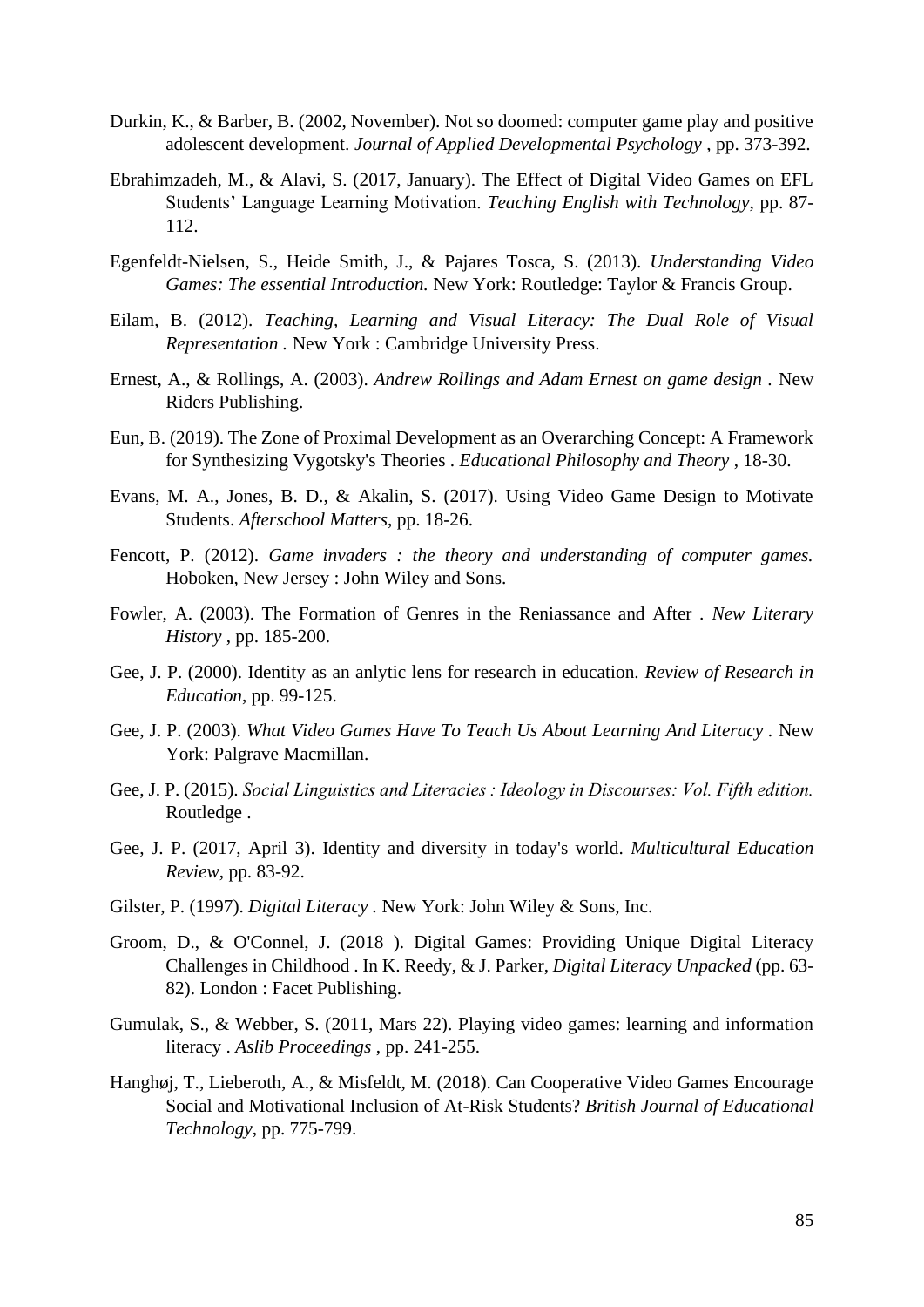- Havranek, M., Langer, N., Cheetham, M., & Jäncke, L. (2012). Perspective and agency during video gaming influences spatial presence experience and brain activation patterns . *Behavioral and Brain Functions*, pp. 1-13.
- Hsu, H.-Y., & Wang, S.-K. (2010). Using Gaming Literacies to Cultivate New Literacies. *Simulation and Gaming* , pp. 400-417.
- IGI Global . (2019, 11 8). *igi-global.com*. Retrieved from IGI Global Disseminator of Knowledge: https://www.igi-global.com/dictionary/serious-game-or-applied-game/60048
- Imsen, G. (1998). *Elevenes Verden: innføring i pedagogisk psykologi 3. utgave.* Oslo: Universitetsforlaget.
- Information Pan European Game. (n.d.). *www.pegi.info*. Retrieved from http://www.pegi.info/no/index/id/338/
- Kafai, Y. B., Burke, Q., & Steinkuehler, C. (2016). *Connected Gaming: What Making Video Games Can Teach Us about Learning and Literacy.* Cambridge, Massachusetts: MIT Press.
- Kambouri, M., Thomas, S., & Mellar, H. (2006, December 1). Playing the literacy game: a case study in adult education. *Learning, Media and Technology* , pp. 395-410 .
- Karimi, K., & Nickpayam, J. (2017, Juli 1). Gamification from the Viewpoint of Motivational Theory. *Emerging Science Journal* , pp. 34-42.
- Kim, J. (2014 , Mars 18 ). Interactivity, user-generated content and video game: an ethnographic study of Animal Crossing: Wild World. *Continuum* , p. 357.
- Konami. (2014). *GiantBomb.* Retrieved from giantbomb.com: https://www.giantbomb.com/skull-face/3005-27188/
- Krashen, S. D. (2004). *The power of reading : insights from the research.* Westport, Conn: Libraries Unlimited .
- Krcmar, M., & Farrar, K. (2009). Retaliatory Aggression and the Effects of Point of View and Blood in Violent Video Games. *Mass Communication and Society*, pp. 115-138.
- Kress, G. (1997). *Before Writing: Rethinking the Paths to Literacy .* Oxfordshire : Taylor & Francis Group .
- Kress, G. (2010). *Multimodality: A social semiotic approach to contemporary communication .* London : Taylor & Francis.
- Kunnskapsdepartementet. (2008, May 28). *St.meld. nr. 23. (2007-2008).* Retrieved August 01, 2020, from Regjeringen.no: https://www.regjeringen.no/no/dokumenter/stmeld-nr-23-2007-2008- /id512449/?q=engelskoppl%C3%A6ring&ch=7#match\_2
- Linehan, C., Kirman, B., & Roche, B. (2015). Gamification as Behavioral Psychology. In S. (. Deterding, & S. P. Walz, *The Gameful World: Approaches, Issues, Applications* (pp. 81-106). Cambridge, Massachusets: The MIT Press.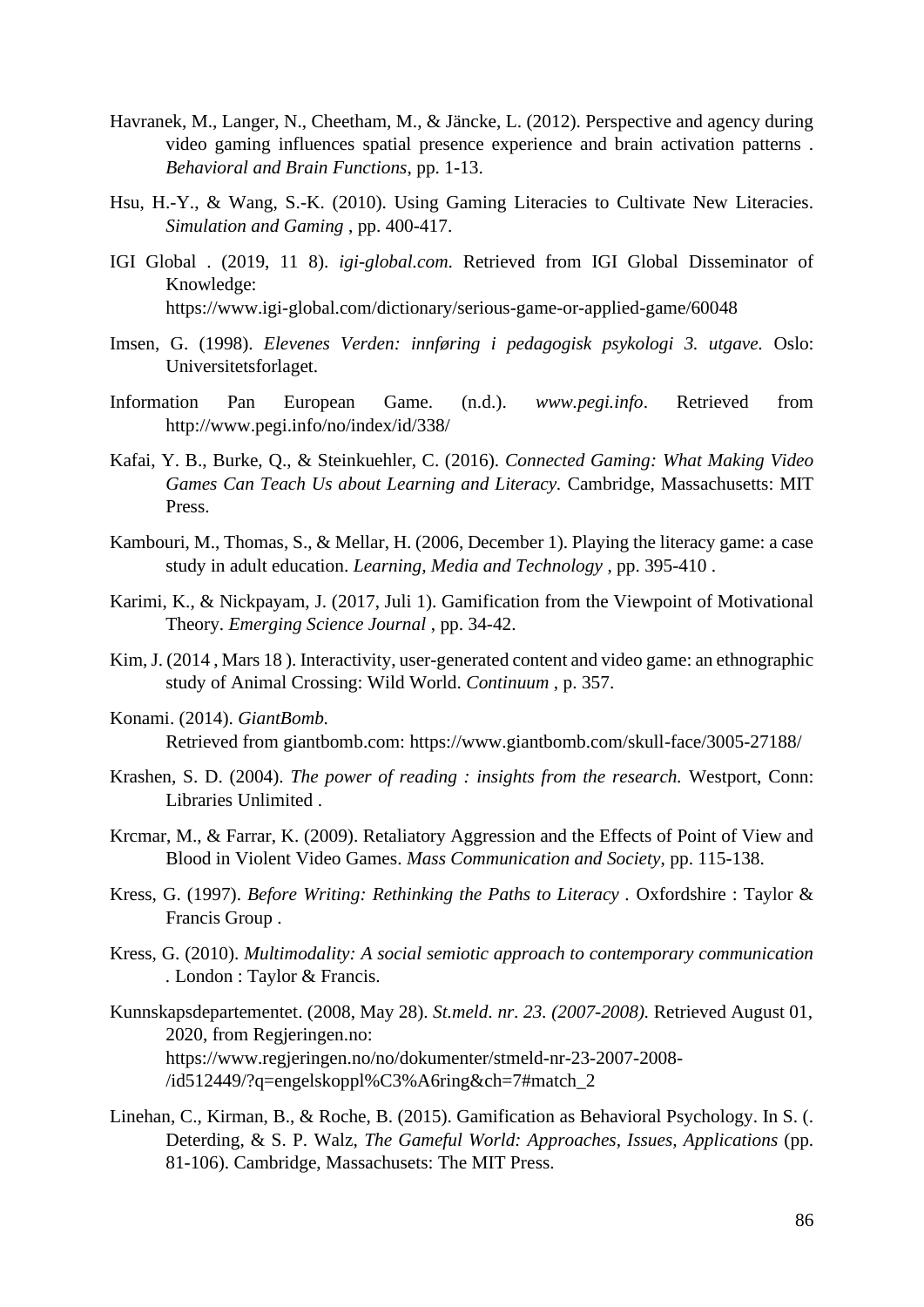- Lowien, N. (2016 , August). The Semiotic Construction of Values in the Videogame Watch Dogs. *English in Australia* , pp. 41-51.
- Margolin, U. (1983). Characterization in narrative: Some theoretical prolegomena. *Neophilologus*, pp. 1-14.
- Mason, J., & Waywood, A. (1996). The role of Theory in Mathematics Education and Research. *International Handbook of Mathematics Education*, pp. 1055-1089.
- Mills, S. (2004). *Discourse .* Routledge .
- Pacific Lutheran University . (2020). *plu.edu*. Retrieved from plu.edu: https://www.plu.edu/writingcenter/literature-analysis/
- Pahl, K., & Roswell, J. (2006). *Travel Notes from the New Literacy Studies : Instances of Practice.* Bristol: Channel View Publications.
- Palaiogiannis, A. (2014). Using video games to foster strategy development and learner autonomy within a secondary school context. *Research Papers in Language Teaching & Learning*, pp. 259-277.
- Peppler, K., Warschauer, M., & Diazgranados, A. (2010). Game Critics: Exploring the Role of Critique in Game-Design Literacies. *E-Learning and Digital Media*, pp. 35-48.
- Phelan, J., & Rabinowitz, P. J. (2012). Narrative as Rhetoric . In D. Herman, J. Phelan, P. J. Rabinowitz, B. Richardson, & R. R. Warhol, *Narrative Theory: Core Concepts and Critical Debates* (pp. 11-15). Ohio State University Press.
- Phelan, J., Kellog, R., & Scholes, R. (2006). *Nature of Narrative: Revised and Expanded .* Oxford University Press USA.
- Picucci, M. A. (2014). When Video Games Tell Stories:A Model of Video Game Narrative Architectures. *Caracteres (Salamanca)*, pp. 99-117.
- Price, P. C., Jhangiani, R., & Chiang, I.-C. a. (2013). *Research Methods in Psychology .* BCcampus, BC Open Textbook Project, 2014.
- Przybylski, A. K., Ryan, R. M., & Rigby, C. (2010). A Motivational Model of Video Game Engagement. *Review of General Psychology*, 154-166.
- Puckett, K. (2016). Introduction: Story/Discourse. In K. Puckett, *Narrative Theory: A Critical Introduction* (pp. 1-23). Cambridge: Cambridge University Press.
- Ramirez, D., & Squire, K. (2014). Gamification and Learning . In S. (. Deterding, & S. P. Walz, *The Gameful World: Approaches, Issues, Applications* (pp. 629-652). The MIT Press.
- Reid, G. (2012, September ). Motivation in Video Games: a literature review . *The Computer Games Journal* , pp. 70-81.
- Rigby, C. S. (2015). Gamification and Motivation . In S. (. Deterding, & S. P. Walz, *The Gameful World* (pp. 113-138). Cambridge, Massachusets : The MIT Press.
- Rogers, S. (2014). *Level up! the Guide to Great Video Game Design .* John Wiley & Sons, Incorporated .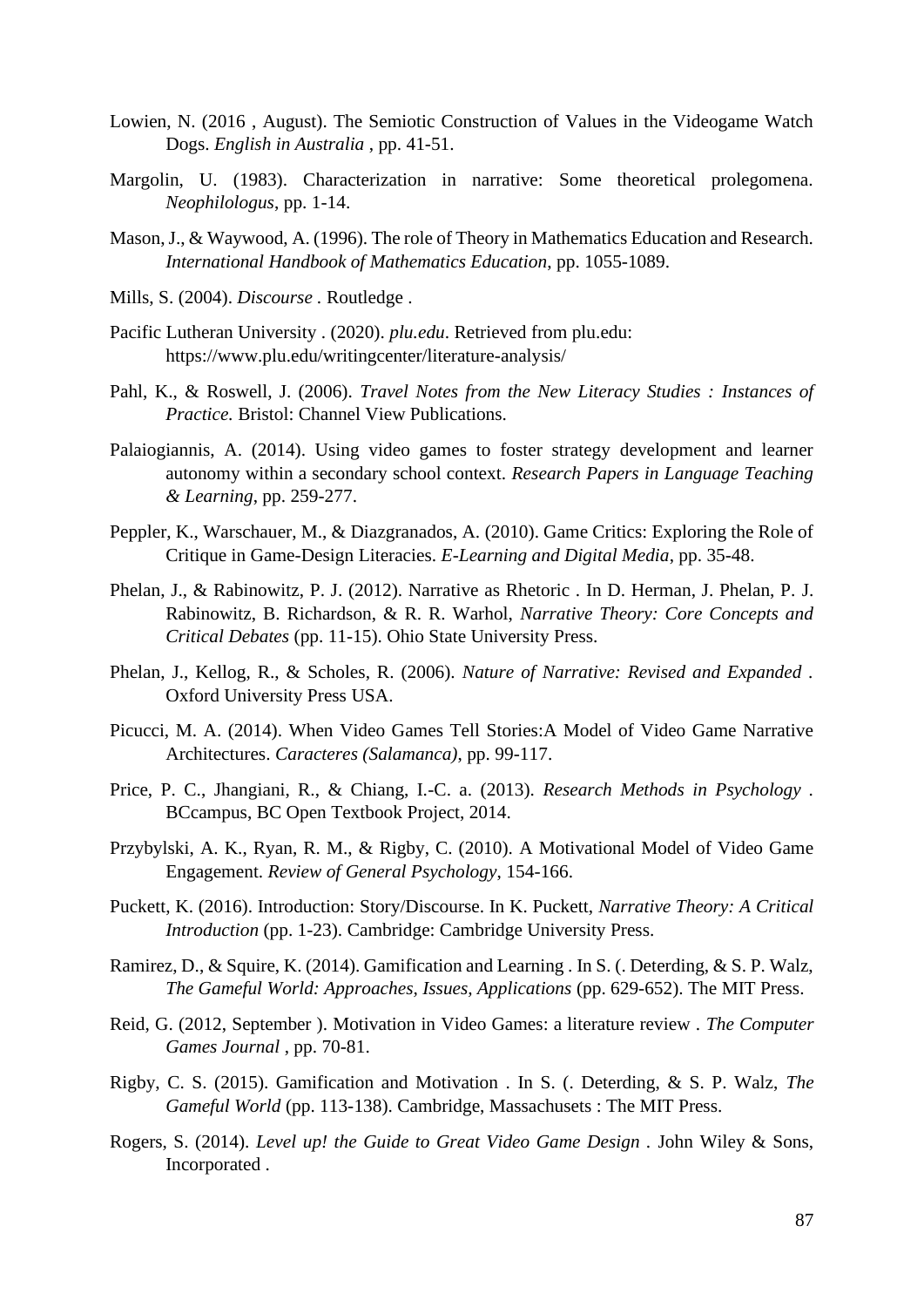- Ryan, R. M., & Deci, E. L. (2000). Intrinsic and Extrinsic Motivations: Classic Definitions and New Directions. *Contemporary Educational Psychology*, 54-67.
- Ryan, R. M., Rigby, C., & Przybylski, A. K. (2006). The Motivational Pull of Video Games: A Self-Determination Theory Approach. *Motivation and Emotion*, pp. 344-360.
- Secker, J. (2018 ). The Trouble with Terminology: Rehabilitating and Rethinking "digital literacy". In K. Reedy, & J. Parker, *Digital Literacy Unpacked* (pp. 3-16). London : Facet Publishing.
- Sega. (2007, March 31). *JustGamesRetro.* Retrieved from www.justgamesretro.com: http://justgamesretro.com/win/the-typing-of-the-dead
- Sergeyeva, O., Tsareva, A., Zinoveva, N., & Olga, K. (2018, January 1). Social Skills Amongst MMORPG-Gamers: Empirical Study . *SHS Web of Conferences* .
- Shu, L., & Liu, M. (2019, April 2). Student Engagement in Game-Based Learning: A Literature Review from 2008 to 2018. *Journal of Educational Multimedia and Hypermedia*.
- Steinkuehler, C. (2010, September). Digital Literacies. *Journal of Adolescent & Adult Literacy*  , pp. 61-63.
- Steinkuehler, C., & Oh, Y. (2012). Apprenticeship in Massively Multiplayer. In C. Steinkuehler, K. Squire, & S. Barab, *Games, Learning, and Society: Learning and Meaning in the Digital Age* (pp. 154-184). New York: Cambridge University Press.
- Steinkuehler, C., Squire, K., & Barab, S. (2012). *Games, Learning and Society: Learning and Meaning in the Digital Age.* New York: Cambridge University Press.
- Stenros, J. (2015 ). Behind Games: Playful Mindsets and Transformative Practices . In S. (. Deterding, & S. P. Walz, *The Gameful World: Approaches, Issues, Applications* (pp. 201-222). MIT Press.
- Ståhl, M. (2016, April 21-22). Gender and Identity in Video Games. *eLearning & Software for Education*, pp. 541-547.
- Talib, I. (2017, Januar 9). *Narrative Theory: A Brief Introduction*. Retrieved from: https://courses.nus.edu.sg/course/ellibst/narrativetheory/chapt1.htm
- Taylor, J. S. (2017, June 20). *Autonomy* . Retrieved from Encyclopedia Britannica: https://www.britannica.com/topic/autonomy
- Trépanier, N. (2014, May 1). *The Newsmagazine of the American Historical Association: Perspectives on History.* Retrieved from The Assassin's Perspective: Teaching History with Video Games: https://www.historians.org/publications-and-directories/perspectives-on-history/may-2014/the-assassins-perspective
- UNIT. (2019, September 12). *Unit: Direktoratet for IKT og Fellestjenester i høyere utdanning og forskning* . Retrieved from: https://www.unit.no/tjenester/oria-soketjeneste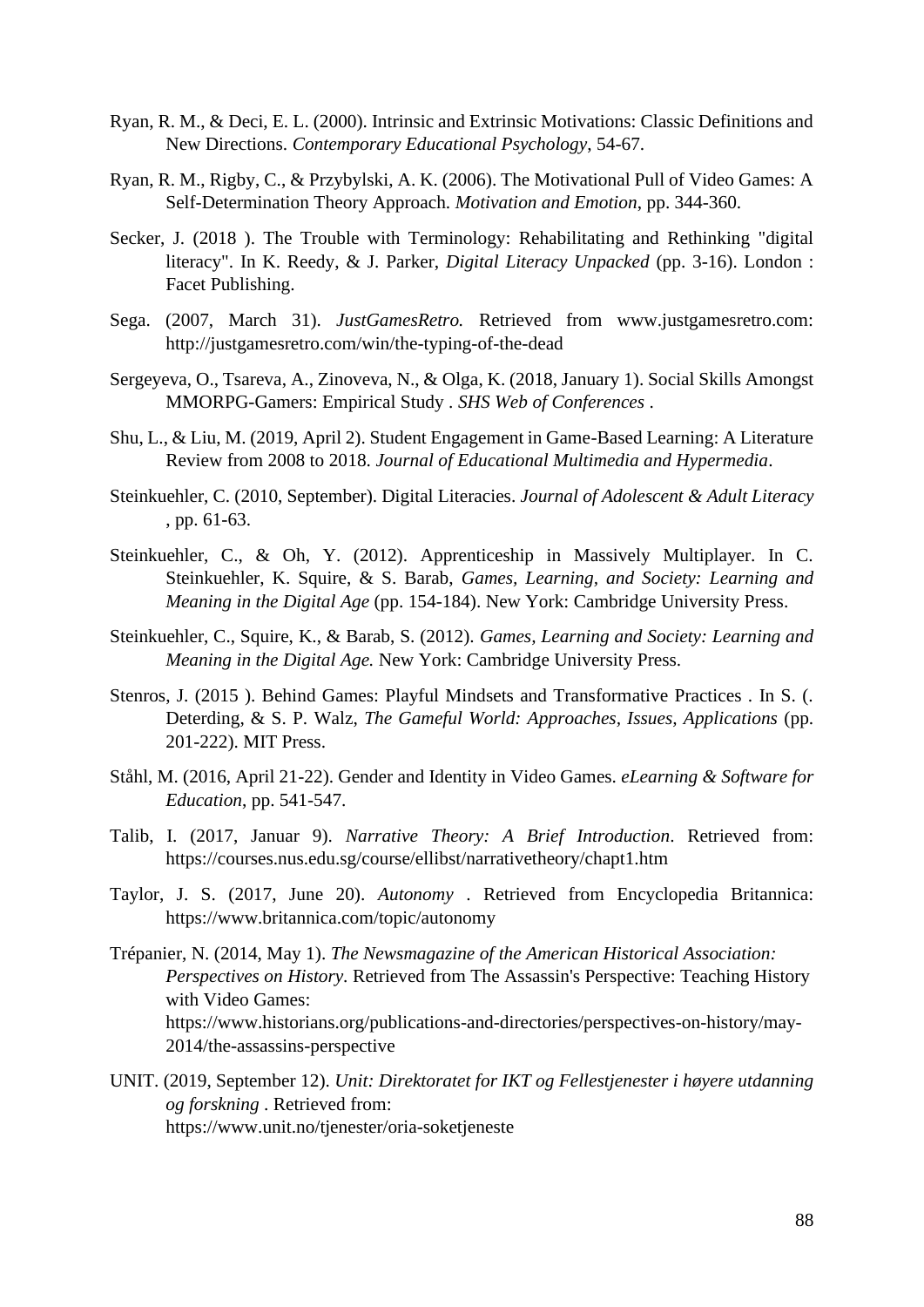- United Nations Educational, Scientific and Cultural Organization . (2004). *The Plurality of Literacy and its Implications for Policies and Programmes.* Paris: UNESCO.
- Utdanningsdirektoratet. (2013, Januar 18 ). *udir.no* . Retrieved from https://www.udir.no/inenglish/Framework-for-Basic-Skills/
- Utdanningsdirektoratet. (2020). *Core Curriculum - values and principles for primary and secondary education.* Retrieved from Utdanningsdirektoratet: https://www.udir.no/lk20/overordnetdel/?lang=eng
- Valum, S. (2019, April 10). *FriFagbevegelse* . Retrieved from frifagbevelgelse.no: https://frifagbevegelse.no/i-skolen/sanner--storste-endring-av-skolens-innhold-sidenkunnskapsloftet-6.158.618026.0ad4f7fff7
- Vygotsky, L. S. (1978). *Mind in Society: The Development of Higher Psychological Processes.* Cambridge, Massachussets : Harvard University Press.
- Vaage, O. F. (2018, April 19). *Norsk Mediebarometer 2017.* Retrieved from Statistisk Sentralbyrå (SSB): https://www.ssb.no/en/kultur-og-fritid/artikler-ogpublikasjoner/\_attachment/346186?\_ts=162d7feae58
- Webb, K. (2019, November 2). Retrieved from Business Insider: https://www.businessinsider.com/best-selling-video-games-call-of-duty-grand-theftauto-2019-11?r=US&IR=T
- Weissman, D. (2020). *Agency .* Cambridge: Cambridge: Open Book Publishers.
- Zerkina, N., Lomakina, Y., Kisel, O., & Lazarou, E. (2019, Juli 1). Extend Centre's Resources for Increasing General Digital Literacy. *eLearning and Software for Education*, pp. 140- 146.
- Zhong, Z.-J. (2011). The effects of collective MMORPG (Massively Multiplayer Online Role Playing Games) play on gamers' online and offline social capital. *Computers in Human Behavior* , pp. 2352-2363.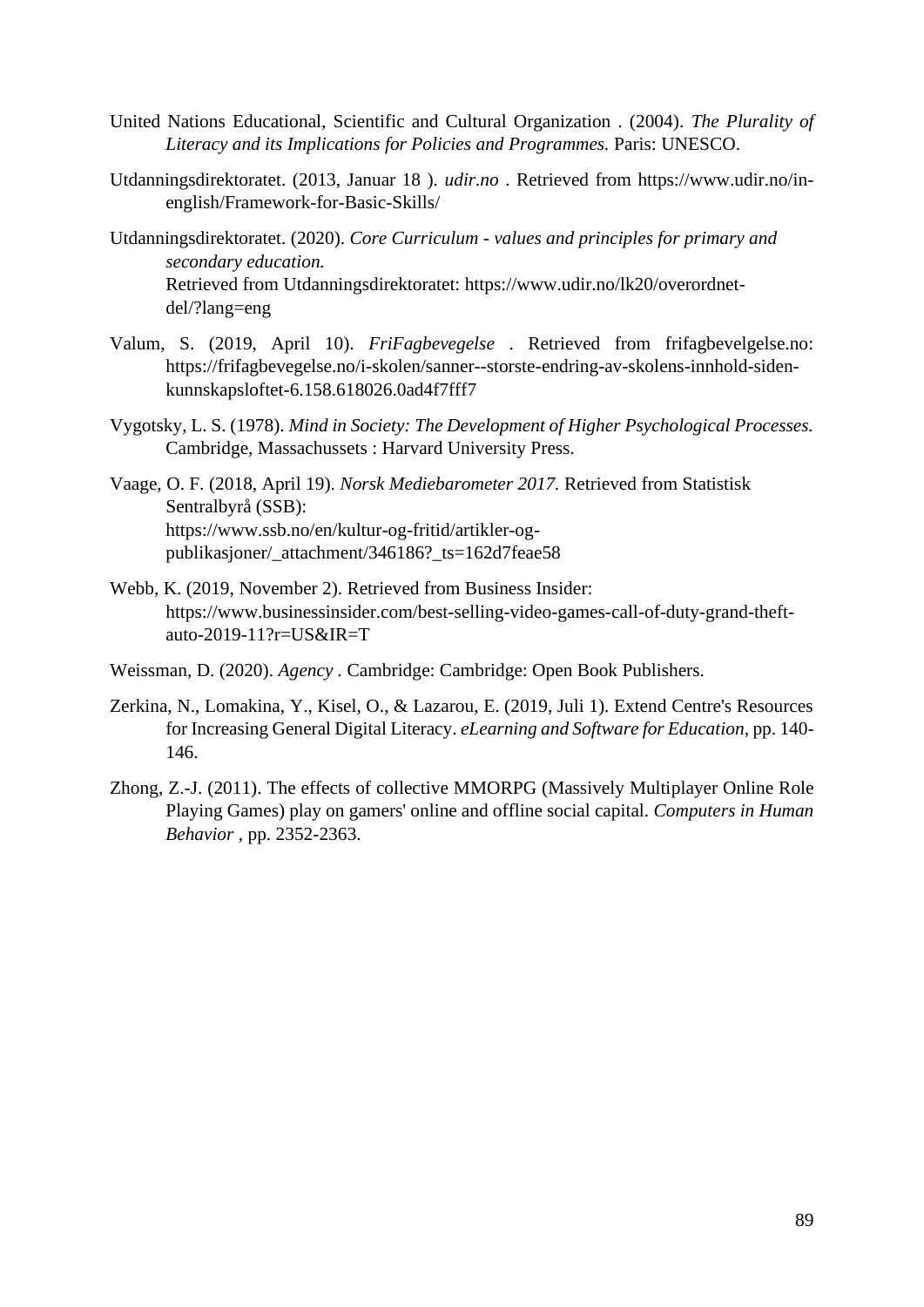# **Games and Literary Works cited**

Activision. (1993-2020). FIFA. Activision. [Video Game]

Activision. (2003-2020). Call of Duty. Activision. [Video Game]

- Bandai Namco Studios; Sora Ltd. (2018 ). Super Smash Bros. Ultimate. Nintendo. [Video Game]
- Bethesda Game Studios. (2011). Skyrim. Bethesda Softworks. [Video Game]
- Bethesda Softworks; Bethesda Game Studios . (1994-2020). The Elder Scrolls . Bethesda Softworks. [Video Game]
- Blizzard Entertainment . (2004-2020). World of Warcraft. Vivendi Universal. [Video Game]
- Blizzard Entertainment. (2016 ). Overwatch. Blizzard Entertainment. [Video Game]

Bossa Studios. (2013). Surgeon Simulator. Bossa Studios. [Video Game]

- Capcom . (2004-2019). Monster Hunter. Capcom. [Video Game]
- Capcom. (1996-2020). Resident Evil . Capcom. [Video Game]
- Capcom. (2019). Devil May Cry 5. Capcom. [Video Game]
- Dovetail Games. (2009). Train Simulator. Dovetail Games. [Video Game]
- Free Radical Design . (2000-2005). TimeSplitters. Eidos Interactive; Electronic Arts Inc. [Video Game]
- FromSoftware . (2011). Dark Souls . Namco Bandai Games; FromsSoftware. [Video Game]
- Hudson Soft; NDcube. (1998-2018). Mario Party. Nintendo [Video Game]
- Insomniac Games. (1998 ). Spyro the Dragon. Sony Computer Entertainment. [Video Game]
- Interplay Entertainment; Black Isle Studios; Micro Forté; Bethesda Game Studios; Obsidian Entertainment . (1997-2018). Fallout. Interplay Entertainment; 14 Degrees East; Bethesda Softworks. [Video Game]
- Irrational Games. (2006). BioShock. 2K Games. [Video Game]
- Jagex Limited. (2001). Runescape. Jagex Limited. [Video Game]
- King. (2012). Candy Crush Saga. King. [Video Game]
- Maxis. (2000-2020). The Sims . Electronic Arts Inc. [Video Game]
- Mistwalker; Feelplus. (2007 ). Lost Odyssey. Microsoft Game Studios. [Video Game]
- Mojang Studios . (2011). Minecraft . Mojang Studios; Microsoft Studios; Sony Interactive Entertainment. [Video Game]
- Nintendo . (1986-2019). The Legend of Zelda. Nintendo. [Video Game]